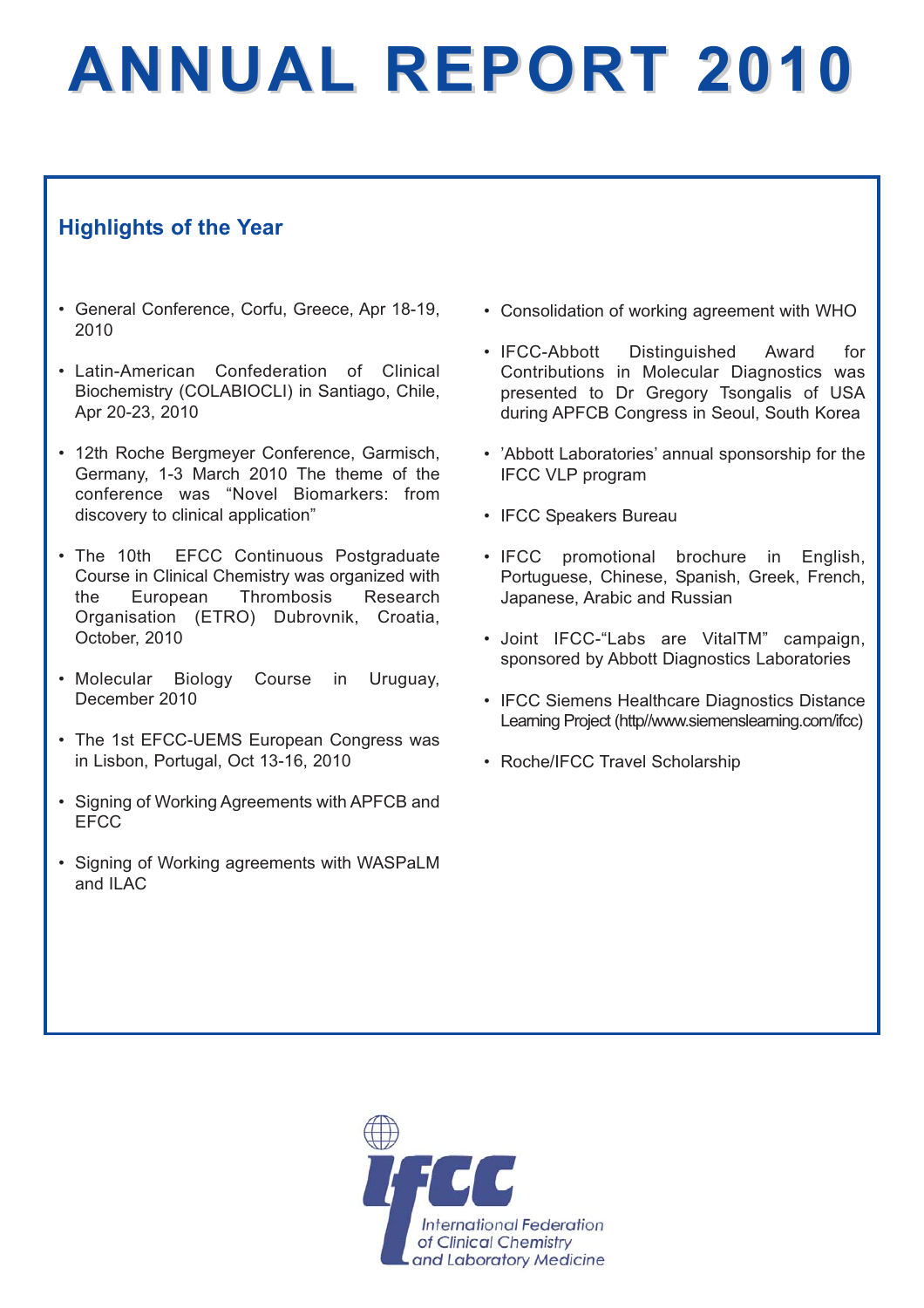# **INDEX**

| Message from IFCC President                                                                                                                                                                                                                                                                                           | 3                          |
|-----------------------------------------------------------------------------------------------------------------------------------------------------------------------------------------------------------------------------------------------------------------------------------------------------------------------|----------------------------|
| <b>Executive Board</b>                                                                                                                                                                                                                                                                                                | 5                          |
| <b>Treasurer</b>                                                                                                                                                                                                                                                                                                      | 5                          |
| <b>Awards Committee</b>                                                                                                                                                                                                                                                                                               | 6                          |
| <b>Corporate Members</b>                                                                                                                                                                                                                                                                                              | $\overline{7}$             |
| Committee on Congresses and Conferences (C-CC)                                                                                                                                                                                                                                                                        | 8                          |
| Scientific Division (SD)                                                                                                                                                                                                                                                                                              | 11                         |
| Education and Management Division (EMD)                                                                                                                                                                                                                                                                               | 18                         |
| Communication and Publication Division (CPD)                                                                                                                                                                                                                                                                          | 20                         |
| Task Force on International Clinical Liaisons (TF-ICL)                                                                                                                                                                                                                                                                | 21                         |
| Task Force for Young Scientists (TF-YS)                                                                                                                                                                                                                                                                               | 22                         |
| Task Force on Pharmacogenetics (TF-PG)                                                                                                                                                                                                                                                                                | 23                         |
| Organizations (Regional) affiliated with IFCC:<br>• Asian-Pacific Federation of Clinical Biochemistry (APFCB)<br>• African Federation of Clinical Chemistry (AFCC)<br>• European Federation of Clinical Chemistry and Laboratory Medicine (EFCC)<br>• Latin-American Confederation of Clinical Chemistry (COLABIOCLI) | 23<br>23<br>25<br>25<br>28 |
| <b>Full Member Societies</b>                                                                                                                                                                                                                                                                                          | 30                         |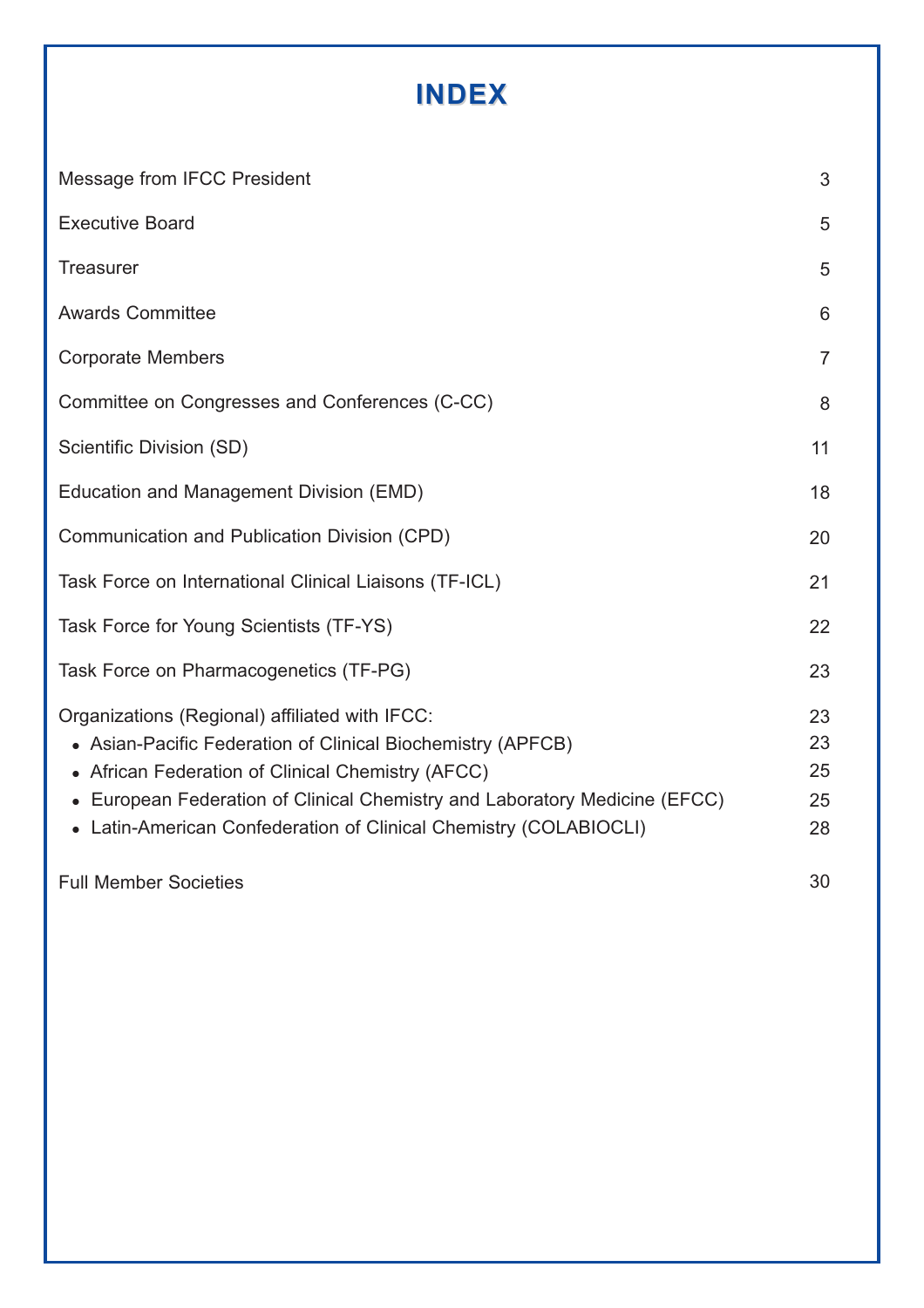# **2010: A YEAR OF ACHIEVEMENT (AND VOLCANIC ASH!) 2010: A YEAR OF ACHIEVEMENT (AND VOLCANIC ASH!) Message from the President of IFCC**



**Introduction**

It is a pleasure to write this summary of the year 2010 on behalf of IFCC. My second year as President has been just as busy and enjoyable as the first year but a bit more relaxed as I gain knowledge and experience. I continue to be grateful to the

hundreds of experts who give freely of their time and expertise in the interests of improving the quality, delivery and relevance of clinical chemistry and laboratory medicine on a worldwide basis. IFCC remains in good health and 2010 was a year of achievement.

#### **Membership**

IFCC now has its highest ever number of Full Members – 84. Towards the end of 2010 we received a further application, which went out for voting, with the result due early in 2011. The Philippine Council for Quality Assurance in Clinical Laboratories became a new Affiliate Member. IFCC is aware of senior individuals in non-member countries where there is no suitable National Society and the Executive Board has established a communication network with these individuals.

Corporate Membership of IFCC remains strong and during 2010 we have been able to welcome Scipac, Biocrates and Philips Healthcare as new partners in IFCC.

#### **Strategic Plan**

The Executive Board has monitored progress in the implementation of its three year Strategic Plan. Amongst the achievements are:

- Signing of working agreements between IFCC and two Regional Federations: the Asian and Pacific Federation of Clinical Biochemistry (APFCB) and the European Federation of Clinical Chemistry and Laboratory Medicine (EFCC)
- Signing of working agreements between IFCC and the World Association of Societies of Pathology and Laboratory Medicine (WASPaLM) and between IFCC and the International Laboratory Accreditation Cooperation (ILAC)
- Consolidation of the working agreement with the World Health Organisation (WHO)
- Consultation with the membership about the composition and election of the Executive Board and the IFCC membership fee
- Two opportunities for face to face meetings between IFCC Officers and Full and Corporate Members
- Development of a new website, to be launched in 2011
- Survey of members to establish the strengths and weaknesses in our communication networks
- Publication of the latest edition of the IFCC Handbook (available from the website www.ifcc.org)

#### **'Added Value'**

The commitment of IFCC to promoting the added value of clinical chemistry and laboratory medicine increased during 2010. Many good practice examples of how laboratory medicine specialists have added value have been communicated. These include:

- Influencing clinical decisions and patient management
- Working at the clinical interface in multidisciplinary teams that decide national and local policy and investigative procedures
- Promoting and practicing evidence based medicine
- Harmonising practice in the interests of improved patient safety
- Performing regular clinical audit to assess the value of the service to the user
- Adopting active public relations campaigns to promote the contribution of laboratory medicine to healthcare to wider audiences including politicians, the media and the public

These examples are being collated and will be shared during 2011.

#### **Collective Achievement**

Much of the most significant work of IFCC takes place in its Divisions, Committees and Working Groups. This annual report contains many excellent examples and I urge you to read these. In addition the IFCC Task Forces and Integrated Projects address significant issues, often in partnership with international clinical organisations, as part of the work to position clinical chemistry and laboratory medicine at the centre of the multidisciplinary healthcare team. During 2010 we commenced a new Integrated Project on the Reporting of Cardiac Biomarkers.

#### **Congresses and Conferences**

Congresses and conferences are an essential part of the work of IFCC. Not only do they provide an opportunity to update our scientific and clinical knowledge, skills and experience but they also provide a great forum to meet and make friends and to build long lasting professional networks. During 2010 two of the IFCC Regional Organizations held successful congresses:

- Latin-American Confederation of Clinical Biochemistry (COLABIOCLI) in Santiago, Chile
- Asian and Pacific Federation of Clinical Biochemistry (APFCB) in Seoul, Korea

The twelfth IFCC-Roche Diagnostics Bergmeyer Conference was held in Eibsee, Germany on the topic **<sup>3</sup>**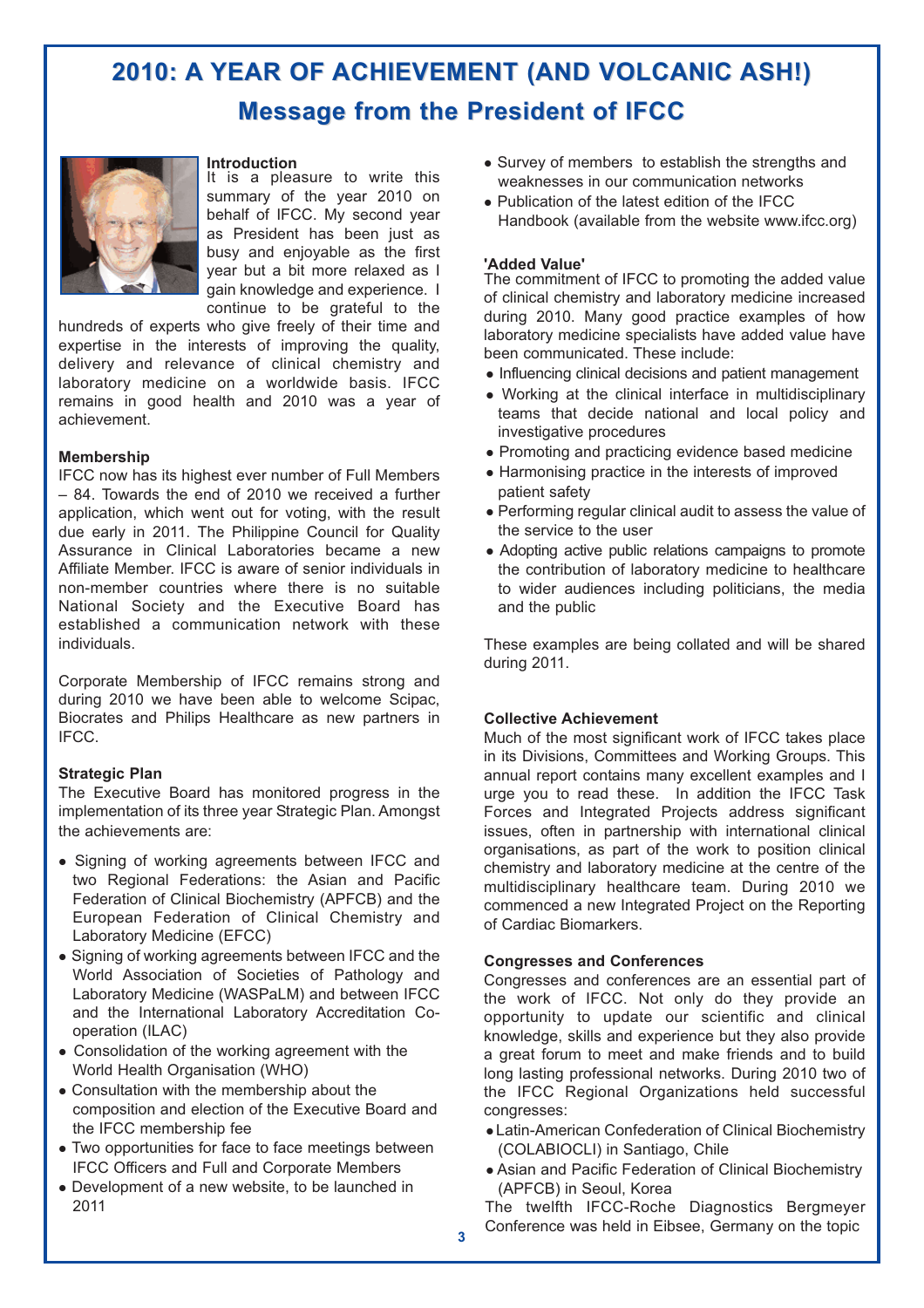of 'Novel Biomarkers: From Discovery to Clinical Application'.

The highlight conference for the family of IFCC was the General Conference, which was held in Corfu, Greece. The plans for this ambitious mix of strategic thinking, planning and networking had to be adjusted on an hourly basis as the conference coincided exactly with the volcanic ash cloud from Iceland. This meant that many people (including me!) could not get to Corfu, whilst many of those that did get there had heroic (and lengthy) journey's home. The Corfu General Conference will live long in the memory of many in IFCC, although not always for the reasons intended.

#### **Financial Achievement**

The annual accounts for 2010 were audited in February 2011 and are available upon request from the IFCC Office. We expected a difficult financial year and a deficit was inevitable in the most challenging year of our three year cycle. However, costs were contained and the over spend was more modest than the budget suggested. Further details can be seen in the Treasurer's report.

#### **People**

During 2010 two key individuals left IFCC and I wish to pay tribute to them. Mauro Panteghini stood down as Chair of the Scientific Division after years of outstanding work that entailed vision, skilled organisation and achievement. In September Lisa Ionescu moved on from the working in IFCC Office. Lisa was a friendly and knowledgeable person who did much to establish our base in Milan.

I wish to thank the Executive Board and the Chairs of Divisions for their skill, commitment and inspiration and especially Paivi Laitinen, in her capacity as Honorary Secretary, who has been responsible for the production of this Annual Report and so much more. Paola Bramati and Silvia Cattaneo, appointed during the year, have shown their customary calm and professionalism in supporting members from our IFCC Office in Milan

#### **Personal Reflections**

During 2010 my role as President involved:

- Receiving and dealing with a further 12,000 emails
- Expanding my email address book to >300 IFCC contacts
- Attending two Executive Board and two Division Executive Committee Meetings
- Attending the Regional Congress in Seoul
- Representing IFCC in meetings with five international organisations
- Attending 12 conferences and other meetings on four continents and travelling almost 100,000km in the process
- Giving 15 lectures, three interviews, a video message and my first podcast!

This represents a great deal of work but the variety and the commitment of the many colleagues that I meet make it all worthwhile.

At a personal level the most significant 2010 event in my family was that I became a grandfather for the first time. Lucy Beastall was born on 22 April at a time when I was supposed to be travelling back from Corfu. Therefore, even the volcanic ash cloud that grounded me in Scotland had 'a silver lining'.

*Graham Beastall IFCC President*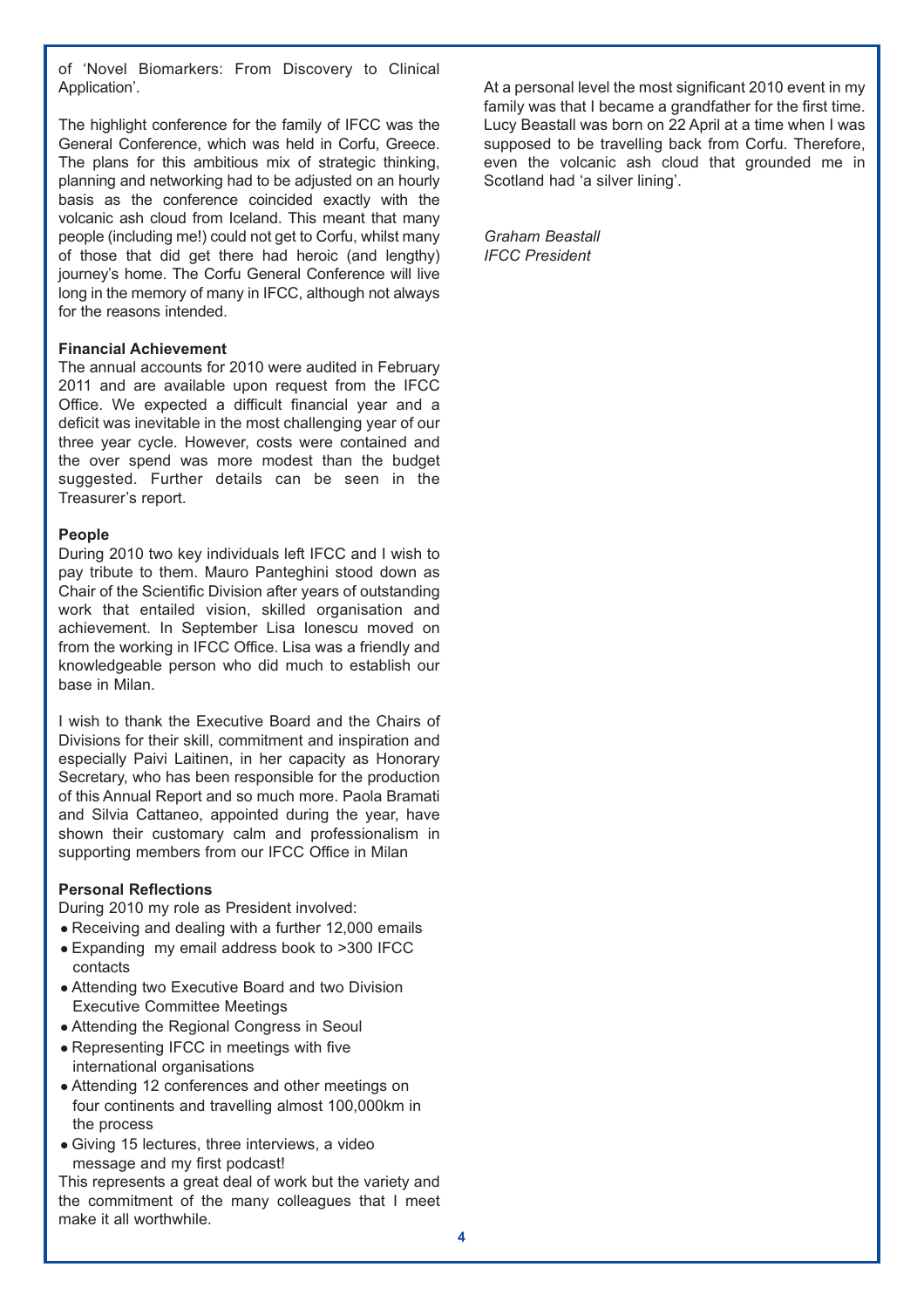#### **EXECUTIVE BOARD (EB) EXECUTIVE BOARD (EB)**

Executive Board held two meetings during 2010. The first meeting was held in connection with the IFCC General Conference in Corfu, Greece on April 16-17, 2010. However, the EB meeting as well as the whole General Conference was greatly affected by the volcanic ash cloud from Iceland. The IFCC President as well as many delegates was not able to reach Corfu. Those who were in Corfu participated the program and discussions actively, and enjoyed the beautiful island. At the same time we all were worried about getting back home. My journey home took four days, instead of 12 hours, but I was one of the lucky ones who was able to sleep at a hotel every night.

The second EB meeting was held prior the Asian and Pacific Federation of Clinical Biochemistry (APFCB) in Seoul, South Korea on Oct 3-7, 2010. This was a budget meeting in which all the Division Chairs also attended and presented the work of their respective Division and its budget proposal for the next year.

A new member joined the IFCC family during the year. The National Association of Medical Analysis Laboratories (ALAM) was approved unanimously as new Full Members by the IFCC membership via a mail ballot. The application of the Nepal Association for Medical Laboratory Science (NAMLS) was sent out for voting with a deadline of Jan 31, 2011. At the end of 2010 the IFCC had thus 84 Full Members. IFCC also gained new Corporate Members (Biocrates, Unilabs, Philips Healthcare Incubator Handheld lmmunoassays). They are warmly welcomed into the Federation. However, due to mergers of big companies we also lost some Corporate Members.

A letter was sent to National Societies of the Full Members requesting for their annual reports. 44 reports were received to be included in the IFCC Annual Report 2010, which is available on the IFCC website (www.ifcc.org). The full detailed annual reports of the Divisions' as well as Task Forces' activities are included in the IFCC Annual Report. Regional Federations are essential part of the IFCC and they also give their annual reports to be part of the IFCC Annual Report. Please, visit the website to know more of IFCC.

Päivi Laitinen **Secretary** 

#### **TREASURER**

The IFCC has encountered another financially difficult year mainly due to the following reasons:

- No major conference had taken place in 2010 to provide some financial support.
- The performance of IFCC assets still below expectation.
- To make things worse, the General Conference was held in 2010.

However, despite all these difficulties IFCC was able to survive successfully in 2010, with the help and understanding of the Executive Board, Division & Committee Chairs and IFCC officers to minimise their expenditures.

The reimbursement process went smoothly in 2010, thanks to the online banking and the efficiency and hard work of the IFCC office staff.

With the valuable help and assistance of IFCC office, we were able to secure the payment of the annual dues of Full, Affiliate and Corporate Members for 2010.

Below is a diagram showing the percentage of the major income of IFCC during 2010. As one may gather from the diagram, IFCC income was dependent on three major sources; namely; annual dues of full & corporate members and the sponsorship provided by IVD industry to the scientific division to perform some special studies which of interest to scientists as well as to IVD industries.



From the diagram of the Major Expenses, one can easily note that the IFCC office composes, the largest expenses share in 2010. However, the expenses of the IFCC office is essentially similar to the previous years. But, perhaps the percentage is higher due to the saving made by the executive board, divisions, committees and working groups. IFCC support to the regional organisation continued in 2010 through sponsoring Workshops & Symposia during APFCB congress which was held in October 2010 and by allocating special funds to sponsor the scientific activities in AACB, AFCB, APFCB, COLABIOCLI and EFCC. In addition to those funds, IFCC officers were very active sponsored by various programmes like VLP, PSEP and Analytical Quality.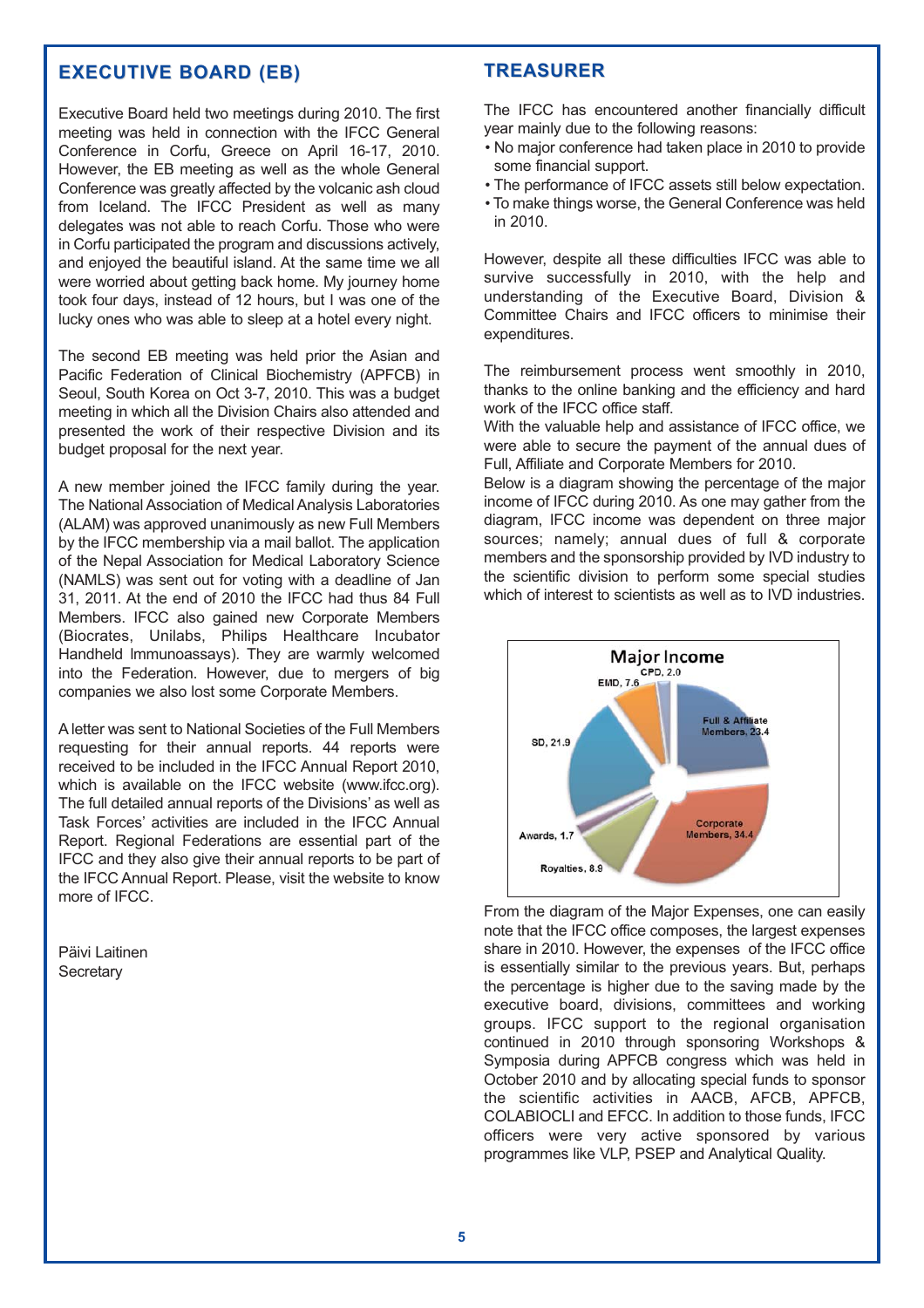

The IFCC Financial Advisory Committee is pleased with the present Auditors, Humphreys & Gates, who perform professional auditing of IFCC accounting, whose contract was extended till the end of 2012.

The IFCC account at Intesa San Paolo Bank of Milan was closed in September 2010. The closure came on the advice of the auditors to avoid any conflict with the European regulation as IFCC is registered as Non-Profit Organisation in Switzerland. IFCC continues to maintain investment account at LGT and three accounts in Euro, USD and Swiss Franc at Credit Suisse. Both banks have shown a great deal of cooperation and understanding with the treasurer and the office staff.

The graph below shows the performance of IFCC assets in 2010. As mentioned before, the performance during 2010 was promising, but still below expection and we are looking forward for continuous improvment in the financial market in the comming years; such improvement would regain confidence in the management of IFCC assets.



*Ghassan Shannan Treasurer* 

#### **AWARDS COMMITTEE**

#### **IFCC Distinguished Awards**

The Federation confers several distinguished awards to scientists and clinicians who work in clinical chemistry and laboratory medicine or related disciplines. These triennial or annual awards are the highest honors that our federation can bestow to colleagues worldwide in recognition of their outstanding achievements, to publicize their exceptional research and other contributions that have improved medical and healthcare, and to stimulate and encourage other scientists to accelerate their efforts in advancing clinical chemistry and laboratory medicine.

Currently there are 7 IFCC distinguished awards: (1) IFCC Distinguished Clinical Chemist Award, (2) IFCC-Henry Wishinsky Award for Distinguished International Services, (3) 2011 IFCC Award for Distinguished Contributions in Education, (4) IFCC-Abbott Award for Significant Contributions in Molecular Diagnostics, (5) IFCC Distinguished Award for Laboratory Medicine and Patient Care, (6) IFCC-Robert Shaffer Award for Outstanding Achievements in the Development of Standards for Use in Laboratory Medicine Cosponsored by NIST and CLSI, and (7) IFCC-Roche Young Investigator Award. The Young Investigator Award is a new award from 2011. Except for the Molecular Diagnostics Award that is annual, all the other 6 awards are triennial.

#### **Awards Committee**

Members of the present 2009 to 2011 IFCC Awards Committee conducting the nominations and selection of honourees comprise: Professor Jean Claude Forest (Canada), Professor Vladimir Palicka (Czech Republic), Professor Christopher Lam (Hong Kong, Chairman), Professor Mohamed Shaarawy (Egypt), and Dr. Rosa Sierra-Amor (Mexico), with Dr Carl Burtis (USA, till 31 December 2009) and Professor Y M Dennis Lo (Hong Kong) as consultants.

#### **Presentation of 2010 Award**

At the Opening Ceremony of the 12th Asian and Pacific Congress of Clinical Biochemistry that was held in Seoul, Korea on October 3, 2010, Dr Gregory Tsongalis of USA was bestowed the 2010 IFCC-Abbott Award for Significant Contributions in Molecular Diagnostics.

*C W K Lam Awards Committee, Chair*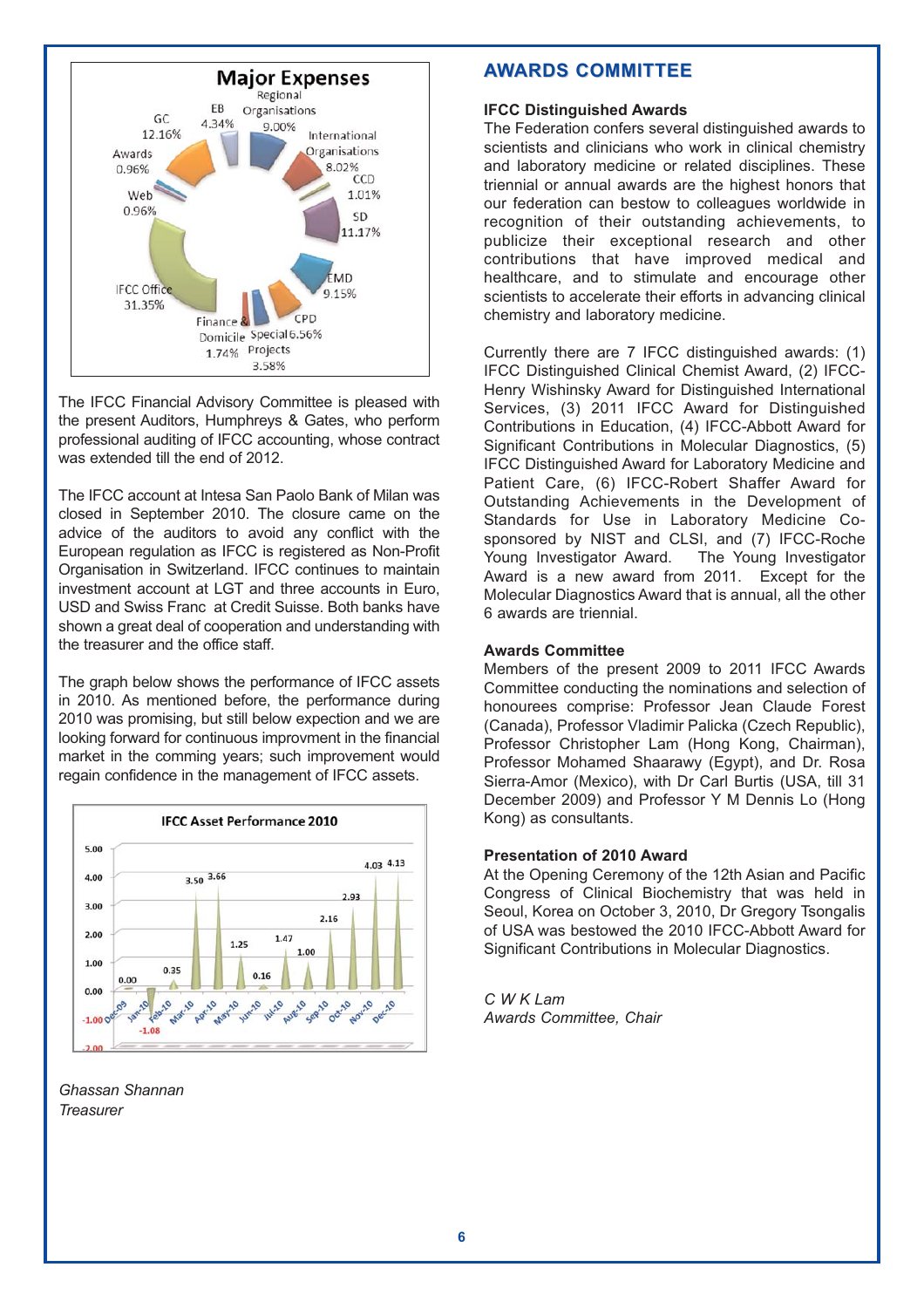#### **CORPORATE MEMBERS**

#### **1. Corporate Representatives at IFCC Board / Divisions**

- 1.1. Thomas BRINKMANN (Unilabs)- Executive Board
- 1.2. James PASSARELLI (Roche)- *Scientific Division* Rolf HINZMANN (now Roche) - *Education & Management Division* Bruce JORDAN (Roche) - *Communication & Publications Division*
- 1.3. Thomas BRINKMANN (Unilabs) *Conference Organising Committee WorlLab / EuroMedLab 2011, Berlin*
- 1.4. Required Replacements *New Corporate Representative at Executive Board 2012-14 Deadline: February 28, 2011*

*Industry Representative at Organising Committee WorldLab 2014, Istanbul*

#### *2. Corporate Members' Meetings*

| <b>April 2010</b> | General Conference, Corfu, Greece |
|-------------------|-----------------------------------|
| <b>July 2010</b>  | AACC, Anaheim, USA                |
| December 2010     | Munich, Germany                   |
|                   | C-RIDL / Prof. Ichihara/World     |
|                   | Reference Study                   |
|                   |                                   |

| May 2011         | WorldLab / EuroMedLab 2011. |
|------------------|-----------------------------|
|                  | Berlin, Germany             |
| <b>July 2011</b> | AACC, Atlanta, USA          |

#### **3. Inititative Adding Value to Clinical Chemistry and Laboratory Medicine Meetings**

- Joint Activity IFCC / IVD Industry
- Kick-off Meeting at EuroMedLab 2009, Innsbruck
- Follow-up Meeting in Corfu 2010 Representatives of National Societies and Corporate Members Organisers / Speakers: Graham Beastall and Thomas Brinkmann
- Meeting at General Conference in Corfu, April, 2010 Joint activity with Dr. Michael Mayer, Hadassah Medical Center, Hebrew University - Hadassah Medical School, Jerusalem, Israel Joint publication in preparation

#### **4. New Corporate Members**

- 4.1. New Corporate Members in 2009 Agappe (India) Gentian (Norway) Morphosys (Germany) Sentinel Diagnostics (Italy) Sichuan Maker Biotechn. (China)
- 4.2. New Corporate Members in 2010 Philips Healthcare (Netherlands) Scipac (UK ) Biocrates (Austria)
- 4.3. New Corporate Members in 2011 Unilabs
- 4.4. Potential New Corporate Members BioClin (Brasil) IIC (USA) Alere Mindray (Graham Beastall received invitation to visit Mindray's headquarter in China)
- 4.5. Discount on Exhibition Fee for New Members New Corporate Members will get a 10 % discount for WorldLab exhibition fee if they join before May 2011.

#### **5. Charité Activity for San Juan de Dios Hospital, Estelí, Nicaragua**

Despite many e-mail contacts in 2009 there was no feedback from Esteli in 2010. Therefore, this initiative was stopped.

#### **6. IFCC / Beckman Coulter Flowcytometry Course**

The IFCC / Beckman Coulter Flowcytometry Course in Bremen, Germany, was organized by Prof. Gregor Rothe. Unfortunately, Gregor Rothe is unable to continue this programme. Beckman Coulter will continue supporting this course and proposed Prof. Sack from Leipzig as new chairman. Prof. Sack already expressed his interest in organizing the course. The next course could be organized in 2012.

Prof. Dr. med. Ulrich SACK Max-Bürger-Forschungszentrum (MBFZ) Johannisallee 30 04103 Leipzig Tel: +49 341 9725506 Fax: +49 341 9725828 E-mail: ulrich.sack@medizin.uni-leipzig.de Board Member of ESCCA

IFCC / Beckman Coulter Flowcytometry Course Dr. Markus KAYMER Marketing Director BC Germany Europark Fichtenhain B13 D - 47807 Krefeld Tel: +49 2151 3335 E-mail: mkaymer@BeckmanCoulter.com

The course will run as a joint between IFCC and ESCCA.

The European Working Group on Clinical Cell Analysis (EWGCCA) has recently been transformed into European Society for Clinical Cell Analysis (ESCCA).

- 1. To foster the development, standardization and implementation of clinical applications of cell analysis in the diagnosis and management of human pathologic conditions, allowing the access to scientific educational material produced by the Society.
- 2. To establish guidelines on a Continental basis
- 3. To allow the participation to standardisation trials
- 4. To allow the participation to Consensus **Conferences**
- 5. To stimulate and promote research in new applications of cell analysis and allied disciplines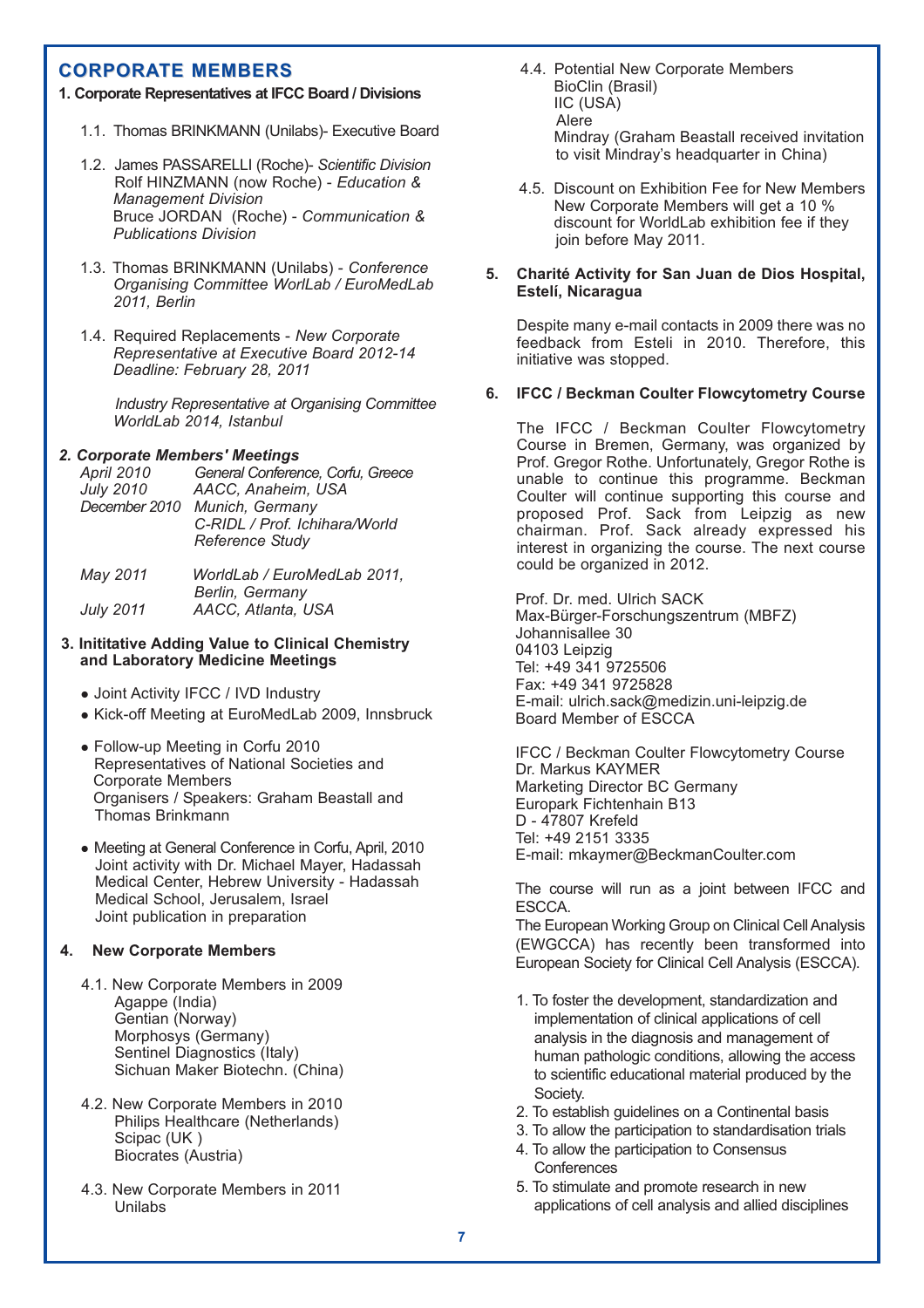- 6. To promote professional advancement in all aspects of clinical cell analysis and to foster education and the exchange of information among persons engaged in clinical cell analysis by means of an annual international meeting and of a variety of educational activities
- 7. TTo issue publications in the field of clinical cell analysis and its applications
- 8. TTo interact with agencies, both private and governmental, which regulate, oversee, monitor and control the practice of clinical cell analysis, in the interest and for the benefit of the patients it serves.

#### **7. Disclosure of Methods**

Clinical Chemistry editorial published in 01/2011 written by Rifai et al. was published in many other scientific journals

A written response has been developed by IFCC Corporate Members. However, due to regulatory concerns of most of the CM this manuscript has not been submitted for publication.

For this reason AdvaMed and EDMA were contacted to provide a statement on behalf of CMs. Both organizations agreed to use the CM's manuscript as template.

*Thomas Brinkmann Corporate Representative*

## **COMMITTEE ON CONGRESSES AND CONFERENCES (C-CC)**

IFCC EB accepted Tomris Ozben, Chair of C-CC and James Wesenberg, member of C-CC to serve three more years, effective January 1st, 2011.

Corporate member of C-CC, Patricia Noterman completed her term on December 31st, 2010 and was replaced by Mary Lou Gantzer from Siemens, effective January 1st, 2011.

#### **Meetings and Membership**

C-CC held one committee meeting (Twenty-Sixth (27th) Meeting) on Friday, April16, 2010, during the General Conference which was held at Chandris Hotel, Dassia, Corfu, Greece.

#### **INTERNATIONAL CONGRESSES OF CLINICAL CHEMISTRY AND LABORATORY MEDICINE**

#### **WORLDLAB 2011 (XXI International Congress of Clinical Chemistry and Laboratory Medicine), Berlin (DE), May 15th – 20th, 2011**

The IFCC WorldLab Berlin 2011 (XXI ICCCLM) will be held concurrently with the IFCC –EFCC EuroMedLab from 15 – 19 May 2011 in Berlin, Germany. This congress will be hosted by the German Society of Clinical Chemistry and Laboratory Medicine (DKGL). The scientific secretariat is chaired by Prof. Dr. Rudolf Tauber and Prof. Dr. Harald Renz. The organizing secretariat is Emmezeta Congressi.

Five Organizing committee meetings have been held and the preparations of the meeting are progressing smoothly as planned.

The scientific program has been completed and the social programs are planned and inserted into the website of the meeting.

#### **WORLDLAB 2014 (XXII International Congress of Clinical Chemistry and Laboratory Medicine), Istanbul (TR)**

The first congress organizing committee (COC) meeting was held on February 10-11, 2011 in Istanbul. The congress will be held in the new Congress Center of Istanbul which was visited by the COC members. The location, facilities, meeting halls, exhibition and poster areas, etc. of the congress center were found excellent.

The congress logo of Istanbul 2014 was prepared and accepted by the COC. A local Turkish agency, namely ODS has been appointed to share the responsibility of the organization with Emmezeta.

The Congresse web-site has been set up: www.istanbul2014.org.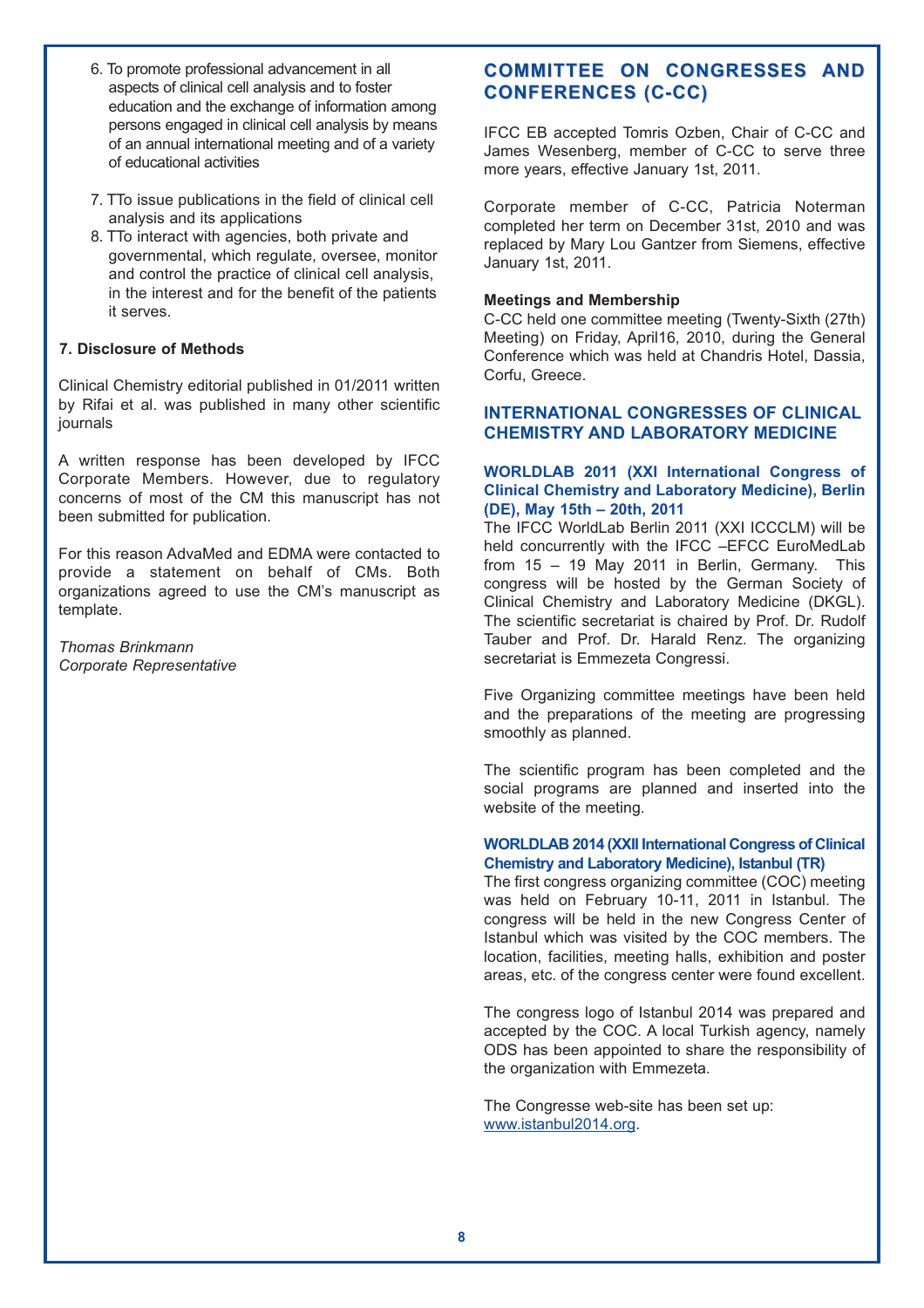#### **WORLDLAB 2017 (XXII International Congress of Clinical Chemistry and Laboratory Medicine)**

Regarding the WorldLab Congress in 2017, C-CC received eight applications from the following full member societies: Argentina, Austria, India, Ireland, South Africa, Spain, Sweden, Tunisia

C-CC members except Vanessa Steenkamp (according to the Item 4.5 of the Guidelines, she excluded herself from rating the bids) reviewed the complete copies of the bid packages and scored the bids individually using the "Evaluation and Scores" template developed recently by

C-CC to improve the current evaluation and scoring form according to the new application forms used by the applicant societies. The new template provides for a maximum score of 100 points:

- 1. Participation / Location 25
- 2. Facilities 30 (Conference 15 and Exhibition 15)
- 3. Accommodation 15
- 4. Financial 20
- 5. Other (Overall Impression) 5

The individual scores given by the C-CC members (five members) were summed and the average scores were accepted as the final common scores of the C-CC. The recommendation of C-CC was sent to IFCC EB.

#### **REGIONAL CONGRESSES**

#### **XIX COLABIOCLI Congress, Santiago, Chile 2010**

The meeting was held in April 20-23, 2010, Santiago, Chile. The president of the Congress is Milena Monari and a detailed report will be asked from her to be discussed at the next C-CC meeting in Berlin, 2011.

#### **12TH ASIAN PACIFIC CONGRESS OF CLINICAL BIOCHEMISTRY (APCCB), South Korea 2010**

The 12th Asian-Pacific Congress of Clinical Biochemistry was successfully held from October 3 to 7, 2010 in Coex Center, Seoul, Korea under the theme of "Challenges in Future Diagnostics". This was an excellent congress with outstanding organisation. The participants registered for the congress through online (email and online system) and offline (fax) registration systems. Total number of participants and visitors were 1,952 from 49 countries.

At the APCCB 2010, a variety of stimulating and informative scientific programs were organized to cover the wide range of clinical biochemistry and laboratory medicine. There were 5 plenary lectures, 79 presentations from 26 symposia, 32 presentations from 8 society sponsored symposia, 20 presentations from 11 industry symposia and 7 presentations from 3 precongress workshops. In addition, special workshops of IFCC TF-YS workshop and KSLM were organized. Finally, 38 oral presentations and 293 posters were presented. Altogether, 483 research results from 67 sessions were presented during the APCCB 2010.

The APCCB 2010 organizing committee offered scholarships and awards to support the participation of young fellows and scientists. The APCCB 2010 Young Scientist Scholarships were presented to 6 winners (each USD 2,600), APFCB/Siemens Young Scientist Scholarships were presented to 5 winners (each USD 2,600) and Roche/IFCC Travel Scholarships were presented to 8 winners (each EU 1,250~2,250). Furthermore, the organizing committee presented 19 Research Awards to the best presenters (5 oral and 16 poster presenters, each USD 500) and 37 Travel Awards (each USD 500). In total, 19 scholarship winners and 56 award recipients were selected.

116 booths of 42 companies were exhibited at the APCCB 2010. Besides the below listed 35 companies, 7 academic societies (AACC, APCCB 2013, Asian Quality Assurance Survey, Clinical and Laboratory Standards Institute, College of American Pathologists, IFCC, and The Korean Society for Laboratory Medicine) joined the exhibition.

A variety of exciting social programs were organized during the APCCB 2010. The Opening Ceremony and Welcome Reception were held on October 3. Exhibition Tape Cutting Ceremony and Presidential Dinner were held on October 4. Also, The Movie Day was organized on October 5 to show the Korean movie. On October 6, Korean Cultural Experience and Gala Dinner were held. The Closing Ceremony was held on October 7 to celebrate the successful completion of the congress. Along with these events, Business Meetings, Lab Tours and User Meetings were organized for the participants.

The APCCB 2010 conducted a survey on the congress. The APCCB 2010 was a very successful congress in terms of the feedback received from the participants. 310 participants completed the survey and 85~90% of them responded to the items on congress programs, organization, value of the congress, presentation contents, logistics and services as Good~Very Good.

#### **EuroMedLab Milano 2013**

The congress, will take place from 19th to 23rd May 2013 (Sunday – Thursday). Preparations for the congress are progressing smoothly as planned. The first COC meeting was held on July, 20th, 2010 in Milan. A meeting with the Marketing Directors of Italian IVD companies was held on 29 November 2010 in Milano. The web site of EUROMEDLAB MILANO 2013 Congress is www.milan2013.org.

All EFCC member societies (National Representative and President) was invited to nominate a representative to be included in the Congress International Scientific Advisory Board (ISAB) with a letter sent on July 6th, 2010.

#### **EuroMedLab 2015**

The following countries applied to host the EuroMedLab 2015: Czech Republic, France, Greece, Ireland, Spain, Sweden.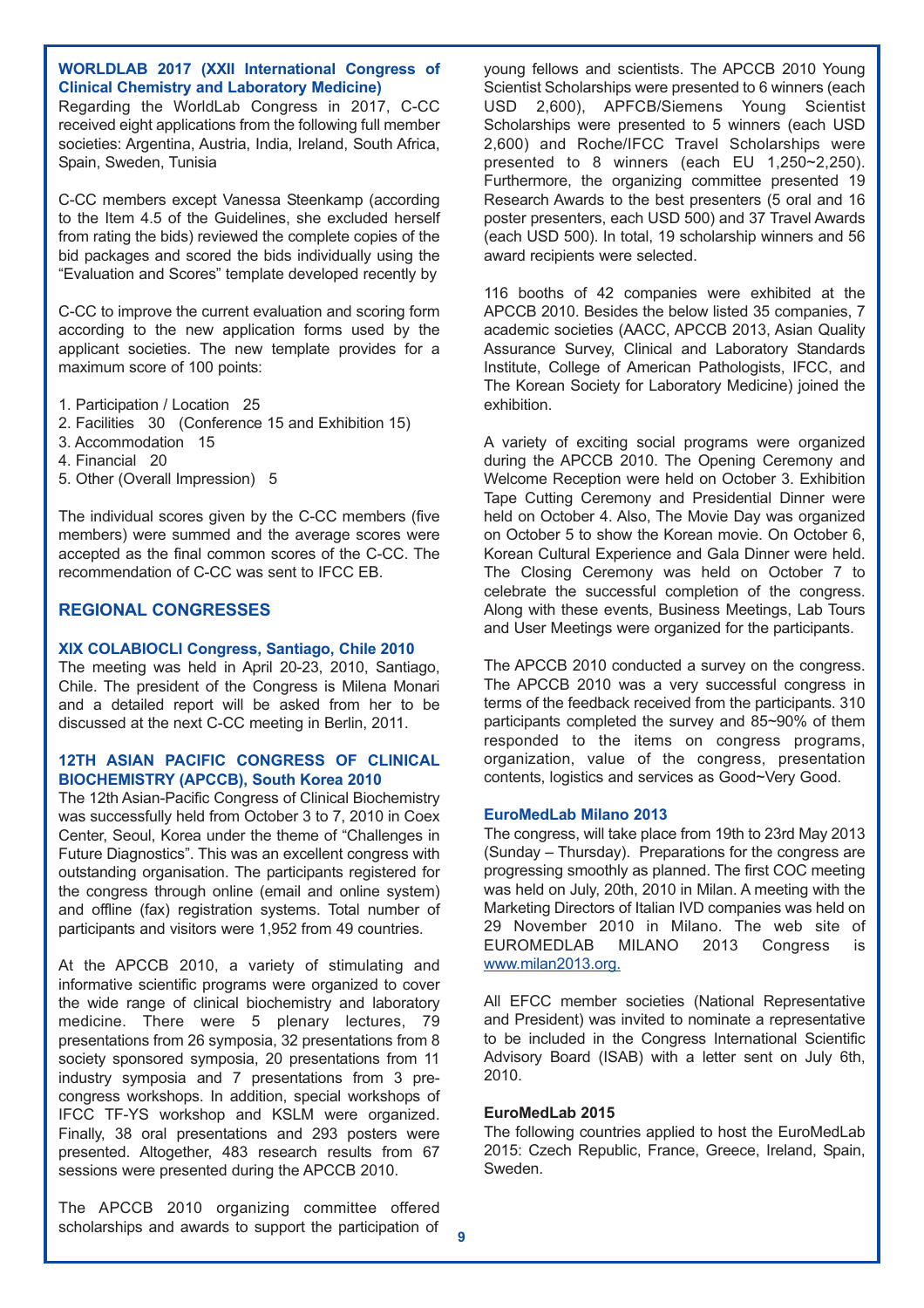According to the recently approved EuroMedlab guidelines, IFCC C-CC and EFCC C-ET will evaluate the bids and the recommendation will be circulated to the IFCC-EFCC member countries. It will be voted during the General assembly of EFCC in Berlin.

#### **IFCC Specialised Conferences**

#### **12th Roche Bergmeyer Conference, Garmisch, Germany, 1-3 March 2010**

The theme of the conference was "Novel Biomarkers: from discovery to clinical application". The conference was held from March 1st to 3rd, 2010 in Garmisch, Germany and participation to this closed conference was by invitation only. The total number of participants was 120 including the speakers. Conference proceedings will be published as a Supplement of the "Scandinavian Journal of Clinical and Laboratory Investigations" as done in the past.

#### **IFCC General Conference 2010, April 18-19, 2010**

The General conference took place in Corfu, Greece on Sunday 18 and Monday 19 April, 2010.

Attendance was disturbed by the ash cloud over Europe caused by the Iceland volcano and the IFCC President and many other delegates were unable to arrive (about 72 people did not attend and 136 managed to attend). Divisions held one of their Executive Committee meetings on Friday 16 and/or Saturday 17 April 2010. IFCC Committees held their annual meeting on one of these two days. IFCC Committee and Working Group chairs met with their Division Executive Committee during these two days. On April 18, the General Conference started with the address of Past President, Prof. Jocelyn Hicks. It was followed by the reports of Division Chairs, Corporate Members and the Treasurer. The Conference continued with the presentations of the Regional Federations, Task Forces and integrated projects and invited short presentations from NRs and CRs. The first day of the GC program ended with Roundtable Discussion "Partners in Laboratory Medicine". The gala dinner, sight-seeing tour offered by Greek society and the International Friendship Reception sponsored by Abbott were organized on April 18 following the end of the program. Interactive Workshops took place on April 19, and the GC participants attended them enthusiastically.

**IFCC Ortho Clinical Diagnostics (OCD) Conference**

The next OCD Conference will be held in Paris, France-Feb 25-26, 2011

#### **CONGRESSES WITH IFCC AUSPICES**

C-CC provides IFCC Auspices to high quality meetings/congresses in the area of clinical chemistry and laboratory medicine provided that the organizers apply for the meeting to be held under IFCC auspices. On behalf of C-CC, its Chair approves applications for IFCC auspices for the meetings organized by any IFCC Member Society, Specialty Group or Corporate Member provided that the meeting topics are directly related to

the goals of the IFCC. This arrangement is mutually beneficial for IFCC member societies and meeting planners. It enables IFCC to promote congresses of interest to its' members and strengthens IFCC image as supporter of high level laboratory science. The organizers of congresses receive valuable publicity through the information channels of IFCC.

Revision of the Documents and Guidelines The following documents and guidelines were reviewed and revised:

- Guidelines for Organizing European Congresses of Clinical Chemistry and Laboratory Medicines (EuroMedLab's) in collaboration with EFCC.
- A simple, user-friendly template to be used by societies who wish to submit their application to organize a General Conference, an ICCCLM or other Congress was prepared and accepted by C-CC and submitted to IFCC EB.
- The new Evaluation and Scoring template for ICCCLM was prepared by C-CC according to the new Application templates.

*Tomris Ozben C-CC Chair*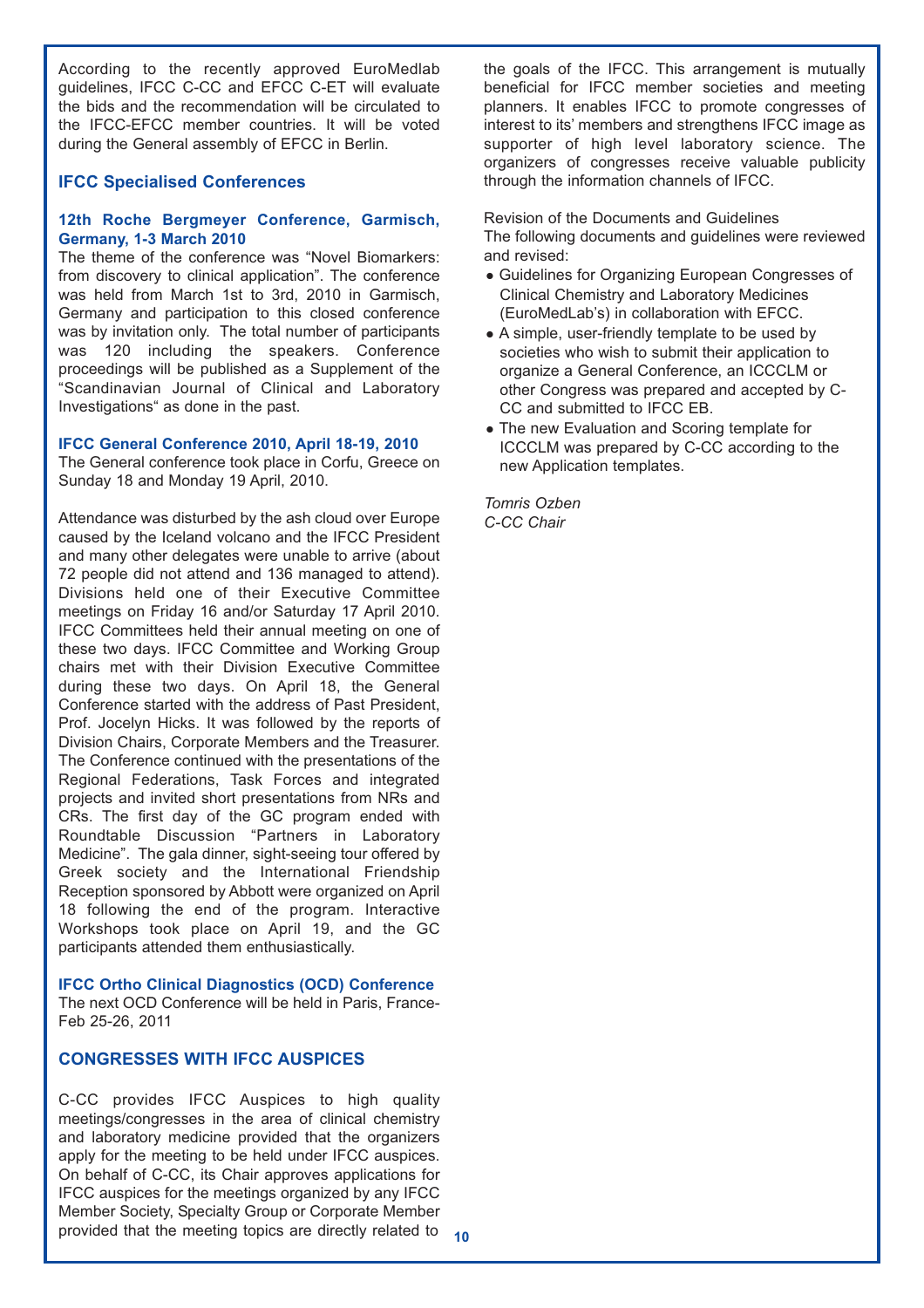#### **SCIENTIFIC DIVISION (SD) SCIENTIFIC DIVISION (SD)**

During 2010, the following members served on the SD Executive Committee: Mauro Panteghini (Italy) (Chair), M Panteghini tendered his resignation as SD Chair effective September 22, 2010. Ian Young (UK) (Vice-Chair), Gary Myers (United States) (Secretary), Philippe Gillery (France), Lothar Siekmann (Germany), Naotaka Hamasaki (Japan) and Joseph Passarelli (Germany) (corporate representative). Three representatives of International Organizations are invited to attend the SD meetings as consultants: Mathias Mϋller (JCTLM), Heinz Schimmel (IRMM) and David Bunk (NIST). Two meetings were held during the year 2010: April 16-17 (Corfu, Greece) and October 2-3 (Seoul, Korea).

#### **Relationship with International Organizations**

The SD continues to pursue partnerships with international organizations to promote the implementation of the concept of traceability in laboratory medicine and the implementation of reference measurement systems.

#### **Joint Committee on Traceability in Laboratory Medicine (JCTLM)**

The work of JCTLM is available for review at www.bipm.org/jctlm. The Working Group 1 on Reference Measurement Procedures and Reference Materials continues its program of identifying and reviewing against agreed criteria (ISO standards 15193 and 15194). The Working Group 2 on Reference Measurement Services has reviewed new nominations from candidate laboratories. Laboratories will now need to participate in RELA EQAS once in 3 years for each measurand for which the laboratory is listed on the JCTLM database. To be listed as a laboratory providing reference services, a laboratory will need to be accredited by January 2011. A procedure is in place to periodically review the lists and to remove entries when they no longer meet the established criteria. A new working group (WG 3) charged with managing, writing, and reviewing material and publications on behalf of JCTLM is being considered. The database has become a reliable source of information particularly for the In Vitro Diagnostics (IVD) industry.

#### **Institute for Reference Materials and Measurements (IRMM)**

Close collaboration with IRMM continues through a number of joint ventures involving SD Committees and Working Groups. A new material for cystatin C has been released. Projects continue for the preparation of materials for HbA1c (primary and secondary materials), HbA2, and myoalobin.

#### **Clinical and Laboratory Standards Institute (CLSI) (formerly NCCLS)**

An updated list of joint CLSI/IFCC documents is available on the IFCC web site at: http://www.ifcc.org/index.asp?cat=Publications&scat=CLSI\_( Clin\_Lab\_Stand\_Inst) - IFCC\_Joint\_Projects&rif=6&dove=1.

#### **National Institute of Standards and Technology (NIST)**

NIST continues to undertake a large number of projects, many of which are of considerable interest to IFCC. Standard Reference Materials (SRM) released or slated for release in 2010 include: SRM 967a (creatinine in serum), SRM 2389a (amino acids), SRM 3950 (vitamin B6), SRM 3951 (vitamin B12), SRM 1950 (metabolites in human plasma), SRM 900a (antiepilepsy drugs), SRM 909c (cholesterol, creatinine, total triglycerides, urea, uric acid), SRM 968e (fat soluble vitamins and carotenoids), and SRM 1959 (drugs of abuse). SRMs to be released in the near future include: SRM 3667 (creatinine in urine), SRM 1951c (lipids in frozen human serum).

**International Congress of Clinical Chemistry (ICCC) XXI INTERNATIONAL CONGRESS OF CLINICAL CHEMISTRY AND LABORATORY MEDICINE (WORLDLAB 2011) will be held in Berlin, Germany on May 15th-20th, 2011.** Two SD submitted symposia topic proposals were selected: 1. Standardization in molecular diagnostics and 2. Traceability, standardization, harmonization: Concepts and implementation.

#### **Regional and other congresses**

**12th ASIA PACIFIC CONGRESS ON CLINICAL BIOCHEMISTRY was held in Seoul, Korea on October 3-8, 2010.** The SD symposium "Standardization activities in endocrinology" was presented at the APCCB in Seoul, Korea.

#### **IFCC Specialized Conferences 12th ROCHE BERGMEYER CONFERENCE (March 1-3, 2010).**

Conference topic was "Novel biomarkers: from discovery to clinical application". Conference proceedings were published in special issue of The Scandinavian Journal of Clinical & Laboratory Investigation (Volume 70, Supplement 242, 2010)

#### **Congresses with IFCC Auspices**

**4th CIRME INTERNATIONAL SCIENTIFIC MEETING** was held in Milan, Italy on November 30, 2010. The Conference title was "Rethinking quality control in the traceability era".

#### **Activities of Committees and Working Groups**

The Committees (Cs), which are theme-oriented, carry out much of the scientific and professional activities of the SD. Their work is often in close collaboration with other international organizations. For more specific tasks, the activities are usually accomplished through Working Groups (WGs). The Chairs of the various SD Cs and WGs were invited to attend the SD meeting held in conjunction with the IFCC General Conference in Corfu, Greece to review the progress and status of SD projects.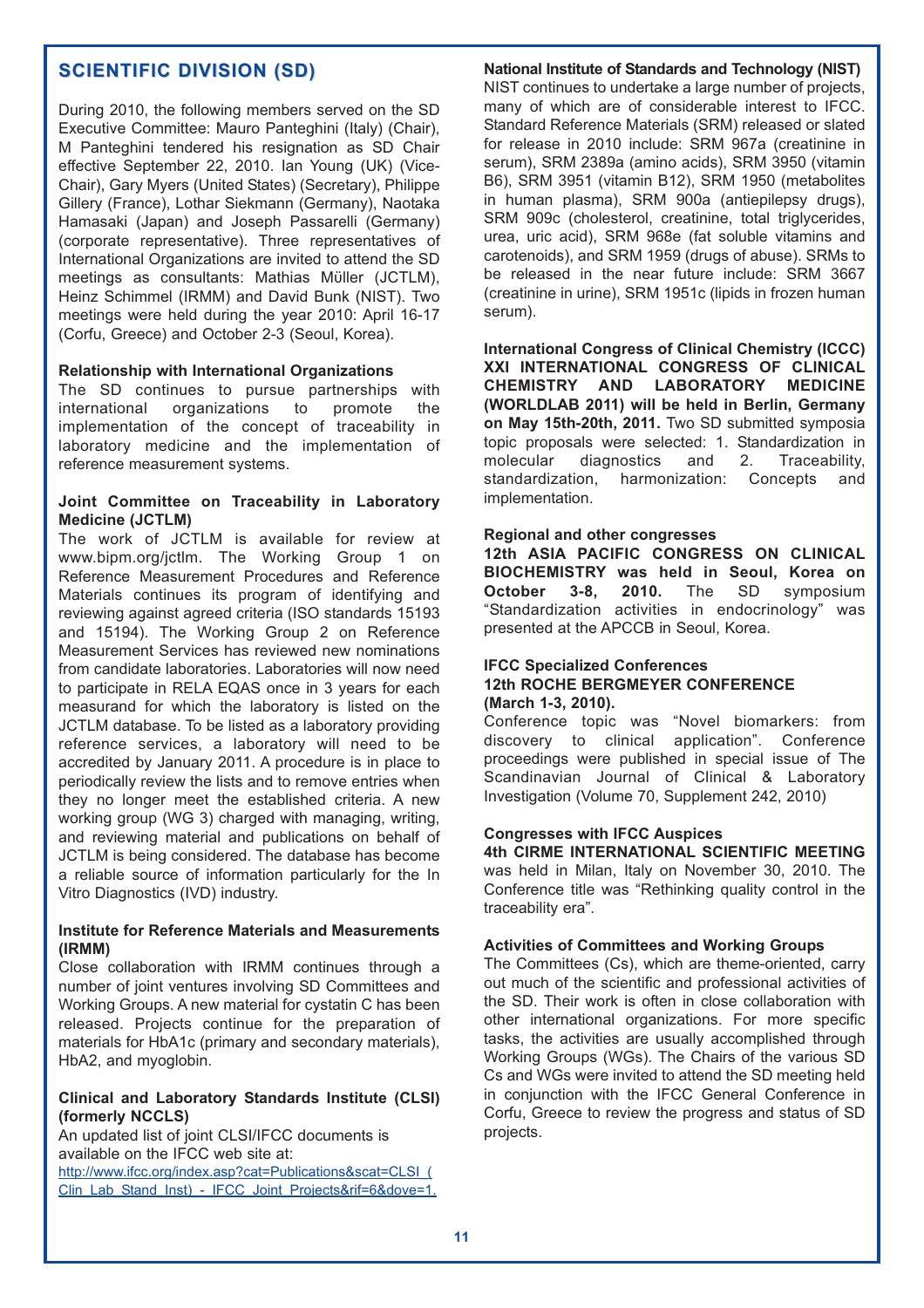#### **COMMITTEES**

#### **C-Nomenclature, Properties and Units (C-NPU)**

During 2010 ongoing progress towards C-NPU terms of reference included:

#### **Term of Reference 1.**

Provide advice for the management, updating and publishing of the NPU terminology. Accomplishments include: The English version of the NPU terminology database, "generic data base", is now published on the internet at: http://www.sst.dk/English/NPULaboratoryTerminology.aspx. Monthly updated versions of the NPU terminology database have been available for download (.csv files) at the above web address and on the IFCC website.

#### **Term of Reference 2.**

Make recommendations on NPU for reporting clinical laboratory data that conform to or adopt current standards of authoritative organizations and that will improve their utilization for health care. Accomplishments include: International vocabulary for nominal examinations in scientific communication. (IUPAC 2004-023-1-700, extended 2008-019-1-700) was published as an IFCC document. Structural updating of information in the NPU coding system and its environment (IUPAC 2006-012-1-700) will be submitted as Part XXIII of the series explaining the use of the NPU terminology database. Identified a new candidate to build a project on structure of results from genetic examinations in the C-NPU system. Properties and units for urinary calculi (2001-070-1-700) is progressing. A new project: Establishing definitions for non-referenced terms in NPU terminology (IUPAC 2010-35-2-700) has just started.

#### **Term of Reference 3.**

To provide a connection with other organizations concerned with NPU, such as the Bureau International des Poids et Mesures (BIPM), the European Committee for Standardization (CEN) and the International Organization for Standardization (ISO), and, by extension, clinical laboratory sciences societies, such as the International Union of Pure and Applied Chemistry (IUPAC). Accomplishments include: All of the above activities were jointly performed with IUPAC. The corrigenda sheets to VIM3 have been completed.

## **C-Molecular Diagnostics (C-MD)**

During 2010 ongoing progress towards C-MD terms of reference included:

#### **Term of Reference 1.**

To foster dynamic exchanges between IFCC and Mol DX labs and industry. Accomplishments include: The C-MD is collaborating with the CanGeneTest research consortium on genetic laboratory services to produce a horizon-scanning newsletter in the field of Genetic Laboratory Services. The e-Newsletter on genetic laboratory services aims at disseminating timely and relevant information in this area to all stakeholders.

Available at (www.cangenetest.org) and published twice a month, the newsletter gives content about relevant events for health services professionals and decisionmakers; up to date publications about genetic laboratory services for researchers and health professionals; and Web sites providing content on specific themes.

## **Term of Reference 2.**

Guidelines on validation, conduct and reporting of Mol DX tests.

Accomplishments include: Published an opinion paper on the development of a reference method for sequencing of haploid DNA in CCLM. Published a paper in CCLM on the development and description of a genetic testing evidence tracking tool. A publication on diploid sequencing is being planned. A summary of available guidelines on molecular DX testing is available on the C-MD web page.

#### **Term of Reference 3.**

Provision of well-defined reference materials. Accomplishments include: A paper on nucleic acid reference materials has been published in CCLM. The C-MD website provides an updated census of available reference materials and EQA programs for Mol DX.

#### **Term of Reference 4.**

Creation of a network of locus specific IFCC Molecular Diagnostic Centers. Accomplishments include: The network of Molecular Diagnostic Centres has continued to support molecular diagnostic testing regional and national basis.

#### **Term of Reference 5.**

C-MD web page within IFCC website. Accomplishments include: The website contains links to other websites relevant to molecular diagnostics including genetic and molecular genetics societies, gene sequence and mutation databases, primer design sites, and a number of other molecular diagnostic utilities.

#### **C-Plasma Proteins (C-PP)**

The current chair of C-PP completed a one year extension of his second term at the end of 2010. The majority of activities of the Committee had reached a natural conclusion, and SD recommended the closure of C-PP at the end of 2010. Members of the C will be asked to propose the formation of WGs to take forward specific tasks arising from the C.

#### **C-Standardization of Markers of Cardiac Damage (C-SMCD)**

The C-SMCD was closed per the recommendation of the SD and approval of the IFCC EB.

#### **C-Reference Systems for Enzymes (C-RSE)**

During 2010 ongoing progress towards C-RSE terms of reference included:

#### **Term of Reference 1.**

To establish IFCC enzyme reference measurement procedures.

Accomplishments include: The reference measurement procedure for alkaline phosphatase (ALP) was approved by the SD and is out for approval vote by IFCC member societies. Work on the development of a reference measurement procedure for pancreatic lipase continues.

#### **Term of Reference 2.**

Certification of enzyme reference materials in collaboration with IRMM. Accomplishments include: No activity on this Term of Reference occurred.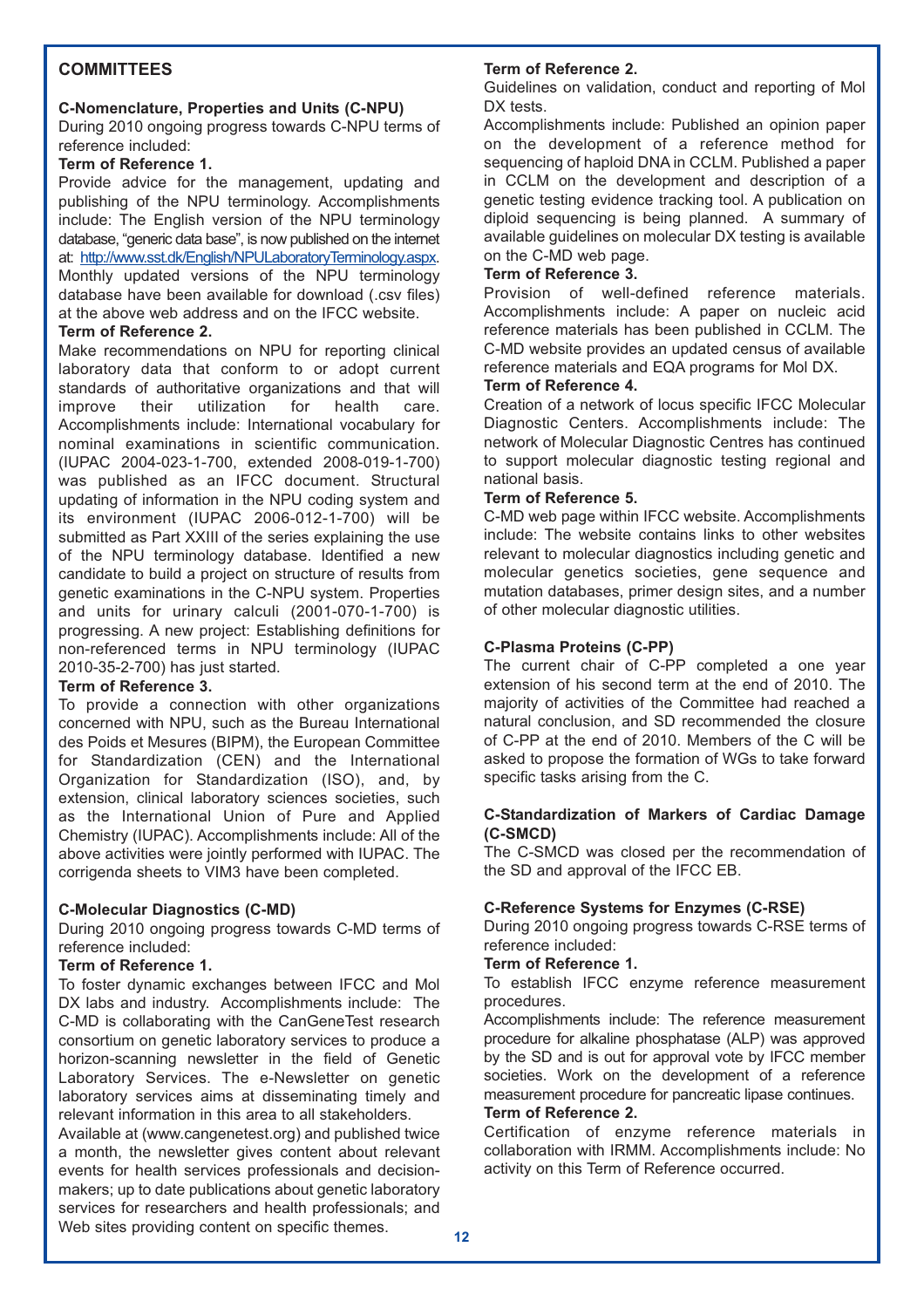#### **C-Traceability in Laboratory Medicine (C-TLM)**

During 2010 ongoing progress towards C-TLM terms of reference included:

#### **Term of Reference 1.**

Support activities of the JCTLM – based on a harmonized opinion among IFCC members – concerning the identification of reference measurement procedures, reference materials and reference laboratories. Accomplishments include: C-TLM recommended to the JCTLM that for laboratories to be listed as providing reference services, the laboratory must participate in a survey (e.g. RELA) for each listed measurand at least once every three years.

#### **Term of Reference 2.**

Establish an External Quality Assessment Scheme (EQAS) for reference laboratories and act as an advisory committee. Accomplishments include: RELA ring trials are provided for 33 measurands.. Alkaline phospatase measurement was added to the 2010 RELA survey. The number of participants as well as the number of published results continues to increase. Two approaches to determine limits of equivalence were evaluated (limits according to RiliBÄK or C. Ricos). The list of the currently used limits according to RiliBÄK versus those according to C. Ricos were submitted to the SD for consideration.

#### **Term of Reference 3.**

Promote the establishment and maintenance of IFCC reference laboratory networks for clinically relevant measurands. Accomplishments include: C-TLM assumed responsibility for oversight of the HbA1c Reference Laboratory Network. The Network completed the 2010 interlaboratory comparison study. All laboratories met the required performance criteria of the network and are thus re-approved. Two new candidate reference laboratories applied for membership in the HbA1c Reference Laboratory Network.

#### **Term of Reference 4.**

Consider a strategy to determine what steps should be taken to decide whether standardization or harmonization should be followed for a particular measurand.

Accomplishments include: Reviewed a submitted project proposal titled: IFCC Master Comparisons `designed to promote quality, metrological traceability, and standardization of in vitro diagnostic measurement procedures.

#### **C-Reference Intervals and Decision Limits (C-RIDL)**

During 2010 ongoing progress towards C-RIDL terms of reference included:

#### **Term of Reference 1.**

Review current concepts of establishing reference intervals and decision limits and to prepare state-of-theart position statements regarding new avenues to make available reference intervals and decision limits that respect the requirements of international directives, such as the European IVD Directive 98/79, and relevant ISO standards. Accomplishments include: Published a paper evaluating statistical procedures used in derivation of reference intervals.

#### **Term of Reference 2.**

Determine priority list of analytes for which reference intervals and/or decision limits have to be developed. Accomplishments include: No activity was reported against this objective.

#### **Term of Reference 3.**

To monitor and evaluate currently proposed reference intervals for selected analytes in the light of the concept of traceability and of the identification of the uncertainty. Accomplishments include: Published a paper detailing common reference intervals for AST, ALT and GGT in serum.

#### **Term of Reference 4.**

To establish transferabilty protocols of reference intervals and decision limits, which take into consideration interroutine laboratory method variations and achieve better applicability in clinical practice. Accomplishments include: No activity was reported against this objective.

#### **Term of Reference 5.**

To collaborate with other organizations and/or to undertake establishment of reference intervals or decision limits for analytes identified as a priority. Accomplishments include: The 3rd Asian study on reference intervals has been concluded. Planning for a new global study to include Asia-Pacific, Europe and the USA that will focus on standardized analytes in order to produce universal reference intervals is underway. A meeting in Munich, Germany was held December 2, 2010 with 5 IVD companies to explain plans for the global multicenter study and to gather support for the project. **Term of Reference 6.** 

To work in close collaboration with other Cs and WGs of SD for the development and appropriate clinical utilization of reference intervals and decision limits. Accomplishments include: Collaborated with C-RSE to collect samples from reference subjects for ALP.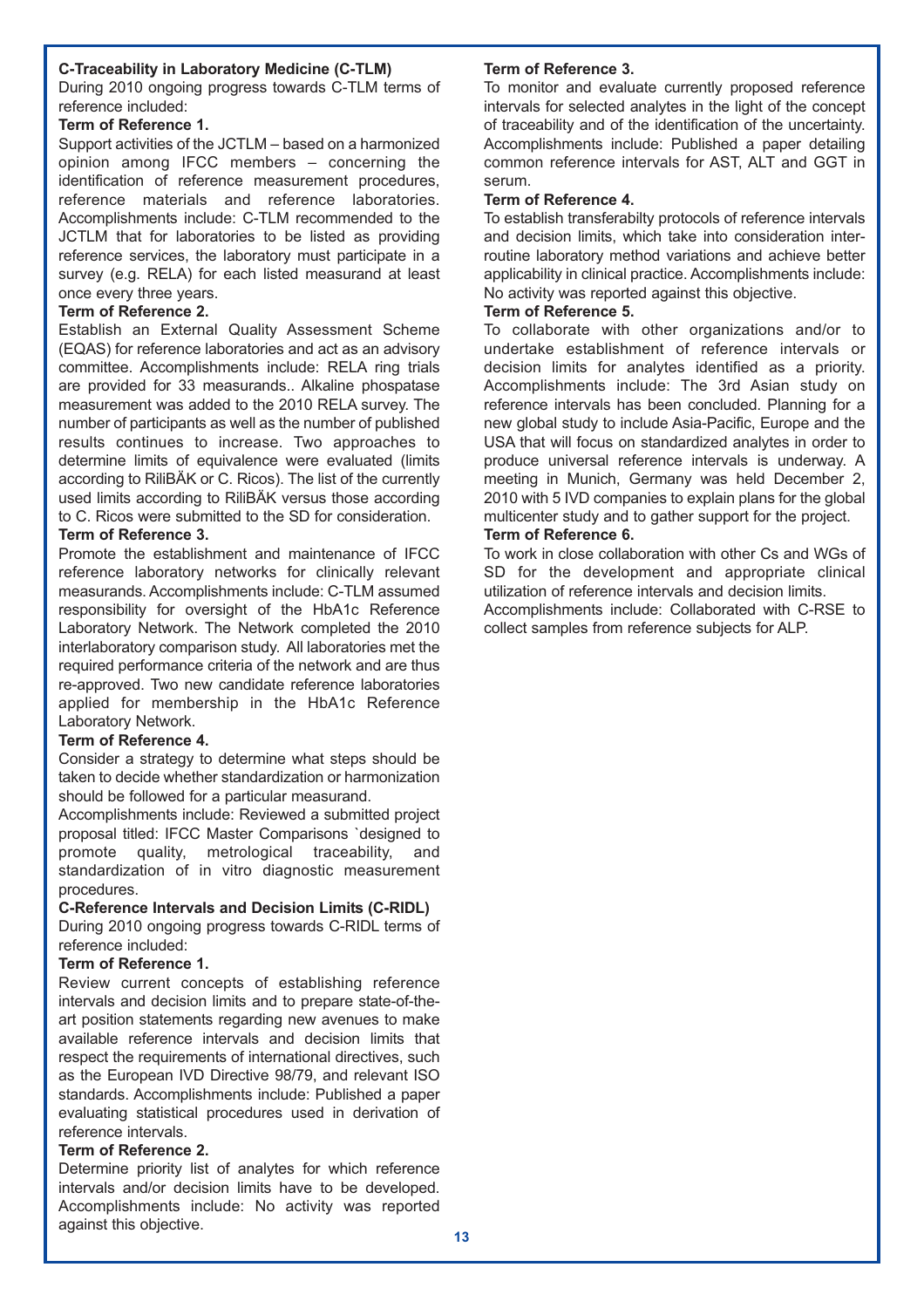#### **WORKING GROUPS**

#### **WG - Standardisation of hCG (WG-SHCG)**

The paper summarizing EQA results obtained with the international reference reagents (IRR) for hCG and related molecules has been published in Clinical Chemistry (see publication list). The intact hCG material, which has served for IRR 99/686 prepared by WG-SHCG (recoded as 07/364), has been proposed by NISBC as 5th WHO international standard for hCG. As the major work of the WG has been completed, the

IFCC-EB decided to close the WG.

#### **WG-Standardization of HbA1c (WG-HbA1c)**

WG-HbA1c has been closed. An integrated project: Task Force on Implementation of HbA1c Standardization has been established by the IFCC EB. Oversight of the IFCC HbA1c Reference Laboratory Network is now the responsibility of the C-TLM.

#### **WG-Standardisation of Thyroid Function Tests (WG-STFT)**

During 2010 ongoing progress towards WG-STFT terms of reference included:

#### **Term of Reference.**

Development of reference measurement systems for thyroid hormones (total T4 and T3, free T4 & T3) and TSH. Accomplishments include: For FT4, the final validation of the candidate international conventional reference measurement procedure was completed. This required additional validation of several critical parameters of the measurement procedure, among others the membrane cut-off and brand, preparation of calibrators without adsorption, formation of free fatty acids during dialsysis, and evidence that the measurement procedure is transferable to another laboratory. Plans for a Phase III proof of concept study is underway for FT4 and TSH to determine if the method performance on clinical samples is the same as performance observed on samples from apparently healthy individuals. For the Phase III method comparison study, FT4 performance will be assessed in relation to the reference measurement procedure and for TSH in relation to the "all-procedure trimmed mean".

#### **WG-Standardization of Hemoglobin A2 (WG-HbA2)**

During 2010 ongoing progress towards WG-HbA2 terms of reference included:

#### **Term of Reference.**

To promote the standardisation of hemoglobin A2 measurement through the definition of an international reference system, including a reference measurement procedure and primary and secondary reference materials. Accomplishments include: Development of the reference method: Using isotopically labeled peptides as internal standards to improve the reproducibility of the reference measurement procedure was investigated. Two labeled peptides have been defined and purchased. An alternative approach using LC-ESI/MS on intact globin chains was also investigated.

#### **WG-Standardisation of Carbohydrate-Deficient Transferrin (WG-CDT)**

During 2010 ongoing progress towards WG-CDT terms of reference included:

#### **Term of Reference 1.**

Establish a network of CDT reference laboratories that perform the HPLC candidate reference method. Accomplishments include: Five laboratories are performing the HPLC candidate reference method. A WG ring trial (Ring trial-B) in February 2010 including both native and lyophilized serum pools at two CDT (% disialotransferrin) levels showed an interlaboratory CV in the range 2.3-7.1% for the reference laboratories. Further studies are planned to have the HPLC candidate reference method accepted as a reference measurement procedure.for CDT. Additional mass-spectrometric characterization studies of CDT are planned.

#### **Term of Reference 2.**

Development of a reference material for CDT. Accomplishments include: A meeting with the IRMM representatives and Cas Weykamp, CDT Network Coordinator, to discuss a possible joint development strategy for production of CDT reference materials was held. SD instructed the WG to propose reference interval and clinical decision limits as part of this project.

#### **WG-Standardisation of Cystatin C Assays (WG-SCC)**

During 2010 ongoing progress towards WG-SCC terms of reference included:

#### **Term of Reference 1.**

Promote the standardisation of cystatin C measurement through the definition of an international reference system including a reference measurement procedure and primary and secondary reference materials. Accomplishments include: Preliminary results from a pre-commutability study of the Cystatin C material (ERM-DA471/IFCC) indicated commutability at 60% dilution, but showed matrix effects with one assay at higher dilutions. IRMM conducted a larger higher dilutions. IRMM conducted a larger commutability study that included 20 vendors worldwide. Commutability issues were observed in the larger study similar to those observed in the smaller pilot study. Studies were conducted to determine the possible effect of varying cystatin C dimer-monomer ratios in the isolated primary protein preparation on material commutability. The conclusion was that the amounts of dimers in these preparations were so small (<2% of the cystatin C population) that a varying dimermonomer ratio was unlikely as an explanation for the observed lack of commutability. Studies of the possible importance of varying antigen-binding properties of different antisera for the differences obtained in the precommutability study were tested by surface Plasmon resonance (Biacore) experiments. Some minor differences in the results concerning the various antisera could be demonstrated, but not of a type that was likely to explain the observed lack of commutability. The ERM-DA471/IFCC calibrator was released by the IRMM with a statement concerning commutability. The designation of the calibrator and how to order it is given at the internet site:

http://irmm.jrc.ec.europa.eu/html/reference\_materials\_c atalogue/index.htm **14**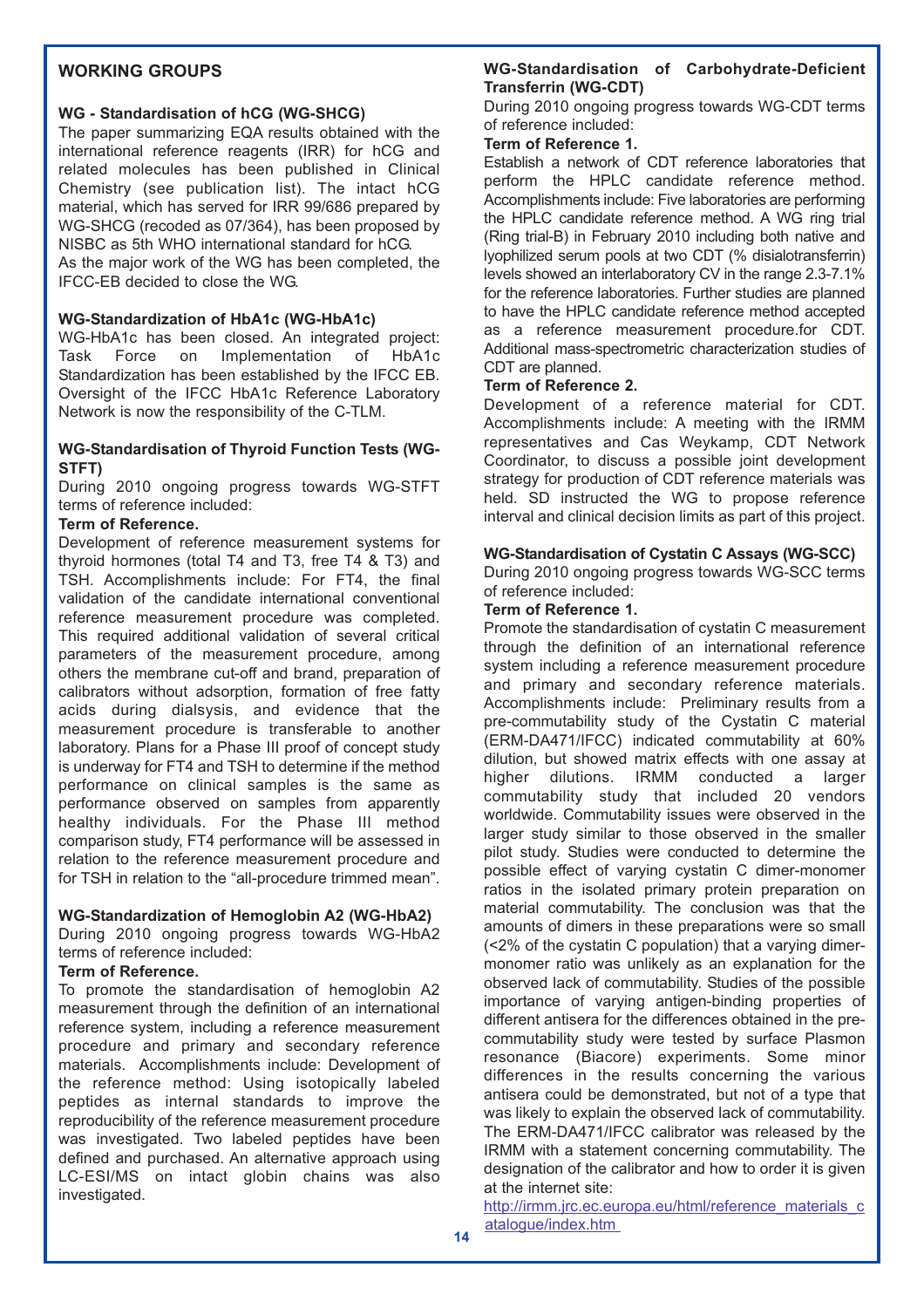#### **WG-Standardisation of Glomerular Filtration Rate Assessment (WG-GFRA)**

During 2010 ongoing progress towards WG-GFRA terms of reference included:

#### **Term of Reference 1.**

Coordinate, support and undertake collaborative international studies to evaluate and define performance characteristics of available clinical laboratory measurement procedures for creatinine, supporting the use of eGFR, and enabling development of best-practices analytical recommendations for clinical laboratories. Accomplishments include: In cooperation with NKDEP Lab Working Group (including funding from NIH/NIDDK), completed analysis of data from the collaborative specificity study for 3 Jaffe and 4 enzymatic serum creatinine measurement procedures from four major global IVD systems manufacturers (Roche, Siemens, Beckman and Ortho). Twenty healthy control subjects and about 20 unspiked patients samples were collected in each of 19 pathological groupings similar to groups in which eGFR is measured. Additionally, in order to test several endogenous substances, spiked pools were created. A normal serum pool with creatinine 88 μmol/L (1.0 mg/dL) and a supplemented normal serum with creatinine 336 μmol/L (3.8 mg/dL) were each spiked with four levels of acetone, pyruvate, acetoacetate, and ascorbate. For each spiked interferent, the two pools were assayed on the commercial methods and an LC/MS reference method. NIST SRM 967 reference material was used on all methods to verify trueness. In general there were more problems seen with the Jaffe methods, but no method was trouble-free. There were significant differences in both amount and direction of bias among methods within family groups indicating that not all Jaffe nor enzymatic methods were alike. Spiked interferents were more significant at normal creatinine concentrations. Diabetic patient panels showed frequent bias with Jaffe methods and patients with known kidney disease under clinical management had few problems with all methods examined. A publication of the study results is expected early 2011.

#### **Term of Reference 2.**

Promote the establishment and growth of a reference laboratory network for creatinine measurements in serum and urine. Accomplishments include: Prof. N Dalton's laboratory (Wellchild Laboratory, Evelina Children's Hospital, St. Thomas' Hospital, London, UK), provided substantial support to the WG's ongoing efforts throughout 2010 to complete data analysis and drafting of the manuscript/report for publication concerning the findings in the collaborative study of routine creatinine method specificity.

#### **WG-Standardisation of Albumin Assay in Urine (WG-SAU)**

During 2010 ongoing progress towards WG-SAU terms of reference included:

#### **Term of Reference 1.**

Establish a reference procedure and reference materials for the measurement of albumin in urine. Accomplishments include: An albumin in urine reference material has been prepared by the Japanese

Society of Clinical Chemistry (JSCC) and value assigned for use in Japanese internal investigations (note development of the CRM was not part of the IFCC WG-SAU but its characterization has become a collaboration). NIST will delay UA reference material until molecular forms are better understood and the measurand can be better defined A LC-MS/MS method developed at the Mayo Clinic, US is being validated as a reference measurement procedure to quantify intact albumin in urine. NIST has begun to develop a LC-IDMS procedure. The NIST procedure will use a number of ion fragment pairs to be able to characterize albumin molecular forms. A study to determine the status of harmonization among commercial immunoassays for urinary albumin is planned. Manufacturers are scheduled to begin receiving samples in Jan 2011. JSCC candidate secondary reference material will be included to evaluate its commutability. Discussions are underway to also include ERM-DA470k/IFCC.

#### **Term of Reference 2.**

Establish recommendations for sample collection and handling to improve uniformity of results. Accomplishments include: A study to evaluate adsorption of albumin onto containers used for urine collection and urine albumin measurement has been completed by CDC and a manuscript is being prepared. Planning of a study to evaluate urine albumin physiologic variability coordinated by CDC is complete along with appropriate IRB submissions. Recruiting patients is scheduled to begin at Emory University and Grady Hospital in Atlanta in Jan 2011. UA measurements will be performed at CDC.

#### **Terms of Reference 3.**

Define the measurand(s) that are important for clinical interpretation of urine albumin. Accomplishments include: NKDEP has completed plans for a study to determine the molecular forms of urine albumin.

#### **WG- Standardisation of Pregnacy-associated Plasma Protein A (WG-PAPPA)**

During 2010 ongoing progress towards WG-PAPP A terms of reference included:

#### **Term of Reference:**

Develop a reference system for standardisation of PAPP-A measurement employed as marker for prenatal screening. Accomplishments include: Four of five corporate members have provided the requested funds for initiating the project and the remaining member is expected to provide funding support in early 2011. In the first phase antibody combinations used by companies (antibody identity not disclosed) and certain reference antibodies will be tested at Turku University on a single assay platform (to avoid platform bias) to evaluate binding specificities to different PAPP-A products. Simultaneously, protocols will be established for assay specificity testing. In the second phase, candidate calibrator materials will be sent to the companies for testing with their own platform. Data will be collected and analyzed at Turku University.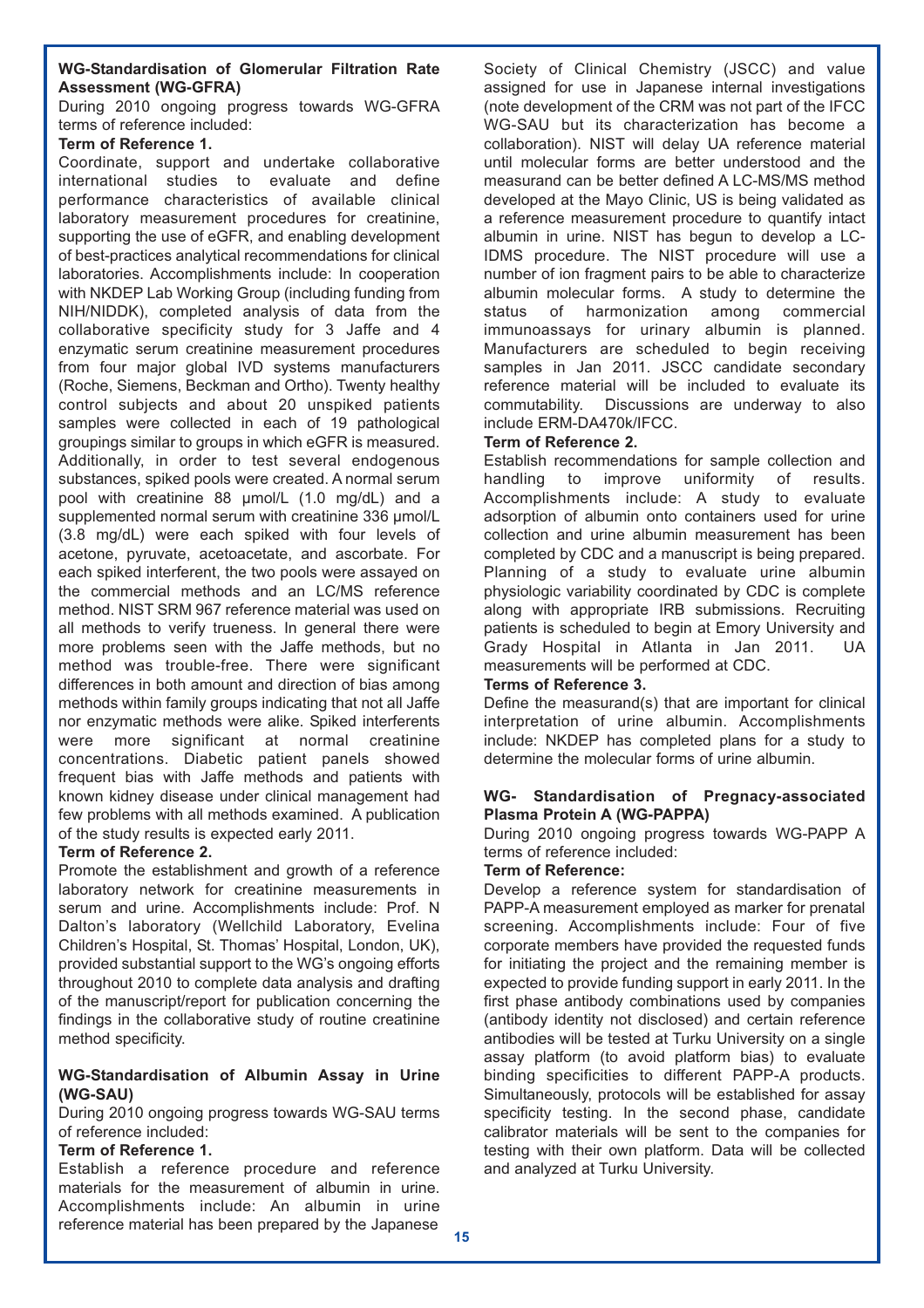#### **WG-Growth Hormone (WG-GH)**

During 2010 ongoing progress towards WG-GH terms of reference included:

#### **Term of Reference 1.**

Assessment of the commutability of WHO 98/574 reference material.

Accomplishments include: - On the occasion of the AACC meeting in Anaheim, California, the WG chair and secretary (C. M. Sturgeon) met with IFCC SD representatives (M. Panteghini, I. Young) and IRMM representatives (H. Schimmel, I. Zegers) to further discuss the issue of GH assay harmonization and how best to evaluate commutability of candidate GH standards. On the same occasion, the Keswick Consensus Conference draft manuscript was discussed. In the following months, together with colleagues from other participating societies, C. M. Sturgeon and M. Bidlingmaier actively contributed to drafting of the final Consensus Statement. After several revisions it was accepted for publication in Clinical Chemistry in December 2010. The statement contains and promotes key views of the IFCC WG for GH.

The WG chair and members met with representatives from clinical societies in the field (Growth Hormone Research Society, Pituitary Society and IGF Society) to further discuss the concept of commutability during the International Congress of the GRS and IGF Society in New York.

#### **Term of Reference 2.**

Determination of the clinical decision limits for specific assays.

Accomplishment include: - Discussions with clinical societies regarding the design of such studies are in progress. Especially in children, the task may not be feasible because of ethical considerations / restrictions in testing healthy children. Alternatives may have to be identified, e.g. extrapolation from method comparison studies in adults.

#### **Term of Reference 3.**

Identification of a reference procedure for GH measurement.

Accomplishments include: Publication of the development and initial validation of a MS method to quantify GH in serum / EQAS samples based on the measurement of specific fragments (see Arsene et al., 2010). The study and the publication reflect a collaboration between the WG chairman and the German National Metrological Institute (Physikalisch Technische Bundesanstalt PTB, Braunschweig) and could inform development of a future IFCC reference measurement procedure for GH.

#### **WG-Standardisation of Insulin Assays (WG-SIA)**

During 2010 ongoing progress towards WG-SIA terms of reference included:

#### **Term of Reference.**

Improve the standardization of assays for insulin by the development of a candidate reference method and materials.

Accomplishments include: WG collaborated with Chris Burns and colleagues at NIBSC to assure availability of a recombinant insulin candidate reference material, that would be integrated into a program to harmonize

preparations from manufacturers of insulin. A set of serum pools for use as candidate secondary reference materials has been prepared that cover the complete measuring interval for most routine methods. The pools will need to be value assigned. The WG has continued discussions on how to sustain this program. The Chair has had discussions with the diagnostic industry and others with regard to the structure and funding of further activities. The WG prepared an outline long-term (5+ year) project plan to accomplish the goals. A set of individual donor samples has been prepared by Solomon Park Research Laboratories, USA (funded by CDC) and is available for value assignment and traceability validation.

#### **WG–Standardisation of Troponin I (WG-TNI)**

During 2010 ongoing progress towards WG-TNI terms of reference included:

#### **Term of Reference 1.**

Develop a candidate secondary reference measurement procedure and candidate secondary reference material for cardiac troponin I (cTnI). Accomplishments include: Candidate secondary reference procedure (immunoassay based measurement procedure of higher metrological order) for cTnI:

The ELISA method has been developed. Further work is required to reduce the variation in imprecision for the chemiluminescence assay. NIST will be establishing the method using the fluorescent tag according to a SOP and this method will be transferred to CCQM (Consultative Committee for the Amount of Substance) network laboratories as part of their NMI work.

Candidate Secondary Reference Material for cTnI:

The WG has developed a pilot study protocol to investigate the feasibility of preparing a commutable, stable secondary reference material for cTnI by use of serum pools. The study involves NIST, NPL, hospital laboratories and industry. The collection of patient samples is underway. A pilot study to investigate method comparability of the candidate reference method versus current commercial cTnI assays is to take place at the same time as testing candidate secondary cTnI reference materials. Twenty-three methods will be used to assess method comparability and commutability of serum-based materials.

#### **Term of Reference 2.**

Testing for cTnI standardization and clinical validation by comparison with validated commercial assays in a round robin study. Accomplishments include: No activity reported against this objective.

**Table of Analytical Characteristics.** WG-TNI assumed responsibility for maintaining up to date information in the table of "Analytical characteristics of commercial and research high sensitivity cardiac Troponin I & T assays per manufacturers", available on the IFCC website. Table is linked to by European clinical societies so it is important to keep information current. WG indicated willingness to also keep BNP table up to date.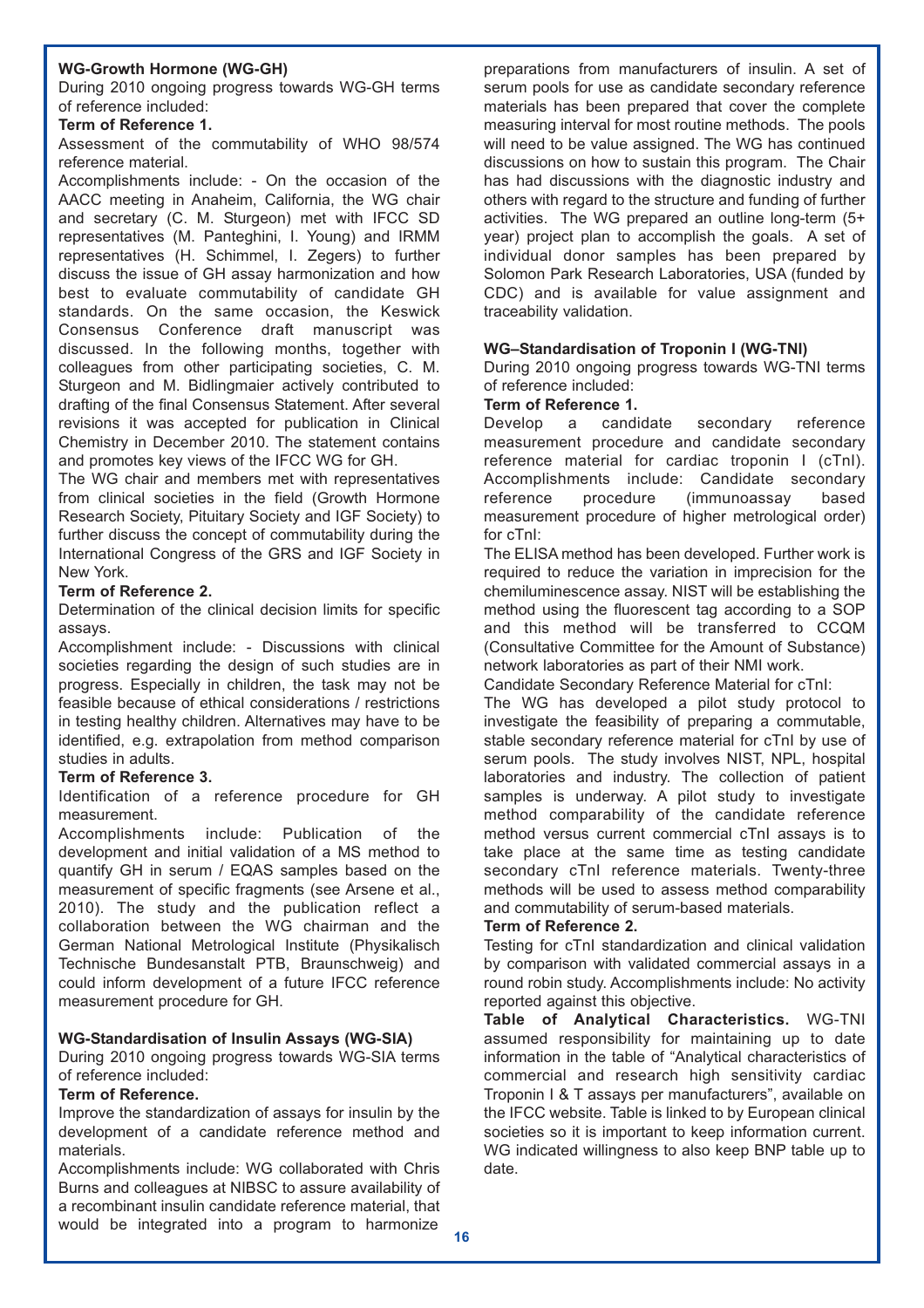#### **WG – Allowable Error for Traceable Results (WG-AETR)**

This is a newly established WG for 2010. The terms of reference are as follows:

#### **Term of Reference 1.**

To define clinically acceptable limits for metrological traceability of specific analytes. Accomplishments include: The WG has begun to address the various ways to define clinically acceptable limits and has decided to initially work on analytes that have a traceable chain with well-defined individual steps.

#### **Term of Reference 2.**

To cooperate with manufacturers, regulatory bodies and end-users to work towards patient results being traceable to higher order reference materials and methods. Accomplishments include: The Chair has collected details of the procedures used by a number of major manufacturers on how they carry out value assignment and how this is traceable to reference standards. The data, which includes estimates of measurement uncertainty, will be summarized and distributed to members of the WG for further discussion. Term of Reference 3. Harmonisation of patient results independent of assay platform, manufacturer or testing laboratory. Accomplishments include: None

#### **WG – Harmonization of Autoantibody Test (WG-HAT)**

This is a newly established WG for 2010. The terms of reference are as follows:

#### **Term of Reference 1.**

To evaluate what are the main causes of variabilityfor a number of diagnostically critical autoantibodies. Accomplishments include: Three main areas for variability in autoimmune serology testing have been identified for investigation. 1. The antigen - and the variation in antigen preparations between different reagent producers, 2. The antibody - and the variation between the standard antibody preparation used to calibrate the various assays and the difference between the various calibrant materials and the samples being analyse and 3. The methods used for autoimmune serololgy testing. The HAT-WG has decided to address the antibody preparations used in the assays.

#### **Term of reference 2.**

To identify autoantibodies where a common calibrator could reduce the inter-assay variability. Accomplishments include : The WG has identified the following autoantibodies as candidates for common calibration: .IgG antibodies to proteinase III; IgG antibodies to myeloperoxidase; IgG antibodies to glomerular basement membrane; IgG antibodies to cardiolipin and beta-2 glycoprotein 1; and IgG antibodies to cyclic citrullinated peptides.

#### **Term of Reference 3.**

To identify or produce commutable materials that could be used as interim calibration material for autoantibody assays. Accomplishments include: The WG identified three possible sources of material for calibration : plasmaphoresis material - some plasmaphoresis material has been donated by the Serum Statens Institute; monoclonal antibodies - three candidate monoclonal antibodies have been identified and Prof PierLuigi Meroni has verbal agreement that they will be

made available to the WG; and donor serum from patients with autoimmune rheumatic disease – the WG will write to clinicians looking after patients with autoimmune rheumatic diseases to request (with appropriate ethical considerations) samples to be pooled as potential material for evalaution.

#### **Term of Reference 4.**

To produce well-characterized pure antibody preparations with known concentration and identity and use these to transfer values to a matrix preparation. Accomplishments include: no activity reported against this objective.

#### **WG – Quality Specifications for Glucose POCT (WG-GPOCT)**

This is a newly established WG for 2010. The terms of reference are as follows:

**Term of Reference:** To investigate the quality specifications required for glucose PoCT meters as glucose testing is used in a wide variety of health care<br>settings including: Hospitals: General including: Hospitals; General practice/Physicians Office; Specialists; Ambulances; Air Ambulances; Patients/Caregivers; Nursing Homes; Population Surveys. Accomplishments include: WG has planned an initial paper titled "Glucose meters – Does one size fit all". The paper will discuss: - Use of meters in different clinical settings - guidelines that are currently available from different associations - interfering substances and patient populations they will affect – and introduce a checklist to assist with meter selection. This paper will also emphasize that good education is paramount to achieving good results no matter how good the meter performance is.

#### **Clinical Chemistry and Laboratory Medicine Special Issue**

The SD was asked by the Editor-in-Chief of CCLM to promote a more interactive and cooperative relationship between the Scientific Division Committees and Working Groups and the journal. The final idea was to arrange a CCLM Special Issue dedicated to highlighting activities of SD Cs/WGs. The CCLM Special Issue is Clin Chem Lab Med 2010;48(11):1529-1682.

*Ian Young SD Chair*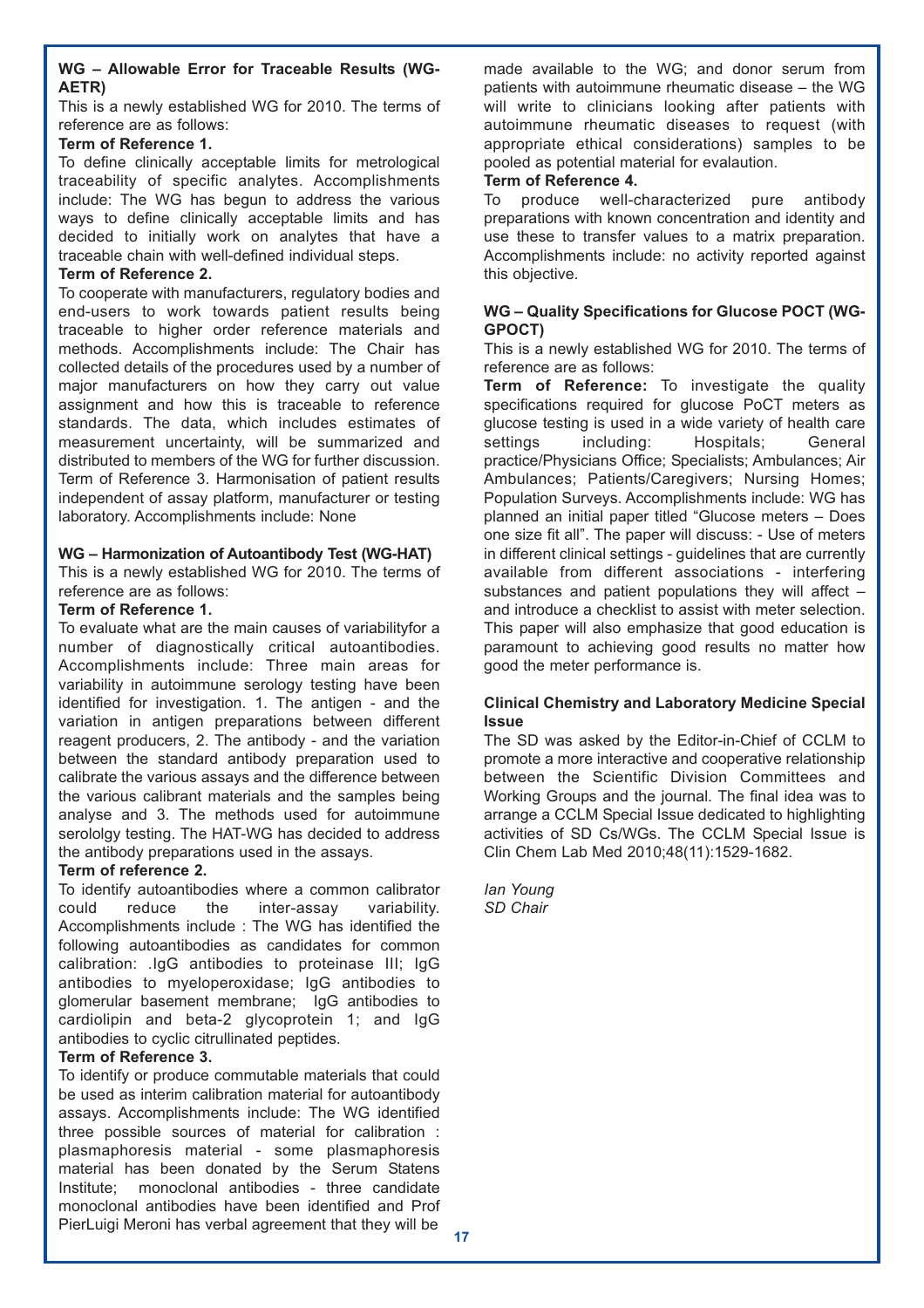#### **EDUCATION AND MANAGEMENT (EMD) EDUCATION AND MANAGEMENT (EMD)**

The committees and working groups of the Education and Management Division (EMD) have worked hard during the year to improve educational resources for IFCC member countries, particularly those developing their laboratory medicine services. The emphasis has continued to be on analytical and service quality and on emerging technologies.

The EMD Executive Committee (EC) met twice during the year, in January in Birmingham UK, when travel was disrupted due to exceptionally heavy snow in the UK and in Corfu, on the occasion of the IFCC General Conference, in April. Although all the EMD EC members reached Corfu with no difficulties, our journeys back home were difficult, due to the affects of the volcanic ash from the eruption in Iceland. Many members of the EMD committees were not so lucky with their outward journeys and were unable to attend their scheduled meetings. Others made sterling efforts and managed to get to the island, so committee business was conducted with severely depleted numbers of attendees. Their efforts, in very difficult circumstances, were much appreciated by the EMD.

Much of the work of the EMD requires both EMD Officers and international scientific experts to travel to conduct workshops and make presentations at congresses in IFCC member countries. To finance this, we are dependent on the generous sponsorship of our Corporate members, particularly Abbott Diagnostics, which provides very generous support for the Visiting Lecturer Programme (VLP), very ably co-ordinated by Leslie Lai. During 2010, the following countries have benefited fro VLP funding; Argentina, Ecuador,

India, Indonesia, Paraguay, Syria, Tunisia and Uruguay. Further details of some of these visits are provided later in this report. Several VLPs are already scheduled for 2011 and we would welcome applications from National Societies for visiting lectureships for the coming year. These should be made to Leslie Lai, who is able to provide advice on the process, lecturers and topics.

The EMD remains committed to the project for developing quality competence in medical laboratories (DQCML), chaired by Michael Thomas and two workshops on accreditation and analytical quality have been held during the year, in Indonesia in February and in Tunisia in December. Elizabeth Frank, Chair of the Committee on Clinical Laboratory Management (C-CLM), was the leader for both these visits, with fellow speakers from the C-CLM and the Committee on Analytical Quality (C-AQ). 2011 will be the third year during which such workshops are available to National Societies and one is scheduled to take place in Manila in the Philippines in March. This will be coupled with a workshop on clinical interpretation, another important aspect of service quality. Support will also be provided for a course on quality and laboratory management, to be run on the occasion of the 2011 Congress of the African Federation of Clinical Chemistry. The EMD welcomes applications from member Societies to host workshops on all aspects of laboratory quality. Enquiries should be made to Silvia Cattaneo in the IFCC Office.

A meeting of the DQCML project team was held in Seoul in October, during the Asian Pacific Congress of Clinical Biochemistry. It was interesting to hear updates on initiatives organised through the project, in particular, a report presented by Leslie Burnett on the collaborative project between the Australian and Vietnamese national Societies to implement an EQA scheme in Vietnam. A meeting of the project team will be held during the ICCC meeting in Berlin in May 2011. Representatives of National Societies interested in the work of the project should contact Silvia Cattaneo if they wish to attend.

To complement the work of the DQCML, a second monograph on laboratory management entitled 'Quality of Management and Quality of Analysis – A Handbook for Developing Countries', prepared by the Committee on Laboratory Management and the Committee on Analytical Quality, is at the review stage and id scheduled for publication in 2011.

Following the success of the first course on molecular biology to be held outside Milan, in Syria in 2009, organised by the Committee on Clinical Molecular Biology Curriculum (C-CMBC) a second course, equally successful, was held in Uruguay in December 2010. It is the intention of the EMD that a course should be held on an annual basis, in a country which has identified an educational need, to enable development of molecular biology services in their clinical laboratories. The course is extremely comprehensive and includes pre-course training for a young scientist from the host country, in the laboratory of the Chair of the C-CMBC, Michael Neumaier, in Heidelberg, Germany. The success of these courses is a major achievement for Michael and his hard work and personal commitment to the initiative is recognised and much appreciated by the EMD. Applications to host such a course in the future should be made to Silvia Cattaneo or to the Chair of the C-CMBC, Michael Neumaier.

Following the completion of Ken Sikaris' term of office as Chair of the Committee on Analytical Quality (C-AQ) at the end of 2009, Janice Gill and Egon Amann have been appointed as co-Chairs of the Committee. A full meeting of the committee, scheduled for the General Conference in Corfu, was not possible because of the travel problems. However, Janice and Egon have instituted regular teleconferences for the committee members through which objectives have been set for the medium and long term. The first task has been to review the terms of reference of the committee. These have been approved by the IFCC Executive Board and can be accessed through the IFCC website. The committee will meet face to face in Berlin in May.

The Committee for Evidence-Based Laboratory Medicine (C-EBLM), under the chairmanship of Robert Christenson, has continued its excellent work in the provision of presentations and workshops on EBLM techniques, concentrated in 2010 in S America. **18**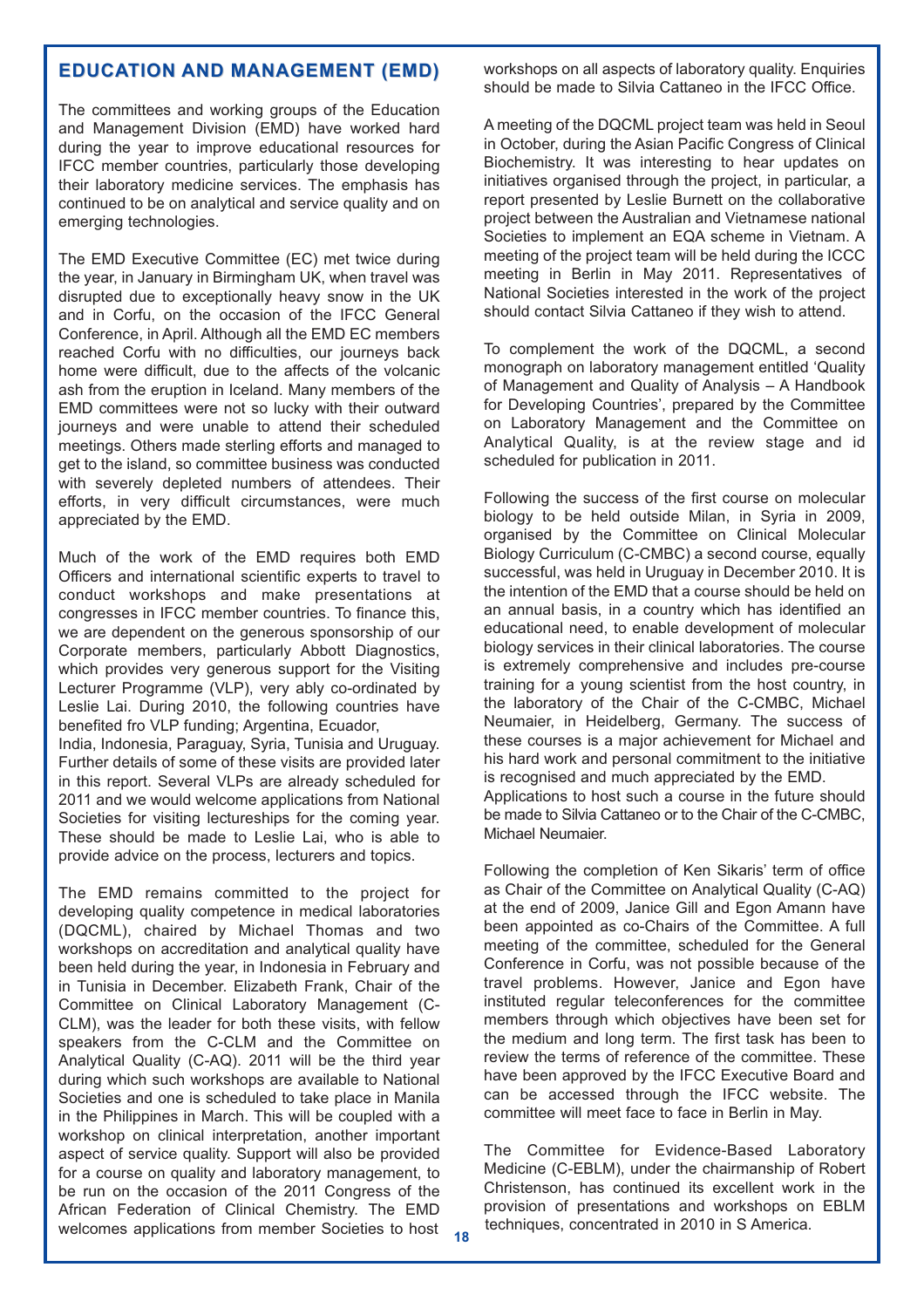Workshops and lectures involving C-EBLM members were held in Argentina, Paraguay and Uruguay and the contribution of Hernan Fares Taie from Argentina, a corresponding member of the Committee, to the organisation and facilitation of these is much appreciated by the EMD. To spread knowledge of the concepts of EBLM more widely, The Committee is hoping to use the new IFCC website to develop distance learning programmes in the near future.

The Committee on Education and Curriculum Development (C-ECD) was closed at the end of 2010. In consultation with the Executive Board, it was agreed that the future handling of the work encompassed in the C-ECD objectives should be reviewed. The EMD wishes to thank all the members of the committee, Rosa Chiu, Camilla Grigore, Mariam Klouche and Esra Sozmen for their contributions and particularly thanks Petr Kocna, who has chaired the Committee, under difficult circumstances, for the past three years. EMD recognises the vast amount of educational material which has been produced by this committee during the years and this will be of great value to those determining future arrangements.

It is inevitable that distance learning will become a major educational tool for the EMD in the future and the Petr Kocna has membership of the Communications and Publications Division Working Group on Internet and Distance Learning (WG-IDL), which has created an extremely useful liaison between the two Divisions. A CPD/EMD symposium on e-learning and distance education will be presented at the ICCC Congress in Berlin.

The Working Group on bone marker standards in osteoporosis has achieved its first objective of defining a bone resorption marker and a bone formation marker for fracture risk assessment and for monitoring osteoporosis treatment. Members of the WG have collaborated with representatives of the International Osteoporosis Foundation. A position paper, noting the preferred markers and highlighting the need for international reference standards, has been published in the journal Osteoporosis International. Sam Vasikaran and his WG members must be congratulated on the rapid progress they have made on this project. The next phase of this project will be to address the standardisation and harmonisation of the measurement of the markers.

Due to the tireless work of its Chair, Mario Plebani, the Working Group on Laboratory Errors and Patient Safety (WG-LEPS) has raised the profile of this fundamental issue in the provision of clinical laboratory services internationally. For his personal contribution, Mario has been honoured by several National Societies. To establish hard data on laboratory errors and to increase the use of quality indicators to detect errors, Mario is anxious to recruit laboratories from the IFCC community to participate in this initiative. Interested laboratory directors should contact Mario directly or through Silvia Cattaneo in IFCC Office.

After many years of chairing the Working Group on Flow Cytometry (WG-FC) and organising regular flow cytometry courses, Gregor Rothe has stepped down from this role. We thank him for his tireless work for the EMD and wish him well in his new ventures. We are exploring options to enable us to continue to offer training and education in this important field.

At the end of 2010, several EMD officers completed their terms of office. Yousef Bilto (C-AQ), Sam Vasikaran and Herbert Stekl (C-CLM) and Peter Bunting (C-EBLM) and I would like to take this opportunity to thank them for their commitment to the work of the EMD over many years. I would also like to thank all members of EMD Committees and Divisions for their hard work and support during the year.

*Janet Smith EMD Chair*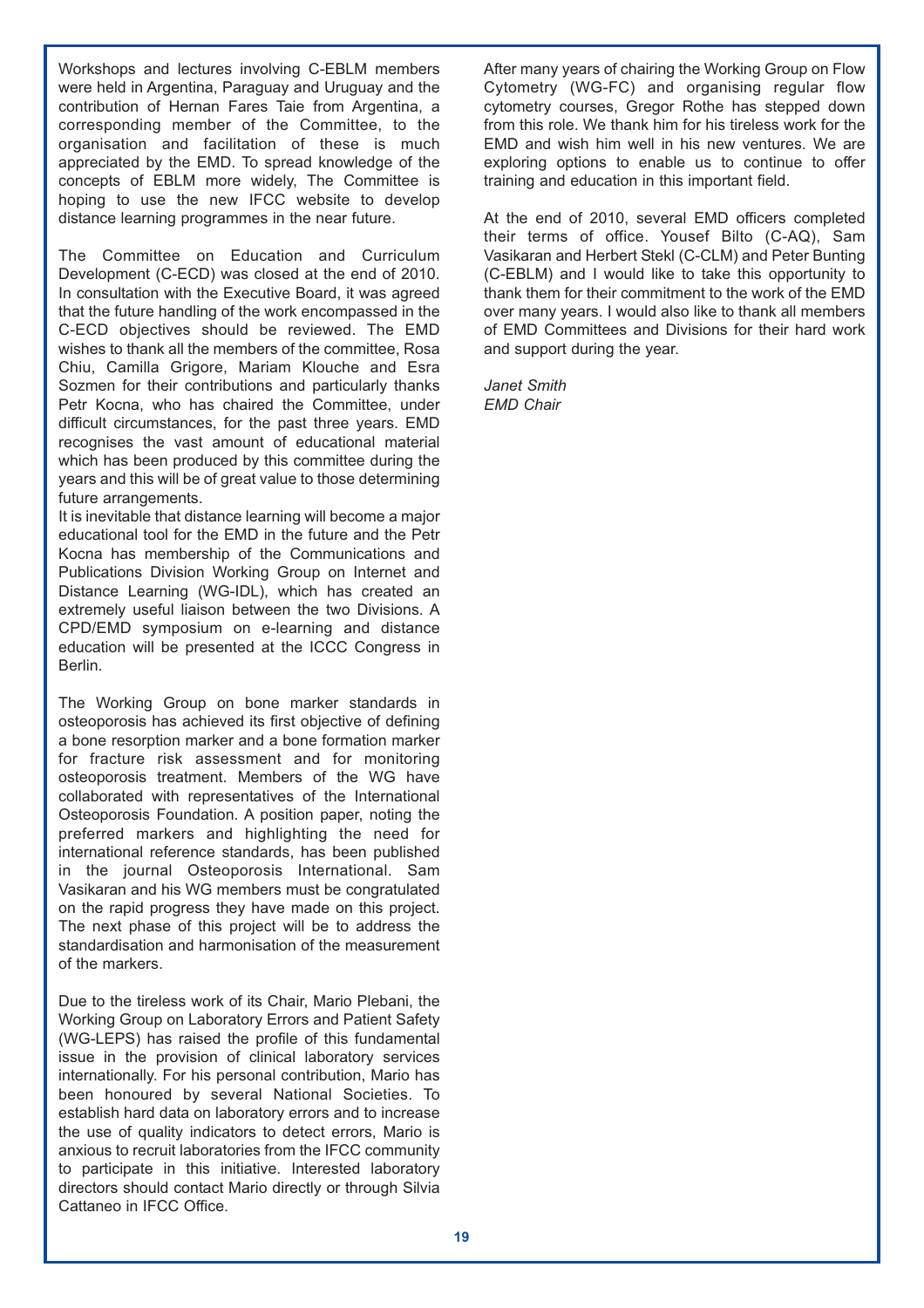#### **COMMUNICATIONS AND PUBLICATIONS DIVISION (CPD) PUBLICATIONS DIVISION (CPD)**

#### **Activities and Reports**

This was the first year of Ellis Jacobs' second term as CPD chair. Two face–to-face committee meetings were held (Corfu in April and Seoul in Oct) and there was one conference call in July. A meeting was held with editors and publishers of biomedical journals at APCCB10 in Seoul. There was a CPD symposium at the APCCB10 on electronic communications and distance learning. Copyright approval was given to Mayo Medical Laboratories to use the Troponin Assay Analytical Characteristics table (C-SMCD webpage) in a Power Point presentation on their website. An IFCC Identity System regarding use of the IFCC logo and official typeface/formatting for IFCC documents was approved and recommended to the EB. Five companies purchased banner space on the IFCC website.

#### **Committees**

#### **Public Relations**

In its third year, this committee, chaired by Khosrow Adeli, continues to be very active. The IFCC promotional brochure was updated after the elections in Fortaleza and is now available in eight languages (English, German, French, Arabic, Chinese, Spanish, Russian & Persian (Farsi.) It will be next translated into Turkish. After discussions with the Japanese society, it was decided than an updated Japanese version is not needed.

An IFCC informational/ promotional (PR) PowerPoint presentation was updated after the Bydgoszcz meeting and is now available for use by all IFCC officers and National Societies. A PR brochure for the general public is being developed. There was an IFCC PR poster presentation at a conference in Australia to publicize the critical role of the IFCC in the field of laboratory medicine. Susan Matthews and Khosrow Adeli are preparing a Laboratory Medicine PR Power Point presentation for the general public entitled "Understanding Laboratory Medicine". It is anticipated to be released at WorldLab 2011 in Berlin.

**Joint IFCC-"Labs are Vital" PR Initiative** - The Labs are Vital advisory board is getting more active. Dr. Susan Matthews, C-PR committee member, has been assisting the LAV program in its local and regional activities. A meeting with LAV program director was scheduled to be held at the General Conference in Corfu but was canceled due to inability for the director to get there. An EFCC-Labs are Vital award for excellence in outcomes research has been established. A joint meeting of the C-PR and LAV program is being planned in May 2011 in Berlin during the IFCC WorldLab congress.

#### **Working Groups eJIFCC**

The eJIFCC Working Group (eJIFCC Editorial Board) has been expanded from 5 to 7 members. The publication schedule, consisting of 4 issues per year (see Appendix 1), is being adhered to. Different **20** members of the IFCC and editor-in chief acted as Guest Editors for the different issues. There continues to be discussions regarding the orientation of the journal and how to position it for future reapplication for Medline indexing. Accordingly, a new Journal home page was created with the aims and scope of the journal as well as submission guidelines. Starting this year there are no longer themes to the issues, because of the difficulty in obtaining enough manuscripts on a selected subject within a reasonable time, rather the content is now oriented toward practice issues and audits.

#### **IFCC News**

WG membership consists of representation from Belgium, Brazil, Canada, Cyprus, Malaysia, Mexico, Nigeria, Paraguay, Poland, Slovenia, South Africa, Spain, Tunisia, and Uruguay. Members are now required to submit at least two articles per year. All of the members have agreed to stay on the WG for the next three years and to provide at least two news items each year. The schedule of 6 issues per year has been maintained with good content (see Appendix 2). However the shortage of opinion, position papers and letters to the editor remain somewhat problematic. Letters have been sent to the chairs of divisions and committees reminding them to provide news items.

The news continues to be produced on a bi-monthly basis and the relationship between IFCC and LabMedica International for the print publication of the IFCC News continues to be smooth and without issues.

#### **Internet and Distant Learning**

Google analytics software has been installed on the website to better track website activity, e.g., number of hits by country, by hours, by day, by institution, number of repeated visitors, pages visited, etc. It also determines points of entry into the website, as well as the number of times links, e.g., NKDEP, CCLM, JCTLM, on the homepage are used. This information will be used in determining what will be maintained on the homepage. In March there were over 16000 unique visits to the website. Also, a privacy statement and legal disclaimer has been added to the website.

The Distance Learning Coordinator, Web Editor, and Webmaster have been working to restore functionality, e.g., access to several databases was lost in the transition to the new website. Access to the ECD database is through a link to the Charles University server. The C-NPU database is currently house on the Danish Board of Health computers and is accessible through a link on the C-NPU page. A simple search function of the flat file version of the database will be created and placed on the IFCC website. Further discussions regarding ownership and responsibility for maintaining the database are required. The C-EBLM database is on hold.

A listserv function has been added to the IFCC server and open and closed (private) forums are now available for IFCC functional units.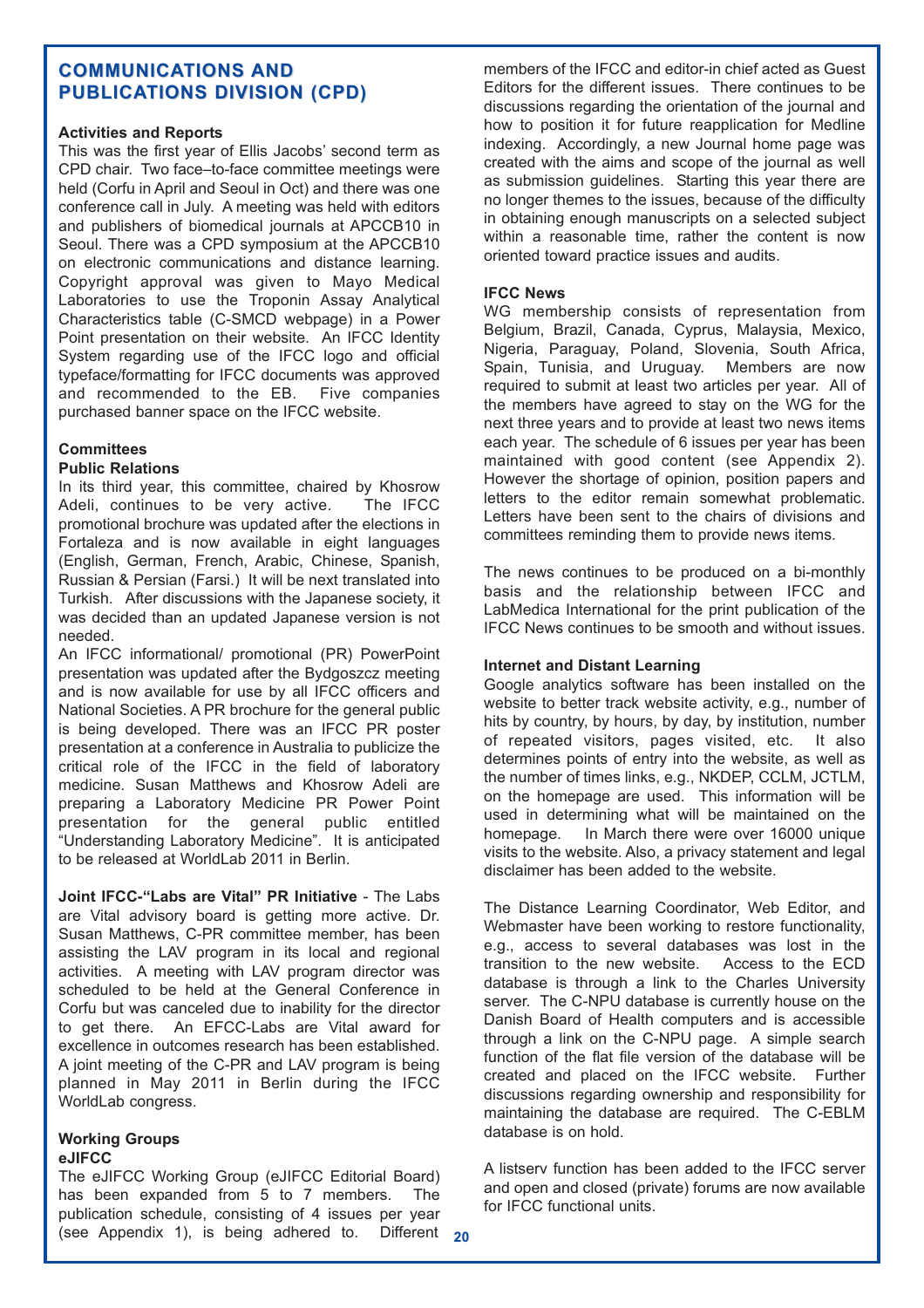It was decided that the current website, which was launched in January 2009, needs to be restructured along the lines of a content management system (CMS). This will enhance is usability and ease of maintenance and updating files. Currently the webmaster is taking care of the daily problems and requests, however there needs to be a long-term solution. After reviewing proposals from several companies, a contract was signed with the company InSoft to develop and build the new website based on a CMS, with an anticipated launch at WorldLab 2011 in Berlin. Website standards & framework, e.g., flexibility and philosophy, will have to be defined, as well as the functionality desired. Need to have elibrary (book store in the website). A website update team will consist of representatives from different divisions.

**Siemens/IFCC** Distance Learning Program. The French and Spanish versions of the distance learning program on B-Natriuretic Peptide (oral lecture with PowerPoint slides) was released. Still waiting for the multipart program on developing a quality system in line with ISO 15189 based on the EMD workshop in Fortaleza

#### **Spanish (Ibero-american) Nomenclature and Translations**

A new RIA section on the IFCC website was launched. The WG is working very diligently to continuously refine and update the RIA section.

#### Reports on Publications

Documents from Committees & Working Groups - Report of the Editor of Documents

The database continues to be updated as publications are forthcoming (www.ifcc.org).

#### **Books**

The 2009-11 IFCC Handbook has been printed and distributed, as well as being placed on the website as a PDF. Revision and updating of the "Silver Book": Compendium of Terminology and Nomenclature of Properties in Clinical Laboratory Sciences (IUPAC and IFCC Recommendations) should be completed in 2011.

#### **Journals**

#### **Meeting of National Society Journal Editors/Publishers**

This year's meeting was held in Seoul, Korea on Oct 4 at the Asian Pacific Congress of Clinical Chemistry. Five society journals and one publisher were represented at the meeting. There were discussions concerning copublications/copyright issues, increasing visibility, shortage of articles, and ethics policies.

#### **Clinical Chemistry & Laboratory Medicine (CCLM)**

We are in the third year of the three year contract (expires 22-Jul-2011) with Walter deGruyter relative to CCLM being the official journal of the IFCC. All IFCC documents are available free on the CCLM Web Site. Free access to full online version is available for all NR & PR of members societies, CR, EB, DC, and IFCC Regional presidents. There are also reduced-rate

subscriptions available for the paper CCLM through National Societies. The contract will automatically be renewed for another 2 years. Notification not to renew was due one year prior to the ending of the contract. Regardless, a request for proposals to be the official journal of the IFCC will be sent to the independent publishers of scientific journals, Elsevier, deGruyter and Lippincott.

#### **Corporate Member Activities**

The corporate member, Franz Baumann (Roche Diagnostics), continues to be active in the development of the Bergmeyer Conference and working closely with the eNews editor.

#### **Membership**

To allow better staggering of replacements on the EC, and thus better continuity, Franz Baumann and and thus better continuity, Grazyna Sypniewska agreed to reducing their terms of service to end in 2010 12 and 2011 12, respectively. The EB approved this change and a call for Nominations was sent out for the Corporate Representative position. Bruce Jordan was appointed as the new Corporate Representative. Due to work conflicts, Thanh Van Ta resigned as Publications and Distance Learning Coordinator. Peter Vervaart was appointed as his replacement.

*Ellis Jacobs CPD Chair*

#### **TASK FORCE ON INTERNATIONAL TASK FORCE ON INTERNATIONAL CLINICAL LIAISONS**

The Task Force has completed two surveys of National Society (NS) representatives and Presidents. The results have been shared with respondents through a listserv. A third survey is currently being conducted. The intended review at the spring general assembly was disrupted due to the Icelandic volcano.

The analysis of these surveys shows a high degree of concordance with NS satisfaction with communication and interaction with IFCC, but that there are areas where relationships need to develop. There is little evidence that the listserv had been the inter-NS communication enabler originally envisaged, but the surveys to date have been on NS-IFCC relationships. We intend conducting a survey on and area of specific clinical practice soon. The survey outcomes have been shared with the Executive. We believe that the mode of communication chosen should be compatible with other IFCC web-based initiatives going forward.

A Task Force by definition is time limited, if deemed successful it would be better located within the organisational structure for support and accountability reasons.

*Ian Watson TF-ICL Chair*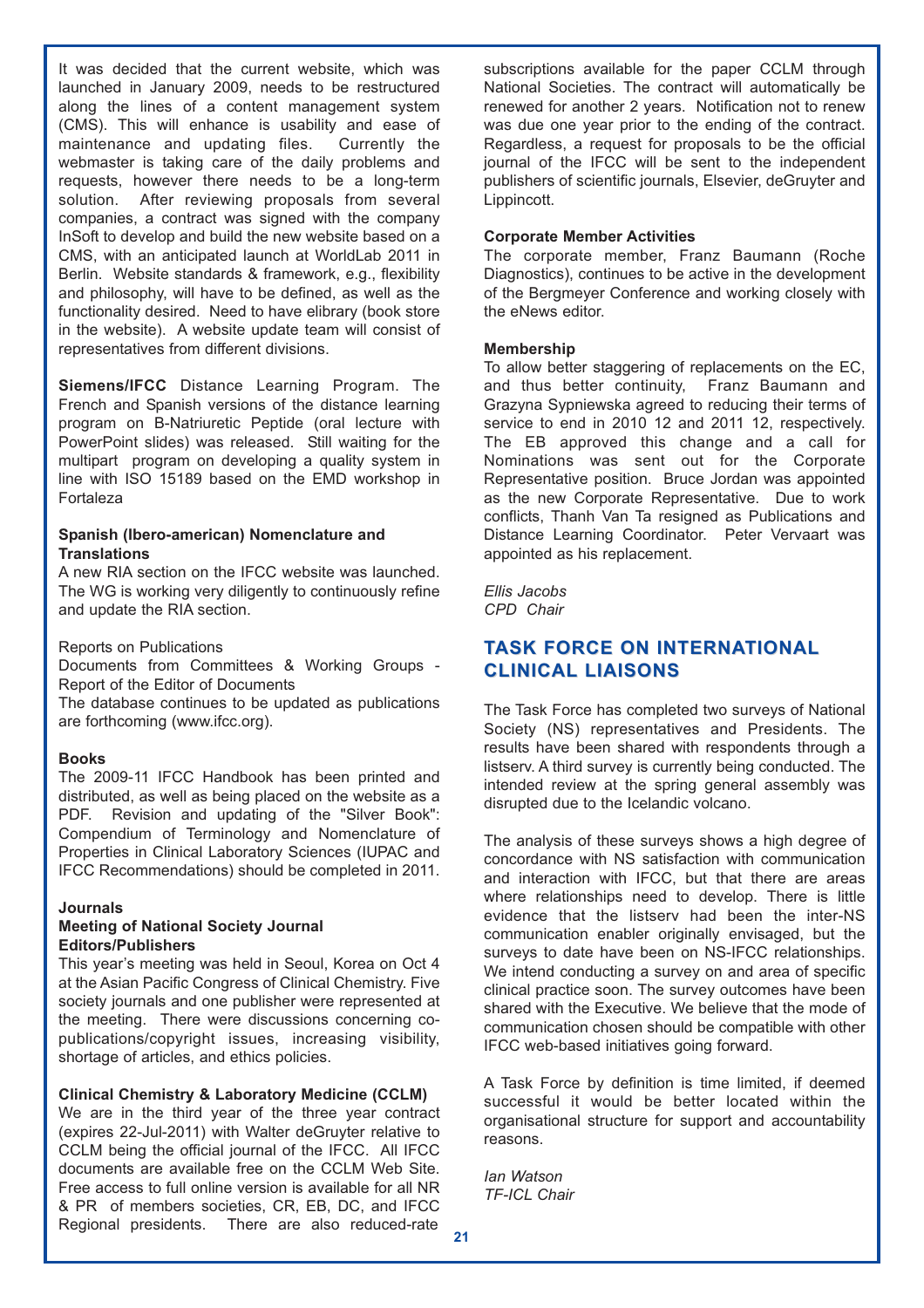# **TASK FORCE FOR YOUNG SCIENTISTS**

#### **Networking and identification of young scientists.**

One objective of the TF-YS is to contribute to a part of the future of IFCC through the identification of young scientists (YS) who may develop into future experts capable of leading IFCC Divisions, Committees and Working Groups and becoming IFCC Officers. The identification of national relays is also important for bidirectional exchanges to raise the awareness of the existence and role of IFCC but also to identify resources from national societies devoted to education and training of YS and job opportunities. Therefore, the TF-YS have initiated networking activities to stimulate other YS from national societies and corporate members to participate to IFCC and TF-YS projects.

The TF-YS networking activities were initiated through mass mailing, contacts with national representatives but also using modern information technologies and web solutions. This "e-initiative" is extremely important and seems to facilitate the communication between YS who are involved in laboratory medicine. Thus and for example, a TF-YS Force group has been created on Linkedin and is still growing.

The TF-YS networking activities received a positive feedbacks from different area of the world and have permitted the identification of contacts and YS from Malaysia, India, Egypt, Ukraine, Serbia, Venezuela, Mexico, Canada, Greece, Democratic Republic of Congo, Qatar, China, Italy, Austria, Australia, Czech Republic, Russia, France, USA and Belgium.

In addition, the identified relays have mentioned the importance of pro-active networking which may serve to understand the practices and the needs from YS working in industrialized AND developing countries. The YS have also mentioned their hopes placed on the ability of a future interactive webpage to discuss the matters related to laboratory medicine and to support education, training and job opportunities for YS of national societies and corporate members.

#### **Experience sharing and participation to IFCC activities**

Sharing of experiences between lab professionals and TF-YS members may help to improve daily lab practices and to understand some needs. The networking activities are important to improve the number of members able to participate to such interactions. For example, exchanges with African young colleagues in Congo in April have demonstrated concretely all the benefits of collaboration between YS to improve the fight against Iodide deficiency and the correct validation of colorimetric methods and immunoassays.

The exchanges between TF-YS members have also provided written materials discussing needs and visions about laboratory medicine future. Such materials were used by the TF-YS core-members to prepare articles published in IFCC news and in congress highlights like the JIB newsletter.

To raise the awareness about the IFCC TF-YS, the core members also wrote an article to describe the task force mission and actions. This article has been accepted for publication in Clinical Chemistry and Laboratory Medicine and will be published at the beginning of 2011. In addition, some educational activities to inform YS about the needs to become efficient and active for different laboratory activities, to disseminate lab innovation and stimulate discussion with lab and IVD experts were organized in 2010 in IFCC related events. Such educational courses allow of course live interactions, which remains important. The educational sessions were held within the APCCB meeting in Seoul on October 6th, within the J.I.B meeting in Paris on November 4th, in Brussels on November 26th and within the ACBI annual meeting in Mumbai on December 12th.

**Web-based activities** are important for the appropriate growth and efficiency of the TF-YS. Therefore, the TF-YS core-members have listed priorities for web-based activities to support the networking activities, to raise the awareness about TF-YS activities, to provide educational materials and to share resources and job opportunities.

*Damien Gruson TF-YS Chair*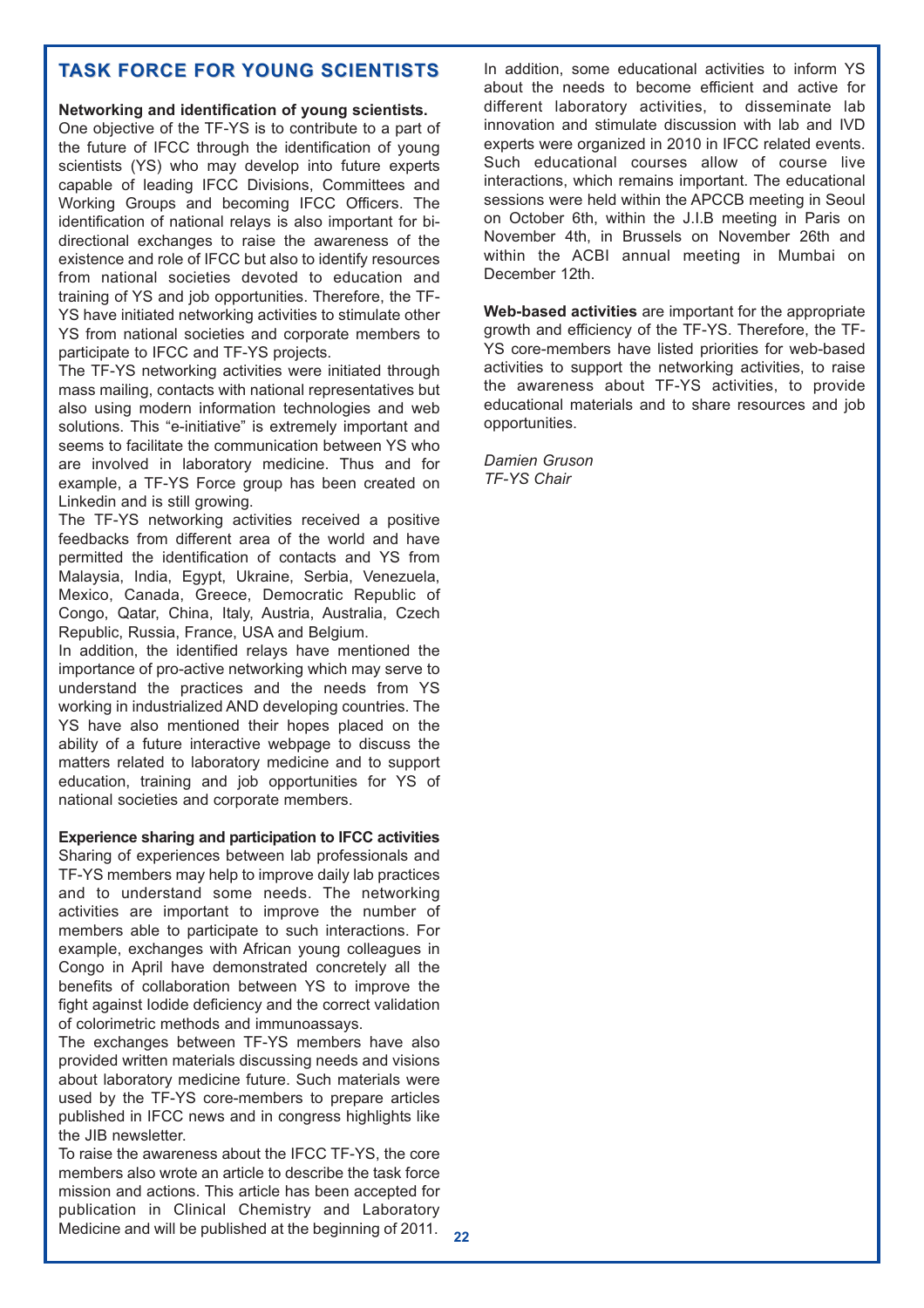#### **IFCC TASK FORCE ON PHARMACOGENETICS**

The IFCC TF-PG committee aims to provide guidance documents for laboratories to facilitate the proper implementation of pharmacogenetic analyses for patient diagnostics. Besides specific pharmacogenetic input from laboratories, also interaction and collaboration with the specific clinical disciplines is sought. The TF-PG consists of an international core team of 5 members, including a clinical chemist / pharmacogeneticist, a geneticist, two MDs and a clinical pharmacologist. A Pharmacogenetic Advisory Board of 12 internationally recognized pharmacogenetic experts from inside and outside IFCC was formed to assist the IFCC TF-PG with the preparation of pharmacogenetic guidelines.

Preparations for forming a European laboratory Network have been continued in 2010, with delivery of a draft website to attract participating laboratories. Guidelines for joining the network are still to be drafted. This Network may provide specific feed-back on pharmacogenetic issues encountered in laboratory practice in the different countries, and will be used for disseminating guidelines. Contacts with national pharmacogenetic networks in France, UK, Italy and The Netherlands have been continued, as were the contacts with the European Network for Genetic testing (European FP7 project) and the Pharmacogenetics Working Group of EMEA. In 2010, contacts were established with EuroGentest, a European FP7 project promoting uniform genetic testing in Europe, and with the European network for Pharmacogenetics and Theranostics. The role of the IFCC TF-PG has been presented in several international meetings.

Based on information available, the IFCC TF-PG produced a priority shortlist of topics to cover regarding publication of guidance documents. The current focus for the TF-PG is to produce guidelines for TPMT pharmacogenetic testing, in collaboration with the European Crohn and Colitis Organization, the British Dermatology Organization and the iBMF group (childhood leukemia). Representatives of these organizations participated in the IFCC TF-PG meetings and have provided valuable input from their specific clinical disciplines. A draft document was prepared and commented on. The topic of the next guidelines was suggested to be clopidogrel and CYP2C19 testing. Due to the volcano disruption in Iceland, the committee did not meet in 2010 in Corfu, as was scheduled.

*Ron van Schaik TF-PG Chair*

# **ORGANIZATIONS (REGIONAL) ORGANIZATIONS (REGIONAL) AFFILIATED WITH IFCC**

### **ASIAN-PACIFIC FEDERATION OF ASIAN-PACIFIC FEDERATION OF CLINICAL BIOCHEMISTRY (APFCB) BIOCHEMISTRY (APFCB)**

#### **Membership**

The membership of the APFCB comprises 16 national or area societies of clinical biochemistry or laboratory medicine. All APFCB ordinary members are also IFCC members. In addition there are 14 corporate members and 2 affiliate members. The latest society to join the APFCB was the Macao Laboratory Medicine Association which was admitted as an affiliate member in November 2010.

#### **IFCC-APFCB Agreement**

An agreement between the IFCC and the APFCB was signed in August 2010. The draft was first discussed by the APFCB Executive and Chairs before it was unanimously approved by the APFCB Council. The APFCB is the IFCC first regional federation to sign such an agreement with the IFCC. The agreement formalises the relationship between the APFCB and IFCC and spells out in detail the obligations of each to the other.

#### **The APFCB Strategic Plan**

A Task Force comprising Joseph Lopez (President), Dr Leslie Lai (Vice-President), Dr Leslie Burnett (AACB President) and Dr Samuel Vasikaran (Chair, APFCB Laboratory Management Committee) was constituted to draw up a Strategic Plan that would carry the APFCB for the next 6 to 10 years. The Task Force met in Perth, Australia on 30th January 2010 for this purpose. The Strategic Plan was tabled and accepted by the APFCB Council at its meeting in Seoul without any changes.

#### **Education**

The APFCB has appointed Dr Angela Wang, a nephrologist from Hong Kong, as its next Travelling Lecturer. Dr Wang will commence her lectures in 2011. This lectureship will be sponsored by Roche Diagnostics. The first APFCB webinar sponsored by Siemens was held 23 July 2010. The topic, Uncertainty of Measurements, was presented by Dr Ken Sikaris of Melbourne, Australia.

#### **Scientific Activities**

The 3rd Asian Study on Reference Intervals was a collaborative project among APFCB members for the derivation of reference intervals for the Asia-Pacific region. It was organised by the Professor Kiyoshi Ichihara, Chair of the APFCB Scientific Committee. The analyses of samples from the study have been concluded. The first scientific paper from the study has been prepared for publication. More papers are expected to follow. Meanwhile Professor Ichihara has started preparations for the next study which will cover a wider geographical area. The IFCC collaborated on the 3rd Asian project and is also expected to do so for the next study.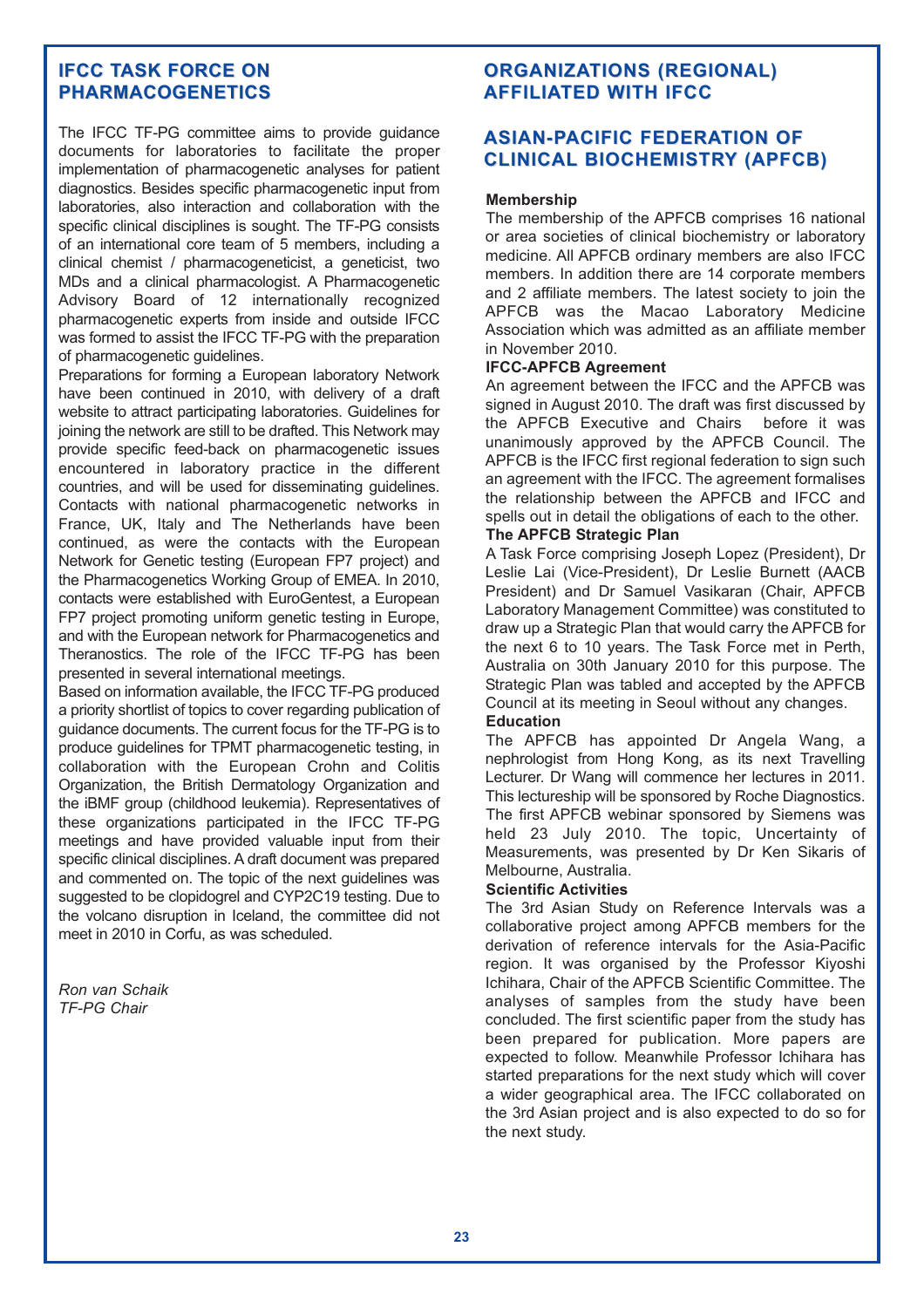**APFCB Council Meeting – Summary of resolutions**

The APFCB Council meeting was held in Seoul on 4th October. The following were some of the key resolutions adopted at the meeting, all of which were in line with recommendations contained in the APFCB Strategic Plan of 2010:

#### **1. Change of name:**

The name of the APFCB was changed from Asian and Pacific Federation of Clinical Biochemistry to Asia-Pacific Federation of Clinical Biochemistry and Laboratory Medicine. The abbreviation APFCB will remain. This change was taken in line with the recommendation of the 2010 Strategic Plan of the APFCB. The inclusion "Laboratory Medicine" was to be in line with the IFCC and to reflect the fact that some of its members were societies of laboratory medicine.

#### **2. Start and end of terms of office of Executive:**

Where previously the newly elected Executive Board took office immediately upon election, the term of office of the EB will henceforth begin on the 1st January following the election to serve for 3 calendar years, to end on 31 December. This was done so that the term of office coincides with the activity and financial year of the APFCB which is from 1st January to 31 December of a calendar year. Furthermore the period between the Council meeting (which is usually held in September or October of the year of the triennial congress) and the beginning of the start of the new term of the EB would now allow the appointment of committee chairs and members by the new EB.

#### **3. Membership subscription**

The Council voted to adopt the imposition of banded ordinary membership subscription that will take into account the wealth of a country (in terms of per capita GDP) and membership size.

#### **4. Corporate membership subscription**

The single band subscription rate for corporate members was revised to a two band rate with the higher rate for multinationals.

#### **5. The APFCB Congress**

The following resolutions were adopted:

- (i) Name change: the name of the APFCB's triennial will be changed from the Asian-Pacific Congress of Clinical Biochemistry (APCCB) to the APFCB Congress to identify the APFCB brand with its congress.
- (ii) All congress accounts will be audited by a registered external accountant to ensure greater transparency of congress finances.
- (iii) Remittance to APFCB from the surplus of the APFCB Congress will be increased from 20% to 23% (and to the IFCC from 5 to 10%).
- (iv) The EB shall appoint a Co-Chair of the Scientific Committee of the APFCB Congress. This is aimed at improving the scientific programme of the APFCB Congress.

#### **6. EB Meetings**

The APFCB EB will meet once in between congresses where previously it never met between congresses.

#### **Report of the 12 APCCB, Seoul**

A report on the Seoul APCCB was submitted to the APFCB Executive Board and a copy was forwarded to the IFCC President.

#### **Participants:**

Total number of participant s and visitors was 1,952 from 49 countries.

| Category          |                  | Domestic | Overseas | Subtotal | Total |
|-------------------|------------------|----------|----------|----------|-------|
| <b>Congress</b>   | Regular          | 484      | 487      | 97'      | 1010  |
|                   | One-day          |          | 35       | 39       |       |
| <b>Exhibition</b> | <b>Exhibitor</b> | 523      | 172      | 695      | 942   |
|                   | Visitor          | 247      |          | 247      |       |
| Total             |                  | .258     | 694      | 1.952    | 1.952 |

#### **Scientific Programme**

There were 5 plenary lectures, 79 presentations from 26 symposia, 32 presentations from 8 society sponsored symposia, 20 presentations from 11 industry symposia and 7 presentations from 3 pre-congress workshops. Finally, 38 oral presentations and 293 posters were presented. Altogether, 483 research results from 67 sessions were presented during the APCCB 2010.

#### **Scholarships**

The APCCB 2010 organizing committee offered scholarships and awards to support the participation of young fellows and scientists. The APCCB 2010 Young Scientist Scholarships were presented to 6 winners (each USD 2,600), APFCB/Siemens Young Scientist Scholarships were presented to 5 winners (each USD 2,600) and Roche/IFCC Travel Scholarships were presented to 8 winners (each EU 1,250~2,250). Furthermore, the organizing committee presented 19 Research Awards to the best presenters (5 oral and 16 poster presenters, each USD 500) and 37 Travel Awards (each USD 500). In total, 19 scholarship winners and 56 award recipients were selected.

#### **APFCB Officers, 2010-2013**

The new Executive Board comprising the following was elected at the Council Meeting of 4th October 2010:

| President                | Leslie Lai (Malaysia)        |
|--------------------------|------------------------------|
| Immediate Past President | Joseph Lopez (Malaysia)      |
| Vice-President           | Sunil Sethi (Singapore)      |
| Secretary                | Endang Hoyaranda (Indonesia) |
| Treasurer                | Elizabeth Frank (India)      |
| Corporate Representative | Martin Fuhrer (Siemens)      |

The folowing person were appointed by the new EB as Chairs of APFCB Committee:

Communications (C-Comm), Praveen Sharma (India) Conferences and Congresses (C-CC), Joseph Lopez (Malaysia)

Education (C-Edu), Samuel Vasikaran (Australia) Laboratory Management (C-LM), Tony Badrick (Australia) Scientific (C-Sci), Kiyoshi Ichihara (Japan)

The office-bearers will serve until the next Council meeting which is expected to be held in November 2013 in Bali, Indonesia

*Joseph Lopez APFCB President, 2007-2010* **<sup>24</sup>**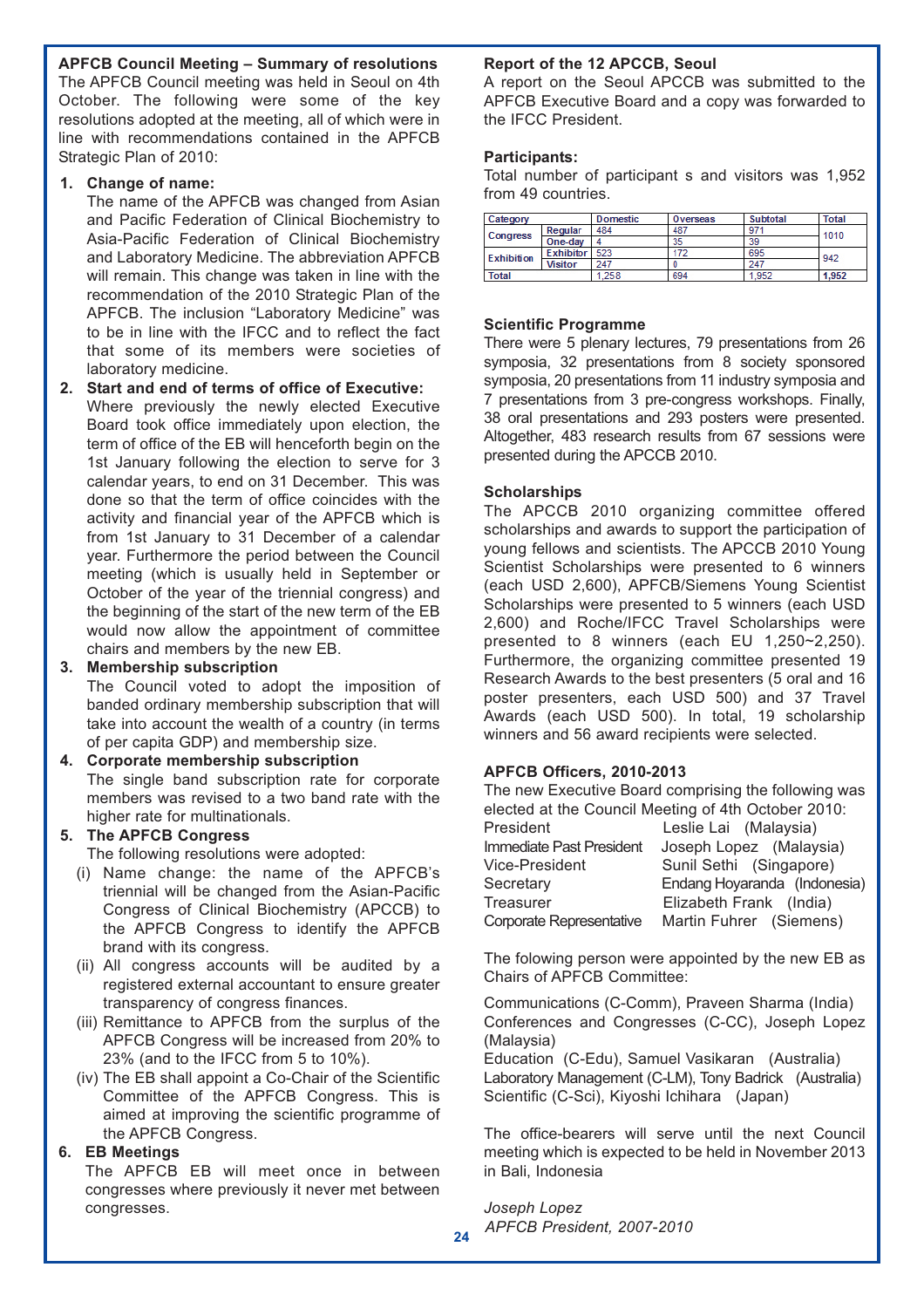#### **AFRICAN FEDERATION OF CLINICAL AFRICAN FEDERATION OF CLINICAL CHEMISTRY (AFCC) CHEMISTRY (AFCC)**

South African Federation of Clinical Pathology held an annual meeting on Aug 31-Sept 4, 2010. A joint meeting of the AFCC and Clinical Chemists Association of Kenya was held on Sept 28-30, 2010. All the countries belonging to the AFCC have been invited to participate on regional relations and positive response has been received. On international relations an application has been made to the IFCC for VLP support.

During 2010 the membership drive was taken further and Zambia has joined the Federation. Other contacts have been made that are been pursued.

A well laid out program was initiated to encourage countries belonging to the AFCC to host a bi-annual conference. The first of which is scheduled to take place in Nairobi, Kenya in September 2011.

Vanessa Steenkamp AFCC Chair

#### **EUROPEAN FEDERATION OF CLINICAL CHEMISTRY AND LABORATORY MEDICINE (EFCC)**

EFCC is still a young but dynamically developing regional federation of IFCC formed by the General Assembly of national societies of clinical chemistry and laboratory medicine across Europe in 2007 after merging FESCC and EC4 into one single European Federation (www.efcclm.eu – About the EFCC). Current membership of EFCC comprises the national societies of the following 39 countries: Albania, Austria, Belgium, Bulgaria, Croatia, Cyprus, Czech Republic, Denmark, Estonia, Finland, France, Germany, Greece, Hungary, Iceland, Ireland, Israel, Italy, Kosovo (provisional member), Latvia, Lithuania, Luxembourg, Macedonia, Montenegro, The Netherlands, Norway, Poland, Portugal, Romania, Russia, Serbia, Slovak Republic, Slovenia, Spain, Sweden, Switzerland, Turkey, United Kingdom and Ukraine. STRUCTURE AND CONSTITUTION

#### **GENERAL ASSEMBLY**

EFCC is governed by its General Assembly formed by representatives of full member national societies. EFCC held a General Assembly (GA) in April 2010 in Corfu, in association with the IFCC General Conference. The next GA will be held in conjunction with the IFCC Wordlab-Euromedlab 2011 in Berlin, where the new Executive Board and the venue of Euromedlab 2015 will be voted upon.

The GA was very active in 2010. It revised the Statutes of EFCC and introduced an electronic voting system to improve the efficiency and timeliness of communications and decision making within the organisation. National Society membership contributed to and accepted the Strategic Objectives and Action Plans of EFCC for the term of 2010-2011. The GA was consulted on a number of important topics related to the position of EFCC and approved the following key documents:

- Memorandum of Understanding and Working Agreement between the International Federation of Clinical Chemistry & Laboratory Medicine and the European Federation of Clinical Chemistry and Laboratory Medicine
- Guidelines and Rules for Organising the IFCC-EFCC Euromedlab Congresses of Clinical Chemistry and Laboratory Medicine
- European Name of the Profession

#### **EXECUTIVE BOARD AND COMMITTEES**

EFCC's operations are run by an Executive Board (EB) which – as part of the IFCC-EFCC agreement – is administratively supported by the EFCC office hosted in IFCC's Office in Milan.

The EFCC EB met twice in 2010, on 16-17 April in Corfu, in conjunction with the IFCC General Conference, and 13-17 October in Lisbon, in conjunction with the 1st EFCC-UEMS European Conference on Laboratory Medicine in Healthcare. Due to the heavy workload and numerous ongoing activities the EB appointed Ana-Maria Simundic as deputy secretary of EFCC. In 2010 Lisa Ionescu and Silvia Cattaneo have supported the EFCC office in Milan and their professional contribution to managing EFCC affairs is greatly appreciated.

EFCC has six Committees (C) which carry out their tasks via Working Groups (WG) or Task-and-Finish Groups (TFG). The current structure and a detailed description of key activities are described on EFCC's website (www.efcclm.eu – About the EFCC – Structure).

#### **KEY ACTIVITIES**

The EFCC had a very busy year of fulfilling all the ambitions of its strategic goals and organizing the numerous tasks that were set out in its Action Plan. Key activities and achievements in 2010 are summarised below.

#### **ORGANIZATION AND LIAISON**

The relationship and collaboration with IFCC was strengthened and formalised by signing the IFCC-EFCC Memorandum of Understanding and Working Agreement. IFCC and EFCC revised jointly the Euromedlab guidelines, and sent out a call for applications for the 2015 conference.

EFCC strengthened its collaboration with UEMS (the European Association for Medical Specialists) and the two organisations developed a new joint regional conference policy and organised their first joint conference event in Portugal in 2010.

EFCC further strengthened and formalized its collaboration with the IVD industry. EFCC EB invited the Director General of EDMA into its Advisory Board and signed a Working Agreement with EDMA in October 2010.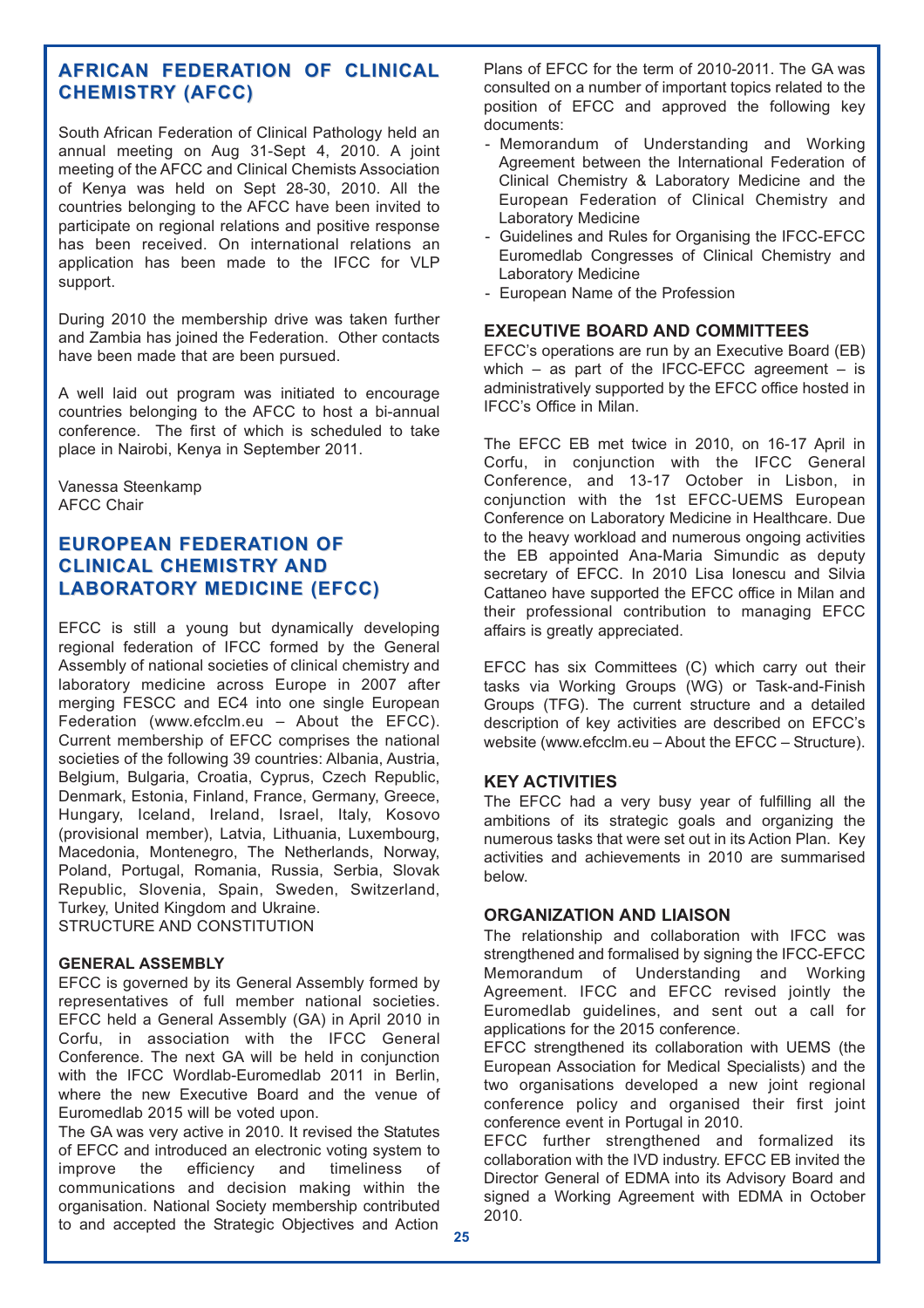Formal collaborations and agreements were signed with a number of corporate members (Abbott, Beckman, Becton-Dickinson, Bio-Rad, Roche) to support specific projects or educational events.

Simone Zérah, chair of the EFCC Professional Committee and of the EC4 Register Commission, was elected to the Executive Board of CEPLIS (Conseil Européen des Professions Libérales, European Council of the Liberal Professions; www.ceplis.org) at its General Assembly in Rome on June 10, 2010. The new Board then elected her as one of the three vice presidents. CEPLIS is the only recognized interprofessional association representing the liberal professions at EU level and has close contacts with the European Commission.

EFCC officials represented the profession in policy or regulatory affairs at various EU Commission meetings. EFCC took part in three meetings of the EU Commission Exploratory Process on Medical Devices working parties and collaborated with the EC working parties on Research Priorities in the EU.

An important landmark in the ongoing strong collaboration with the European cooperation for Accreditation (EA) was EFCC's official admission to Recognised Stakeholder Status in EA on 13 December 2010.

EFCC strengthened its collaboration by co-organising scientific or educational events with other European scientific or clinical organisations, such as the European Society of Cardiology, the Federation of European Microbiology Societies, the European Atherosclerosis Society and the European Thrombosis Research Organisation.

EFCC officers fostered relationships with The Chinese Society of Laboratory Medicine which created the Sino-European cooperation in 2001 with FESCC, the predecessor of EFCC. EFCC participated at the China-EU Laboratory Medicine Conference on 5-7 September, 2010 Shenyang, China.

EFCC signed an agreement of collaboration with EQALM (European Committee for External Quality Assurance Programmes in Laboratory Medicine) and the first joint EFCC-EQUALM meeting was held in Lisbon during the 1st EFCC-UEMS Conference.

#### **SCIENTIFIC COMMITTEE**

The Cardiac Marker WG has performed a European collaborative survey in 2009-2010 and presented the results in Lisbon in a session entitled "How to evaluate cardiovascular risk?" A publication on the survey findings is being prepared. The WG will also present its findings at the Worldlab/Euromedlab 2011 in Berlin.

The Biological Variation WG developed a web site and a biological variation data simulation package has been published on this site (www.biologicalvariation.com/Tools.html) that allows users to look at the impact of varying biological variation data upon analytical goals, performance characteristics and reference change values.

The Guidelines WG carried out research on and develops laboratory guidelines for reflective testing. The WG created a website (www.reflectivetesting.com) which is being translated to English. The WG carries out research into the quality of guidelines with the intention

to formulating recommendations for making guidelines for laboratory testing. The WG contacted the European Task Force guidelines for cardiovascular disease prevention at the European Atherosclerosis Society and the European Society of Cardiology about potential involvement in joint guideline initiatives.

The Postanalytical EQAS WG is involved in international case vignette-based surveys on how general practitioners use and interpret laboratory test results and whether they follow evidence-based guideline recommendations in practice. Results of a former survey on microalbuminuria testing were published in 2010. A new postanalytical external quality assessment scheme was set up for for prothrombin time-INR monitoring and sent to doctors in 14 different countries in spring 2010. The project is carried out in cooperation with EFCC and EQALM. Results will be published in 2011.

The Test Evaluation WG held its first meeting in October 2010 in Lisbon. The group is preparing a scoping paper on biomarker evaluation and prepares an evidence based framework and supporting tools for testing the clinical effectiveness of diagnostic biomarkers for different applications. Some elements of the work have been presented at the Bergmeyer Conference in March 2010 and published in the conference proceedings. The WG will present a session on test Evaluation at the Worldlab/Euromedlab Congress in 2011 in Berlin. The group's activity is supported by Roche and it is collaboration between EFCC and AACB.

The Creatinine Standardisation WG aims to improve assay standardisation and to create an inventory of publications about problems related to creatinine standardisation. A position paper was submitted by the WG in 2010, which was accepted for publication.

A Preanalytical TFG was was established and prepares the 1st EFCC-BD European Preanalytical Conference on 1-2 April 2011 in Parma, Italy (http://www.preanalyticalphase.org/). An opinion paper co-authored by all invited speakers was submitted to CCLM and will be published in April 2011.

The Science Committee delegated C Cobbaert to the AACC harmonization meeting. Conference report was published in EFCC News. Proposals were made for a new WG on Harmonization which will be established in 2011 and will collaborate with similar groups at AACC and IFCC.

The SPIDIA Project Group is involved in an EU collaborative project on the standardization of the preanalytical phase in molecular biology testing (www.spidia.eu). The EFCC contributed to the development and implementation of the web site for the SPIDIA applications. Within the framework of the project a ring-trial across Europe has been accomplished. Preliminary results were published in EFCC News.

For lack of EU funding, the EUMETALAB project group was terminated in 2010.

Science Committee members collaborate with the IFCC POCT committee and will deliver a session at the Berlin Worldlab/Euromedlab Congress.

The Science Committee chair was heavily engaged in developing the highly successful scientific program and the interactive sessions of the 1st EFCC-UEMS Congress in Lisbon. The Committee was also **26**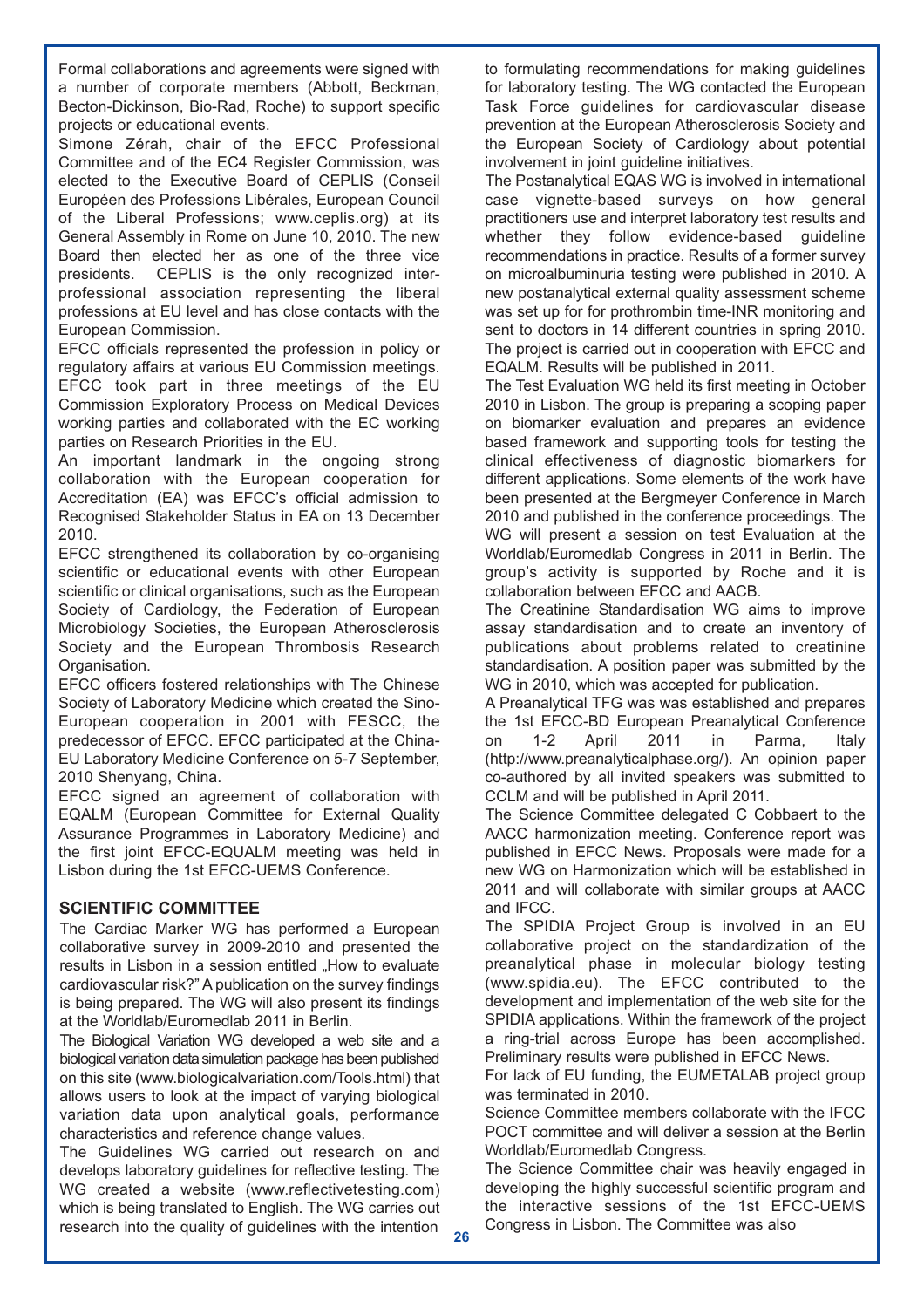responsible for putting together the scientific program of the 1st European Preanalytical Conference to be held in Parma.

Members of the Committee have been involved in the promotion evaluation of the applications of the EFCC-Abbott Labs-are-Vital Award for excellence in outcomes research which will be first awarded at the Berlin Worldlab/Euromedlab Congress.

#### **EDUCATION AND TRAINING COMMITTEE**

The highlight of the year was the 1st EFCC-UEMS European Conference on Laboratory Medicine in Healthcare on 13-16 October in Portugal, Lisbon. The full report can be viewed on the EFCC website and in EFCC's January 2011 Newsletter. The 2nd European Conference will be held in Croatia in 2013.

The key educational event was the 10th anniversary of the EFCC Continuous Postgraduate Course in Clinical Chemistry on "New trends in classification, diagnosis and management of thrombophilia", held on 23-24 October 2010 in Dubrovnik, Croatia. This course was jointly organised with the European Thrombosis Research Organisation (ETRO) and a special issue of CCLM Journal was dedicated to review articles of the course, which was freely circulated to National Society membership. The 11th EFCC Continuous Postgraduate Course will be on 22-23 October 2011 and will deal with the topic of inflammation.

On October 4-9, 2010, Belgrade hosted the 17th Congress of Medical Biochemistry and Laboratory Medicine marking the 55th anniversary of the Serbian national society and held under the auspices of the IFCC, EFCC, BCLF. Simultaneously the 6th EFCC Symposium for the Balkan Region also took place, with a key focus on "Implementing Laboratory Automation, Quality and Efficiency".

The 18th Meeting of the Balkan Clinical Laboratory Federation in conjunction with the 3rd Albanian National Conference of Clinical Biochemistry and Laboratory Medicine, was held on 22-25 September, 2010 in Tirana. EFCC was represented in the Scientific Advisory Board of Worldlab and Euromedlab 2011.

EFCC officers actively took part in shaping the program of this conference where four EFCC sessions will be presented.

The Committee developed the EFCC auspices' policy and is working on establishing a system of EU CME crediting.

The Distance and e-Learning WG organised the 2nd Symposium on Accreditation sponsored by BioRad, on the last day of the Lisbon EFCC-UEMS Congress in October 2010. The videoconference was held with the participation of the Czech national society in Prague.

The WG delivered two webinars: one on PSA testing, which was delivered by Elsevier and with the support of Beckman. The other was on Natriuretic Peptides and was delivered by Adobe and supported by Bio-Rad. A series of further webinars are being planned for 2011.

#### **QUALITY MANAGEMENT COMMITTEE**

The Quality Management Committee collaborated with EDMA and the EU Commission working parties in revising the EU IVD Directive, with particular emphasis on "in house" assays. The Committee issued statements with EDMA on diagnostic devices sold via the internet.

An important landmark in the ongoing strong collaboration with the European cooperation for Accreditation (EA) was EFCC's official admission to Recognised Stakeholder Status in EA on 13 December 2010.

The Accreditation/ISO-CEN WG continues effective collaboration with European Accreditation agency and ISO TC212 and CEN TC 140. The WG is involved in the revision of third edition of ISO 15189 and supports the implementation of the ISO 15189 standard. The Working Group collaborates with the EA Health Care Committee on assessor training. The WG is compiling guidance notes on the retention of documents in medical laboratories.

A new survey has been prepared on critical value management in medical laboratories, in collaboration with AACB's harmonization group. The survey will be circulated in Europe in the second half of 2011.

The Accreditation/ISO-CEN WG represented EFCC at the IFCC-ILAC talks and it was agreed that IFCC will seek collaboration and set up joint projects with EFCC on relevant accreditation matters.

The IVD WG aims to support the interpretation and harmonisation of the use of the EU IVD Directive in laboratory practice and during accreditation of laboratories in Europe. The IVD WG represented EFCC in the European Commission "Exploratory process on medical devices" in its Workstream 3 expert group on "Competitiveness and innovation".

#### **PROFESSIONAL COMMITTEE AND WG EC4 REGISTER COMMISSION**

The Committee and its WG operate the EC4 Register of European Specialists of Clinical Chemistry (www.ec4register.eu) which is separately administered and funded by the EC4 Foundation. At the end of 2010 there were 2116 registrants and efforts continue to encourage more. Much effort has been expended on encouraging registrants to re-register at the end of the five-year registration period, especially as the first group required to re-register for a second five-year period starts in January 2011. All EU countries, apart from Malta, which is a Corresponding Member, are now represented on the Register Commission.

Equivalence of Standards proposals were approved for medical specialists in Lithuania, Sweden and Latvia. Twenty five countries now have approval (6 for medical specialists only) with only two countries still to submit any Equivalence of Standards.

A pilot project to automatically register individuals who are on the Dutch national society (NVKC) register onto the EC4 Register was started in 2010 and should be completed early in 2011. A similar project is being designed for the UK subject to the agreement of ACB members.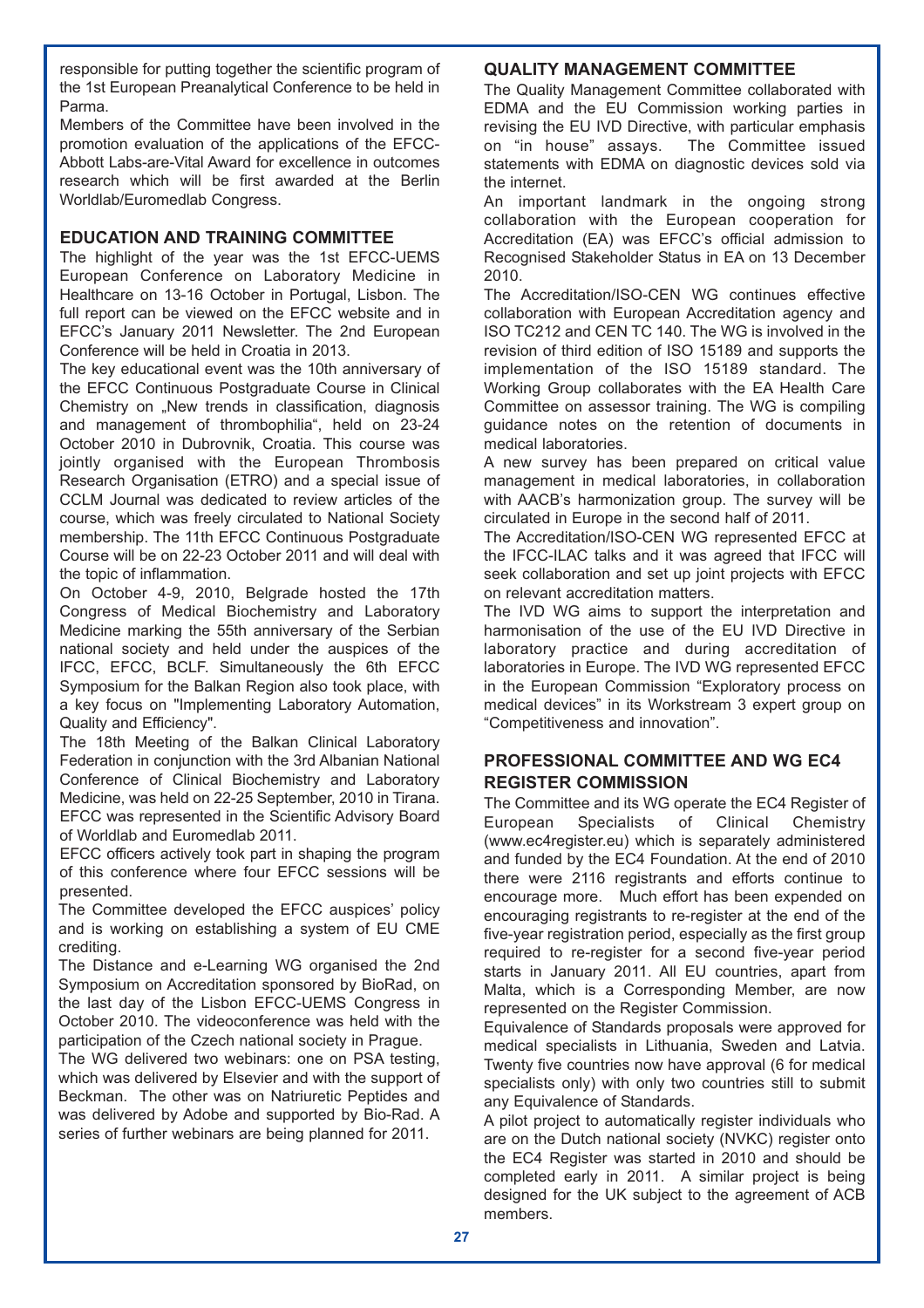The Guide to the Register was updated and published in Clinical Chemistry and Laboratory Medicine.

A small task group of National Representatives has been set up to revise the European Syllabus in 2011. It is planned to include competencies in the new version. The Committee and WG took part and presented talks at the European Meeting on Education in Laboratory Medicine and Recognition of Professional Qualifications, on 25-27 March 2010 in Warsaw.

The Professional Committee organized a survey on the practice of laboratory medicine in Europe. Together with CEPLIS a survey was conducted on continuous professional development in laboratory medicine in Europe.

The Committee and its EC4 Register Commission also collaborated with the EC working parties on the Professional Qualifications Directive and prepared a document on the importance of our profession in relation to patient safety.

#### **PUBLIC AND PROFESSIONAL RELATIONS COMMITTEE**

The Public and Professional Relations Committee has created EFCC's PR strategy and portfolio, issued two EFCC Newsletters and promoted EFCC activities at a number of international events in 2010. EFCC News is now a quarterly regular edition with standard columns, open to National Societies, and is widely disseminated to membership in Europe and other partners worldwide. The EFCC website (www.efcclm.eu) has been modernised and updated and the new website will be released in May 2011 in Berlin.

The official scientific journal of EFCC is Clinical Chemistry and Laboratory Medicine (CCLM). EFCC has signed an agreement with the Publisher. Walter de Gruyter & Co. KG, in 2010.

EFCC also signed another agreement with the Clinical Chemistry Journal of AACC. Free annual subscriptions were granted to 10 professionals in less developed European countries. Educational materials of the journal have been promoted to EFCC national societies and at various EFCC events.

#### **AWARDS**

Nominations for EFCC's Roche Award to a clinical chemist who has made a major contribution to European Clinical Chemistry were sought from National Societies. The EFCC-Roche Scientific Award for Laboratory Medicine for 2011 will be awarded at the Worldlab/Euromedlab Congress in Berlin.

The EFCC-Abbott Labs are Vital Award for Excellence in Outcomes Research in Laboratory Medicine, was announced at Euromedlab in Innsbruck. The first award will be granted at the Worldlab/Euromedlab Congress 2011 in Berlin.

*Andrea Rita Horvath EFCC President* 

#### **LATIN-AMERICAN CONFEDERATION OF CLINICAL CHEMISTRY (COLABIOCLI)**

In December 1968, a group of Biochemists from the Federation of Biochemistry of Buenos Aires, Argentina held the first Latin American Congress of Clinical Biochemistry. Participants in the first congress included Nobel Prize winners Bernardo A Houssay, Luis F Leloir and Cesar Milstein and the President of the International Federation of Clinical Chemistry and Laboratory Medicine IFCC., Martin Rubin. During the inaugural meeting, the congress recommended the integration of the national societies of biochemistry in Latin American in to the Latin American Confederation of Clinical Biochemistry. On November 28, 1973, The Latin American Confederation of Clinical Biochemistry COLABIOCLI was officially established during the Second Congress of Clinical Biochemistry in Porto Alegre Brazil.

The Mission of COLABIOCLI is to continuously improve the ethical, scientific, technical and economic aspects of the Clinical Biochemistry Profession. COLABIOCLI seeks to benefit individuals and nations through the development of laboratory sciences within Latin America, the organization and promotion of scientific meetings, the provision of external quality assurance programs and the implementation of ISO Requirements.

COLABIOCLI endorses the Latin American Congresses in every Latin American Country and collaborates with the IFCC, PAHO/OMS and AACC in order to fulfill its mission, vision and objectives. All Members of Professionals Societies of COLABIOCLI may become from all the countries from Latin America and Spain.

The President (National representative) of the National Professional Society of Clinical Chemists forms the general assembly, which is the main governing body of COLABIOCLI. The General assembly convenes once every two years. The General Assembly was held in April in Santiago Chile, where the Executive Board was reelected.

The operational structure of COLABIOCLI has committee of Quality, Educational and Scientific Program and Finance; which carry out their goals, programs and activities via working groups. These working groups are from Argentina, Colombia, Cuba, Honduras, Panamá, Uruguay and Venezuela.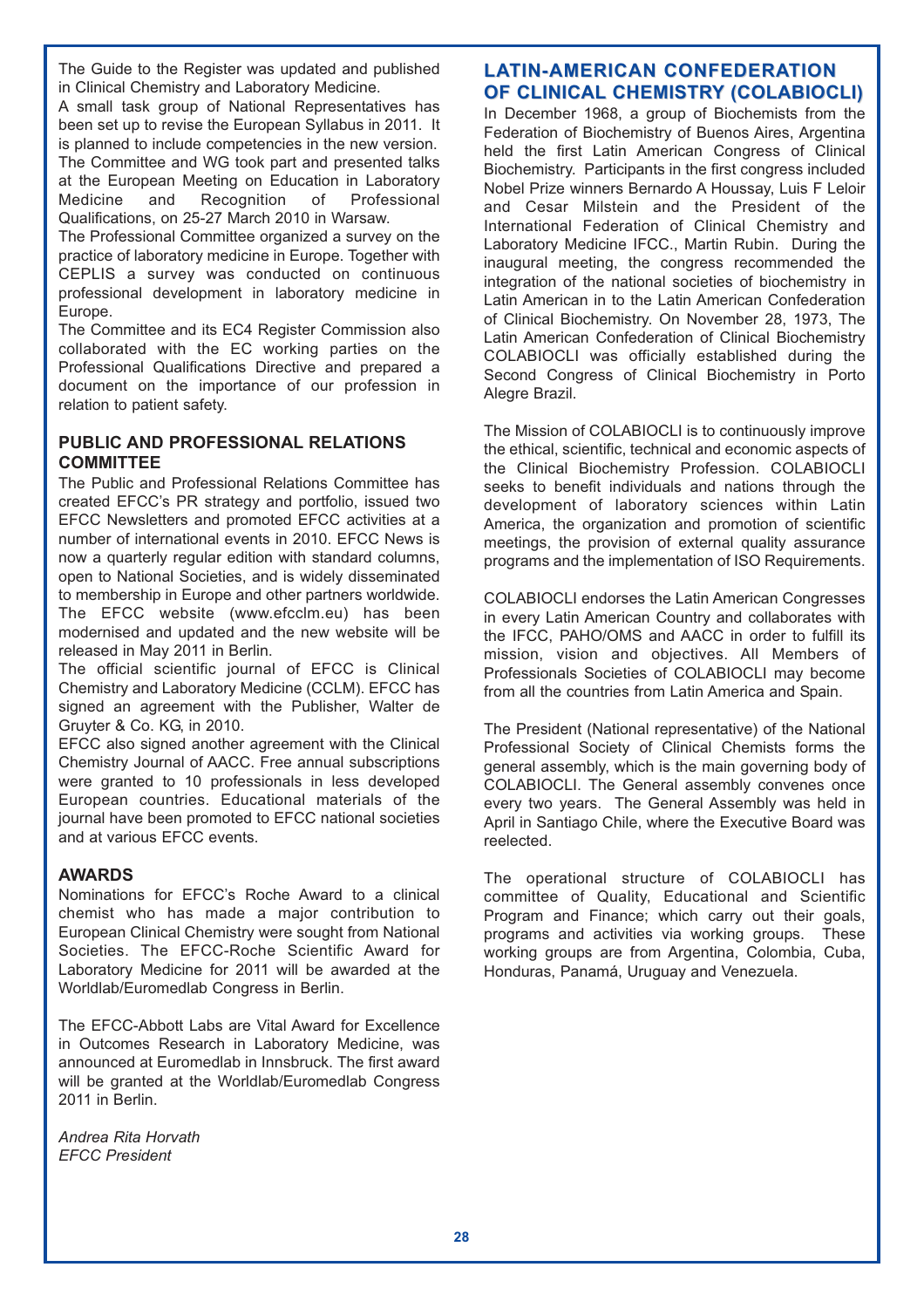#### **The Educational and Scientific Program activities during Congress and Conferences**

COLABIOCLI representative attended several regional and international congresses and conferences as well as meetings.

#### **WG Distance Education carried out the following activities**

Given the growing number of diseases that threaten public health and the need for accurate and reliable laboratory testing to be available in every country, the main activity developed by COLABIOCLI in 2010 was the organization of a Distance Learning Course on Quality Management Systems and Good Laboratory Practices. 200 participants from 19 countries received training under the coordination of the Fundación Bioquímica de Argentina and the certification of the Facultad de Ciencias Químicas y Farmacia of the University San Carlos of Guatemala. This Distance Learning Course was developed in close collaboration with the PAHO/WHO Public Health Laboratory Services and it is based on the II Edition of the PAHO Curso de Gestión de Calidad y Buenas Prácticas de Laboratorio, (Course on Quality Management and Good Laboratory Practices) 2009, ISBN 978-92-75-33028-9. In order to improve the performance of the laboratories in patient care and surveillance, qualified participants will enable the multiplication of knowledge in the Region and will facilitate the review of national regulations for Medical Laboratories and their operational accomplishment to meet internationally recognized quality standards.

*Ana Leticia Maselli COLABIOCLI President*

*IFCC Annual Report 2010 has been compiled and edited by Päivi Laitinen, Secretary of IFCC from the reports of the respective IFCC Officers and Regional Federations.*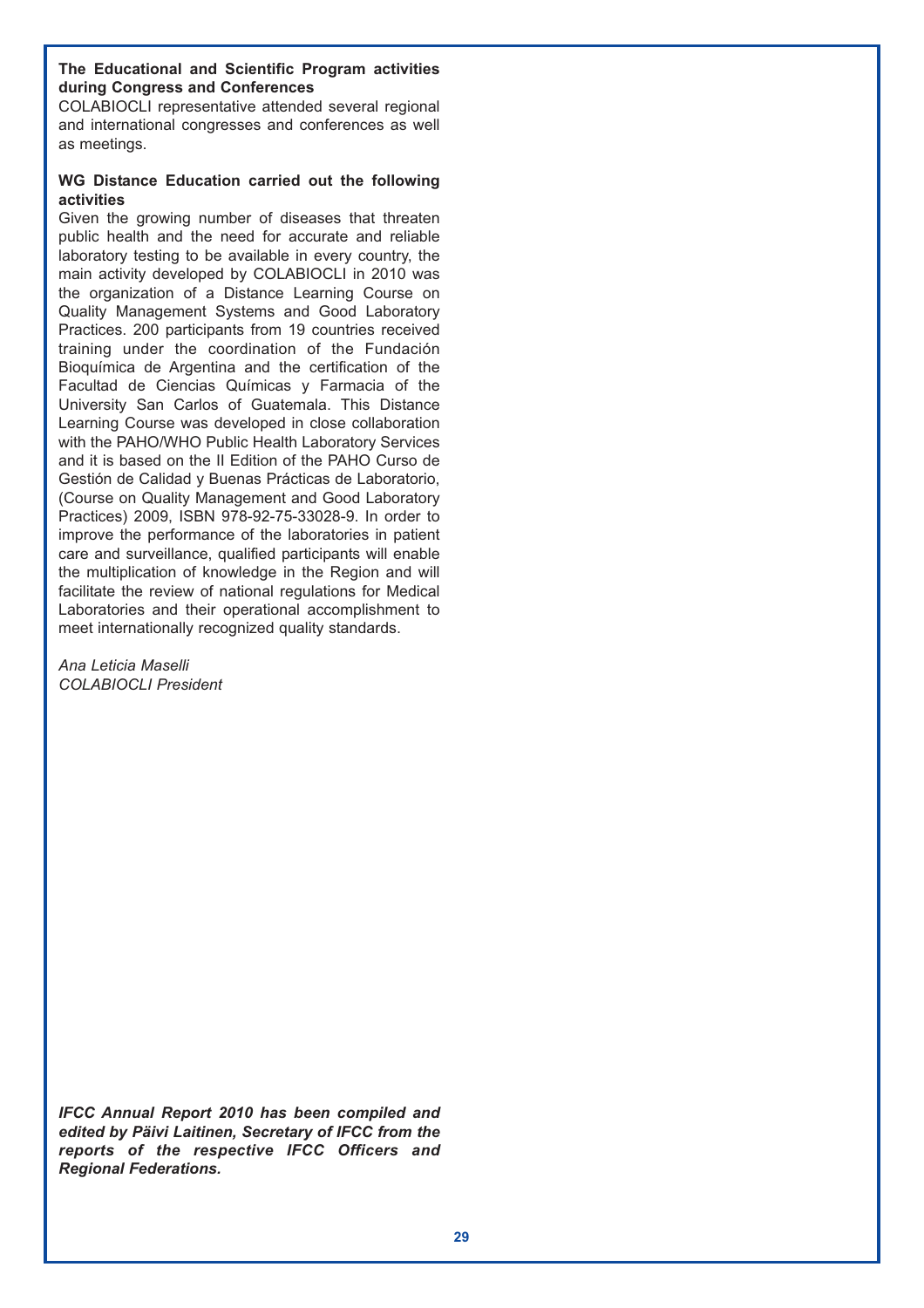# **FULL MEMBER SOCIETIES**

# **ALGERIA**



# **ASSOCIATION DES LABORATOIRES D'ANALYSES MEDICALES**

| <b>National meetings</b>                                                                                                                                                         |                 |                                                   |  |
|----------------------------------------------------------------------------------------------------------------------------------------------------------------------------------|-----------------|---------------------------------------------------|--|
| Name of the                                                                                                                                                                      | <b>Date</b>     | <b>Topic</b>                                      |  |
| meeting                                                                                                                                                                          |                 |                                                   |  |
| Journée nationale                                                                                                                                                                | Jan 21, 2010    | Microbiology                                      |  |
| 2ème Congrès                                                                                                                                                                     | May 22-23, 2010 | Biochemistry+Hematology+Microbiology+Parasitology |  |
|                                                                                                                                                                                  |                 |                                                   |  |
| <b>Education</b>                                                                                                                                                                 |                 |                                                   |  |
| Journée de formation continue sur l'os, Alger 30/11/2010                                                                                                                         |                 |                                                   |  |
| <b>Regional relations</b>                                                                                                                                                        |                 |                                                   |  |
| Participation to the Tunisian and Moroccan Congresses. Participation to the meeting of the<br>executive board of the Arab Federation of clinical Biology, Marrakech, April 2010. |                 |                                                   |  |

#### **International relations**

Participation to the activities of the Fédération internationale de Biologie Clinique et Médecine de laboratoire.

# **ARGENTINA**



# **CONFEDERACIÓN UNIFICADA BIOQUÍMICA DE LA REPUBLICA ARGENTINA "CUBRA"**

| <b>National meetings</b>                          |                         |                                |  |
|---------------------------------------------------|-------------------------|--------------------------------|--|
| Name of the meeting                               | <b>Date</b>             | <b>Topic</b>                   |  |
| <b>Course of Evidence Based</b>                   | Nov 11, 11 and 12 2010  | <b>VLP IFCC</b>                |  |
| <b>Laboratory Medicine</b>                        |                         |                                |  |
| VI CONGRESO ARGENTINO                             | Nov, 3, 4 and 5 2010    | <b>CALIDAD EN EL</b>           |  |
| DE LA CALIDAD EN EL                               |                         | LABORATORIO CLÍNICO            |  |
| LABORATORIO CLÍNICO                               |                         |                                |  |
| <b>Education</b>                                  |                         |                                |  |
| <b>Regional meetings</b>                          |                         |                                |  |
| Name of the meeting                               | <b>Date</b>             | Society's contribution for the |  |
|                                                   |                         | meeting                        |  |
| <b>JORNADAS BIOQUÍMICAS</b>                       | MAY, 13,14 and 15 2010  | Asociación Bioquímica de       |  |
| <b>DE CUYO</b>                                    |                         | Mendoza, Colegio Bioquímico    |  |
|                                                   |                         | de San Juan, Asociación        |  |
|                                                   |                         | Bioquímica de San Luis.        |  |
|                                                   |                         | (Región Cuyo)                  |  |
| <b>JORNADAS BIOQUÍMICAS</b>                       | SEPTEMBER, 23,24 and 25 | Federación Bioquímica del      |  |
| <b>DEL NOA</b>                                    | 2010                    | Noroeste Argrntino             |  |
| <b>Regional relations</b>                         |                         |                                |  |
| Federación Bioquímica de la Provincia de Santa Fe |                         |                                |  |
| Colegio Bioquímico de Catamarca                   |                         |                                |  |
|                                                   |                         |                                |  |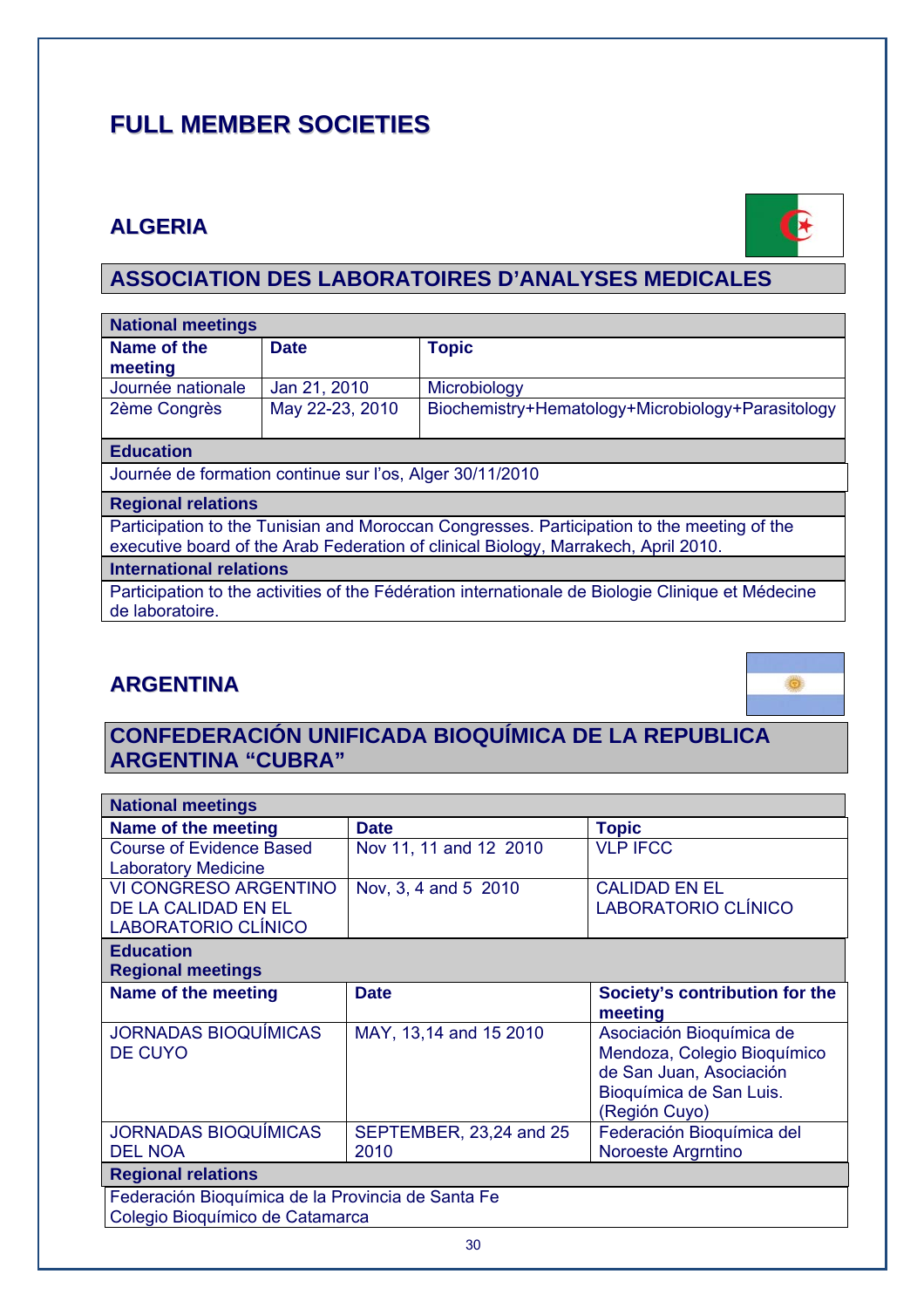Federación de Bioquímicos de la Prov.de Córdoba Colegio Bioquímico del Chaco Colegio de Bioquímicos de Entre Ríos Colegio de Bioquímicos de Formosa Colegio de Bioquímicos de Jujuy Asociación Colegio Bioquímico de La Pampa Colegio Bioquímico de La Rioja Círculo Bioquímico de la Prov.de Misiones Asociación Bioquímica de Salta Colegio Bioquímico de San Juan Colegio Bioquímico de Santiago del Estero Colegio Bioquímico de Tucumán Federación Bioquímica de la Prov.de Buenos Aires Federación Bioquímica de la Provincia de Chubut Colegio de Bioquímicos de la Prov.de Río Negro Colegio Bioquímico de Corrientes Colegio de Bioquímicos de Neuquén Sección 1ª de Bioquímica del Colegio Oficial de Farm.y Bioq.de Capital Fed. Asociación Bioquímica de Mendoza Asociación Bioquímica del Este Asociación Bioquímica de San Luis Asociación Bioquímica de Villa Mercedes Asociación Bioquímica de San Rafael Asociación Bioquímica Argentina Fundación Bioquímica Argentina Confederación General de Profesionales IFCC (International Federation of Clinical Chemistry and Laboratory Medicine) COLABIOCLI (Confederación Latinoamericana de Bioquímica Clínica) CLAPU (Confederación Latinoamericana de Profesionales Universitarios) **Additional information**

# **AUSTRALIA**



# **AUSTRALASIAN ASSOCIATION OF CLINICAL BIOCHEMISTS INC**

| <b>National meetings</b>           |                       |                                            |
|------------------------------------|-----------------------|--------------------------------------------|
| Name of the meeting                | <b>Date</b>           | <b>Topic</b>                               |
| <b>RCPA AACB Chemical</b>          | February 15-19, 2010  | Clinical and technical laboratory          |
| <b>Pathology Course</b>            |                       | medicine                                   |
| <b>RCPA Pathology Update</b>       | February 26-28, 2010  | Sponsored keynote speaker, Prof            |
|                                    |                       | Elizabeth Blackburn (Nobel Laur)           |
| Prof Elizabeth Blackburn,          | March 2 and 12, 2010  | <b>Telomeres</b>                           |
| Nobel public lectures              |                       |                                            |
| <b>AACB Scientific Education</b>   | March 12, 2010        | <b>TDM</b>                                 |
| Seminar                            |                       |                                            |
| <b>AACB Scientific Education</b>   | May 14, 2010          | Point of Care Testing in chronic           |
| Seminar                            |                       | disease management                         |
| <b>AACB IVD Industry Education</b> | June 16-17, 2010      | Clinical & technical lab medicine          |
| Course                             |                       | aimed at IVD Industry members              |
| <b>AACB Scientific Education</b>   | June 18, 2010         | <b>Analytical Quality &amp; Regulatory</b> |
| Seminar                            |                       | <b>Developments</b>                        |
| Cardiac Society, AACB              | <b>August 7, 2010</b> | Troponin - How low can (should) we         |
| sponsored clinical session         |                       | go?                                        |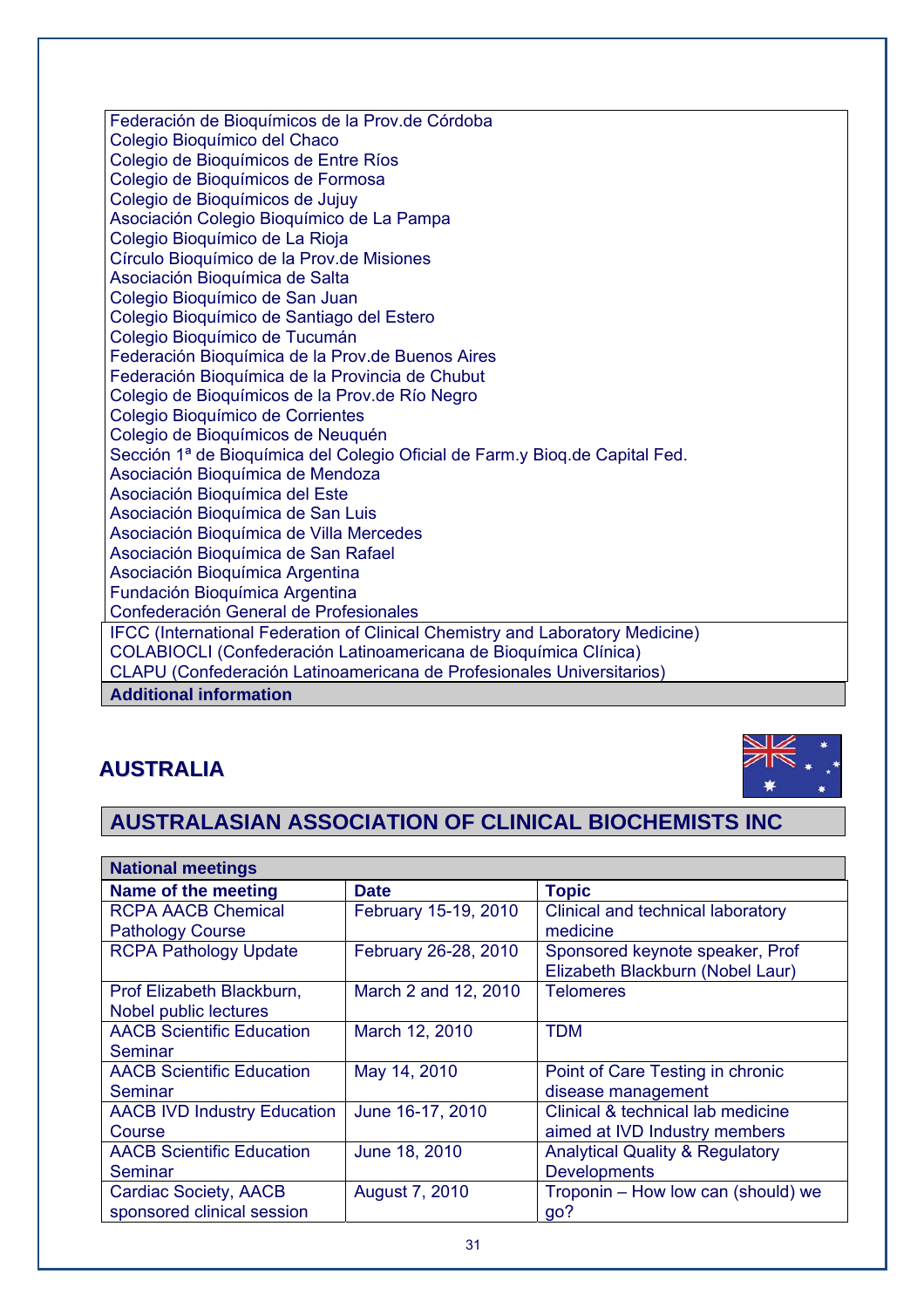| <b>AACB Scientific Education</b><br>Seminar with Kidney Health<br>Aust | August 13, 2010     | Kidney Disease - lab and clinical<br><i>issues</i>                                                                                                                                             |
|------------------------------------------------------------------------|---------------------|------------------------------------------------------------------------------------------------------------------------------------------------------------------------------------------------|
| <b>AACB Annual Scientific</b><br>Conference                            | October 24-29, 2010 | Invited overseas speakers: Prof<br>Dennis Lo, Prof Stefan Grebe, Prof<br>Catherine Hammett-Stabler, Dr Chris<br>Price, Dr David Armbruster & local<br><b>Nobel Laureat Prof Barry Marshall</b> |

#### **Education**

- State-based weekly CPD tutorials preparing for MAACB & FAACB examinations
- State-based monthly scientific meetings
- Roman Lectures Dr Ken Sikaris "Biochemistry on the Human Scale" throughout Australia & NZ, July & August 2010
- Current Concepts Lecture "Reproductive Medicine" Prof Rob Norman, September 2010
- Joint local scientific meetings with Australian Institute of Medical Scientists, during 2010

#### **Regional meetings**

| Name of the meeting           | <b>Date</b>       | Society's contribution for the meeting |
|-------------------------------|-------------------|----------------------------------------|
| 12 <sup>th</sup> APCCB, Korea | October 3-5, 2010 | Sponsored symposium, POCT              |

#### **Regional relations**

- Continued with assistance to Vietnam, through Dr Renze Bais in setting up external QC program, with support of IFCC
- Active member of APFCB
- Many of our members speak independently in the region
- Commenced discussions with assisting Cambodia providing a scholarship for a scientist to attend the Chemical Pathology Course in 2011

#### **International relations**

- IFCC contribution to committees and working groups from many AACB members
- Attended & contributed to IFCC General Conference, Corfu
- Executive meetings with Association for Clinical Biochemistry, FOCUS May 2010 and AACC Anaheim Meeting July 2010
- Teleconferences with ACB & AACC on matters of mutual interest
- Partnering with "Pathologists Overseas" on quality assurance project

# **BELGIUM**

# **ROYAL BELGIAN SOCIETY OF CLINICAL CHEMISTRY (SRBCC - KBVKC)**

| <b>National meetings</b>                                                              |                 |                          |  |
|---------------------------------------------------------------------------------------|-----------------|--------------------------|--|
| Name of the meeting                                                                   | <b>Date</b>     | <b>Topic</b>             |  |
| National Symposium of the                                                             | April 22th 2010 | "Where laboratory and    |  |
| Royal Belgian Society of                                                              |                 | toxicology meet clinical |  |
| <b>Clinical Chemistry</b>                                                             |                 | management strategy"     |  |
| <b>Education</b>                                                                      |                 |                          |  |
|                                                                                       |                 |                          |  |
| KBVKC/SRBCC Young Investigators Awards in Chemical Chemistry for the years 2010-2011. |                 |                          |  |
| 32                                                                                    |                 |                          |  |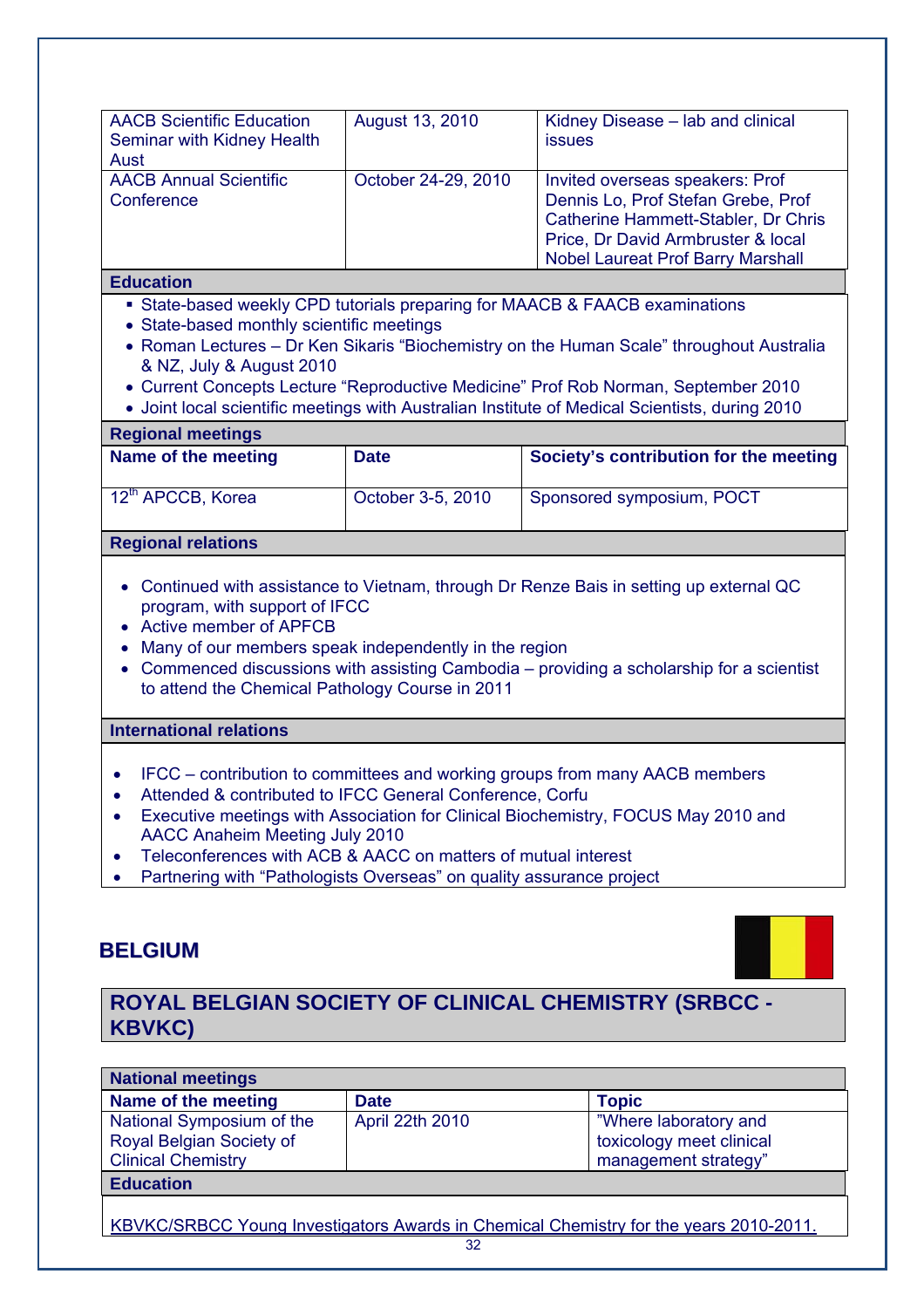Two prices (500,00  $\epsilon$  each) reward young investigators for an outstanding publication in the field of applied clinical chemistry (work directly useful in clinical practice), as well as in a field of a more fundamental research in clinical chemistry (work of potential major interest in clinical chemistry).

Candidates have to be a trainee in Laboratory Medicine.

# **BRAZIL**



# **BRAZIL SOCIETY OF CLINICAL ANALYSES (SBAC)**

| <b>National meetings</b>                                                                             |                                                                                                                                        |                                           |  |
|------------------------------------------------------------------------------------------------------|----------------------------------------------------------------------------------------------------------------------------------------|-------------------------------------------|--|
| Name of the meeting                                                                                  | <b>Date</b>                                                                                                                            | <b>Topic</b>                              |  |
| <b>37th BRAZILIAN</b>                                                                                | MAY 16 - 20, 2010                                                                                                                      | <b>UPDATE KNOWLEDGE IN</b>                |  |
| <b>CONGRESS OF CLINICAL</b>                                                                          |                                                                                                                                        | <b>LABORATORY</b>                         |  |
| <b>ANALYSES</b>                                                                                      |                                                                                                                                        |                                           |  |
| <b>Education</b>                                                                                     |                                                                                                                                        |                                           |  |
| <b>CPG - GRADUATE CENTER</b>                                                                         |                                                                                                                                        |                                           |  |
| E-LEARNING - DISTANCE EDUCATION<br>$\bullet$                                                         |                                                                                                                                        |                                           |  |
|                                                                                                      | COURSES AND LECTURES GIVEN IN THE WHOLE COUNTRY                                                                                        |                                           |  |
| <b>Regional meetings</b>                                                                             |                                                                                                                                        |                                           |  |
| Name of the meeting                                                                                  | <b>Date</b>                                                                                                                            | Society's contribution for the<br>meeting |  |
| <b>REGIONAL CONGRESS OF</b><br><b>MANAUS</b>                                                         | OCTOBER 2010                                                                                                                           |                                           |  |
| <b>REGIONAL CONGRESS OF</b><br><b>LONDRINA</b>                                                       | NOVEMBER 2010                                                                                                                          |                                           |  |
| <b>Regional relations</b>                                                                            |                                                                                                                                        |                                           |  |
| ABNT - BRAZILIAN ASSOCIATION OF TECHNICAL STANDARDS<br>$\bullet$                                     |                                                                                                                                        |                                           |  |
| AMN - MERCOSUR ASSOCIATION STANDARD                                                                  |                                                                                                                                        |                                           |  |
| ONA - NATIONAL ORGANIZATION FOR ACCREDITATION                                                        |                                                                                                                                        |                                           |  |
| CSM-20 - MERCOSUR INDUSTRY COMMITTEE - 20                                                            |                                                                                                                                        |                                           |  |
| <b>International relations</b>                                                                       |                                                                                                                                        |                                           |  |
| IFCC - INTERNATIONAL FEDERATION OF CLINICAL CHEMISTRY AND LABORATORY<br>$\bullet$<br><b>MEDICINE</b> |                                                                                                                                        |                                           |  |
| $\bullet$                                                                                            | COLABIOCLI - CONFEDERACION LATINOAMERICANA DE BIOQUÍMICA CLÍNICA<br>$1111011$ $111011$ $100011$ $70011$ $0711101$ $001001$ $110717117$ |                                           |  |

- CLSI CLINICAL AND LABORATORY STANDARDS INSTITUTE
- AACC AMERICAN ASSOCIATION FOR CLINICAL CHEMISTRY

# **BULGARIA**

# **BULGARIAN SOCIETY OF CLINICAL LABORATORY**

| <b>National meetings</b>          |                      |                                   |
|-----------------------------------|----------------------|-----------------------------------|
| Name of the meeting               | <b>Date</b>          | <b>Topic</b>                      |
| <b>Annual National Conference</b> | September 8-10, 2011 | All Topics of Clinical Laboratory |
| <b>Regional meetings</b>          |                      |                                   |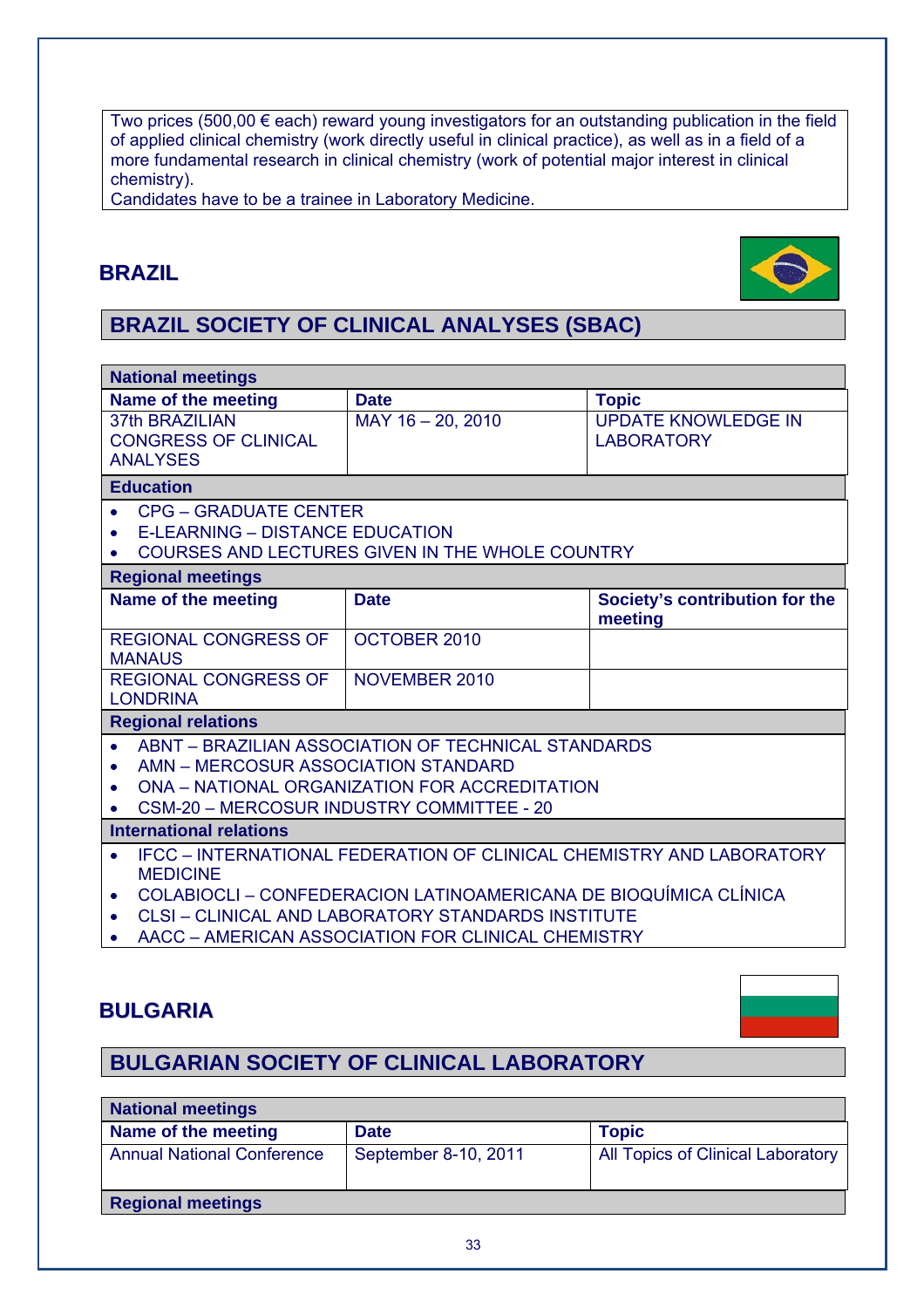| Name of the meeting              | <b>Date</b>           | Society's contribution for the<br>meeting          |
|----------------------------------|-----------------------|----------------------------------------------------|
| 19 <sup>th</sup> Meeting of BCLF | September 21-23, 2011 | 1 lecture, 2 oral presentation<br>and many posters |

# **CANADA**



# **CANADIAN SOCIETY OF CLINICAL CHEMISTS**

| <b>National meetings</b>        |                                          |                                      |
|---------------------------------|------------------------------------------|--------------------------------------|
| Name of the meeting             | <b>Date</b>                              | <b>Topic</b>                         |
| 54th Annual Meeting             | June 13-16, 2010, Saskatoon<br><b>SK</b> | <b>Plain Science on the Prairies</b> |
| <b>Coming up:</b>               |                                          |                                      |
| <b>Canadian Laboratory</b>      | June 4-8, 2011, Vancouver                | Coasting on the Edge: the old,       |
| <b>Medicine Congress</b>        | <b>BC</b>                                | the young, and the critically ill    |
| <b>CSCC Satellite Symposium</b> | June 8, 2011, Vancouver BC               | Pain Management in                   |
|                                 |                                          | <b>Laboratory Medicine</b>           |

#### **Education**

#### **2010 Travelling Lectureship Series**

The 2010 lecturer was Dr. Alan Jaffe, Mayo Clinic and Medical School, Rochester MN USA, who spoke on Modern Day Use of Troponin, Natriuretic Peptides, clinical use, and Use of Biomarkers in Patients with Heart Failure. Dr. Jaffe gave his lecture in 5 cities across Canada in October-November 2010. The lectureship was sponsored by Bio-Rad Laboratories.

#### **2010 Critical Care Medicine Webinar**

A webinar on Sepsis: A Critical Care Issue Which Can Benefit from Early Detection was presented by Dr. Patrick St. Louis, Canada. This webinar is sponsored by Instrumentation Laboratory.

#### **2010 Webinar Series**

CSCC "Education Roundtable" webinars were again held twice a month from October 2009 to May 2010. There were 12 sessions each one hour in length. Participants were encouraged to invite additional people from their institution to attend the meeting. Sessions averaged about 40-50 phone lines and 200-250 participants.

#### **Regional relations**

CSCC has 7 Provincial Sections – British Columbia, Alberta, Saskatchewan, Manitoba, Ontario, New Brunswick, and Nova Scotia. Each Section holds its own meetings and small conferences. The Sections report to the Society annually and have the opportunity to submit for limited financial help with their programs if required.

#### **International relations**

CSCC has an International Exchange Grant which is used to support CSCC members travelling to other countries for meetings, or to support people from other countries to travel to Canada. In 2010 CSCC supported the following:

- Dr. Nirmal Baral, Professor and Head, Dept of Biochemistry and Dean (exam), B.P. Koirala Institute of Health Sciences, Dharan, Sunsari, Nepal visited Canada. He spent a month with Dr. Jay Kalra, CSCC, in the biochemistry laboratories in Saskatoon, Saskatchewan Canada.
	- Dr. Baral also attended the 54<sup>th</sup> CSCC Annual Conference, and presented 3 posters.
- Dr. Jay Kalra, CSCC member, Royal University Hospital, Saskatoon, visited Nepal and gave several lectures at the medical school.

Dr. David Parry was the CSCC representative at the 1<sup>st</sup> International Meeting for Quality in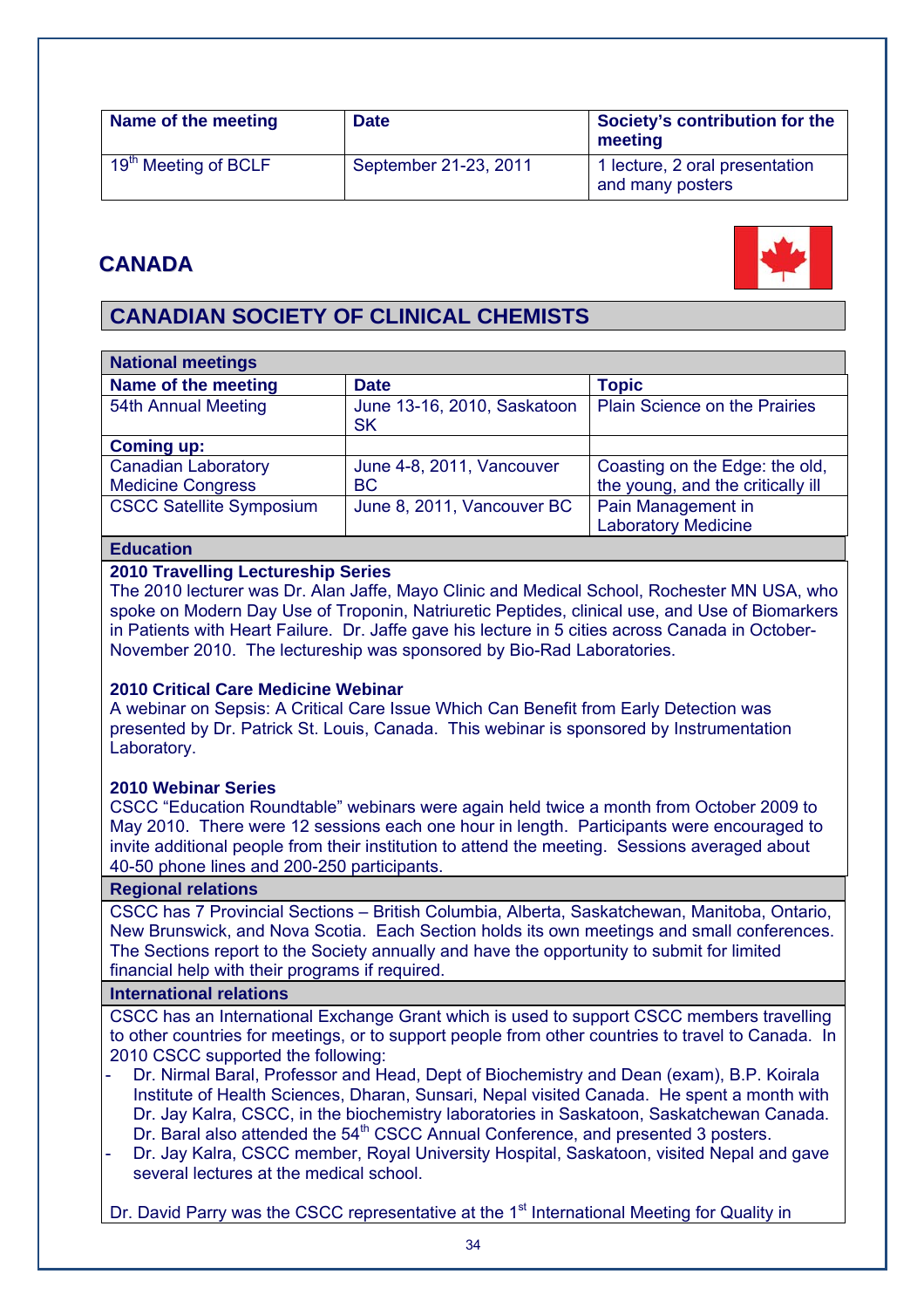Clinical Laboratories in Mexico City.

Dr. Godfrey Moses was the CSCC representative at the AACC Conference on Improving Clinical Laboratory Testing Through Harmonization: an International Forum, held in Maryland USA.

CSCC will sponsor a symposium at the 2011 International Congress of Pediatric Laboratory Medicine taking place in May in Berlin Germany,

Several CSCC members have been invited speakers at conferences worldwide during the year.

CSCC paid the IFCC membership for Cuba.

# **CHILE**

# **SOCIEDAD CHILENA DE QUÍMICA CLÍNICA (SCHQC)**

| <b>National meetings</b>                                                                 |                   |                            |
|------------------------------------------------------------------------------------------|-------------------|----------------------------|
| Name of the meeting                                                                      | <b>Date</b>       | <b>Topic</b>               |
| 16 th Chilean Congress of                                                                | April 20-23, 2010 | <b>Laboratory Medicine</b> |
| <b>Clinical Chemistry</b>                                                                |                   |                            |
| 19 th Latin American                                                                     | April 20-23, 2010 | <b>Laboratory Medicine</b> |
| <b>Congress of Clinical</b>                                                              |                   |                            |
| <b>Biochemistry</b>                                                                      |                   |                            |
| <b>Additional information</b>                                                            |                   |                            |
| This year there are elections and there will be changes in the directory of our Society. |                   |                            |

# **CHINA**

# **CHINESE SOCIETY OF LABORATORY MEDICINE**

| <b>National meetings</b>             |                  |                                          |
|--------------------------------------|------------------|------------------------------------------|
| Name of the meeting                  | <b>Date</b>      | <b>Topic</b>                             |
| The 6th National Youth               | March 2010       | New development of laboratory medicine   |
| <b>Congress of Laboratory</b>        |                  |                                          |
| <b>Medicine</b>                      |                  |                                          |
| The 3rd Hepatitis and AIDS           | April 2010       | Communication with CDC, doctors and      |
| Forum                                |                  | other basic study scientists             |
| Forum with Cardiology                | April 2010       | The progression and the role of clinical |
| Society                              |                  | items on cardiac markers                 |
| <b>National Congress of Clinical</b> | May 2010         | Technique and application of clinical    |
| Chemistry                            |                  | chemistry on cardiovascular and          |
|                                      |                  | cerebrovascular diseases                 |
| <b>National Congress of Clinical</b> | <b>May 2010</b>  | New development of clinical immunology   |
| Immunology                           |                  |                                          |
| <b>National Congress of Clinical</b> | <b>June 2010</b> | Microbiology and clinical application    |
| Microbiology                         |                  |                                          |
| The first Molecular                  | <b>June 2010</b> | The development of gene chips and other  |
| <b>Diagnostics Conference</b>        |                  | molecular diagnostic techniques          |
| <b>National Congress of</b>          | October 2010     | Laboratory good managment                |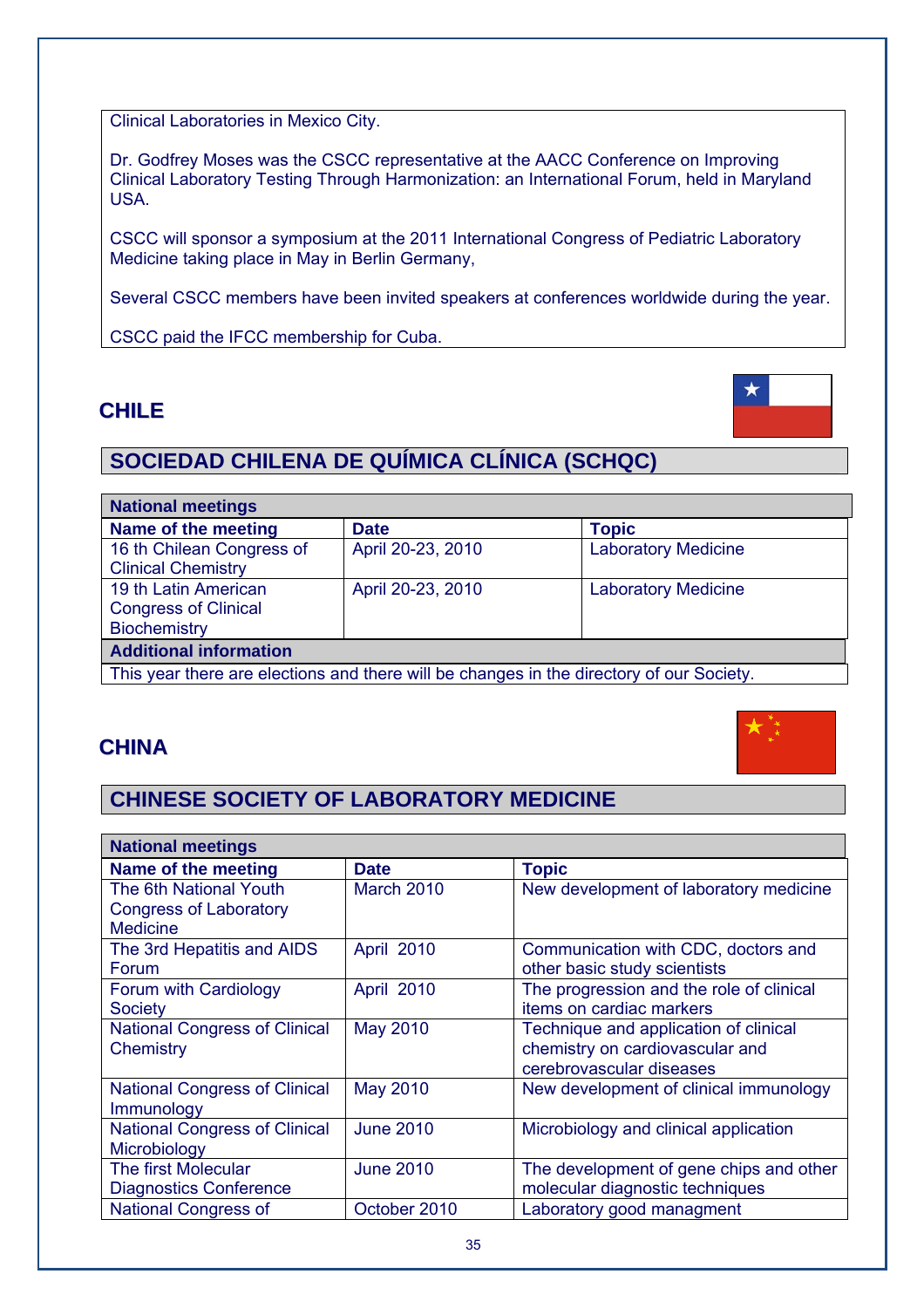| <b>Laboratory Management</b>                                                                                                                                                                                                                                                                                                                                                                                                                       |                |                                                                                                                                                                            |
|----------------------------------------------------------------------------------------------------------------------------------------------------------------------------------------------------------------------------------------------------------------------------------------------------------------------------------------------------------------------------------------------------------------------------------------------------|----------------|----------------------------------------------------------------------------------------------------------------------------------------------------------------------------|
| Forum with Nephrology<br><b>Society</b>                                                                                                                                                                                                                                                                                                                                                                                                            | November 2010  | The progression and the role of clinical<br>items on kidney disease                                                                                                        |
| Forum with Hematology<br><b>Society</b>                                                                                                                                                                                                                                                                                                                                                                                                            | November 2010  | The progression and the role of clinical<br>items on blood<br><b>Build Clinical flow cytometry Working</b><br>Group on Standardization of Laboratory<br>Diagnosis together |
| <b>Education</b>                                                                                                                                                                                                                                                                                                                                                                                                                                   |                |                                                                                                                                                                            |
| Held many seminars in the areas of laboratory medicine.                                                                                                                                                                                                                                                                                                                                                                                            |                |                                                                                                                                                                            |
| Translated and maintained the website of Lab Test On Line.                                                                                                                                                                                                                                                                                                                                                                                         |                |                                                                                                                                                                            |
| 6 other poor area in 2011.                                                                                                                                                                                                                                                                                                                                                                                                                         |                | Trained technicans from 3 western poor area in China without their expanse and planed to train                                                                             |
| <b>Regional meetings</b>                                                                                                                                                                                                                                                                                                                                                                                                                           |                |                                                                                                                                                                            |
| Name of the meeting                                                                                                                                                                                                                                                                                                                                                                                                                                | <b>Date</b>    | Society's contribution for the meeting                                                                                                                                     |
| 2010 Sino-Europe Laboratory<br><b>Medicine Conference</b>                                                                                                                                                                                                                                                                                                                                                                                          | September 2010 | Held the second Sino-Europe Laboratory<br>Medicine Conference in history.                                                                                                  |
| <b>SANTORINI CONFERENCE</b><br>2010                                                                                                                                                                                                                                                                                                                                                                                                                | September 2010 | Co-organizer of the international meeting<br>about Functional Genomics towards<br><b>Personalized Health Care with IFCC</b><br>AACC and other famous committes.            |
| <b>APCCB</b> in Korea                                                                                                                                                                                                                                                                                                                                                                                                                              | October 2010   | Organized a delegation to attend the<br>meeting                                                                                                                            |
| <b>Regional relations</b>                                                                                                                                                                                                                                                                                                                                                                                                                          |                |                                                                                                                                                                            |
| Good relationship with APFCB.                                                                                                                                                                                                                                                                                                                                                                                                                      |                |                                                                                                                                                                            |
| <b>International relations</b>                                                                                                                                                                                                                                                                                                                                                                                                                     |                |                                                                                                                                                                            |
| CSLM has closed relationship with IFCC, AACC and EFCC.                                                                                                                                                                                                                                                                                                                                                                                             |                |                                                                                                                                                                            |
| Held Sino-Europe Laboratory Medicine Conference in Sept. 2010 in China and be Co-organizer<br>of the SANTORINI CONFERENCE 2010.                                                                                                                                                                                                                                                                                                                    |                |                                                                                                                                                                            |
| <b>Additional information</b>                                                                                                                                                                                                                                                                                                                                                                                                                      |                |                                                                                                                                                                            |
| There is no reference value for Chinese in the past for we started the multicenter studies for<br>Chinese Government Project. Till now the statistics for the first stage about biochemical items<br>are under analyzed.                                                                                                                                                                                                                           |                |                                                                                                                                                                            |
| In norms, guidelines, consensus and other promoting the work of clinical standardization and<br>services, we have published application recommendations for testing on DM, Acute Coronary<br>Syndrome and Heart Failure. Meanwhile we have finished the first draft about tumour marker,<br>POCT, thyroid disease, and preparing for the draft of liver disease. Besides we have published<br><b>Biosafety Guidelines for Clinical Laboratory.</b> |                |                                                                                                                                                                            |
| Till the end of 2010, there are 72 clinical laboratories in China have passed ISO 15189, 4 have<br>passed CAP and 1 has passed GB 19489.                                                                                                                                                                                                                                                                                                           |                |                                                                                                                                                                            |
| We are planning to build Platform for mutual recognition of test results. We hoped in future<br>patients in China will not need to retest in different big hospitals no matter the usage of different<br>machines or reagent.                                                                                                                                                                                                                      |                |                                                                                                                                                                            |
|                                                                                                                                                                                                                                                                                                                                                                                                                                                    |                |                                                                                                                                                                            |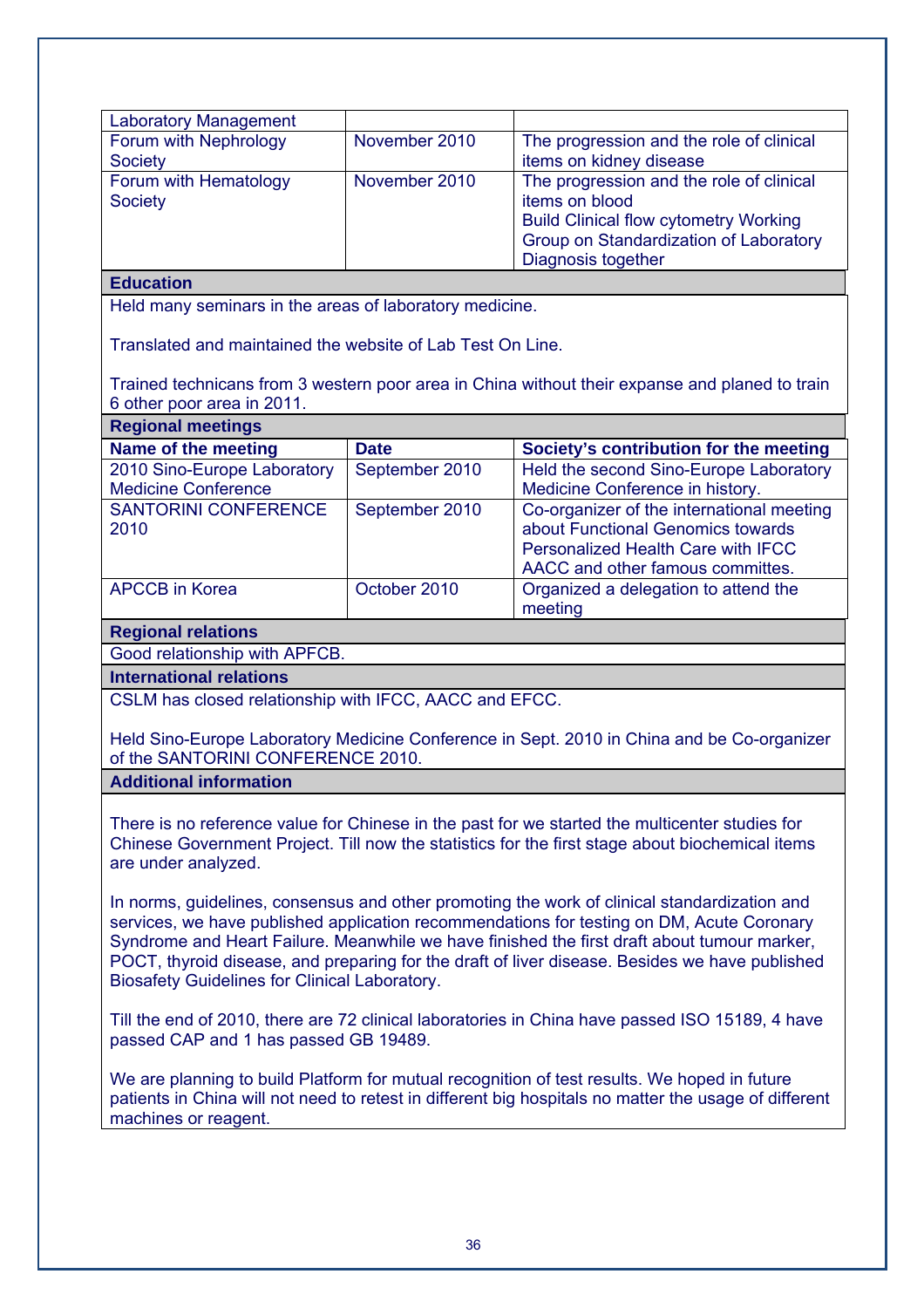## **CROATIA**



# **CROATIAN SOCIETY OF MEDICAL BIOCHEMISTS (CSMB)**

| <b>National meetings</b>                                                                                                                                                                                                                                                                                                                                                                                                                                                                                                                           |                                |                                                                                                                                   |  |  |
|----------------------------------------------------------------------------------------------------------------------------------------------------------------------------------------------------------------------------------------------------------------------------------------------------------------------------------------------------------------------------------------------------------------------------------------------------------------------------------------------------------------------------------------------------|--------------------------------|-----------------------------------------------------------------------------------------------------------------------------------|--|--|
| Name of the meeting                                                                                                                                                                                                                                                                                                                                                                                                                                                                                                                                | <b>Date</b>                    | <b>Topic</b>                                                                                                                      |  |  |
| Symposium on Predictive Medicine with<br>participation of international speakers and<br>supported by Roche Diagnostics GmbH,<br>Representative Office Adriatic Region;<br>Zagreb, Croatia                                                                                                                                                                                                                                                                                                                                                          | May 5                          | Predictive medicine                                                                                                               |  |  |
| 21st Symposium of the Croatian Society of<br>Medical Biochemists, Zagreb, Croatia                                                                                                                                                                                                                                                                                                                                                                                                                                                                  | May 14                         | Role of Laboratory Diagnostics<br>In Transplantation Medicine                                                                     |  |  |
| <b>Education</b>                                                                                                                                                                                                                                                                                                                                                                                                                                                                                                                                   |                                |                                                                                                                                   |  |  |
| 10th EFCC Continuous Postgraduate Course in Clinical Chemistry New trends in Classification,<br>Diagnosis and Management of Thrombophilia in Dubrovnik, Croatia, on October 23-24<br>Symposium on Predictive Medicine with participation of international speakers and supported by<br>Roche Diagnostics GmbH, Representative Office Adriatic Region; Zagreb, Croatia, on May 14<br><b>Continuous Postgraduate Educational and Training Courses:</b><br>- Coagulation, April 17<br>- Accreditation of medical biochemical laboratories, October 30 |                                |                                                                                                                                   |  |  |
| - Thyroid diseases - rational diagnostic, November 27<br><b>Regional meetings</b>                                                                                                                                                                                                                                                                                                                                                                                                                                                                  |                                |                                                                                                                                   |  |  |
| <b>Name of the meeting</b>                                                                                                                                                                                                                                                                                                                                                                                                                                                                                                                         | Society's contribution for the |                                                                                                                                   |  |  |
| 19 <sup>th</sup> international Symposium of the Croatian<br>Society of Medical Biochemists and<br>Slovenian Association for Clinical Chemistry,<br>Zagreb, Croatia                                                                                                                                                                                                                                                                                                                                                                                 | May 14                         | meeting<br>Role of Laboratory Diagnostics<br>In Transplantation Medicine                                                          |  |  |
| 10th EFCC Continuous Postgraduate<br>Course in Clinical Chemistry New trends in<br><b>Classification, Diagnosis and Management</b><br>of Thrombophilia in Dubrovnik, Croatia                                                                                                                                                                                                                                                                                                                                                                       | October 23-24                  | Organisation of the course;<br>Preparation of papers to be<br>published in a Special Issue of<br>CCLM;<br>Lecturing at the course |  |  |
| <b>Regional relations</b>                                                                                                                                                                                                                                                                                                                                                                                                                                                                                                                          |                                |                                                                                                                                   |  |  |
| Cooperation with Slovenian Association for Clinical Chemistry and European Thrombosis<br>Research Organization (ETRO) in organisation of 10 <sup>th</sup> EFCC Continuous Postgraduate Course<br>in Clinical Chemistry New trends in Classification, Diagnosis and Management of Thrombophilia<br>in Dubrovnik, Croatia, on October 23-24.                                                                                                                                                                                                         |                                |                                                                                                                                   |  |  |
| <b>International relations</b>                                                                                                                                                                                                                                                                                                                                                                                                                                                                                                                     |                                |                                                                                                                                   |  |  |
| 1 <sup>st</sup> European Joint Congress of EFCC and UEMS Laboratory Medicine in Health Care in Lisbon,<br>Portugal, October 13-16 - active cooperation and work in Science Committee, chairing a<br>session, organisation of EFCC booth.                                                                                                                                                                                                                                                                                                           |                                |                                                                                                                                   |  |  |
| <b>Additional information</b>                                                                                                                                                                                                                                                                                                                                                                                                                                                                                                                      |                                |                                                                                                                                   |  |  |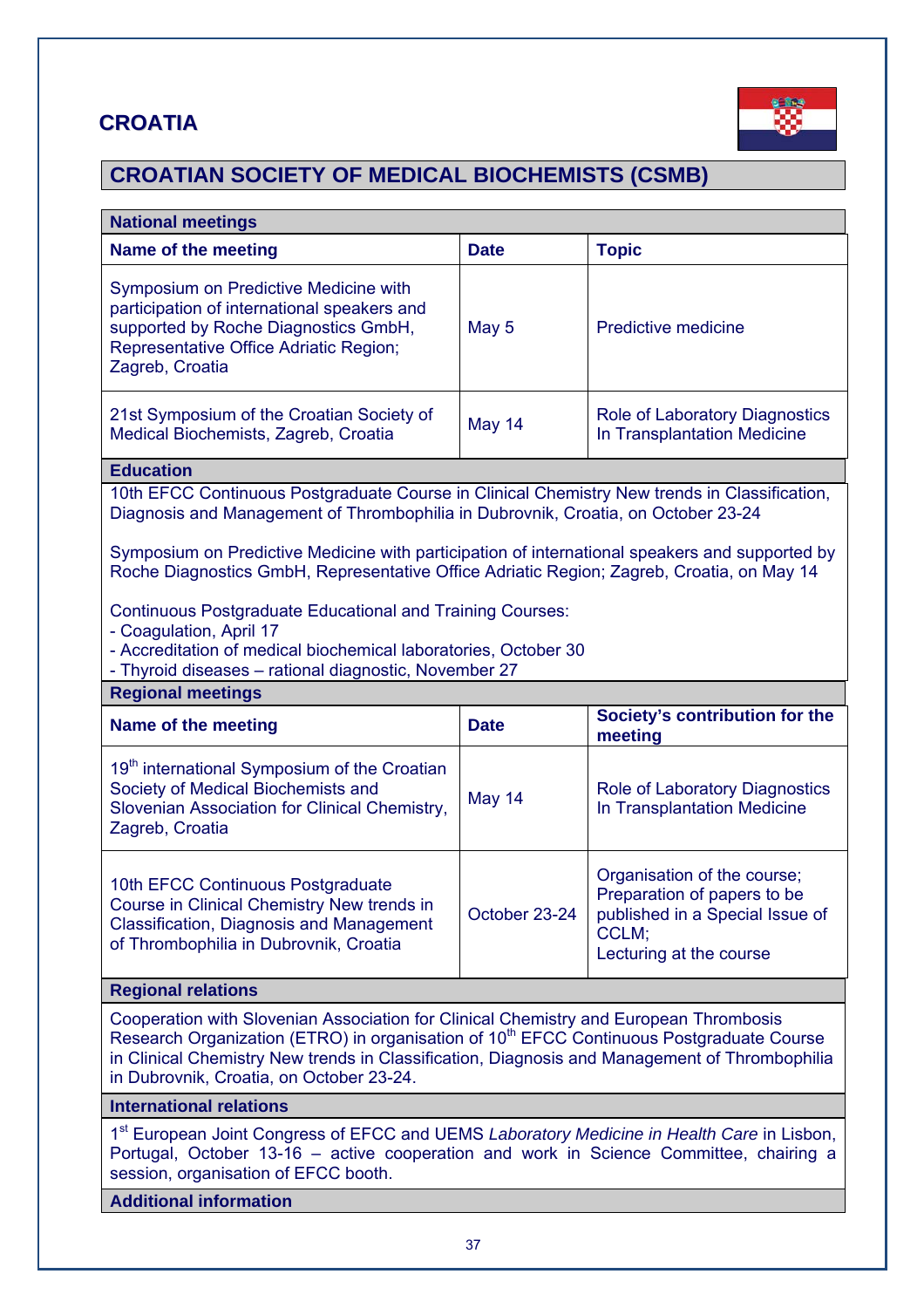**Work in HAA** (Croatian Accreditation Agency), the Working Groups for medical biochemical laboratories related to HRN EN ISO 15189:2003: Medical laboratory - Particular requirements for quality and competence. Work on harmonisation of technical assessing procedure.

**CSMB,s scientific journal** with international Editorial and Advisory Board **Biochemia Medica** (BM) continues to publish articles from Croatian and international authors dedicated to the members of the Society as well as to all other professionals from various fields of biomedicine that share the same interests, i.e. medicine biochemistry and laboratory medicine. The journal was bilingual with papers both in Croatian and English and since March its papers are published only in English with the exception of abstracts that are still bilingual, published in English and Croatian. BM is indexed in following citation bases: Science Citation Index Expanded™ (SCIE, Thomson Reuters), JournalCitation Reports/Science Edition (JCR, Thomson Reuters) EMBASE/Excerpta Medica, Scopus, CAS (Chemical Abstracts Service), EBSCO/Academic Search Complete and DOAJ (Directory of Open Access Journals).

In April a new website with Online Article Submission was launched which has greatly enhanced article submission.

In June BM has got its first official impact factor for 2009: 0.660.

#### **EQA of medical laboratories in Croatia**

- 3 EQA cycles in modules: biochemistry, laboratory haematology, laboratory coagulation, morphology of urinary sediment urine quality analysis by test stripe, pH blood gasses, tumor markers, hormones, haemoglobin A1c

- module Laboratory coagulation was supplemented by the D-Dimer parameter

- module pH blood gasses was expanded to the POCT analysers

- within module for Haemoglobin A1c a pilot project was carried out related to application of dual reporting system (DCCT and EFCC) in line with the international project "Global standardisation of reporting on Haemoglobin A1c results"

- participation in EQALM projects and symposium:

- project: Post-analytical Automated Haematology survey

 - project: Effect of EDTA-anticoagulated whole blood storage on blood cell morphology examination

 - invited lecture on EQALM Symposium 2010 in Lisbon: Session 1: Long-term evaluation of EQA results; Croatian example of long-term evaluation of participant performance

#### **Projects**

- participation on EQALM and EFCC project PT-INR Postanalytical quality assessment of INR - active work on Project Lab Test Online that aims to introduce Croatian translation of LabTest **Online** 

#### **Structural changes and web site**

- in December CSMB launched a redesigned and improved web site

- CSMB has introduced a new Committee - Committee for Informing and Public Relations

## **CZECH REPUBLIC**



## **CZECH SOCIETY OF CLINICAL BIOCHEMISTRY**

| <b>National meetings</b>                   |                                   |                                                                         |  |  |
|--------------------------------------------|-----------------------------------|-------------------------------------------------------------------------|--|--|
| Name of the meeting                        | <b>Date</b>                       | <b>Topic</b>                                                            |  |  |
| <b>RANK 2010</b>                           | January 27-28, 2010,<br>Pardubice | Routine analysis of nucleic<br>acids by molecular biological<br>methods |  |  |
| ∣ XXXI <sup>st</sup> Immunoanalytical Days | May 16-18, 2010, Mikulov          | Immunoanalysis in various                                               |  |  |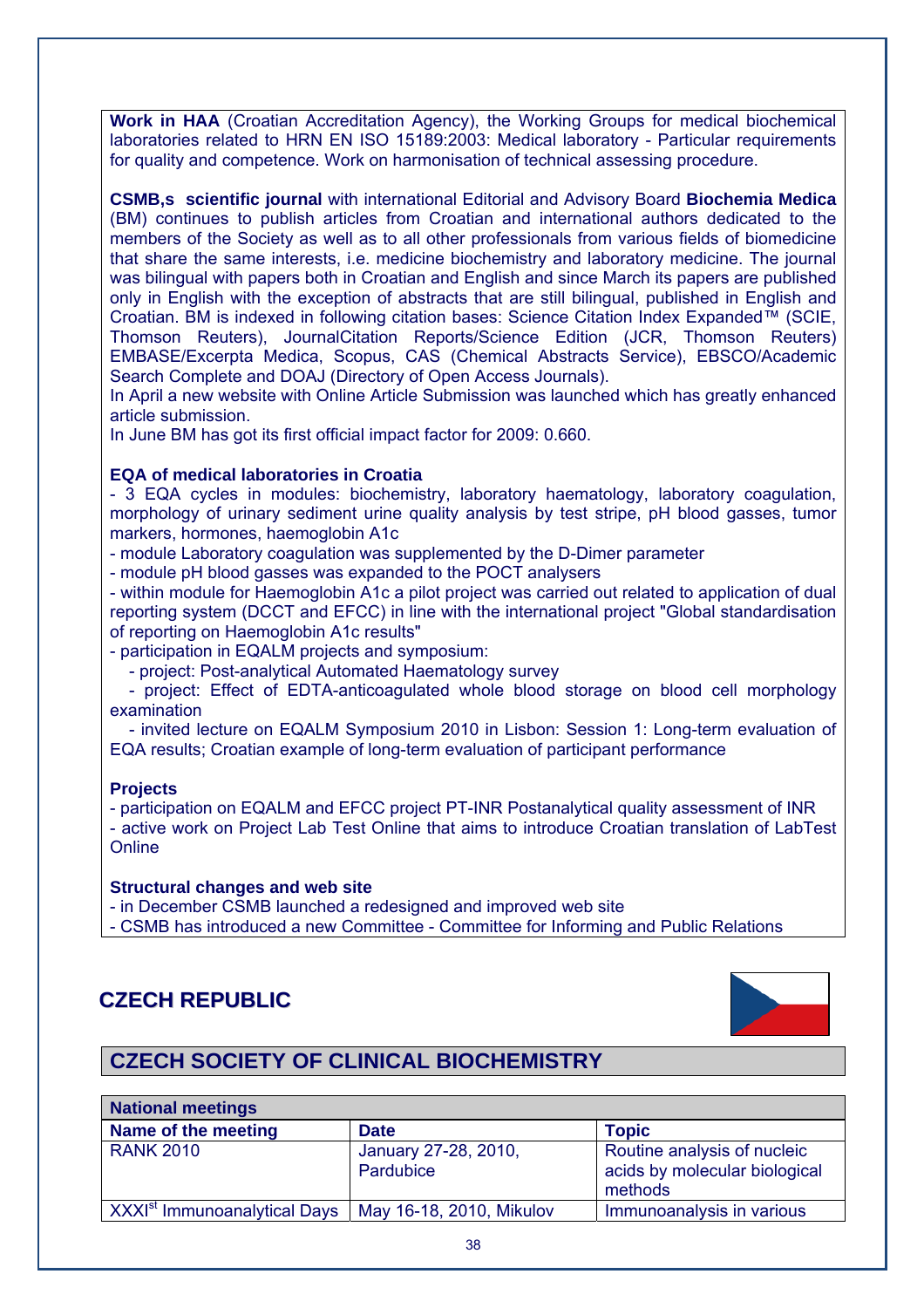|                                            |                             | branches of clinical medicine  |
|--------------------------------------------|-----------------------------|--------------------------------|
| 45 <sup>th</sup> National Congress of      | May 30-June 1, 2010, Hradec | News in laboratory medicine    |
| <b>Laboratory Physicians</b>               | <b>Kralove</b>              |                                |
| Participation                              |                             |                                |
| Atherosclerosis 2010                       | September 8-10, 2010,       | Atherosclerosis – diagnostics, |
|                                            | Prague                      | treatment and prevention       |
| 10 <sup>th</sup> International Nutrition & | September 4-6, 2010, Brno   | Nutrition and diagnostics      |
| <b>Diagnostics Conference</b>              |                             |                                |
| <b>Symposium of Clinical</b>               | September 20-21, 2010,      | News in clinical biochemistry  |
| <b>Biochemistry FONS 2010</b>              | Pardubice                   |                                |
| IX <sup>th</sup> Conference of Monoclonal  | October 12, 2010, Hradec    | Monoclonal gammopathy          |
| Gammopathy                                 | <b>Kralove</b>              |                                |
| 3 <sup>rd</sup> National Conference of     | November 1, 2010, Prague    | Pathophysiology, diagnostics   |
| <b>Czech Society for Hemostasis</b>        |                             | and treatment of impaired      |
|                                            |                             | hemostasis                     |

#### **Education**

Co-operation on study programs at Faculties of medicine, cooperation with Institute of Postgraduate Studies in Prague.

Active participation of the project Labtests On Line **–** education of patients and their relatives as well as non-laboratory workers in health care in problems of laboratory medicine; finalization of translations, introducing of new wersion of web pages (see web pages: http://www.labtestsonline.cz)

| <b>Regional meetings</b>                                        |                                           |                                                                                    |  |  |
|-----------------------------------------------------------------|-------------------------------------------|------------------------------------------------------------------------------------|--|--|
| Name of the meeting                                             | <b>Date</b>                               | <b>Society's contribution for</b><br>the meeting                                   |  |  |
| <b>Central-Moravian Regional</b><br><b>Days</b>                 | January 14-15, 2010, Kouty<br>nad Desnou  | Varia                                                                              |  |  |
| 1 <sup>st</sup> Meeting of Young Clinical<br><b>Biochemists</b> | February 24-26, 2010, Pisek               | Problems in education and<br>position of medical doctors in<br>laboratory medicine |  |  |
| Working day                                                     | January 27, 2010, Olomouc                 | Laboratory examination in<br>pneumo-oncology                                       |  |  |
| Working day                                                     | March 24, 2010, Olomouc                   | Current situation in laboratory<br>diagnostics of inflammation                     |  |  |
| Regional meeting of clinical<br>biochemists - West Bohemia      | March 11, 2010, Plzen                     | Varia                                                                              |  |  |
| Working day of section of<br>laboratory technicians             | March 18, 2010, Hradec<br><b>Kralove</b>  | Markers of inflammation and<br>sepsis                                              |  |  |
| Working day of section of<br>laboratory technicians             | April 22, 2010, Prague                    | <b>Cardiac markers</b>                                                             |  |  |
| <b>Working day</b>                                              | May 8, 2010, Olomouc                      | Therapeutic drug monitoring                                                        |  |  |
| Working day of section of<br>laboratory technicians             | May 20, 2010, Jindrichuv<br><b>Hradec</b> | Cardiac markers - reprise<br>from 22 <sup>nd</sup> April 2010                      |  |  |
| 4 <sup>th</sup> News in Clinical<br><b>Biochemistry</b>         | April 24-26, 2010, Nove Hrady             | <b>News in Clinical Biochemistry</b>                                               |  |  |
| Working day Nejedly's Kladno                                    | April 14, 2010, Kladno                    | Inflammation, Infection and<br>acute states and their<br>diagnostics               |  |  |
| Regional meeting of clinical<br>biochemists - East Bohemia      | December 14, 2010, Hradec<br>Kralové      | Varia                                                                              |  |  |
| Working day of section of<br>laboratory technicians             | November 4, 2010, Prague                  | Laboratory aspects of<br>hemodialysis                                              |  |  |
| <b>Working day</b>                                              | October 6, 2010, Olomouc                  | Inborn errors of metabolism                                                        |  |  |
| Working day                                                     | November 10, 2010, Brno                   | Mass spectrometry in clinical                                                      |  |  |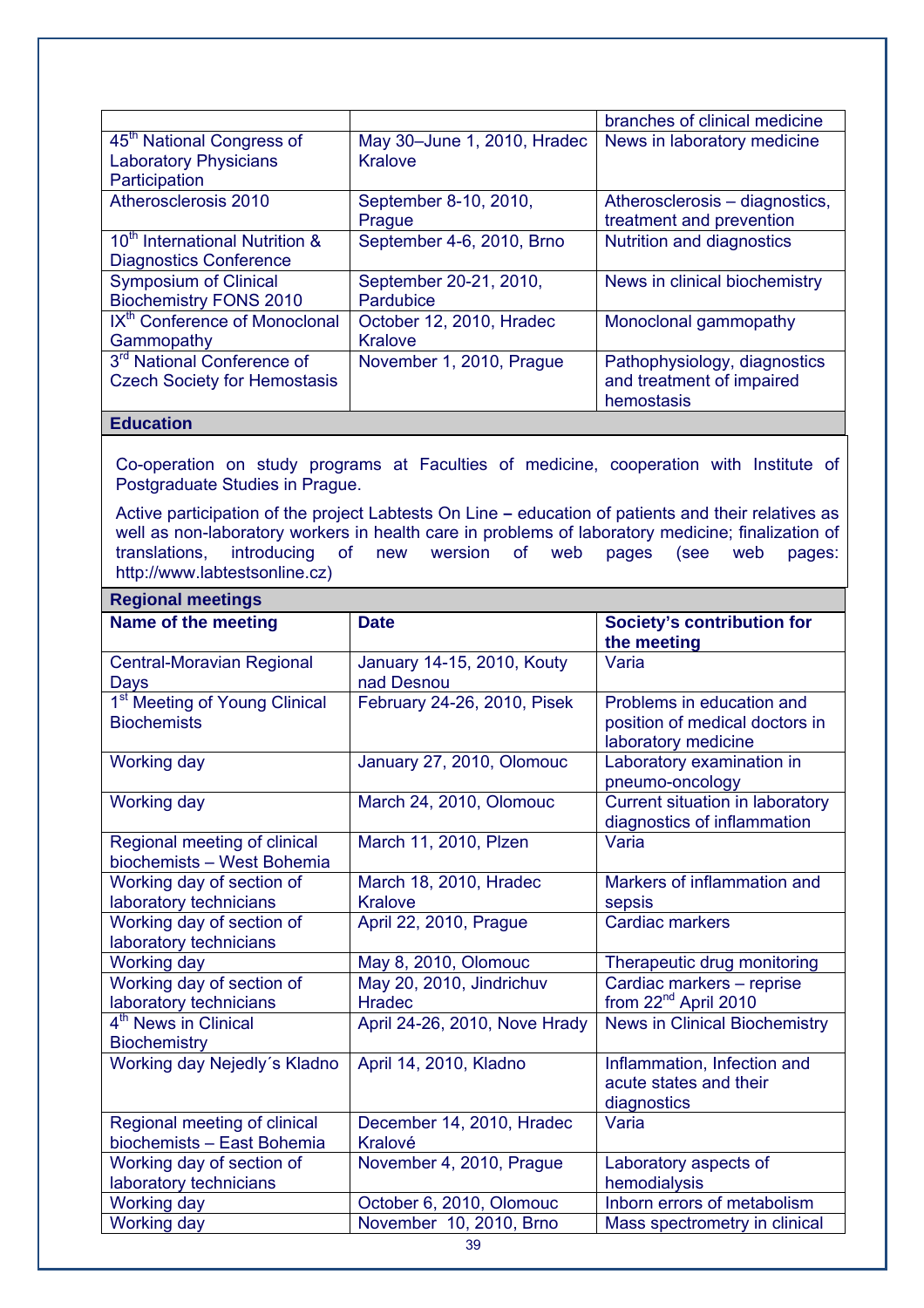|                                                                                                                                                                                                                                                                                                                                                                    |                                                                                                                                                                                                                                                                                                                                                                                                                                                                                                                                                                                                                                                                                                                                                                                                                                                                                                                                                                                                                    | biochemistry                                                                                    |  |
|--------------------------------------------------------------------------------------------------------------------------------------------------------------------------------------------------------------------------------------------------------------------------------------------------------------------------------------------------------------------|--------------------------------------------------------------------------------------------------------------------------------------------------------------------------------------------------------------------------------------------------------------------------------------------------------------------------------------------------------------------------------------------------------------------------------------------------------------------------------------------------------------------------------------------------------------------------------------------------------------------------------------------------------------------------------------------------------------------------------------------------------------------------------------------------------------------------------------------------------------------------------------------------------------------------------------------------------------------------------------------------------------------|-------------------------------------------------------------------------------------------------|--|
| <b>Regional meeting</b>                                                                                                                                                                                                                                                                                                                                            | December 1-3, 2010, Karlova<br><b>Studanka</b>                                                                                                                                                                                                                                                                                                                                                                                                                                                                                                                                                                                                                                                                                                                                                                                                                                                                                                                                                                     |                                                                                                 |  |
| <b>International relations</b>                                                                                                                                                                                                                                                                                                                                     |                                                                                                                                                                                                                                                                                                                                                                                                                                                                                                                                                                                                                                                                                                                                                                                                                                                                                                                                                                                                                    |                                                                                                 |  |
| Our representatives (prof. Zima, Prof. Racek and Dr. Kocna) participated at the IFCC General<br>Conference (Corfu, Greece, 14 <sup>th</sup> – 17 <sup>th</sup> April 2010)<br>P. Kocna continued to work as a chair of IFCC Committee on Education and Curriculum<br>Development<br>T. Zima worked as corresponding member of IFCC Scientific Division<br>$\equiv$ |                                                                                                                                                                                                                                                                                                                                                                                                                                                                                                                                                                                                                                                                                                                                                                                                                                                                                                                                                                                                                    |                                                                                                 |  |
| editors (Brussels, Belgium, 18 <sup>th</sup> February 2010)                                                                                                                                                                                                                                                                                                        | J. Racek participated as a national Lab Tests Online editor on the Meeting of National LTO                                                                                                                                                                                                                                                                                                                                                                                                                                                                                                                                                                                                                                                                                                                                                                                                                                                                                                                         |                                                                                                 |  |
| <b>Additional information</b>                                                                                                                                                                                                                                                                                                                                      |                                                                                                                                                                                                                                                                                                                                                                                                                                                                                                                                                                                                                                                                                                                                                                                                                                                                                                                                                                                                                    |                                                                                                 |  |
| <b>Nephrological Society)</b><br>in clinical laboratories"<br><b>Biochemistry</b>                                                                                                                                                                                                                                                                                  | Approval of national guidelines "Evaluation of proteinuria" (in co-operation with Czech<br>Biochemistry "Evaluation of serum parameters of lipid metabolism for adults"<br>Work on national "Guidelines for laboratory diagnostics of functional and autoimmune thyroid<br>disorders" (in co-operation with Czech Endocrinological Society)<br>Work on update of national guidelines: "Diagnostics and follow-up of diabetes mellitus",<br>"POCT", "Validation and verification of laboratory methods", "Reception of biological material<br>Introduction of next more than 96 diseases and conditions Screening section in the frame of<br>Czech version of the project Lab Tests Online; new terms in Glossary were also added and<br>the translation of laboratory tests was completed during the year 2009.<br>Editing the national scientific journal "Klinicka biochemie a metabolismus", co-editing journal<br>"FONS", publishing news in clinical biochemistry and activities of Czech Society of Clinical | Approval of joint guidelines of Czech Society for Atherosclerosis and Czech Society of Clinical |  |

- Expert guaranty of EQA system on Czech Republic

## **ECUADOR**



## **ECUADORIAN SOCIETY OF CLINICAL BIOCHEMISTRY (SEBIOCLI)**

| <b>National meetings</b>                          |                      |                                                                                                                                                                                                                                 |
|---------------------------------------------------|----------------------|---------------------------------------------------------------------------------------------------------------------------------------------------------------------------------------------------------------------------------|
| Name of the meeting                               | <b>Date</b>          | <b>Topic</b>                                                                                                                                                                                                                    |
| <b>National Extraordinary</b><br>Assembly - Quito | 30th January $-2010$ | <b>Review of Regulations: External</b><br><b>Evaluation Quality Program (PEEC)</b><br>Review of Internl Regulations of<br><b>Biochemistry Congress (Sebiocli)</b><br>Lastest issues about congress<br>organization (March 2010) |
| <b>National Extraordinary</b><br>Assembly - Quito | 26th March – 2010    | <b>External Evaluation Qquality Program</b><br>will be begin on a few days.<br>Resolutions about the organizing of the<br><b>Biochemistry Clinical Congresses on</b><br>past years.                                             |
| <b>National Extraordinary</b><br>Assembly - Quito | 5th June - 2010      | Technics, economics and financial<br>Account of "10th Ecuadorian Congress,<br>6th International Congress of Clinial<br>Biochemistry, and 1st Congress of<br>Alimnetary Innocuidat" (March -2010 -<br>Quito).                    |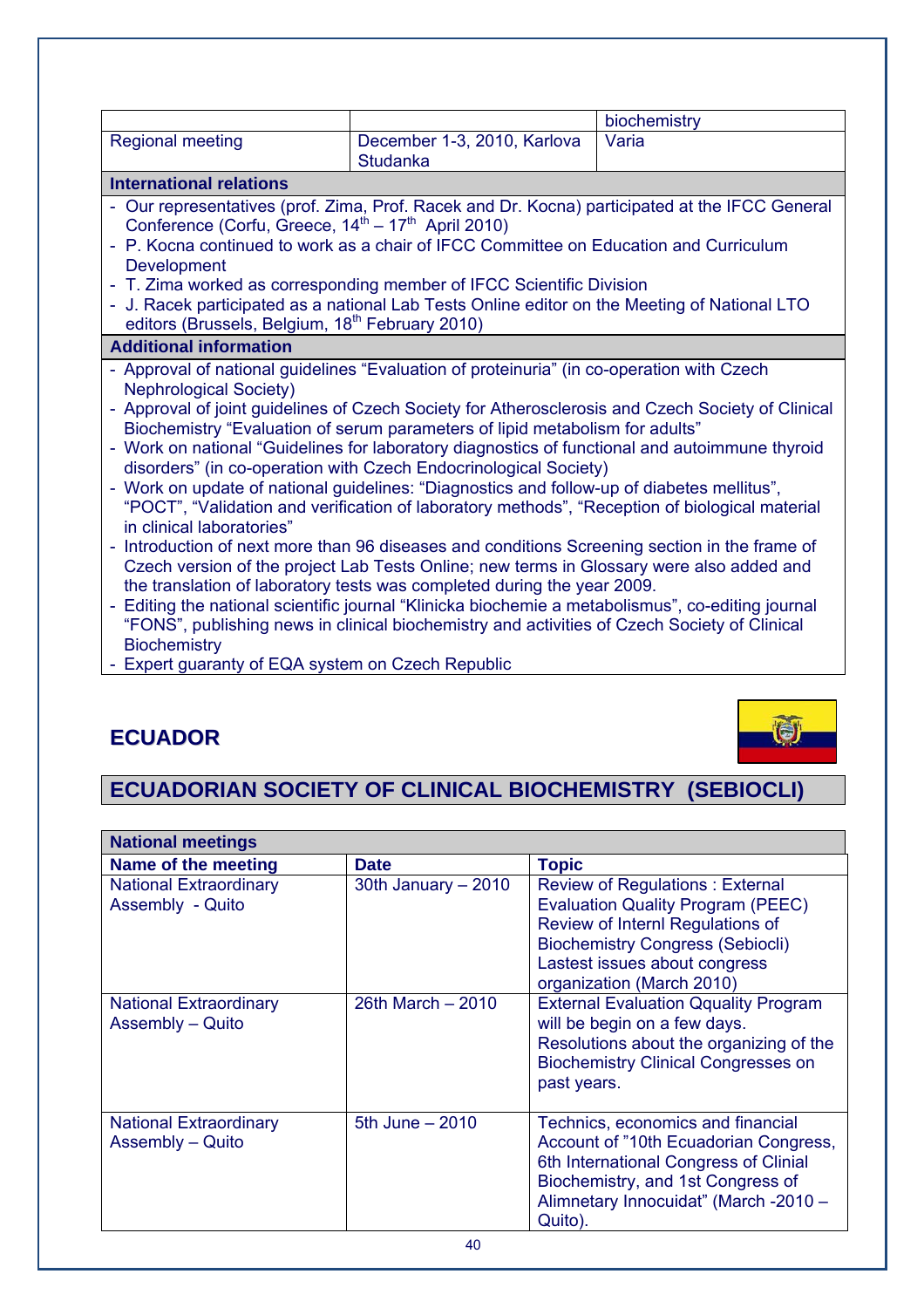| <b>National Extraordinary</b><br>Assembly - Riobamba | 20 th November -<br>2010 | Presidential account from your<br>attendance to Colabiocli Congress on<br>Santiago - Chile (April 2010)<br>1st trimester account PEEC.<br>Audit of account financial of the<br>congress<br>2nd trimester and 3rd trimester account<br>of PEEC. |
|------------------------------------------------------|--------------------------|------------------------------------------------------------------------------------------------------------------------------------------------------------------------------------------------------------------------------------------------|
|------------------------------------------------------|--------------------------|------------------------------------------------------------------------------------------------------------------------------------------------------------------------------------------------------------------------------------------------|

#### **Education**

- Internatinal workshop "Aggregate value on attemption to the patient using an Internal Quality Control" Auspicate: AACC, Ecuadorian Central University.(Delivery: CD Westgar rulers and reports of this workshop) 21th – 22th march – 2010 - Quito
- Hematology Workshop: Hematologic Citology. Dr. Nicolás Jara (Ecuador) 23th 24th March 2010 Aval: Ecuadorian Central University- Quito
- Practrical and theoretic workshop: "PCR on Real Time for determination of Food Pathogenic" Dr. Salim Mattar (Colombia) Aval: Catholic University –Quito. 23th – 24th March -2010
- "10th Ecuadorian Congress, 6th International Congress of Clinical Biochemistry and 1st Congress of Alimentary Innocuidat" 25th, 26th,27th Marcha – 2010- Quito Auspicates: Colabiocli, IFCC, OPS, Healthy Public Minister, Ecuadorian Acreditation Organism (OAE), Fedetration of Chemicals, Biochemicals Pharmaceuticals of Ecuador, Paraguayan Bicohemistry Asociation. (ABP).
- Continue Capacitation: "Quality Insurance" ISO 15189, Semi montly conferences all over 2010 – Quito
- On Line Conference from Colombia : " Laboratory account on Parasitology" VIBAG-Quito 24th July - 2010
- Conference on Hematology: "Hematic Biometric on different pathologies" Dr. Bernardo Jara-Quito . November 2010.
- Quality Control Mannual Conferences . Guayaquil January 2010
- "Internal Quality Control" ," Analitical Phase", "Process Control": conferences. Information about PEEC. Guayaquil- February . 2010
- "Ethics Code" conference Guayaquil May -2010
- "Biosecurity"Regulation ISO 15189. Conferences- Dr. Cecilia Paula . Guayaquil December 2010.
- "Quality Conferences on Line" (5th International Cycles) from IFCC Mexico- July 2010.Riobamba.
- Attendance 25 members of Sebiocli to " Quality Management and Laboratory Good Practices" from Colabiocli, O:P:S. and (EEP) Saint Charles University of Guatemala
- World Diagnostic News (suscription form)
- Lab Medical (suscription form)
- 19th Latin American Congress of Clinical Biochemistry" April -2010 Santiago- Chile

#### **Regional meetings**

| <b>INGUINITIAI INGGUINGO</b>                                 |                   |                                                                                   |  |  |
|--------------------------------------------------------------|-------------------|-----------------------------------------------------------------------------------|--|--|
| Name of the meeting                                          | <b>Date</b>       | Society's contribution for the<br>meeting                                         |  |  |
| <b>Ordinary Assembly of</b><br>Colabiocli - Santiago - Chile | 21th April - 2010 | President of Sebiocli was an<br>adviser of the Colabiocli<br>Congress-April 2010- |  |  |
|                                                              |                   |                                                                                   |  |  |

#### **Regional relations**

- MSP: Health Public Minister
- OPS: Pan American Health Organization
- OAE: Ecuadorian Certify Organization
- FEQUIFE: Ecuadorian Chemistry Pharmaceutical Federation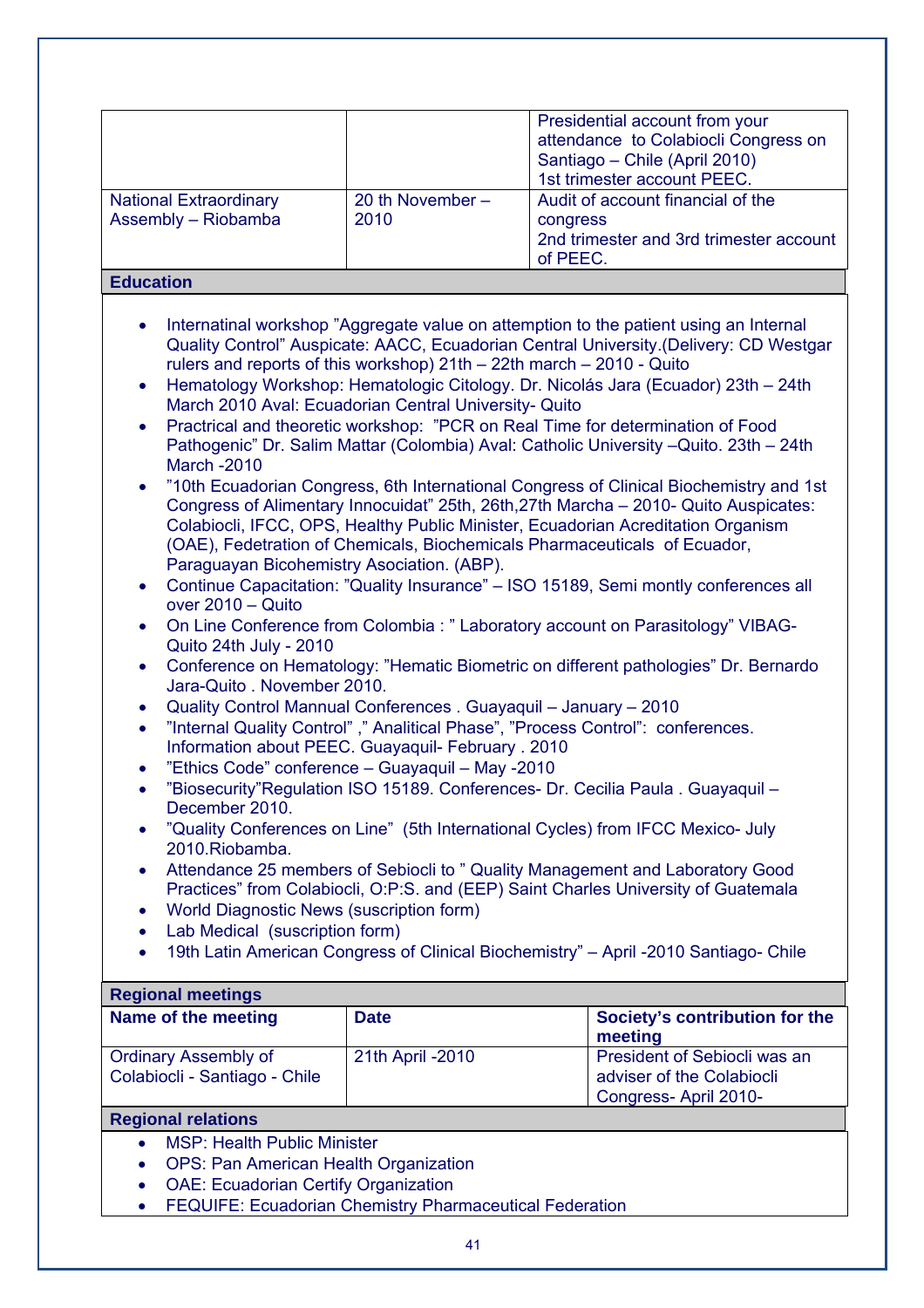| ٠                      | ALAPAC: Latin American Association of Clinical Pathology                                                                                                                                                                                                                                                                                                                                                                                                                                                                                                                                                                                                                                  |
|------------------------|-------------------------------------------------------------------------------------------------------------------------------------------------------------------------------------------------------------------------------------------------------------------------------------------------------------------------------------------------------------------------------------------------------------------------------------------------------------------------------------------------------------------------------------------------------------------------------------------------------------------------------------------------------------------------------------------|
| ٠                      | <b>Ecuadorian Society of Microbiology</b>                                                                                                                                                                                                                                                                                                                                                                                                                                                                                                                                                                                                                                                 |
| $\bullet$              | <b>UDLA: America's University</b>                                                                                                                                                                                                                                                                                                                                                                                                                                                                                                                                                                                                                                                         |
| $\bullet$              | <b>PUCE: Ecuadorian Catholic University</b>                                                                                                                                                                                                                                                                                                                                                                                                                                                                                                                                                                                                                                               |
| $\bullet$              | <b>Central University from Ecuador</b>                                                                                                                                                                                                                                                                                                                                                                                                                                                                                                                                                                                                                                                    |
| $\bullet$              | <b>Convention Center Bureau</b>                                                                                                                                                                                                                                                                                                                                                                                                                                                                                                                                                                                                                                                           |
| $\bullet$              | <b>ESPOCH: Polytechnic Superior School of Chimborazo</b>                                                                                                                                                                                                                                                                                                                                                                                                                                                                                                                                                                                                                                  |
| $\bullet$              | <b>Human Diagnostics</b>                                                                                                                                                                                                                                                                                                                                                                                                                                                                                                                                                                                                                                                                  |
| ٠                      | Vibag                                                                                                                                                                                                                                                                                                                                                                                                                                                                                                                                                                                                                                                                                     |
| $\bullet$              | Roche                                                                                                                                                                                                                                                                                                                                                                                                                                                                                                                                                                                                                                                                                     |
| $\bullet$              | <b>Frisonex</b>                                                                                                                                                                                                                                                                                                                                                                                                                                                                                                                                                                                                                                                                           |
|                        | <b>International relations</b>                                                                                                                                                                                                                                                                                                                                                                                                                                                                                                                                                                                                                                                            |
| $\bullet$              | IFCC: International federation of Clinical Chemistry and laboratory Medicine                                                                                                                                                                                                                                                                                                                                                                                                                                                                                                                                                                                                              |
| $\bullet$              | <b>COLABIOCLI: Latin American Confederation of Clinical Biochemistry.</b>                                                                                                                                                                                                                                                                                                                                                                                                                                                                                                                                                                                                                 |
| ٠                      | AACC: American Association of Clinical Chemistry                                                                                                                                                                                                                                                                                                                                                                                                                                                                                                                                                                                                                                          |
| ٠                      | <b>Mexican Association of Clinical Biochemistry</b>                                                                                                                                                                                                                                                                                                                                                                                                                                                                                                                                                                                                                                       |
| $\bullet$              | <b>Brazilian Society of Clinical Biochemistry</b>                                                                                                                                                                                                                                                                                                                                                                                                                                                                                                                                                                                                                                         |
| $\bullet$              | Paraguayan Society of Clinical Biochemistry                                                                                                                                                                                                                                                                                                                                                                                                                                                                                                                                                                                                                                               |
| $\bullet$              | <b>Binational Pharmaceutical Alliance Ecuador.- Peru</b>                                                                                                                                                                                                                                                                                                                                                                                                                                                                                                                                                                                                                                  |
| $\bullet$              | <b>Argentine Society of Clinical Biochemistry</b>                                                                                                                                                                                                                                                                                                                                                                                                                                                                                                                                                                                                                                         |
| $\bullet$              | Colombian Society of Clinical Biochemistry.                                                                                                                                                                                                                                                                                                                                                                                                                                                                                                                                                                                                                                               |
| $\bullet$              | <b>Chilean Society of Clinical Chemistry</b>                                                                                                                                                                                                                                                                                                                                                                                                                                                                                                                                                                                                                                              |
| $\bullet$              | <b>Wiener Foundation- Argentina</b>                                                                                                                                                                                                                                                                                                                                                                                                                                                                                                                                                                                                                                                       |
| $\bullet$              | Cubra                                                                                                                                                                                                                                                                                                                                                                                                                                                                                                                                                                                                                                                                                     |
| $\bullet$              | <b>OAA: Argentine Accreditation Organism</b>                                                                                                                                                                                                                                                                                                                                                                                                                                                                                                                                                                                                                                              |
| $\bullet$              | RIA (IFCC)                                                                                                                                                                                                                                                                                                                                                                                                                                                                                                                                                                                                                                                                                |
|                        | <b>Additional information</b>                                                                                                                                                                                                                                                                                                                                                                                                                                                                                                                                                                                                                                                             |
| $\bullet$<br>$\bullet$ | Our Society is finishing your first cycle of the" External Program of Quality Control"<br>(PEEC), that offer to all laboratories of the country, , Currently, the program has about<br>150 laboratories public and privates. On March we will deliver the participation certificate<br>to participating laboratories, in order to obtain the license in agreement the official<br>regulation. The control on this cycle was on Clinical Chemistry, and in a few months we<br>will offer the external control on Haematology.<br>Currently, the program is treating to obtain a certification with 17043 regulations, and the<br>survey from National Sanitary Authority from our country. |
|                        | Note: On 26th March 2011, our national society will change your directory, and on that<br>assembly will be elected our president and national representative to IFCC, on that reason, I will<br>sent the name of this person after this date.<br>Dra. Cecilia Paula                                                                                                                                                                                                                                                                                                                                                                                                                       |
|                        | National Representative from Sebiocli                                                                                                                                                                                                                                                                                                                                                                                                                                                                                                                                                                                                                                                     |

## **EGYPT**



## **EGYPTIAN SOCIETY OF CLINICAL CHEMISTRY, SERVING CLINICAL LABORATORY SCIENCES**

| <b>National meetings</b>          |                   |                                   |  |
|-----------------------------------|-------------------|-----------------------------------|--|
| Name of the meeting               | <b>Date</b>       | <b>Topic</b>                      |  |
| 57th Egyptian Congress on         | 4-5 December 2010 | <b>Latest Advances in Chronic</b> |  |
| <b>Clinical Chemistry and Lab</b> |                   | Diseases, Laboratory              |  |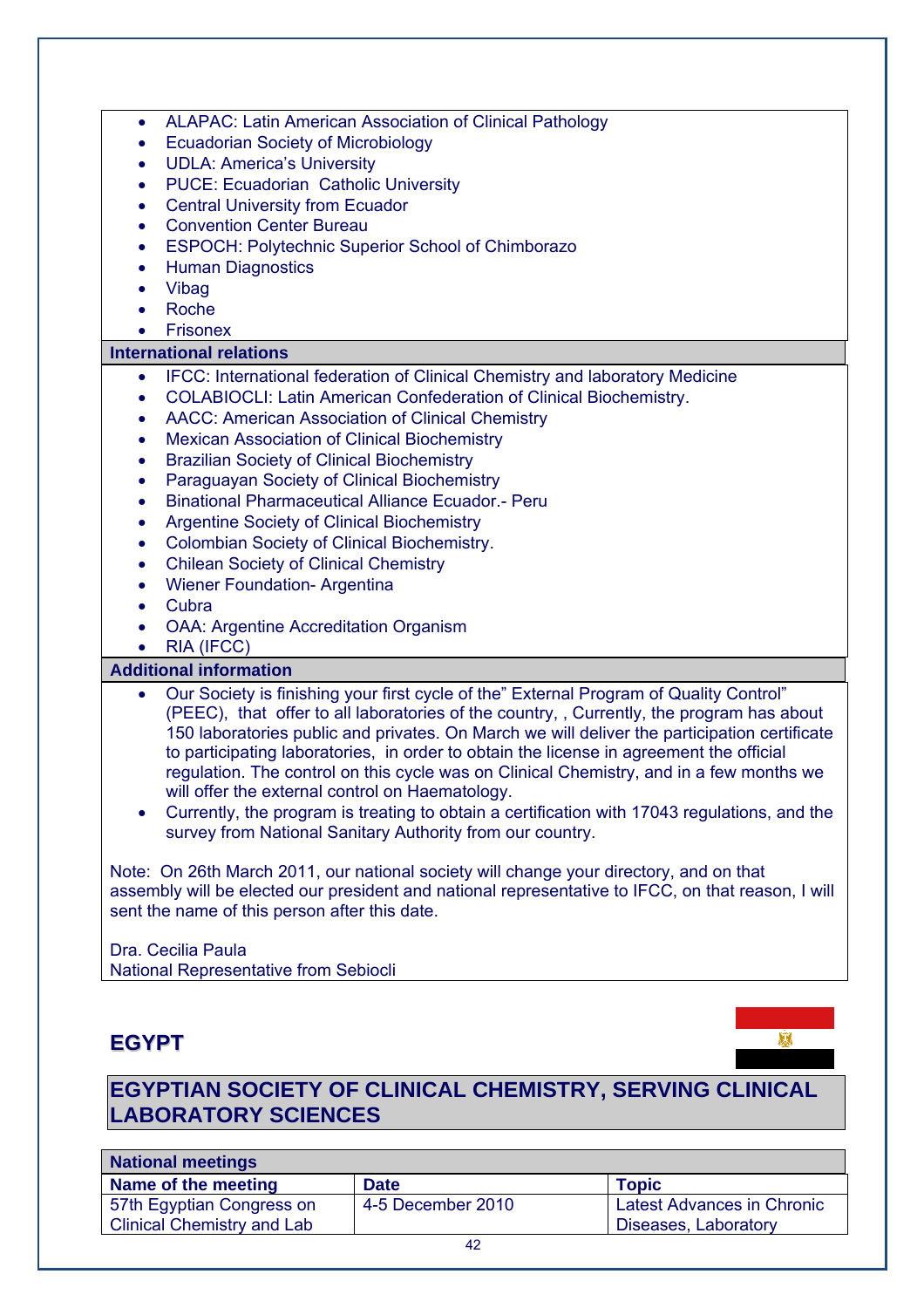| <b>Medicine</b>                            | <b>Perspective</b>                                                                                     |  |  |
|--------------------------------------------|--------------------------------------------------------------------------------------------------------|--|--|
| <b>Education</b>                           |                                                                                                        |  |  |
| Workshops                                  | New Molecular Diagnostics and Personalized Medicine<br>Accreditation of Medical Laboratories/ISO 15189 |  |  |
| <b>Regional relations</b>                  |                                                                                                        |  |  |
| Arab Federation of Clinical Biology (AFCB) |                                                                                                        |  |  |
| <b>International relations</b>             |                                                                                                        |  |  |
| <b>WHO</b>                                 | International Federation of Clinical Chemistry and Lab Medicine (IFCC)                                 |  |  |

## **ESTONIA**



## **THE ESTONIAN SOCIETY FOR LABORATORY MEDICINE**

| <b>National meetings</b>                                                    |                          |  |                                                                                                                      |                                                        |                                                                                                  |  |
|-----------------------------------------------------------------------------|--------------------------|--|----------------------------------------------------------------------------------------------------------------------|--------------------------------------------------------|--------------------------------------------------------------------------------------------------|--|
| Name of the<br>meeting                                                      | <b>Date</b>              |  | <b>Topic</b>                                                                                                         |                                                        |                                                                                                  |  |
| <b>General meeting</b>                                                      | March 26, 2010           |  |                                                                                                                      | Autovalidation of lab results. New methods in clinical |                                                                                                  |  |
|                                                                             |                          |  |                                                                                                                      |                                                        | laboratory. Hereditary thrombophilia.                                                            |  |
| <b>General meeting</b>                                                      | December 10,             |  |                                                                                                                      |                                                        | Summary of the work of the ESLM working groups.                                                  |  |
|                                                                             | 2010                     |  |                                                                                                                      |                                                        | Overview of the 1st European Joint Congress of EFCC                                              |  |
|                                                                             |                          |  |                                                                                                                      |                                                        | and UEMS, Lisbon, Portugal 2010. Diagnostic potential                                            |  |
|                                                                             |                          |  |                                                                                                                      |                                                        | of cardiac troponin at different cutoff points in<br>emergency patients depending on presence or |  |
|                                                                             |                          |  |                                                                                                                      |                                                        | absence of ST-elevation. Different topics on STD-s.                                              |  |
| <b>Working group</b>                                                        | <b>Many meetings</b>     |  |                                                                                                                      |                                                        | Cardiospecific biomarkers in diagnosing myocardial                                               |  |
|                                                                             |                          |  |                                                                                                                      |                                                        | infarction 2010. Consensus document of Estonian                                                  |  |
|                                                                             |                          |  |                                                                                                                      |                                                        | Society of Cardiologists and Estonian Society for                                                |  |
|                                                                             |                          |  | <b>Laboratory Medicine</b>                                                                                           |                                                        |                                                                                                  |  |
|                                                                             |                          |  |                                                                                                                      |                                                        | (Müokardiinfarkti diagnoosimise uuendatud kriteeriumid                                           |  |
|                                                                             |                          |  | 2010. Eesti Arst 2010;89(5):375-377.)                                                                                |                                                        |                                                                                                  |  |
| <b>Working group</b>                                                        | <b>Many meetings</b>     |  | Standardisation of laboratory terminology                                                                            |                                                        |                                                                                                  |  |
| <b>Working group</b>                                                        | <b>Many meetings</b>     |  | LOINC standard, RELMA programme                                                                                      |                                                        |                                                                                                  |  |
| <b>Working group</b>                                                        | Many meetings            |  | Medical laboratory specialist - professional standard                                                                |                                                        |                                                                                                  |  |
|                                                                             |                          |  | for Estonia                                                                                                          |                                                        |                                                                                                  |  |
| <b>Working group</b>                                                        | <b>Many meetings</b>     |  | Use of POC-tests among the GP-s in Estonia                                                                           |                                                        |                                                                                                  |  |
| <b>Working group</b><br>Local organizing                                    | Many meetings<br>Regular |  | EUCAST implementation in Estonian microbiology labs<br>Organizing the 10 <sup>th</sup> Baltic Congress in Laboratory |                                                        |                                                                                                  |  |
| committee                                                                   | meetings                 |  | Medicine, Tallinn, Estonia (under auspices of IFCC)                                                                  |                                                        |                                                                                                  |  |
| Education (together with Chair of laboratory medicine, University of Tartu) |                          |  |                                                                                                                      |                                                        |                                                                                                  |  |
| <b>Advanced course</b>                                                      |                          |  | March 11, 2010                                                                                                       |                                                        |                                                                                                  |  |
|                                                                             |                          |  | Interpretation of the results of the common<br>laboratory tests                                                      |                                                        |                                                                                                  |  |
| <b>Regional meetings</b>                                                    |                          |  |                                                                                                                      |                                                        |                                                                                                  |  |
| Name of the meeting<br><b>Date</b>                                          |                          |  |                                                                                                                      | <b>Society's contribution for</b>                      |                                                                                                  |  |
|                                                                             |                          |  |                                                                                                                      | the meeting                                            |                                                                                                  |  |
| 10 <sup>th</sup> Baltic Congress in                                         |                          |  | September 16 - 18, 2010                                                                                              |                                                        | <b>Organiser: Baltic Association</b>                                                             |  |
| Laboratory Medicine, Tallinn,                                               |                          |  |                                                                                                                      |                                                        | of Laboratory Medicine                                                                           |  |
| Estonia (under auspices of                                                  |                          |  |                                                                                                                      |                                                        | (Estonian Society for                                                                            |  |
| IFCC)                                                                       |                          |  |                                                                                                                      |                                                        | Laboratory Medicine as a                                                                         |  |
|                                                                             |                          |  |                                                                                                                      |                                                        | local organiser)                                                                                 |  |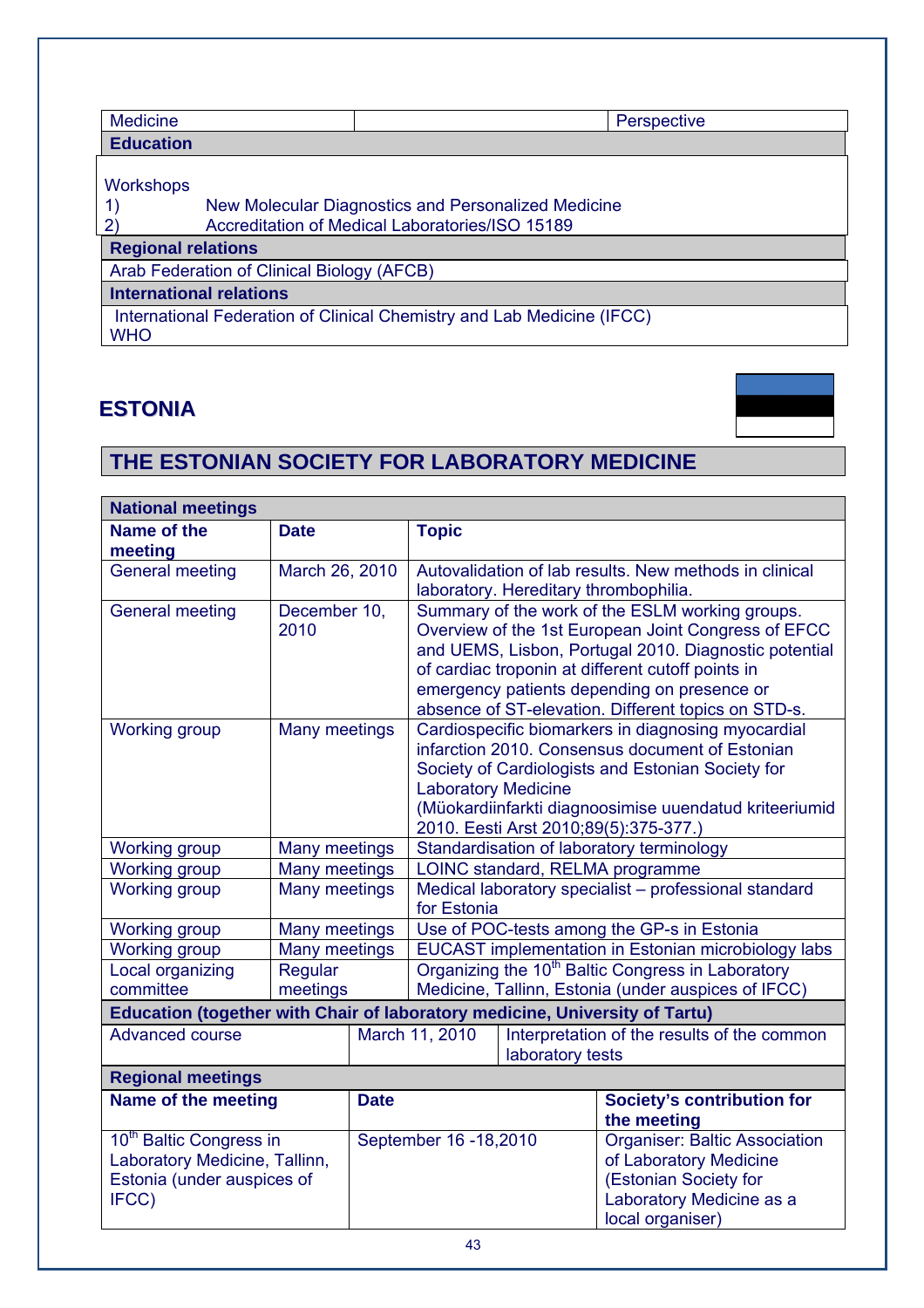#### **Regional relations**

ESLM is the member of Baltic Association of Laboratory Medicine (BALM).

Together with Latvian and Lithuanian Societies the 10<sup>th</sup> Baltic Congress on Laboratory Medicine, Tallinn 2010, was organised.

#### **International relations**

ESLM is a full member of the IFCC and EFCC.

ESLM is participating in the work of EC4 Register Commission.

ESLM is represented in EUCAST committee of ESCMID

## **FINLAND**

## **FINNISH SOCIETY FOR CLINICAL CHEMISTRY**



| <b>National meetings</b> |                 |                                                                                                          |
|--------------------------|-----------------|----------------------------------------------------------------------------------------------------------|
| Name of the meeting      | <b>Date</b>     | <b>Topic</b>                                                                                             |
| Spring meeting           | Apr 15-16, 2010 | Pandemic, Evidence based<br>medicine, Optimization of<br>laboratory processes, Labs<br>are vital         |
| <b>Fall meeting</b>      | Nov 11-12, 2010 | Education, Welfare in the<br>laboratory as a working<br>environment, Procurement in<br>modern laboratory |

#### **Education**

Spring meeting was organized organized in cooperation with the Finnish association of clinical biochemists. The topics of the lectures were Pandemic, Evidence based medicine, Optimization of laboratory processes, Labs are vital. The total number of participants was 70 of which 15 were lecturers.

Fall meeting was organized in cooperation with the Finnish association of clinical biochemists. The topics of the lectures were Education, Welfare in the laboratory as a working environment, Procurement in modern laboratory.

During the year 2010 FSCC has continued to financially support the participation of its members in several international meetings.

#### **Regional relations**

FSCC is a member society of the Nordic Society for Clinical Chemistry (NFKK = Nordisk förening för Klinisk kemi). Finnish members in the board of NFKK during year 2010 have been Tuula Metso and national chairman Harri Laitinen.

Klinisk Biokemi i Norden is a journal published by NFKK. The journal published 4 issues in 2010 and it was freely distributed to all members of the NFKK member societies.

#### **International relations**

Päivi Laitinen from Finland continued as the secretary of IFCC.

Kari Pulkki was the national representative of FSCC in IFCC. Kari Pulkki was also the national representative in the board of EFCC, the new European Federation of Clinical Chemistry and Laboratory Medicine.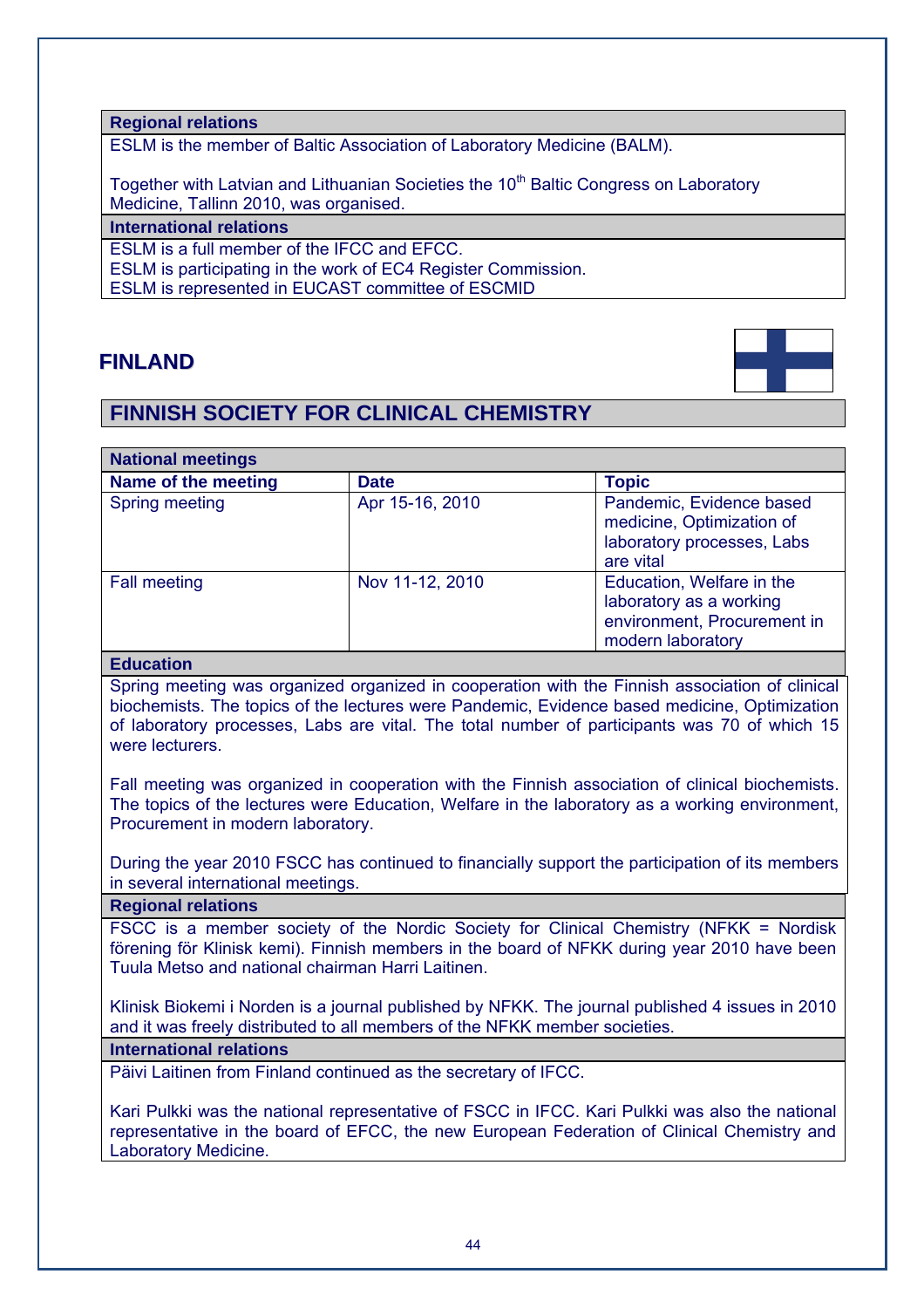## **FRANCE**



# **SOCIETE FRANCAISE DE BIOLOGIE CLINIQUE (SFBC)**

| <b>National meetings</b>                                                                                                                                                                                                                                                                                                                                                                                                                                                                                                                                                                                                                                                                                                   |                                            |                                                                                                                                                                                                                                                                              |  |
|----------------------------------------------------------------------------------------------------------------------------------------------------------------------------------------------------------------------------------------------------------------------------------------------------------------------------------------------------------------------------------------------------------------------------------------------------------------------------------------------------------------------------------------------------------------------------------------------------------------------------------------------------------------------------------------------------------------------------|--------------------------------------------|------------------------------------------------------------------------------------------------------------------------------------------------------------------------------------------------------------------------------------------------------------------------------|--|
| Name of the meeting                                                                                                                                                                                                                                                                                                                                                                                                                                                                                                                                                                                                                                                                                                        | <b>Date</b>                                | <b>Topic</b>                                                                                                                                                                                                                                                                 |  |
| <b>SFBC Scientific Meeting -</b><br>Journées Internationales de<br>Biologie - Paris                                                                                                                                                                                                                                                                                                                                                                                                                                                                                                                                                                                                                                        | November 2- 5, 2010                        | General processes of biological<br>response and adaptation to<br>environmental change<br><b>Environment and cardiovascular</b><br>diseases<br>Environment Autoimmunity & allergies<br>Endocrine chemical disruptors &<br>reprotoxics<br>News in Virology<br>Young scientists |  |
| <b>Education</b>                                                                                                                                                                                                                                                                                                                                                                                                                                                                                                                                                                                                                                                                                                           |                                            |                                                                                                                                                                                                                                                                              |  |
| Educational Committee chaired by Prof. J.P. Bali (Montpellier)<br>Continuous medical education (CME) through SFBC scientific meeting sessions<br>Committee on Evaluation of Professional Practices (C-EPP) : chaired by Dr N. Jacob (Paris),<br>National Agreement SFBC as Validating Society for "EPP"<br>Topics of EPP and CME actions in 2010 : Clinical cases in Virology - Endocrine chemical<br>disruptors                                                                                                                                                                                                                                                                                                           |                                            |                                                                                                                                                                                                                                                                              |  |
| <b>Regional meetings</b><br>Name of the meeting                                                                                                                                                                                                                                                                                                                                                                                                                                                                                                                                                                                                                                                                            | <b>Date</b>                                | Society's contribution for the                                                                                                                                                                                                                                               |  |
|                                                                                                                                                                                                                                                                                                                                                                                                                                                                                                                                                                                                                                                                                                                            |                                            | meeting                                                                                                                                                                                                                                                                      |  |
| International Conference on<br>European Education in<br><b>Laboratory Medicine and</b><br><b>Recognition of Professional</b><br>Qualifications                                                                                                                                                                                                                                                                                                                                                                                                                                                                                                                                                                             | Varsaw (PL)<br>March 25-27, 2010           | Invited lecture (S. Zérah)                                                                                                                                                                                                                                                   |  |
| <b>IFCC General Conference</b>                                                                                                                                                                                                                                                                                                                                                                                                                                                                                                                                                                                                                                                                                             | Corfu (GR)<br>April 15-20, 2010            | All meetings                                                                                                                                                                                                                                                                 |  |
| <b>First European Joint Meeting</b><br>of EFCC and UEMS                                                                                                                                                                                                                                                                                                                                                                                                                                                                                                                                                                                                                                                                    | Lisbonne (P)<br>October $13^t - 16$ , 2010 | <b>EFCC</b> meetings<br>Invited lectures (J. Corberand,<br>S. Zérah)                                                                                                                                                                                                         |  |
| <b>Regional relations</b>                                                                                                                                                                                                                                                                                                                                                                                                                                                                                                                                                                                                                                                                                                  |                                            |                                                                                                                                                                                                                                                                              |  |
| Participation in EFCC activities<br>Contribution to EC4 register and ISO 15189 implementation<br>Participation in Committees and Working groups<br>EFCC-EC4 Committee on Professional affairs and EC4 register: Simone ZERAH, chair<br>EFCC-Committee on Continuous training and conferences : Pierre CARAYON, member<br>EFCC-Committee on Public relations, e-newsletter and EFCC-WG on distance learning :<br>Bernard GOUGET, chair<br>EFCC Working Group on Cardiac Markers: Guillaume LEFEVRE, member<br>٠<br>EFCC / UEMS WG on Guidelines : Joseph WATINE, member<br>Participation in International Advisory Board of Euromedlab 2013 Milano Meeting<br>Candidature for the organization of EuroMedLab 2015 in Paris. |                                            |                                                                                                                                                                                                                                                                              |  |
| <b>International relations</b>                                                                                                                                                                                                                                                                                                                                                                                                                                                                                                                                                                                                                                                                                             |                                            |                                                                                                                                                                                                                                                                              |  |
| Coordination by SFBC Committee on International Relations :<br>← President : Prof. P. Gambert<br>← Past-President in charge of International Relations : Prof. P. Gillery<br>$\checkmark$ Members: Prof. A. Legrand, Dr B. Gouget, Dr R. Garnotel and SFBC Executive                                                                                                                                                                                                                                                                                                                                                                                                                                                       |                                            |                                                                                                                                                                                                                                                                              |  |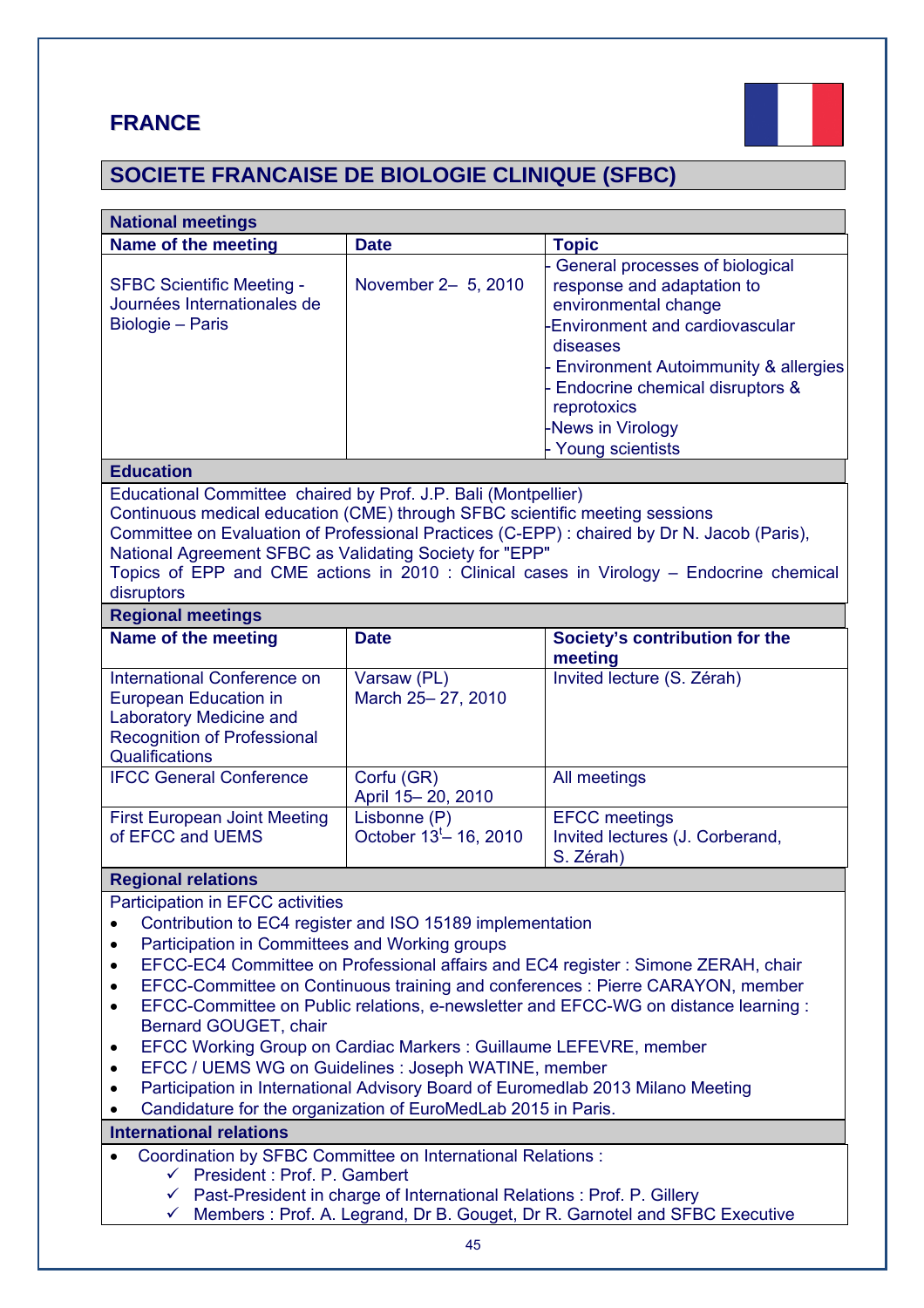| <b>Board Members</b>                                                                                                               |                                |  |  |  |
|------------------------------------------------------------------------------------------------------------------------------------|--------------------------------|--|--|--|
| SFBC representatives :                                                                                                             |                                |  |  |  |
|                                                                                                                                    | IFCC: Prof. P. Gillery         |  |  |  |
| EFCC : Dr B. Gouget (EC4 register : Dr S. Zérah)                                                                                   |                                |  |  |  |
| WASPaLM: Prof. P. Gillery, Prof. P. Gambert<br>Participation in International Advisory Board of IFCC Berlin WorldLab 2011 and IFCC |                                |  |  |  |
| $\bullet$<br>Istambul WordLab 2014.                                                                                                |                                |  |  |  |
| SFBC : founding member of the FIFBCML : Fédération Internationale Francophone de                                                   |                                |  |  |  |
| Biologie Clinique et de Médecine de Laboratoire (FIFBCML President : Prof. Alain Legrand,                                          |                                |  |  |  |
| <b>SFBC President)</b>                                                                                                             |                                |  |  |  |
| <b>Additional informatio</b>                                                                                                       |                                |  |  |  |
| n                                                                                                                                  |                                |  |  |  |
| <b>Participation of SFBC members in EFCC Committees and Working Groups</b>                                                         |                                |  |  |  |
| See "Regional relations"                                                                                                           |                                |  |  |  |
| <b>Participation of SFBC members in IFCC Committees and Working Groups</b>                                                         |                                |  |  |  |
| <b>IFCC-EB</b>                                                                                                                     |                                |  |  |  |
| B. Gouget, Member, 2009-2011<br><b>IFCC-SD EC</b>                                                                                  |                                |  |  |  |
| P. Gillery, member, 2009-2011                                                                                                      |                                |  |  |  |
| <b>IFCC-SD</b>                                                                                                                     |                                |  |  |  |
|                                                                                                                                    |                                |  |  |  |
| <b>Committees</b><br>- Nomenclature, Properties and Units (C-NPU)                                                                  | F. Pontet                      |  |  |  |
|                                                                                                                                    | chair, 2009-2011               |  |  |  |
| Reference Systems of Enzymes (C-RSE)                                                                                               | J.M. Lessinger, member,        |  |  |  |
|                                                                                                                                    | 2008-2010                      |  |  |  |
| Plasma Proteins (C-PP)                                                                                                             | Sylvain Lehmann                |  |  |  |
|                                                                                                                                    | member 2010-12                 |  |  |  |
|                                                                                                                                    |                                |  |  |  |
| Reference Intervals and Decision Limits (C-RIDL)                                                                                   | J. Henny, member,<br>2008-2010 |  |  |  |
| Molecular diagnostic (C-MD)                                                                                                        | D.Sternberg, corresp.          |  |  |  |
| <b>Member</b>                                                                                                                      |                                |  |  |  |
| Traceability in Laboratory Medicine (C-TLM)                                                                                        | A. Vassault, corresp.          |  |  |  |
| member                                                                                                                             |                                |  |  |  |
| <b>Working groups</b>                                                                                                              |                                |  |  |  |
| Standardization of Carbohydrate-Deficient-Transferrin (WG-CDT)                                                                     | F.                             |  |  |  |
| Schellenberg, member,                                                                                                              |                                |  |  |  |
| Standardization of Growth Hormone (WG-GH)                                                                                          | J.C. Souberbielle, member,     |  |  |  |
|                                                                                                                                    | N. Lahlou, corresp. member,    |  |  |  |
| Standardization of glomerular filtration rate (WG-GFRA)<br>-                                                                       | J.P. Cristol, corresp.         |  |  |  |
| member,                                                                                                                            |                                |  |  |  |
| Standardization of Troponin I (WG-TnI)                                                                                             | G. Lefèvre, corresp.           |  |  |  |
| member,<br>Harmonization of antibody tests (WG-HAT)                                                                                | P.Carayon, corresp. member     |  |  |  |
| Quality specifications for glucose POCT (WG-GPOCT)                                                                                 | J.Goudable, corresp.           |  |  |  |
| member                                                                                                                             |                                |  |  |  |
| Silver book (WG)                                                                                                                   | Georges Ferard, chair          |  |  |  |
| <b>IFCC-EMD</b><br>п                                                                                                               |                                |  |  |  |
| C-Evidence Based Laboratory Medicine (C-EBLM)                                                                                      | J Watine, corresp. member      |  |  |  |
| C-Committee on Analytical Quality (C-AQ)                                                                                           | A. Vassault, member            |  |  |  |
|                                                                                                                                    |                                |  |  |  |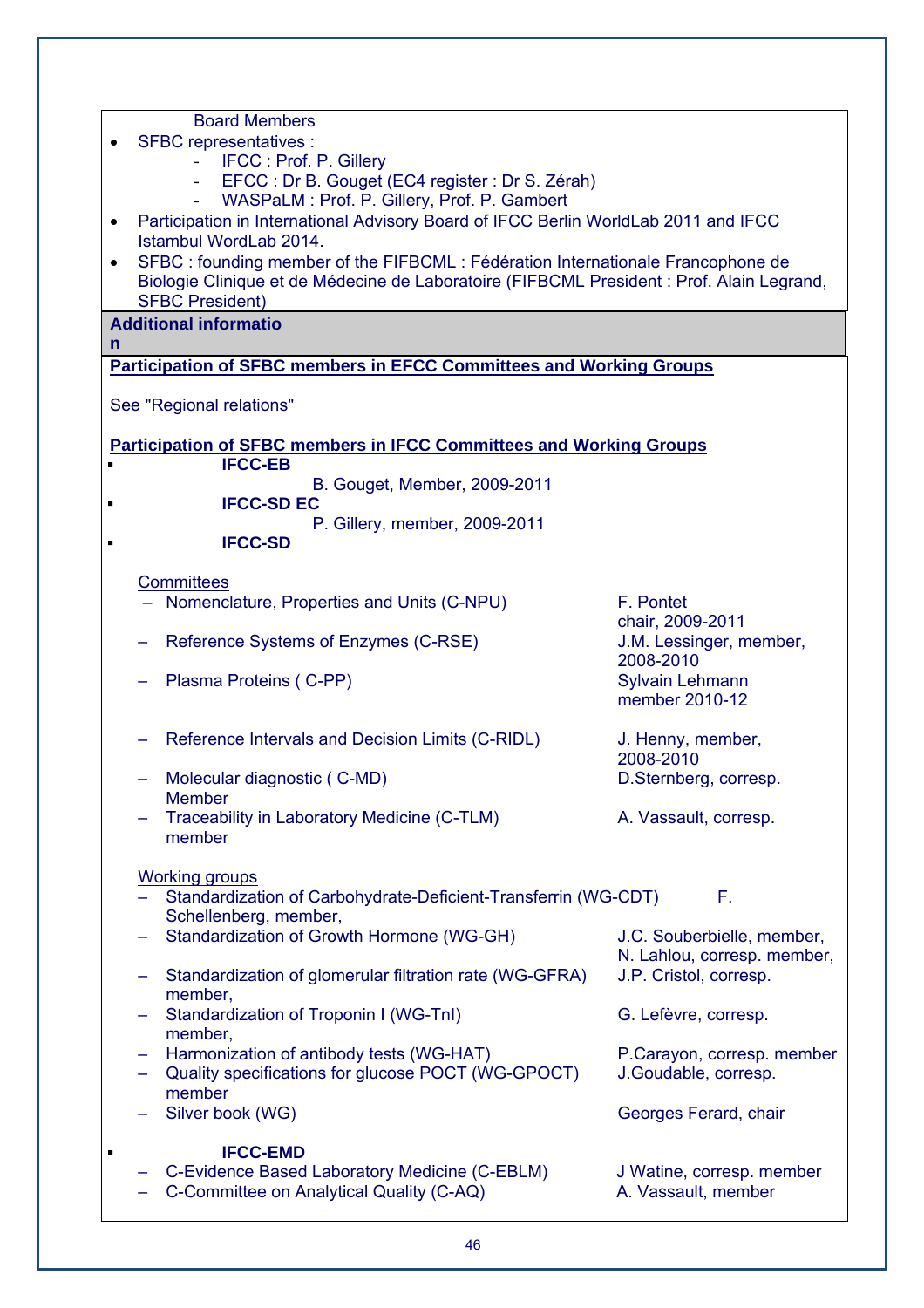| <b>IFCC-CPD</b><br>$\blacksquare$<br><b>IFCC News and WG-IFCC News</b> |                             |
|------------------------------------------------------------------------|-----------------------------|
|                                                                        | D Gruson, member            |
| <b>IFCC-TF</b>                                                         |                             |
| Task force for Young Scientists (TF-YS)                                | D. Gruson, Chair, 2010-2012 |
|                                                                        |                             |
| <b>IFCC-CCC</b>                                                        |                             |
| P. Carayon, corresp. member                                            |                             |
| SFBC Board 2010-2011 (term starting on november 2010)                  |                             |
|                                                                        |                             |
| <b>Executive Board:</b>                                                |                             |
| President                                                              | <b>Pr Philippe GAMBERT</b>  |
| <b>Vice-Presidents</b>                                                 | Pr Joëlle GOUDABLE          |
|                                                                        | <b>Dr Franck FELDEN</b>     |
| <b>Past-Presidents</b><br>$\bullet$                                    | <b>Pr Alain LEGRAND</b>     |
|                                                                        | <b>Pr Philippe GILLERY</b>  |
| <b>General Secretary</b><br>$\bullet$                                  | Dr Roselyne                 |
| <b>GARNOTEL</b>                                                        |                             |
|                                                                        |                             |
| <b>Assistant General Secretary</b><br>٠                                | <b>Pr Vincent SAPIN</b>     |
| <b>Treasurer</b>                                                       | <b>Dr Hubert TRONEL</b>     |
| Associate Member                                                       | Dr M.F. GAUDEAU-            |
| <b>TOUSSAINT</b>                                                       |                             |
| <b>Scientific Committee:</b>                                           | Dr Véronique DUCROS         |
|                                                                        |                             |
|                                                                        | Pr Sylvain LEHMANN          |
| <b>Editor in Chief ABC:</b>                                            | Pr Jean-Louis               |
| <b>BEAUDEUX</b>                                                        |                             |
| <b>Educational Committee:</b>                                          | <b>Pr Jean-Pierre BALI</b>  |
|                                                                        |                             |
| Webmaster:                                                             | Dr Rémy COUDERC             |

## **GERMANY**

## **GERMAN UNIFIED SOCIETY FOR CLINICAL CHEMISTRY AND LABORATORY MEDICINE (DGKL)**

| <b>National meetings</b>                                                                                                                                                                                                   |                     |                                                        |  |
|----------------------------------------------------------------------------------------------------------------------------------------------------------------------------------------------------------------------------|---------------------|--------------------------------------------------------|--|
| Name of the meeting                                                                                                                                                                                                        | <b>Date</b>         | <b>Topic</b>                                           |  |
| 7. Annual Meeting:                                                                                                                                                                                                         | Sept 29–Oct 2, 2010 | Biomarkers - Key for Prevention<br>and Early Diagnosis |  |
| <b>Education</b>                                                                                                                                                                                                           |                     |                                                        |  |
| Repetitorium "Klinische Chemie" (Course "Clinical Chemistry"), Nov 23 - 28, 2010<br>Course "Microscopic Differential Blood Count", Nov 28 - 29, 2010<br><b>Working Group "Multimedia Education"</b><br>"LabTests online DE |                     |                                                        |  |
| <b>Regional relations</b>                                                                                                                                                                                                  |                     |                                                        |  |
| Active participation in EFCC (including Board Membership)                                                                                                                                                                  |                     |                                                        |  |
| Active participation in the EC4 Register Commission (including Board Membership)                                                                                                                                           |                     |                                                        |  |
| "LaboratoriumsMedizin" (J. Lab. Med.), official journal of the German and the Austrian Societies<br>of Clinical Chemistry and Laboratory Medicine                                                                          |                     |                                                        |  |
| <b>International relations</b>                                                                                                                                                                                             |                     |                                                        |  |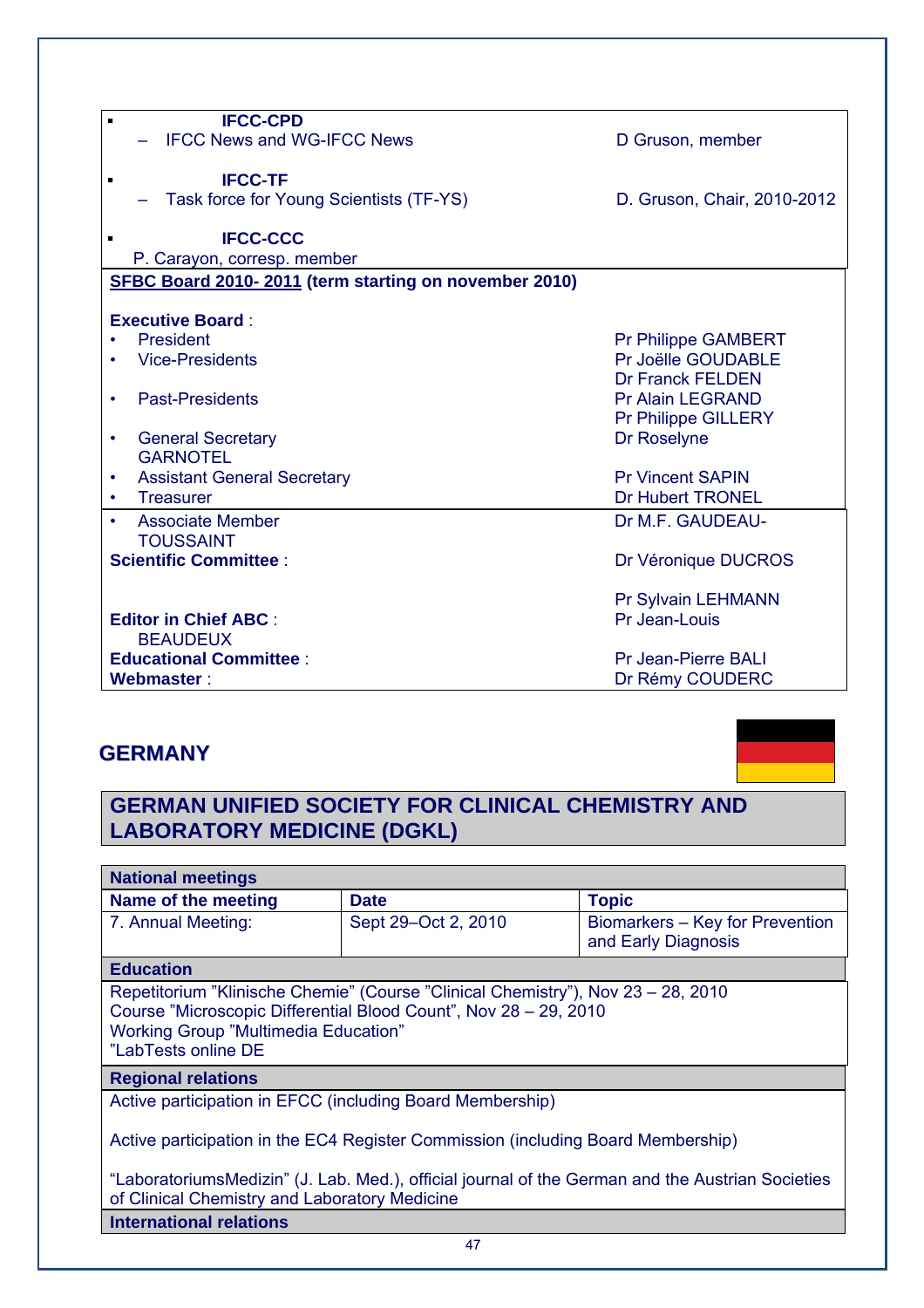| I<br>$\sim$ |
|-------------|

### Active Participation in IFCC (including Working Groups, Task Forces, etc.)

## **GREECE**

## **GREEK SOCIETY OF CLINICAL CHEMISTRY- CLINICAL BIOCHEMISTRY**

#### **Education**

CONTINUOUS EDUCATION SEMINARS

**International relations** 

IFCC MEMBERSHIP EFCC MEMBERSHIP

## **HONG KONG**

## **HONG KONG SOCIETY OF CLINICAL CHEMISTRY**

| <b>National meetings</b>                                                                           |             |                     |         |                                            |
|----------------------------------------------------------------------------------------------------|-------------|---------------------|---------|--------------------------------------------|
| Name of the meeting                                                                                |             | <b>Date</b>         |         | <b>Topic</b>                               |
| Asian Pacific Conference of                                                                        |             | January 14-16, 2010 |         | <b>Topics covered areas: Biogenic</b>      |
| <b>Chromatography and Mass</b>                                                                     |             |                     |         | amines, Endocrinology,                     |
| Spectrometry 2010 "New Horizons in                                                                 |             |                     |         | Metabolic disorders,                       |
| Clinical Chemistry" (APCCMS 2010)                                                                  |             |                     |         | Neurotransmitters, Therapeutic             |
| (as 10th Annual Scientific Meeting)                                                                |             |                     |         | drug monitoring, Toxicology,               |
|                                                                                                    |             |                     |         | <b>Vitamins, and Quality</b>               |
|                                                                                                    |             |                     |         | assurance.                                 |
| <b>APFCB Traveling Lecture 2009</b>                                                                |             | January 15, 2010    |         | The endocrine diagnostic                   |
|                                                                                                    |             |                     |         | service, from immunoassay to               |
|                                                                                                    |             |                     |         | chromatography and mass                    |
|                                                                                                    |             |                     |         | spectrometry: a clinical                   |
|                                                                                                    |             |                     |         | perspective.                               |
| <b>Dinner Lecture</b>                                                                              |             | April 9, 2010       |         | New Developments in                        |
|                                                                                                    |             |                     |         | <b>Immunosuppressive Drug</b>              |
|                                                                                                    |             | September 30, 2010  |         | Monitoring.<br>HbA1c - The Sticking Point. |
| <b>Dinner Lecture</b><br><b>Dinner Lecture</b>                                                     |             | November 18, 2010   |         | Colorectal Cancer - To Screen              |
|                                                                                                    |             |                     |         | or Not to Screen.                          |
|                                                                                                    |             |                     |         |                                            |
| <b>Education</b>                                                                                   |             |                     |         |                                            |
| The APCCMS 2010 was well attended by 188 delegates.                                                |             |                     |         |                                            |
| The four national meetings were well attended with attendance of 124 to 151 members and<br>guests. |             |                     |         |                                            |
| <b>Regional meetings</b>                                                                           |             |                     |         |                                            |
| Name of the meeting                                                                                | <b>Date</b> |                     |         | Society's contribution for the             |
|                                                                                                    |             |                     | meeting |                                            |
| Asian Pacific Conference of                                                                        |             | January 14-16, 2010 |         | Co-host with Australasian Association      |
| Chromatography and Mass                                                                            |             |                     |         | of Clinical Biochemistry (AACB), Hong      |
| Spectrometry 2010 "New                                                                             |             |                     |         | Kong Society of Mass Spectrometry          |
| <b>Horizons in Clinical</b>                                                                        |             |                     |         | (HKSMS) and the Chinese University         |
| Chemistry"                                                                                         |             |                     |         | of Hong Kong (CUHK) under the              |
|                                                                                                    |             | 48                  |         |                                            |



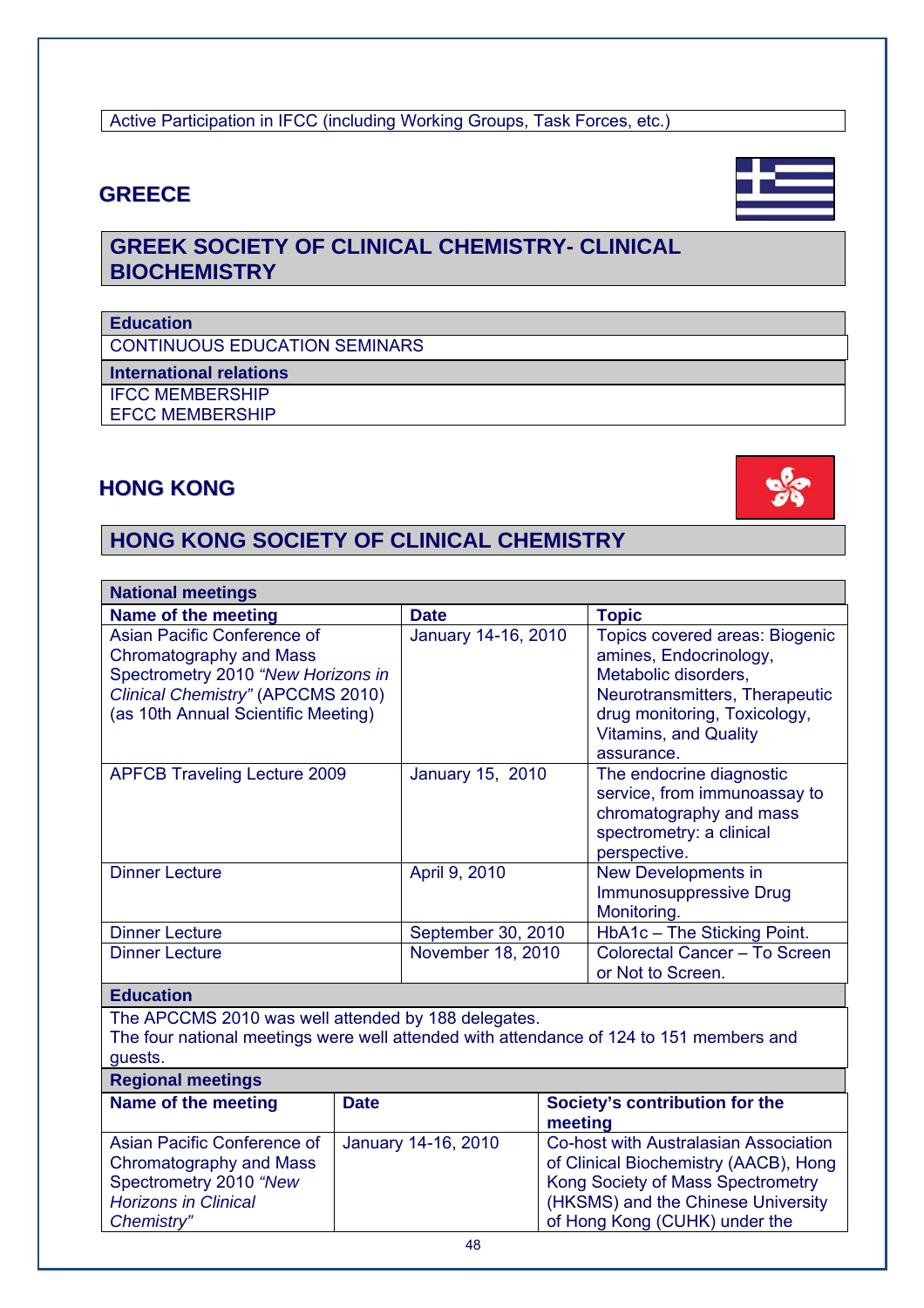|                                                       |                         | auspices of IFCC and APFCB      |  |
|-------------------------------------------------------|-------------------------|---------------------------------|--|
| <b>APFCB Traveling Lecture</b><br>2009                | <b>January 15, 2010</b> | Organization and co-ordination. |  |
| <b>Regional relations</b>                             |                         |                                 |  |
| <b>APFCB</b> member<br><b>International relations</b> |                         |                                 |  |
| Professor Christopher WK Lam:                         |                         |                                 |  |
| <b>IFCC Representative</b>                            |                         |                                 |  |
| 2.<br>Elected as IFCC Vice President (2009 - 2011)    |                         |                                 |  |

## **HUNGARY**



# **HUNGARIAN SOCIETY OF LABORATORY MEDICINE**

| <b>National meetings</b>                                  |                                                                                                  |                                   |  |
|-----------------------------------------------------------|--------------------------------------------------------------------------------------------------|-----------------------------------|--|
| Name of the meeting                                       | <b>Date</b>                                                                                      | <b>Topic</b>                      |  |
| Congress of the Hungarian                                 | Aug 26-28. 2010. Pécs                                                                            | National Meeting of society       |  |
| Society of Laboratory                                     |                                                                                                  | members                           |  |
| <b>Medicine</b>                                           |                                                                                                  |                                   |  |
| <b>QualiCont Forum</b>                                    | Apr 29, 2010. Budapest                                                                           | <b>Quality Assurance</b>          |  |
| <b>RAITO</b>                                              | Oct 21-22, 2010. Velence                                                                         | Intensive care and POCT           |  |
| <b>Education</b>                                          |                                                                                                  |                                   |  |
| We had several 5 day long, postgraduate traninig courses. |                                                                                                  |                                   |  |
|                                                           | There were numerous courses mostly organized by in vitro diagnostic companies in different       |                                   |  |
| areas of laboratory medicine.                             |                                                                                                  |                                   |  |
|                                                           | In 2010 our society provided a possibility for some of our society members (based on previous    |                                   |  |
|                                                           | successful applications) to receive the official EFCC journal "Clinical Chemistry and Laboratory |                                   |  |
| Medicine" for 2010.                                       |                                                                                                  |                                   |  |
|                                                           | For 2011, the accessibility was opened to more society members.                                  |                                   |  |
| <b>Regional meetings</b>                                  |                                                                                                  |                                   |  |
| Name of the meeting                                       | <b>Date</b>                                                                                      | <b>Society's contribution for</b> |  |
|                                                           |                                                                                                  | the meeting                       |  |
| Pre- and postanalytical course                            | Jan 28, 2010. Szeged, SZTE                                                                       | 56 persons                        |  |
| in diagnostic laboratories                                | 1 day/7 hours                                                                                    |                                   |  |
| Special issues in microbiology                            | Jan 25-27, 2010. Pécs, PTE<br>3 days/25 hours                                                    |                                   |  |
| Cardiology in diagnostic                                  | Feb 11, 2010. Budapest,                                                                          |                                   |  |
| <b>laboratories</b>                                       | DEOEC, Mediconsult 1 day/5                                                                       |                                   |  |
|                                                           | hours                                                                                            |                                   |  |
| Laboratory diagnostics in                                 | March 18, 2010. Budapest,                                                                        |                                   |  |
| hepatic diseases                                          | <b>DEOEC</b>                                                                                     |                                   |  |
|                                                           | Mediconsult 1 day/5 hours                                                                        |                                   |  |
| Lab aspects of antiobioticum                              | March 19, 2010. Budapest,                                                                        |                                   |  |
| therapy                                                   | <b>SE</b>                                                                                        |                                   |  |
|                                                           | 2 days/16 hours                                                                                  |                                   |  |
| Laboratory diagnostics in                                 | Apr 15, 2010. Budapest,                                                                          |                                   |  |
| degenerative autoimmune                                   | <b>DEOEC</b>                                                                                     |                                   |  |
| diseases                                                  | Mediconsult 1 day/5 hours                                                                        |                                   |  |
| Diagnostics in microbiology                               | Apr 19-2, 2010. Szeged,                                                                          |                                   |  |
| and clinical genetics                                     | <b>SZTE</b>                                                                                      |                                   |  |
| Diagnostics of allergy                                    | May 6, 2010. Budapest,                                                                           |                                   |  |
|                                                           | 49                                                                                               |                                   |  |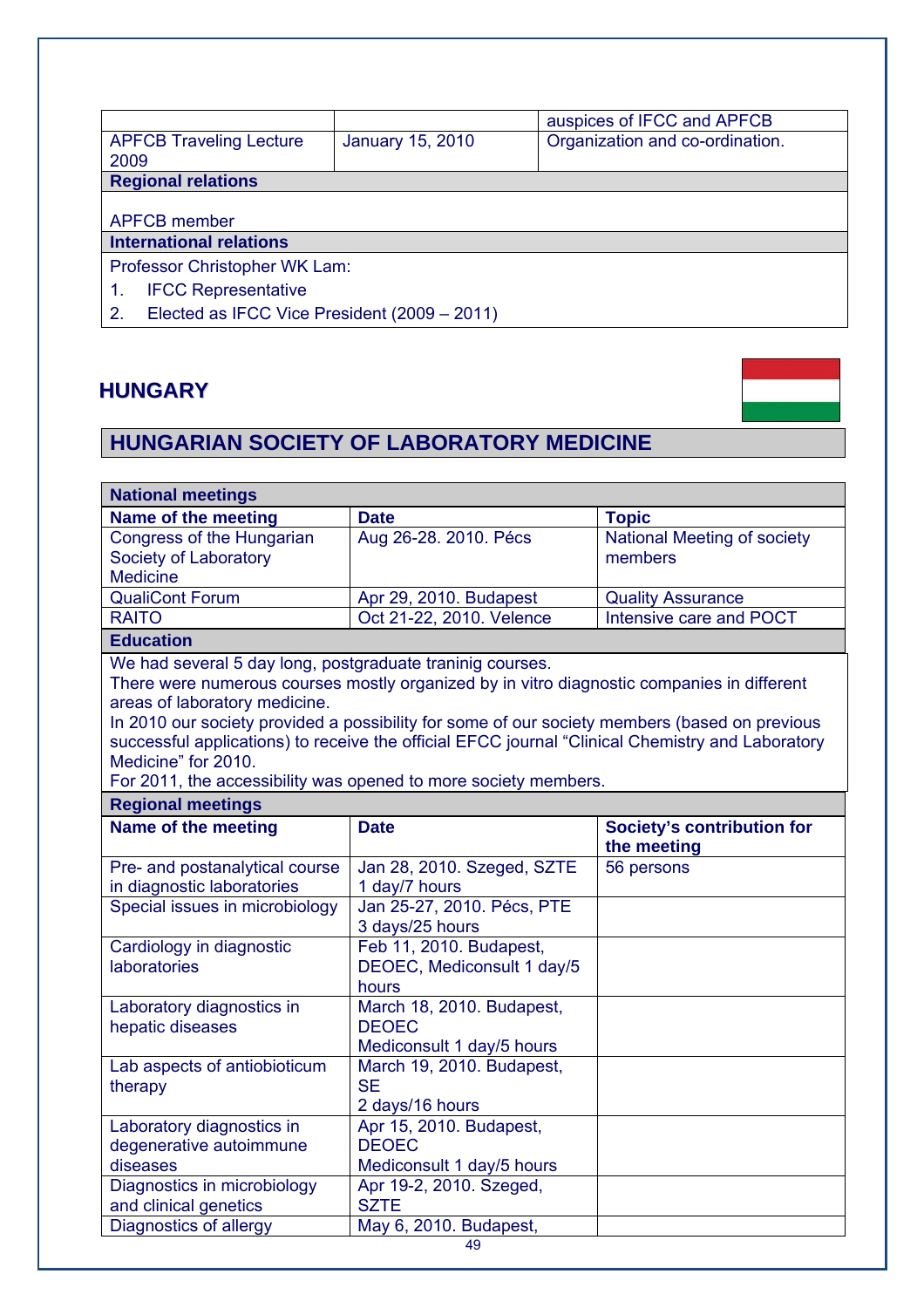|                                                    | <b>DEOEC</b><br>Mediconsult 1 day/5 hours                             |  |
|----------------------------------------------------|-----------------------------------------------------------------------|--|
| <b>Basics of laboratory</b><br>diagnostics         | Aug 30, 2010. Debrecen,<br><b>DEOEC</b><br>5 days/30 hours            |  |
| <b>Prenatal diagnostics</b>                        | Sept 16, 2010. Budapest,<br><b>DEOEC</b><br>Mediconsult 1 day/4 hours |  |
| New results in laboratory<br>diagnostics of tumors | Nov 14, 2010. Budapest,<br><b>DEOEC</b><br>Mediconsult 1 day/4 hours  |  |

#### **Regional relations**

We regularly invite outstanding clinical chemists from abroad. Last year at our national meeting we have the following invited speakers: Beck-Petsos (Milan) Vermes (Enchede) Achmad-Nejad (Heidelberg), Terstappen (Enchede).

#### **International relations**

Within the frames of an international study one of our society member coordinated the harmonisation of INR data interpretation.

#### **Additional information**

Our National Society prepared an "assay-finder" that covers all aspects of laboratory medicine, consisting of special tests that are difficult to attain for clinicians. This assay-finder covers the all special tests available in Hungary with a maximum turnaround time of 4 weeks, in all areas of laboratory medicine. We will prepare an English version of this assay-finder to make it available for clinical chemists from other countries.

We prepared circular letters and handouts to inform all Hungarian medical laboratories in connected with changes of HbA1c measurements. From 01.04.2011 all Hungarian laboratories will provide the value of HbA1c in mmol/mol in addition to percentage values.

#### **INDIA**



### **ASSOCIATION OF CLINICAL BIOCHEMISTS OF INDIA**

| <b>National meetings</b>                                                                                              |                      |                            |  |
|-----------------------------------------------------------------------------------------------------------------------|----------------------|----------------------------|--|
| Name of the meeting                                                                                                   | <b>Date</b>          | <b>Topic</b>               |  |
| 37th. Annual National<br>Conference of ACBI, Seth G.<br>S. Medical College & KEM<br>Hospital, Parel, Mumbai.<br>India | December 11-15, 2010 | "Frontiers in Diagnostics" |  |
| <b>Education</b>                                                                                                      |                      |                            |  |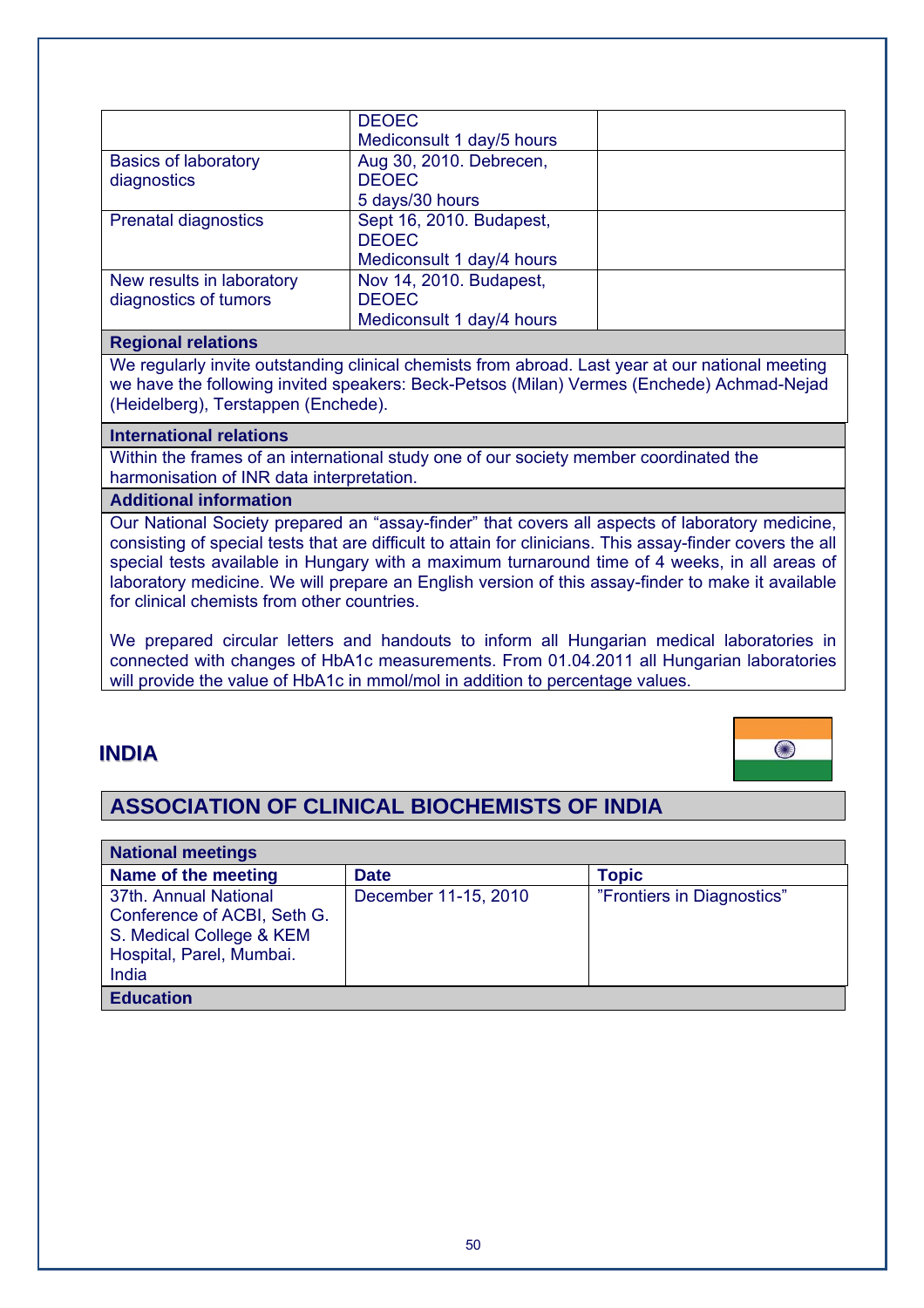#### **ACBI National Conference - Mumbai**

- (1) Pre conference Professional Course in Clinical Chemistry
	- (a) "Clinicians Dilemma in interpreting lab results" by **Dr. V. R. Joshi**.
	- (b) "Preanalytical variation" by **Dr. Sucheta Dandekar**.
	- (c) Obesity markers by **Dr. V.Parameshwaran**
- (d) Importance of Cardiovascular risk factors in Ischemia and congestive cardiac failure by **Dr. T.F.Ashavaid**.

 (e) *Point of care testing and tumor markers by* **Dr.A.S. Kanagasabapathy** and **Dr. T. Malati***.* 

- (f) Pitfalls in immunoassay by **Dr. R. Selvakumar**
- (g) Correlation of Renal Function testing and e GFR by **Dr. Padma Chavan**
- (h) Laboratory evaluation of metabolic disorders by **Dr. Alpa Dherai**.

(i) Anemia and iron metabolism -Case studies discussed by **Dr. Udayan Ray** .

**(2) Dr. Nithya Gogtay** and **Dr. S.P.Dandekar** were the convener for **Research and Beyond / Methodology workshop** organized in Seth G.S. Medical College which focused on formulating a research question, principles of medical writing, ethic of research and ethics committees and ending with statistical investigations.

(3) The Molecular Biology workshop organized in National Institute of Research and Reproductive Health consisted of four lectures on different molecular biology techniques.

**Dr. Geetanjali Sachdeva** explained about the expression of recombinant proteins.

**Dr. Bandivadekar** described the procedure of extracting proteins from tissue, cells and biological fluids. Later **Dr. M.I. Khatkhatay** and **Dr. Smita Mahale** explained about different protein assays and Protein purification techniques respectively.

(4) A workshop on Newer Frontiers in Clinical Laboratory practice was held in Seth G.S.Medical College and KEM Hospital. The workshop convener was **Dr. S.A.Rane**. The workshop started with the lecture on update of QA/QC by **Dr. A.S. Kanagasabapathy**. This was followed by an introductory lecture on Biochip array technology given by **Dr. Joseph John** from Randox.

Others who delivered lectures during the Annual National conference were,

**Dr. Jocelyn Hicks,** Past President, IFCC on The *Past, Present and Future of laboratory Medicine*. **Dr. R. Badwe, Director,** Tata Memorial Hospital, Mumbai, on *Drug Discovery: A Clinicians View*.

**Dr. Alan Remaley** who spoke on *HDL: Update from Diagnostics to Therapeutics***,** 

**Dr. Jay Karla on** *Quality care & patients safety: Strategies to reduce and disclose Medical error***, Dr. Udayan Ray** on *Insulin resistance in Malignancy***,** 

**Dr. Dipak Das** on *Regeneration of Ischemic heart with chronogenic stem cells***,** 

**Dr. Salil Das** on *Soy & Breast Cancer* 

**Dr. Nelson Geraldino** on *Holistic living outside of the Laboratories***.**

**Dr. Donald Young** on *What physicians do not know about laboratory testing*.

**Dr. Sanjay Oak** on *The bath water needs a change but don't throw the baby out*.

**Dr. MVR Reddy** on *Elimination of lymphatic filiriasis: the development of novel diagnostic, therapeutic and prophylactic tools to meet the future challenges.*

**Dr. Hari Sharma** on *Molecular Mechanisms of Angiogenesis in Cadiopulmonary Pathophysiology* **Dr. Wolter Jan Mooi** on *Oncogene induced cellular Scenescence: Halting on the road to cancer.* 

**Dr. Ghassan Shannan** on the *Total Qualiy Management in Health Facilities*

**Dr. P. D. Gupta** on *Estrogen receptor: a journey from 1964-2010*

290 poster were presented by the delegates and 95 oral presentations were given during the conference besides the invited lectures. A total of nearly 800 delegates registered for the conference.

**DELHI CHAPTER MEET OF ACBI :** Symposia held on 9th. January 2010 at Dr Ram Manohar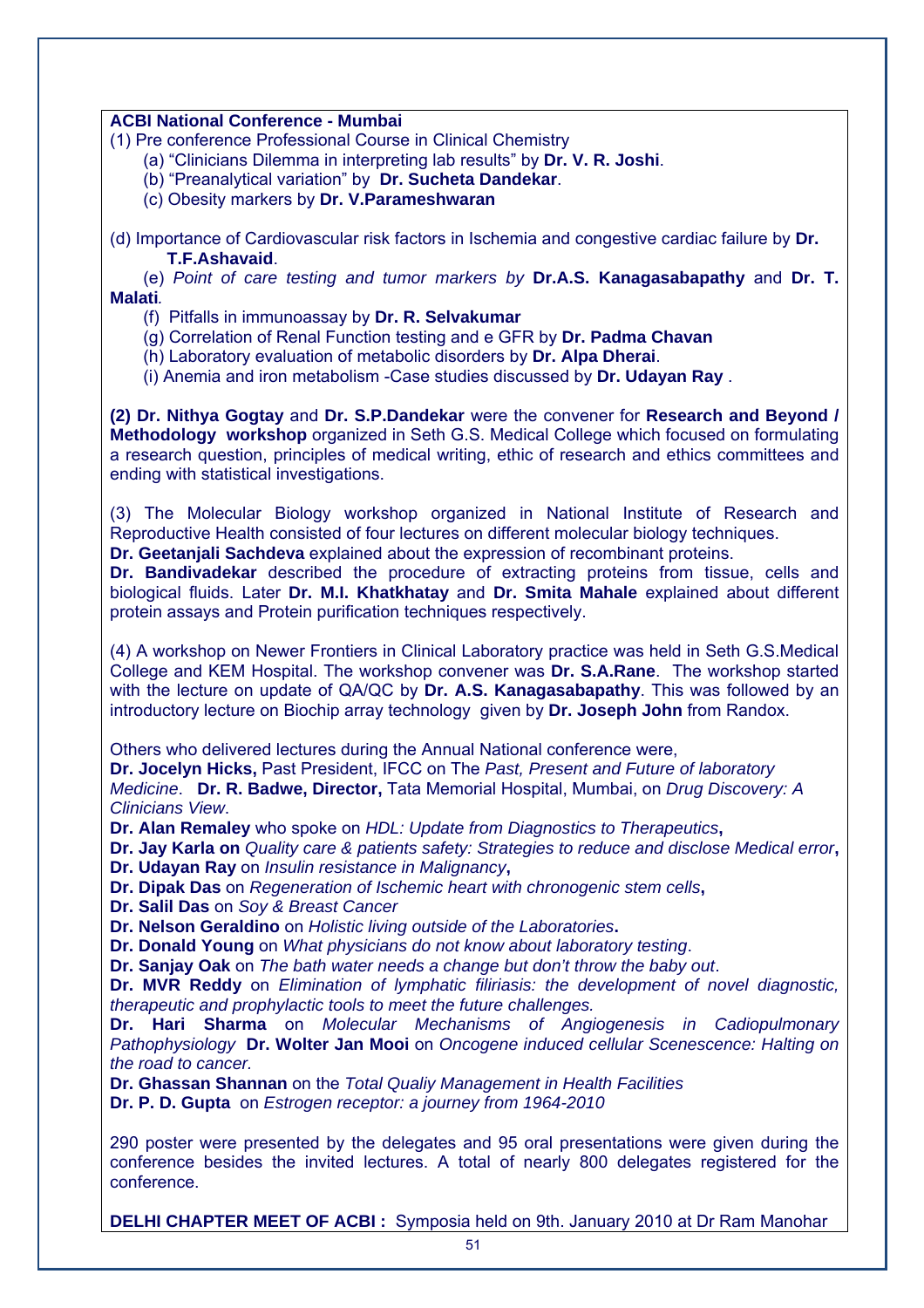Lohia hospital, New Delhi on " Recent Advances in Clinical Diagnosis". **ACBI – Kerala Chapter & Amrita Institute of Medical Sciences, Kochi organized a National** Seminar cum workshop on: "Evidence Based Laboratory Medicine".

**ACBI Tamil Nadu Branch :** Two CME's were held during the year. One on "Molecular diagnosis & markers in cancer cervix. And the other was on Beta-2 intergrin & cardioprotective signalling, Obesity & dyslipidaemia.

**ACBI West Bengal Branch :** symposia on Quality control, QC management & Quality management.

**ACBI Punjab State Branch :** a 2 day CME programme was organized at Governmant Medical College, Amritsar on Recent Advances in Laboratory Medicine.

**ACBI Karnataka State Branch :** CME on Recent Trends in Clinical Biochemistry was held in July 2010. Topics covered were CK-MB, Mass Spectrometry, Measure of uncertainty, Nephlometry & POCT.

**ACBI Jharkand State Branch :** A 2 day East Zone conference , comprising states in the eastern parts of India, was held on November 27-28, 2010.

| <b>Regional meetings</b>                                                                                                                                                                                                                                                                                                                                                                                                                                                                                                                                                                                                                                             |                   |                                                                                                                                                                                                                                                                                                                                                                                        |  |
|----------------------------------------------------------------------------------------------------------------------------------------------------------------------------------------------------------------------------------------------------------------------------------------------------------------------------------------------------------------------------------------------------------------------------------------------------------------------------------------------------------------------------------------------------------------------------------------------------------------------------------------------------------------------|-------------------|----------------------------------------------------------------------------------------------------------------------------------------------------------------------------------------------------------------------------------------------------------------------------------------------------------------------------------------------------------------------------------------|--|
| Name of the meeting                                                                                                                                                                                                                                                                                                                                                                                                                                                                                                                                                                                                                                                  | <b>Date</b>       | Society's contribution for the meeting                                                                                                                                                                                                                                                                                                                                                 |  |
| 12 <sup>th</sup> . Asian Pacific Congress<br>of Clinical Biochemistry,<br>Seoul, South Korea                                                                                                                                                                                                                                                                                                                                                                                                                                                                                                                                                                         | October 3-7, 2010 | The society put up a symposium on<br>"Metabolic Syndrome" in which 5 speakers<br>spoke on various aspects of the Met<br>syndrome, esp. in relation to Indian sub-<br>continent.<br>3 young delegates from India received the<br>Young Scientists Scholarship to attend the<br>meet. And also 9 young delegates got the<br>IFCC & APFCB Travel Award to attend &<br>present their work. |  |
| <b>Regional relations</b>                                                                                                                                                                                                                                                                                                                                                                                                                                                                                                                                                                                                                                            |                   |                                                                                                                                                                                                                                                                                                                                                                                        |  |
| (1) The East Zone Conference of ACBI, which was held in November 2010, many delegates<br>from Bangladesh took active part in it.<br>At the ACBI National Meet in Mumbai, India, delegates from Bangladesh, Iran and many<br>(2)<br>Middle eat countries actively participated in this meet.<br>Many members of ACBI are actively participating in the affairs of APFCB. Dr Elizabeth<br>(3)<br>Frank (Bangalore) as Treasurer, APFCB & Dr Praveen Sharma (Jaipur), Dr MVR Reddy<br>(Sewagram), Dr Sucheta Dandekar (Mumbai), Dr D.M. Vasudevan (Kochi) & Dr Rajiv R.<br>Sinha (Patna) were nominated chairpersons/members of various divisions & sub-<br>committees. |                   |                                                                                                                                                                                                                                                                                                                                                                                        |  |

#### **International relations**

- (1) ACBI National Meet at Mumbai hosted the IFCC Travelling lecturers Dr Donald Young & Dr Jocelyn Hicks. We also had Dr Ghassan Shannan, Treasurer, IFCC as a guest speaker
- (2) The ACBI National Meet in Mumbai hosted the **IFCC Task Force for Young Scientists (IFCC-TF YS)** with the theme of "*Mapping Future of Laboratory Scientists".*. This pre conference workshop was a collaborative effort of ACBI and IFCC to create awareness about emerging trend in Laboratory Medicine and the current and future developments in the field of Quality and Technology amongst young scientists. The conclave was addressed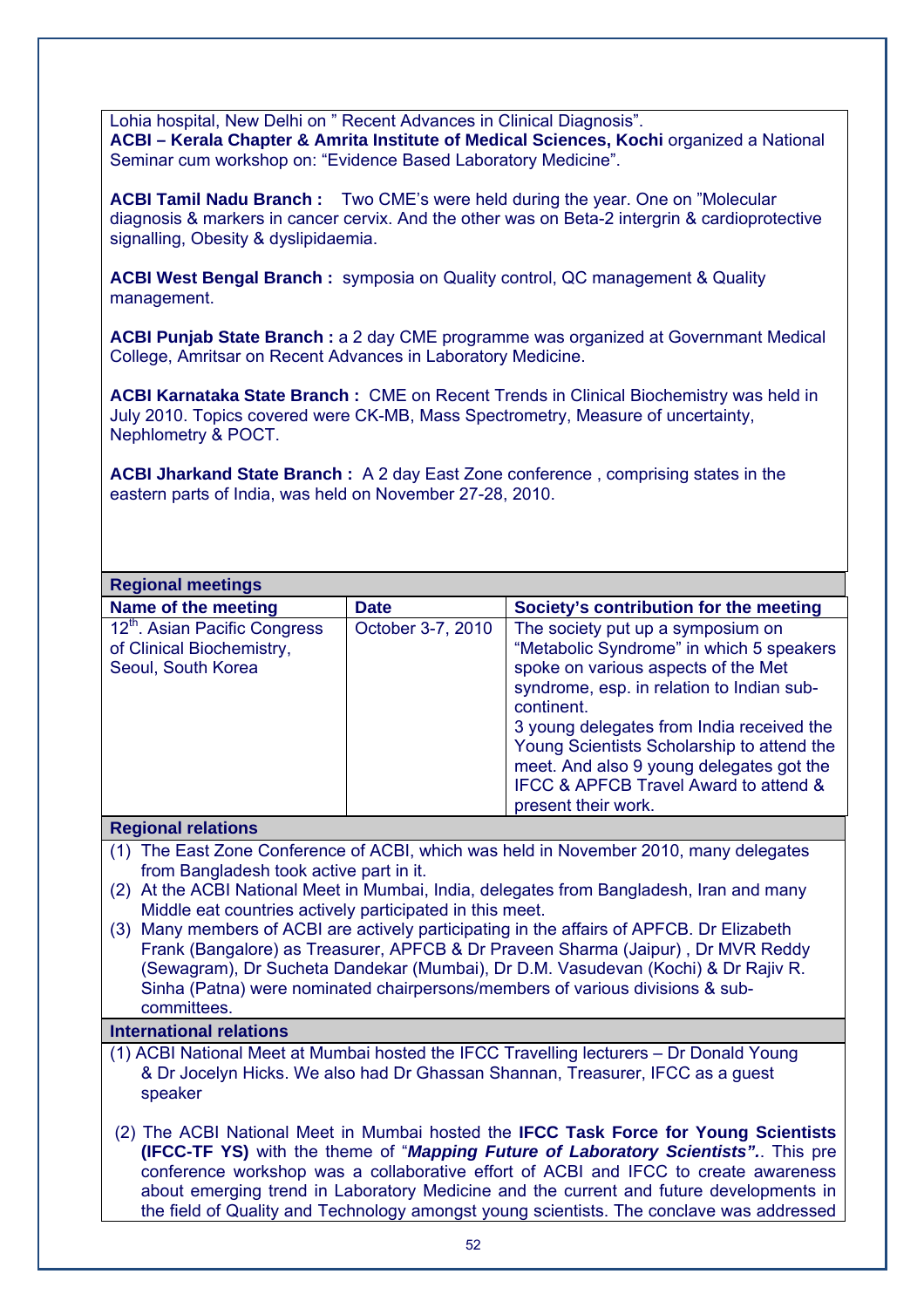by eminent speakers from the IFCC & ACBI fraternity; including **Dr. Ghassan Shannan**, Treasurer, IFCC; **Dr. Bernard Gouget**, Executive Member, IFCC; **Dr. Gabriel Ko**, Representative Europe, IFCC-TF YS; **Mr. Johnson Wijaya**, Asia Pacific Representative, IFCC-TF YS; **Mr. G. Galphy**, Marketing Manager-Cardiac Business Unit, Biorad; **Dr. D. M. Vasudevan**, President, ACBI; **Dr. K. P. Sinha**, Advisor, ACBI; **Dr. T. Malati**, National Representative, IFCC; **Dr. S. Dandekar**, Organising Secretary, ACBICON 2010 and **Dr. Pradeep K Dabla**, Member & National Representative, IFCC-TF YS and Convener of the workshop.

#### **Additional information**

The 38<sup>th</sup> Annual National Conference of the association will be held in the state of Madhya Pradesh, in Gwalior from  $3 - 7<sup>th</sup>$  December 2011. The organizing secretary is Dr Neelima Singh. She can be contacted at acbicon2011@gmail.com

The following were elected as office bearers of ACBI for the year 2011. President : Dr. Sucheta Dandekar Vice Presidents : 1) Dr Neelima Singh 2) Dr Sandhya Mishra Advisor : Prof. K.P. Sinha General Secretary : Dr. Rajiv Ranjan Sinha Treasurer : Dr Krishna Ranjan Prasad Joint- Secretary : 1) Dr. Harshvardhan Singh (Delhi) 2) Dr. Vinay Phatke (Mumbai) **Council Members :**  Dr K. K. Srivastava (Delhi), Dr T. Vijayakumar (Mallappuram) Dr. Dharamveer Yadav (Jaipur) Dr. Kannan Vaidyanathan (Kochi) Dr. Dhyamli Pal (Kolkata) Dr Jasvinder Gambhir (Delhi) Mr. Probir Das (BD - Gurgaon) - CORPORATE Dr. S.P. Chandrashekar (Beckman-Mumbai) - CORPORATE

## **INDONESIA**

## **INDONESIAN ASSOCIATION FOR CLINICAL CHEMISTRY**

| <b>National meetings</b>                   |             |                                                                   |
|--------------------------------------------|-------------|-------------------------------------------------------------------|
| Name of the meeting                        | <b>Date</b> | <b>Topic</b>                                                      |
| <b>IACC-IFCC Workshop on ISO</b>           | Jakarta,    | Topics:                                                           |
| 15189                                      | February    | a. Overview of clinical laboratory accreditation in               |
|                                            | 5-6, 2010   | Indonesia                                                         |
| Theme: ISO 15189: 2007<br><b>AWARENESS</b> |             | b. Accreditation and Understanding the standards<br>$-$ ISO 15189 |
| Accreditation Requirements                 |             | c. Organisation & management responsibility                       |
| for Medical Laboratory                     |             | d. Monitoring and non conforming event                            |
|                                            |             | management                                                        |
|                                            |             | e. Documentation - Policies, plans, processes,                    |
|                                            |             | procedures and records                                            |
|                                            |             | f. Managing resources                                             |
|                                            |             | g. Pre examination, examination and post                          |
|                                            |             | examination processes                                             |
|                                            |             | h. Gap Analysis - Pre survey self assessment                      |
|                                            |             | i. The Assessment Process                                         |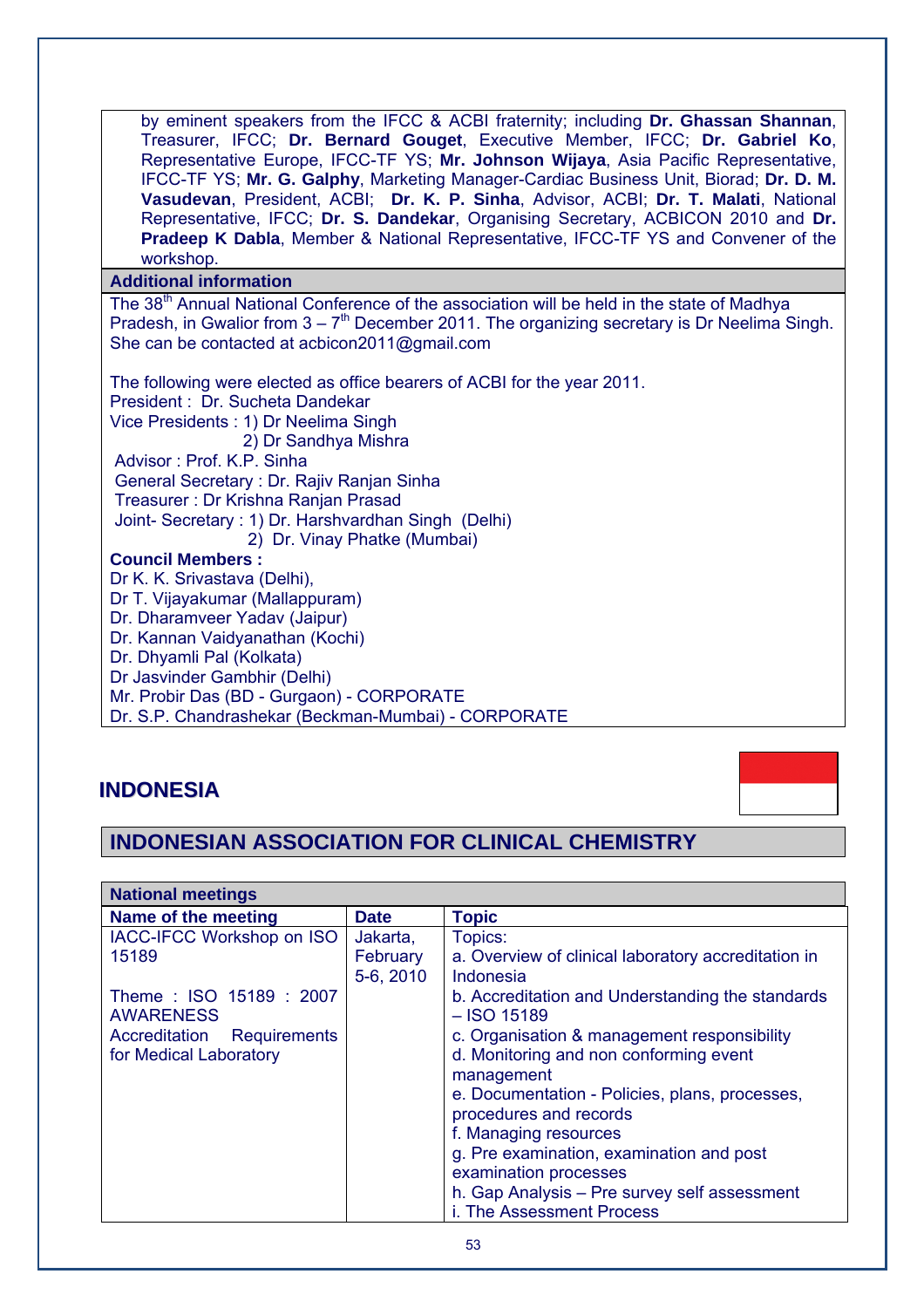| Workshop: Preanalytical<br><b>System in Medical Laboratory</b><br>Seminar and Workshop on<br><b>Molecular Diagnostics</b><br>Theme: From Infectious<br>Diseases to Personalized<br>Medicine, part I | Jakarta,<br>August, 7,<br>2010<br>Jakarta,<br>August<br>$18-19,$<br>2010 | j. Quality Indicators<br>included)<br>included)<br>m. Measurement Uncertainty<br>n. Traceability<br>o. Method Comparison<br>p. Reference Intervals<br>q. Validation of Procedure<br><b>Topic</b><br>- Hands on Training<br>- Patient Safety Strategy<br>patient safety strategy.<br><b>Topics</b><br>- Update in Molecular Diagnostics<br><b>Early Detection</b><br><b>Medicine</b> | k. Ensuring Quality of results (case studies<br>I. Role of Proficiency testing (case studies<br>- International Consensus or Guidelines for<br>Competency and Qualification of Phlebotomy<br>- Pre-analytical Variables in Laboratory Medicine<br>- Best Practices in Specimen Collection<br>- Improve the accuracy of patient identification. A<br>new goal Encourage the active involvement of<br>patients and their families in the patient's care as a<br>- Pre-analytical Variables in Molecular Testing<br>- Basic Techniques in Molecular Diagnostics<br>- Setting up a Laboratory for Nucleic Acid Testing<br>- Quality Control in Nucleic Acid Testing<br>- Molecular Diagnostics for Cancer Treatment and<br>- Role of Molecular Diagnostics in Personalized |  |
|-----------------------------------------------------------------------------------------------------------------------------------------------------------------------------------------------------|--------------------------------------------------------------------------|-------------------------------------------------------------------------------------------------------------------------------------------------------------------------------------------------------------------------------------------------------------------------------------------------------------------------------------------------------------------------------------|------------------------------------------------------------------------------------------------------------------------------------------------------------------------------------------------------------------------------------------------------------------------------------------------------------------------------------------------------------------------------------------------------------------------------------------------------------------------------------------------------------------------------------------------------------------------------------------------------------------------------------------------------------------------------------------------------------------------------------------------------------------------|--|
| <b>Education</b>                                                                                                                                                                                    |                                                                          |                                                                                                                                                                                                                                                                                                                                                                                     |                                                                                                                                                                                                                                                                                                                                                                                                                                                                                                                                                                                                                                                                                                                                                                        |  |
| 2 persons got IFCC scholarship and 3 persons got travel award to attend APCCB 12 in Seoul<br>Korea.                                                                                                 |                                                                          |                                                                                                                                                                                                                                                                                                                                                                                     |                                                                                                                                                                                                                                                                                                                                                                                                                                                                                                                                                                                                                                                                                                                                                                        |  |
| <b>Regional meetings</b>                                                                                                                                                                            |                                                                          |                                                                                                                                                                                                                                                                                                                                                                                     |                                                                                                                                                                                                                                                                                                                                                                                                                                                                                                                                                                                                                                                                                                                                                                        |  |
| Name of the meeting                                                                                                                                                                                 | <b>Date</b>                                                              |                                                                                                                                                                                                                                                                                                                                                                                     | <b>Society's contribution for</b><br>the meeting                                                                                                                                                                                                                                                                                                                                                                                                                                                                                                                                                                                                                                                                                                                       |  |
| Attending 12 <sup>th</sup> APCCB                                                                                                                                                                    | October 3 -7, 2010 in Seoul                                              |                                                                                                                                                                                                                                                                                                                                                                                     | IACC had a booth in 12 <sup>th</sup><br>APCCB, October 3-7, 2010<br>in Seoul. This booth was<br>intended to give the<br>information to all participants<br>about next APFCB Congress<br>in Bali Indonesia.                                                                                                                                                                                                                                                                                                                                                                                                                                                                                                                                                             |  |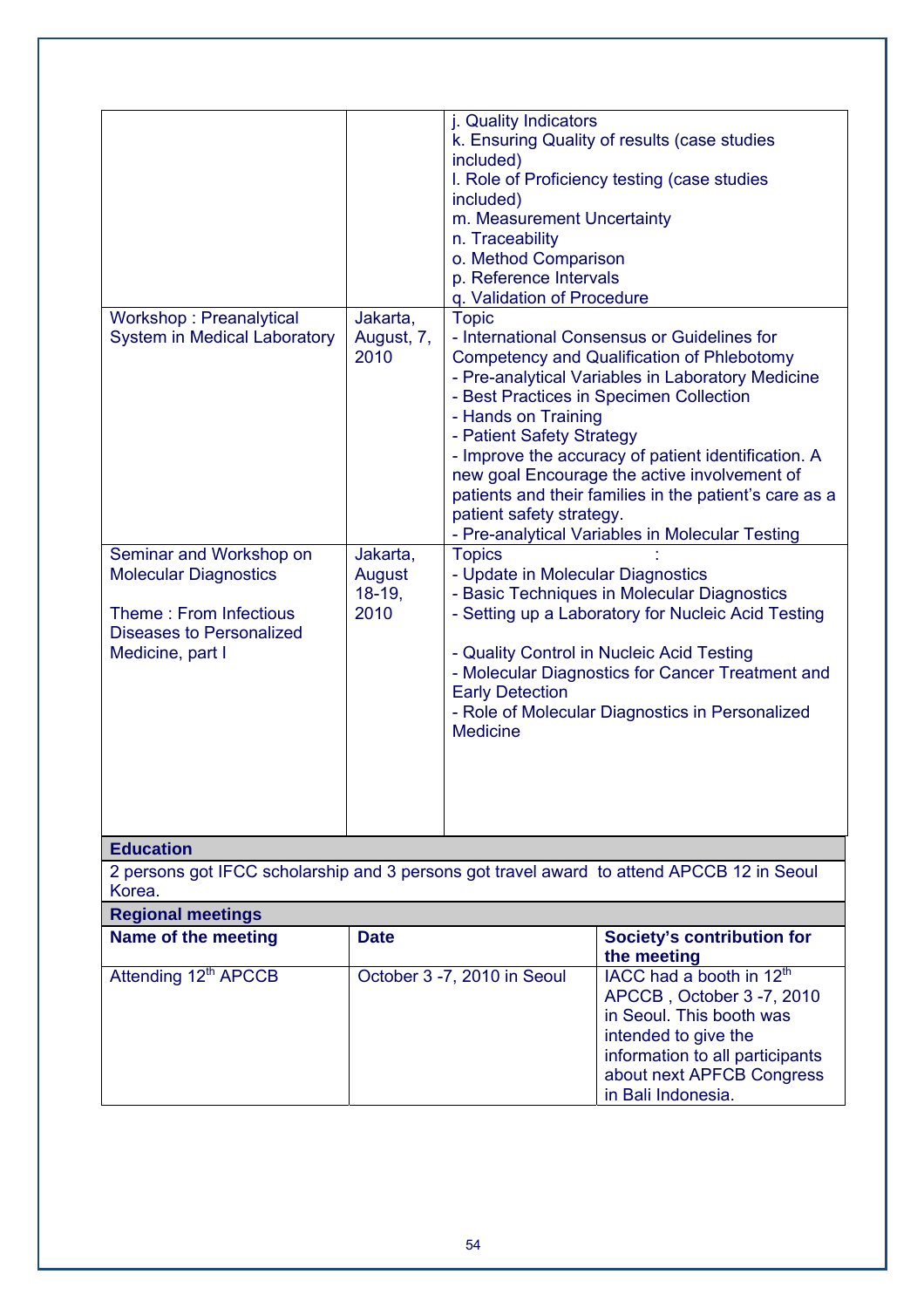## **ISRAEL**



## **ISRAEL SOCIETY OF CLINICAL LABORATORY SCIENCES**

| <b>National meetings</b>    |                   |                                              |
|-----------------------------|-------------------|----------------------------------------------|
| Name of the meeting         | <b>Date</b>       | <b>Topic</b>                                 |
| Annual meeting of the ISCLS | March 16-17, 2010 | _Stabilizing Diabetes and metabolic          |
|                             |                   | memory                                       |
|                             |                   | Clinical Microbiology sate of the art        |
|                             |                   | Thrombophilia in Women                       |
|                             |                   | Innovations in diagnosis and treatment of    |
|                             |                   | kindney disease                              |
|                             |                   | <b>MDS</b>                                   |
|                             |                   | Personalized medicine is the future here?    |
| Single day session          | Jan 5, 2010       | Helicobacter Pylori and its etiological role |
|                             |                   | in development of peptic ulcers              |
| Single day session          | July 6, 2010      | Risk management in laboratory                |

### **Education**

|                                             | Coffee and science educational sessions  |  |  |
|---------------------------------------------|------------------------------------------|--|--|
| <b>March 3 2010</b>                         | Issues in measuring protein in the urine |  |  |
| June 8 2010                                 | Harmonization of laboratory analyzers    |  |  |
| <b>Additional information</b>               |                                          |  |  |
| New national committees have been set up on |                                          |  |  |
| 1. Urinalysis and national reference values |                                          |  |  |
| 2. POC instruments                          |                                          |  |  |

## **ITALY**



## **ITALIAN SOCIETY OF CLINICAL BIOCHEMISTRY AND CLINICAL MOLECULAR BIOLOGY (SIBioC)**

| <b>National meetings</b>          |                               |                                               |
|-----------------------------------|-------------------------------|-----------------------------------------------|
| Name of the meeting               | <b>Date</b>                   | <b>Topics</b>                                 |
| 42 <sup>nd</sup> National Meeting | Rome,<br>October 5-8,<br>2010 | Laboratory medicine and medicine of disasters |
|                                   |                               | <b>Toxicology emergences</b>                  |
|                                   |                               | Acute coagulation pathologies                 |
|                                   |                               | Protein diagnostics                           |
|                                   |                               | Mass spectrometry in the clinical laboratory  |
|                                   |                               | Digestive tract tumours                       |
|                                   |                               | <b>Emergency and stat tests</b>               |
|                                   |                               | <b>Oncology biomarkers</b>                    |
|                                   |                               | <b>Hereditary anemias</b>                     |
| <b>Education</b>                  |                               |                                               |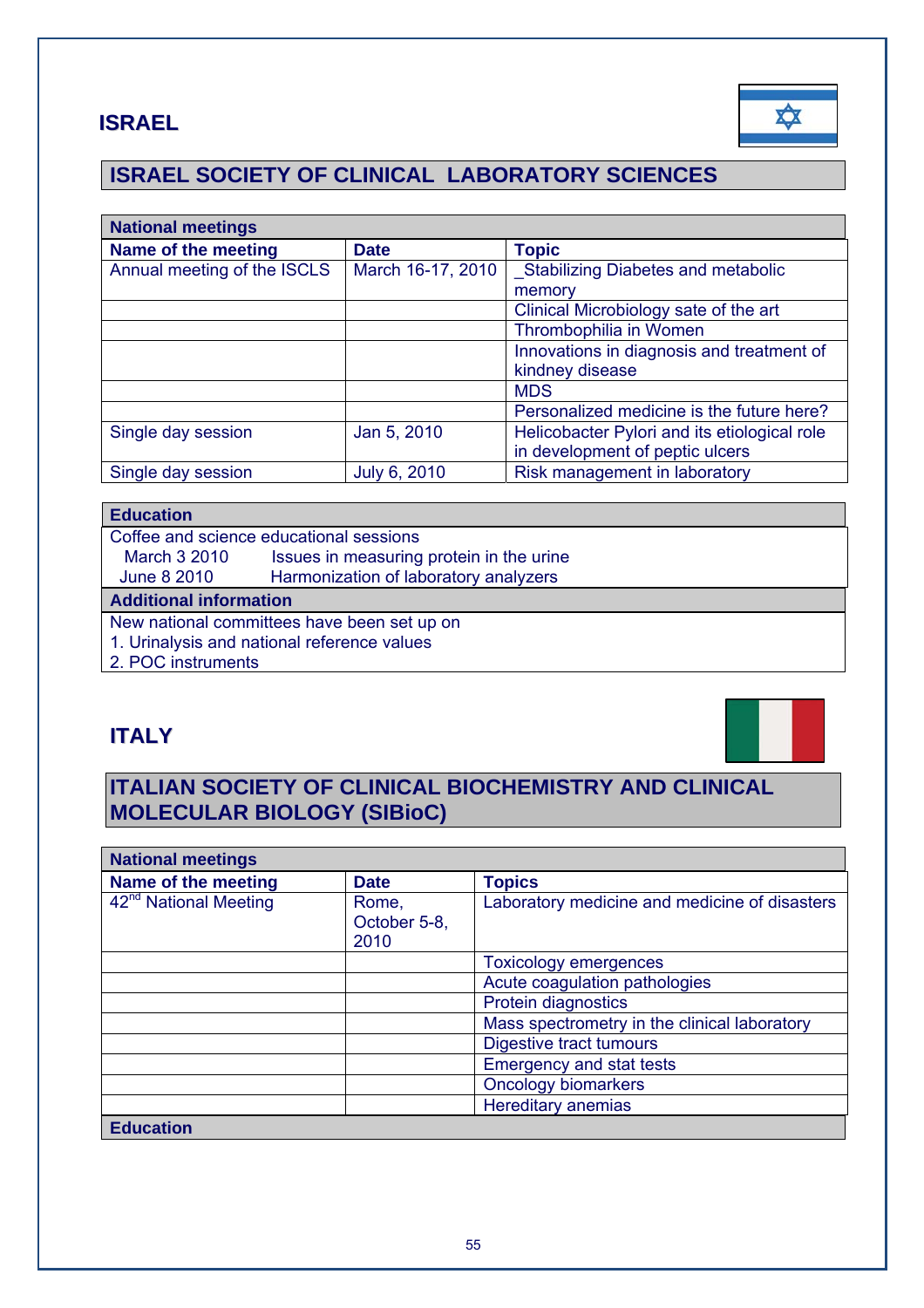In 2006 SIBioC activated a "School for continuous education in Laboratory Medicine" (SPML Scuola di formazione permanente in Medicina di Laboratorio). In 2010 the School organized 15 courses (practical and theoretical) on the following topics: Flow Cytometry, Molecular Biology, Cardiovascular diagnostics, Pharmacology and toxicology, Oncology, Thalassemia, Allergology, **Diabetes** 

#### **International relations**

Prof. G.D. Lundberg (USA) held a plenary lecture during the National meeting "Laboratory information: the brain to brain loop 40 years later"

#### **Additional information**

Besides the National Congress, SIBioC organized 9 regional events in Italy and two precongress Courses on CFS diagnostics and Platelets function study.

### **JAPAN**



## **JAPAN SOCIETY OF CLINICAL CHEMISTRY**

| <b>National meetings</b>                                                                                                   |                     |                                                                                                                                                                                                                                                                                                                                                                             |
|----------------------------------------------------------------------------------------------------------------------------|---------------------|-----------------------------------------------------------------------------------------------------------------------------------------------------------------------------------------------------------------------------------------------------------------------------------------------------------------------------------------------------------------------------|
| Name of the meeting                                                                                                        | <b>Date</b>         | <b>Topic</b>                                                                                                                                                                                                                                                                                                                                                                |
| The 50th Annual Meeting of the<br>Japan Society of Clinical<br>Chemistry (JSCC)<br>Yamanashi Prefectural Citizen's<br>Hall | $2010/9/23 \sim 25$ | "50 years ceremony in Japanese Society<br>of Chlinical Chemistry<br>"50 years history and persective"<br>Tsuyosi Kanno (Hamamatsu Med school)<br>Shigeru Miyai (Osaka Univ.)<br>Naotaka Hamasaki (Nagasaki<br>International Univ.)<br>Tsutomu Nobori (Mie Univ.)<br><b>Special lecture</b><br>Funeral battery: now and perspective<br>Kazutosi Higasiyama (Yamanashi Univ.) |

#### **Regional relations**

To plan and promote the reference interval project (the third Asian Study) backed by APFCB and IFCC-SD(C-PP, C-RIDL), Kiyoshi Ichihara made close communications with the East and South-East Asian colleagues. More than 20 laboratories in the region as well as 32 laboratories in Japan agreed to collaborate. The study was finished 2010 and is now preparing the report by the end of 2011.

#### **International relations**

**Representative to APFCB** 

Council: Tsutomu Nobori

Education Committee: Katsuhiko Kuwa

Scientific Committee: Minoru Tozuka

Laboratory Management Committee: Kiyoshi Ichihara

Association Secretary or equivalent: Masato Maekawa

#### **IFCC Activity**

IFCC-SD : Naotaka Hamasaki C-RIDL Chair : Kiyoshi Ichihara C-PP Member: Yukio Ando , Corresponding Member : Kiyoshi Ichihara ,Yoshi Itoh C-RSE Member : Kang,Dongchon WG on SCC Member : Yoshihisa Itoh WG on SMA Member : Yoshihisa Itoh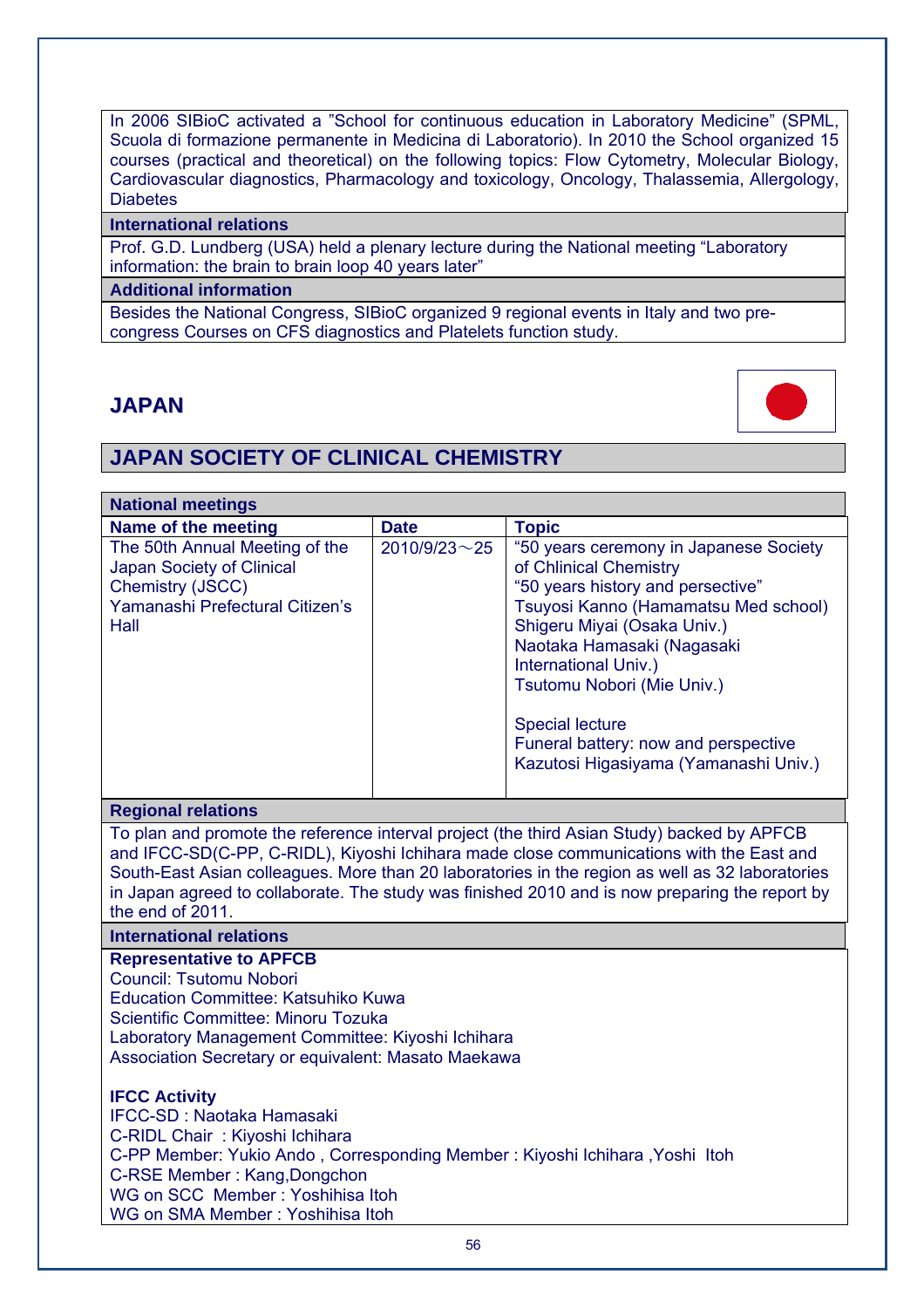WG on SEB Member : Katsuhiko Kuwa WG on HbA1c Member : Tadao Hoshino WG on STFT Member : Tamio Ieiri

#### **International Journal Editor**

Editorial Board for Annals of Clinical Biochemistry: Kiyoshi Ichihara Editorial Board of CCLM: Kiyoshi Ichihara Editorial Board of Clini Chimi Acta: Nobumasa Okumura

#### **Publication of original papers**

- Papers on CCLM 5 papers were published during 2010
- Papers on ACB 16 papers were published during 2010

### **Additional information**

About 1,500 members including MD and PHD belong to JCSS and 9 blocks were divided as the each centre of JSCC. The annual meeting is held once a year and more than 400 papers are discussed in the meeting and the regional meetings were held once a year in each region and interesting symposiums and special lectures are planned by an annual president of the meeting.

### **KOREA**



## **KOREAN SOCIETY OF CLINICAL CHEMISTRY**

| <b>National meetings</b>                                                                                                                                                                                                          |                   |                                                                                                                                 |  |  |
|-----------------------------------------------------------------------------------------------------------------------------------------------------------------------------------------------------------------------------------|-------------------|---------------------------------------------------------------------------------------------------------------------------------|--|--|
| Name of the meeting                                                                                                                                                                                                               | <b>Date</b>       | <b>Topic</b>                                                                                                                    |  |  |
| <b>Annual Meeting of KSCC</b>                                                                                                                                                                                                     | Feburary 26, 2010 | Sympisum 1 : Pharmacogenetics<br>Symposium 2 : Current status of<br>standardization & harmonization<br><b>Oral Presentation</b> |  |  |
| <b>International relations</b>                                                                                                                                                                                                    |                   |                                                                                                                                 |  |  |
| APCCB 2010 (The 12th Asian Pacific Congress of Clinical Biochemistry)                                                                                                                                                             |                   |                                                                                                                                 |  |  |
| October $3 \sim 7$ , 2010<br>Venue: COEX, Seoul, Korea<br>Homepage: www.apccb2010.org<br>Slogan: Challenges in Future Diagnostics<br><b>Hosted by KSCC</b><br>Sponsored by The Korean Society of Laboratory Medicine, IFCC, APFCB |                   |                                                                                                                                 |  |  |

1,010 registrants and 942 visitors from 49 countries 483 research results were presented (5 plenary lectures, 111 lectures from 35 symposia, 7 lectures from 3 workshops, 20 lectures from 11 industrial workshop, 38 oral presentations, 293 poster presentations) 19 Young Scientist Scholarship winners, 19 Research Award recipients, 37 Travel Award recipients were selected

116 booths were exhibited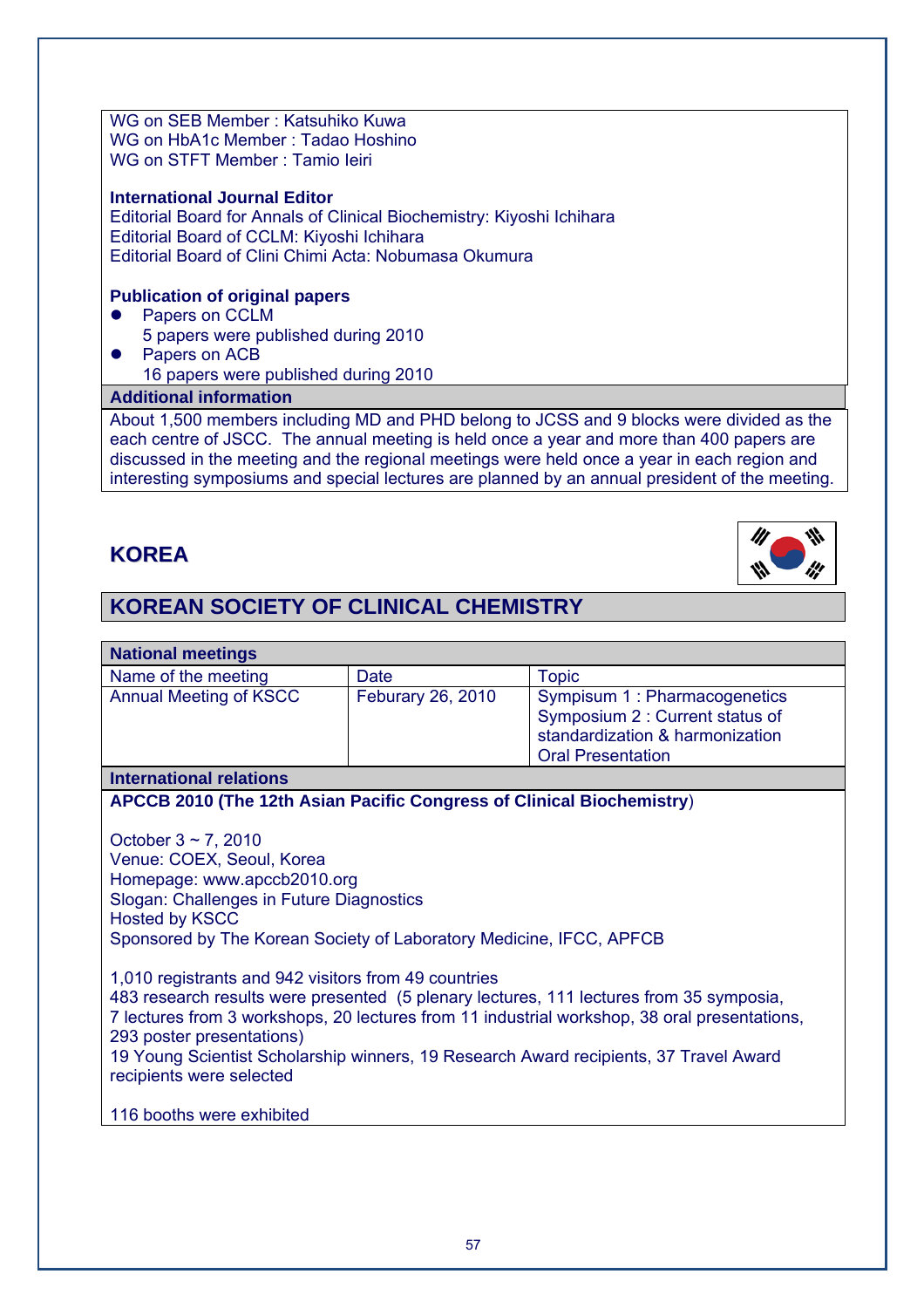## **LITHUANIA**



## **LITHUANIAN SOCIETY OF LABORATORY MEDICINE**

| <b>National meetings</b>                                                                                                                                                                                                                                                                                                                                                                                                                                                                                                                                                                                                                                                                                                                                                                                                                                            |                       |             |                       |                                                                                                                       |
|---------------------------------------------------------------------------------------------------------------------------------------------------------------------------------------------------------------------------------------------------------------------------------------------------------------------------------------------------------------------------------------------------------------------------------------------------------------------------------------------------------------------------------------------------------------------------------------------------------------------------------------------------------------------------------------------------------------------------------------------------------------------------------------------------------------------------------------------------------------------|-----------------------|-------------|-----------------------|-----------------------------------------------------------------------------------------------------------------------|
| Name of the meeting                                                                                                                                                                                                                                                                                                                                                                                                                                                                                                                                                                                                                                                                                                                                                                                                                                                 | <b>Date</b>           |             | <b>Topic</b>          |                                                                                                                       |
| National Laboratory Medicine days                                                                                                                                                                                                                                                                                                                                                                                                                                                                                                                                                                                                                                                                                                                                                                                                                                   | May                   |             |                       | 1) Improvement of HbA1c<br>measurement and standartization.<br>2) Education of specialists in<br>Laboratory medicine. |
| Meetings of the Lithuanian Society<br>of Laboratory Medicine (there are 5<br>affiliated regional offices of the<br>Society)                                                                                                                                                                                                                                                                                                                                                                                                                                                                                                                                                                                                                                                                                                                                         | 2-4 times per<br>year |             |                       | Different topics in laboratory medicine.                                                                              |
| <b>Education</b>                                                                                                                                                                                                                                                                                                                                                                                                                                                                                                                                                                                                                                                                                                                                                                                                                                                    |                       |             |                       |                                                                                                                       |
| 1) A course of laboratory medicine for the 5th year students of all study programs (medicine,<br>odontology, public health, nursing) at the Faculty of Medicine of Vilnius University.<br>2) Residentship in laboratory medicine organized by the the Faculty of Medicine of Vilnius<br>University (4 years) – every year 2-3 new residents.<br>3) Master degree program in Medical biology at the Faculty of Medicine of Vilnius University (2)<br>years) – every year 5-8 students.<br>4) Advanced training courses at Vilnius University in different fields of Laboratory medicine - in<br>total 7 different courses.<br>5) Society regional meetings - there are 5 regional bureous of the Lithuanian Society of<br>Laboratory Medicine and 2-4 times per year they do organize meetings: conferences,<br>seminars on diffreent topics of laboratory medicine. |                       |             |                       |                                                                                                                       |
| <b>Regional meetings</b>                                                                                                                                                                                                                                                                                                                                                                                                                                                                                                                                                                                                                                                                                                                                                                                                                                            |                       |             |                       |                                                                                                                       |
| Name of the meeting                                                                                                                                                                                                                                                                                                                                                                                                                                                                                                                                                                                                                                                                                                                                                                                                                                                 |                       | <b>Date</b> |                       | Society's contribution for the<br>meeting                                                                             |
| <b>Baltic Association of Laboratory Medicine</b><br>April<br>(BALM) Board meeting<br>The coming BALM Congress is planned for<br>the 2012 in Lithuania.                                                                                                                                                                                                                                                                                                                                                                                                                                                                                                                                                                                                                                                                                                              |                       |             | One of the organizers |                                                                                                                       |
| <b>Regional relations</b>                                                                                                                                                                                                                                                                                                                                                                                                                                                                                                                                                                                                                                                                                                                                                                                                                                           |                       |             |                       |                                                                                                                       |
| Close relations with the Latvian and Estonian Societies of Laboratory Medicine - Baltic<br>Association of Laboratory Medicine (BALM) was founded and this association is the main<br>organizer of the Baltic Congresses of Laboratory Medicine, which are being held every second<br>year in one of the Baltic countries. The past $-10th$ Baltic Congress of Laboratory Medicine was<br>held in Tallinn, Estonia in 2010.                                                                                                                                                                                                                                                                                                                                                                                                                                          |                       |             |                       |                                                                                                                       |
| <b>International relations</b>                                                                                                                                                                                                                                                                                                                                                                                                                                                                                                                                                                                                                                                                                                                                                                                                                                      |                       |             |                       |                                                                                                                       |
| Good relations with the Nordic Societies of Clinical Chemistry and Laboratory Medicine - our<br>specialists participate in the Congresses organized by the Nordic Societies.<br>Relations are being kept with the European and International organizations:<br>via participation in various working groups of these organizations;<br>participation in the congresses, meetings, seminars, etc;<br>publications on different topics of laboratory medicine; the latest one - in the Journal<br>Biochemia Medica, 2011 21 43-8, "Laboratory medicine education in Lithuania" in a special<br>themed issue "Education in clinical chemistry and laboratory medicine in various European<br>countries".                                                                                                                                                                |                       |             |                       |                                                                                                                       |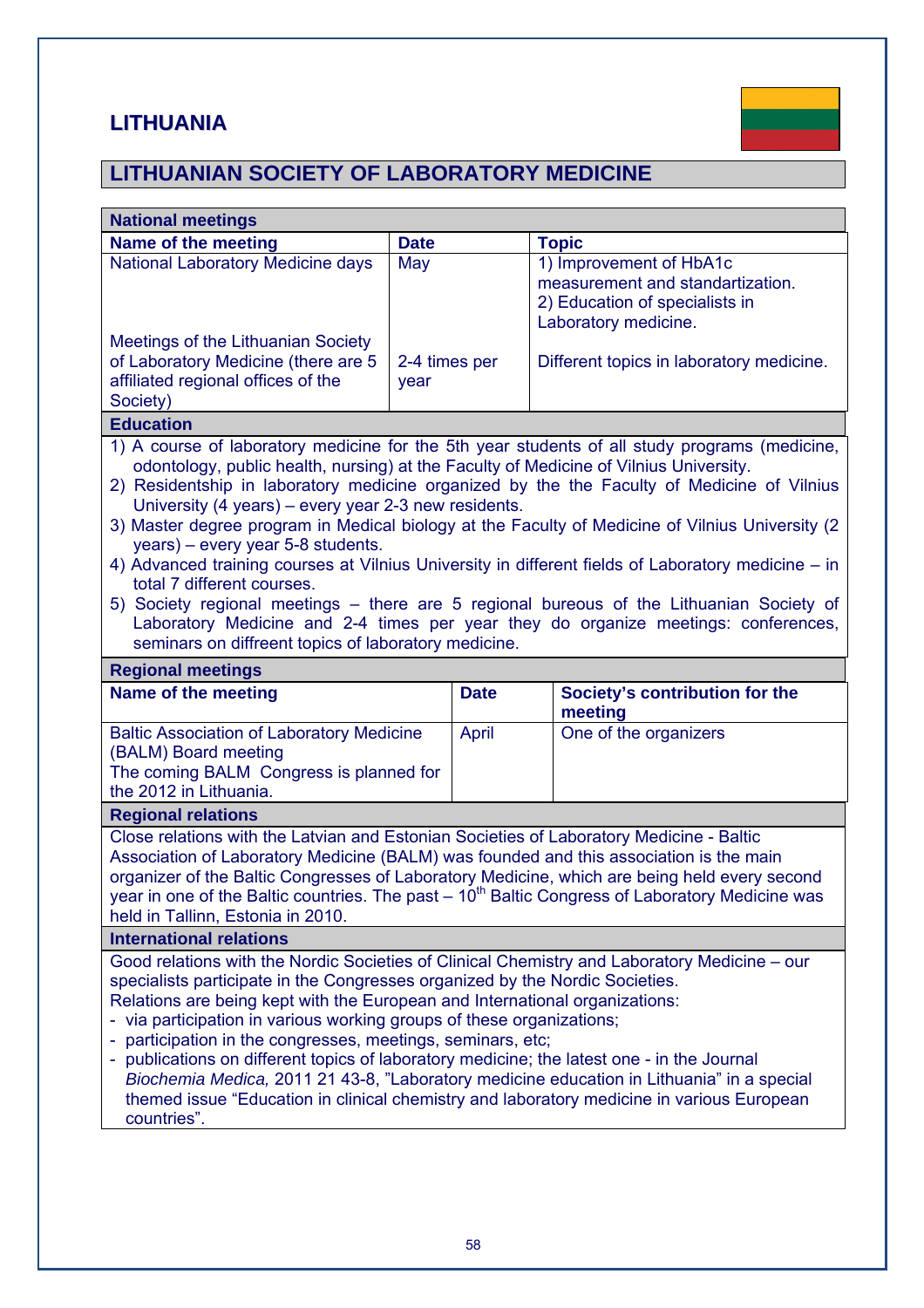## **MEXICO**



# **MEXICAN ASSOCIATION OF CLINICAL BIOCHEMISTRY (AMBC)**

| <b>National meetings</b>                                                                                                                                                                                                                                                                                                                                                                                                                                                                                                                                                                                      |                                                                                                                                                                                        |                                                                                                                                                                                         |  |  |  |
|---------------------------------------------------------------------------------------------------------------------------------------------------------------------------------------------------------------------------------------------------------------------------------------------------------------------------------------------------------------------------------------------------------------------------------------------------------------------------------------------------------------------------------------------------------------------------------------------------------------|----------------------------------------------------------------------------------------------------------------------------------------------------------------------------------------|-----------------------------------------------------------------------------------------------------------------------------------------------------------------------------------------|--|--|--|
| Name of the meeting                                                                                                                                                                                                                                                                                                                                                                                                                                                                                                                                                                                           | <b>Date</b>                                                                                                                                                                            | <b>Topic</b>                                                                                                                                                                            |  |  |  |
| 5th INTERNATIONAL<br><b>CONFERENCE ON QUALITY</b>                                                                                                                                                                                                                                                                                                                                                                                                                                                                                                                                                             | <b>July 3, 2010</b>                                                                                                                                                                    | <b>INTERNET BASED CONFERENCE</b><br>IN QUALITY FOR THE CLINICAL<br><b>LABORATORY</b>                                                                                                    |  |  |  |
| <b>1st EXPERTS MEETING OF</b><br><b>LATIN AMERICA</b><br><b>COUNTRIES</b>                                                                                                                                                                                                                                                                                                                                                                                                                                                                                                                                     | June 30 - July 2, 2010                                                                                                                                                                 | <b>QUALITY PLANNING, METHOD</b><br><b>COMPARISON, EDUCATION AS</b><br>FOUNDATIN FOR QUALITY, RISK<br><b>MANAGEMENT AND HANDLE</b><br><b>CRISIS IN THE CLINICAL</b><br><b>LABORATORY</b> |  |  |  |
| <b>57TH MEXICAN CONGRESS</b><br><b>OF CLINICAL</b><br><b>PATHOLOGISTS</b>                                                                                                                                                                                                                                                                                                                                                                                                                                                                                                                                     | Nov 4-6, 2010                                                                                                                                                                          | <b>EARLY DETECTION OF KIDNEY</b><br><b>DISEASE</b>                                                                                                                                      |  |  |  |
| <b>Education</b>                                                                                                                                                                                                                                                                                                                                                                                                                                                                                                                                                                                              |                                                                                                                                                                                        |                                                                                                                                                                                         |  |  |  |
| <b>DIPLOMADOS</b> with University recognition.                                                                                                                                                                                                                                                                                                                                                                                                                                                                                                                                                                |                                                                                                                                                                                        |                                                                                                                                                                                         |  |  |  |
| 4 COURSES on selected topics on clinical biochemistry                                                                                                                                                                                                                                                                                                                                                                                                                                                                                                                                                         |                                                                                                                                                                                        |                                                                                                                                                                                         |  |  |  |
| <b>MONTHLY CONFERENCES</b> on Selected topics in Clinical Biochemistry.                                                                                                                                                                                                                                                                                                                                                                                                                                                                                                                                       |                                                                                                                                                                                        |                                                                                                                                                                                         |  |  |  |
| and Hormones                                                                                                                                                                                                                                                                                                                                                                                                                                                                                                                                                                                                  | MONTHLY REVIEW SESSIONS ON EQAS provided by experts in clinical biochemistry topics<br>related to Hematology, Clinical Chemistry, Coagulation, Uroanalisis, Bacteriology, Parasitology |                                                                                                                                                                                         |  |  |  |
| <b>Regional meetings</b>                                                                                                                                                                                                                                                                                                                                                                                                                                                                                                                                                                                      |                                                                                                                                                                                        |                                                                                                                                                                                         |  |  |  |
| Name of the meeting                                                                                                                                                                                                                                                                                                                                                                                                                                                                                                                                                                                           | <b>Date</b>                                                                                                                                                                            | Society's contribution for the<br>meeting                                                                                                                                               |  |  |  |
| Latin American Congress in<br><b>Clinical Biochemistry in</b><br>Santiago de Chile, Chile, SA                                                                                                                                                                                                                                                                                                                                                                                                                                                                                                                 | April 20-23, 2010                                                                                                                                                                      | Symposium on clinical<br>chemistry board certification,<br><b>External Quality Assessment</b><br>Scheme, Conference on<br>Laboratory Management.                                        |  |  |  |
| <b>Regional relations</b>                                                                                                                                                                                                                                                                                                                                                                                                                                                                                                                                                                                     |                                                                                                                                                                                        |                                                                                                                                                                                         |  |  |  |
| <b>COLABIOCLI Full Member society www.colabiocli.org</b>                                                                                                                                                                                                                                                                                                                                                                                                                                                                                                                                                      |                                                                                                                                                                                        |                                                                                                                                                                                         |  |  |  |
| <b>International relations</b>                                                                                                                                                                                                                                                                                                                                                                                                                                                                                                                                                                                |                                                                                                                                                                                        |                                                                                                                                                                                         |  |  |  |
| <b>FULL MEMBER, IFCC</b><br><b>MEMBER, AWARDS COMMITTEE IFCC</b><br><b>MEMBER, INTERNATIONAL SCIENTIFIC AND ADVISORY SCIENTIFIC BOARD, IFCC</b><br><b>BERLIN WORLD LAB CONGRESS</b><br><b>MEMBER, AACC WORKING GROUP LATIN AMERICA</b><br><b>MEMBER, ISO TC212 /WG1</b><br><b>MEMBER, EDITORIAL BOARD, BIOCHEMIA MEDICA OF THE CROATIAN SOCIETY OF</b><br><b>MEDICAL BIOCHEMISTS</b><br><b>MEMBER, EDITORIAL BOARD, POINT OF CARE TESTING JOURNAL, USA.</b><br><b>MEMBER, EDITORIAL BOARD IDV/RIA/IFCC www.ifcc.org</b><br><b>MEMBER, EDITORIAL BOARD ACTA BIOQUIMICA LATINOAMERICANA, www.colabiocli.org</b> |                                                                                                                                                                                        |                                                                                                                                                                                         |  |  |  |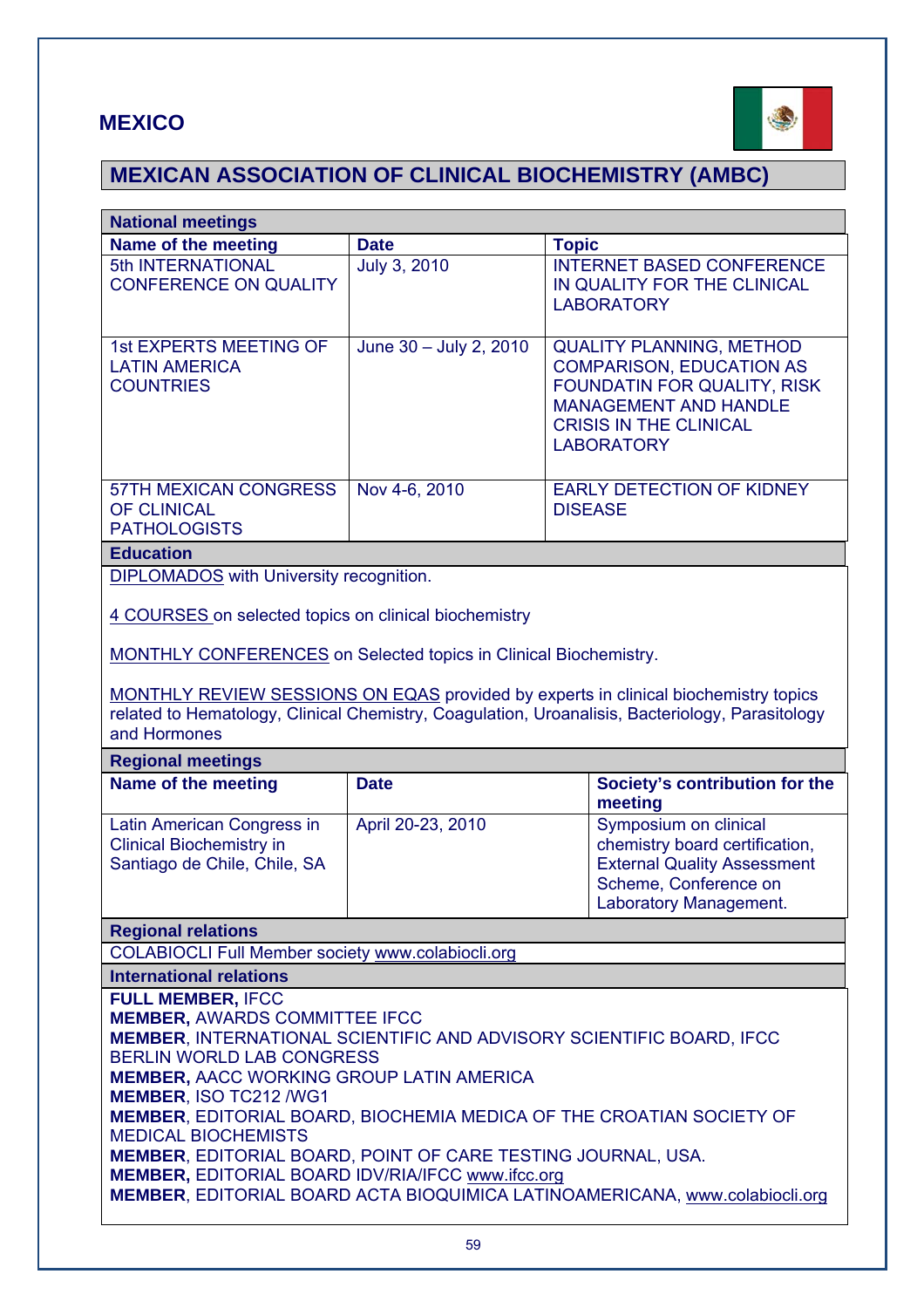**Additional information**

**MEMBER,** SUBCOMMITTEE ON LABORATORY ACCREDITATION, MEXICAN ACCREDITATION ENTITY **MEMBER,** WORKING GROUPS IN LABORATORY MEDICINE, MEXICAN ACCREDITATION **ENTITY** 

#### **DELEGATE**

- a) SUBCOMMITTEE ON ISO STANDARDS, MINISTER OF ECONOMY.
- b) MEMBER OF THE JURY, CENEVAL, THESIS DISERTATION AND DIPLOMA IN CLINICAL CHEMISTRY
- c) MEMBER, REVIEW OF THE SYLLABUS IN PHARMACY AND CLINICAL BIOCHEMISTRY (CONEFRIS)
- d) MEMBER, COMMITTEE IN HEALTHCARE POLICY INITIATIVE (MINISTER OF HEALTH)
- e) CONFERENCES AND COURSES GIVEN AT FACULTIES OF CHEMISTRY, OTHER ASSOCIATIONS AND INDUSTRY AT NATIONAL LEVEL.

**AACC JCC– AMBC BIOQUIMIA** AGREEMENT ON TRANSLATIONS OF PUBLISHED REVIEWS IN LABORATORY MEDICINE. **AACC JCC- LIAISON** FOR DISTRIBUTION OF CDROMS ON CLINICAL CASES AND GUIDELINES FOR PUBLICATION OF SCIENTIFIC ARTICLES

### **MOROCCO**



### **MOROCCAN SOCIETY OF CLINICAL CHEMISTRY AND LABORATORY MEDICINE (SMCC)**

| <b>National meetings</b>                                                                                                                                          |                                                             |                                              |                                                                                                                                                                                                                           |  |
|-------------------------------------------------------------------------------------------------------------------------------------------------------------------|-------------------------------------------------------------|----------------------------------------------|---------------------------------------------------------------------------------------------------------------------------------------------------------------------------------------------------------------------------|--|
| Name of the meeting                                                                                                                                               | <b>Date</b>                                                 | <b>Main Topics</b>                           |                                                                                                                                                                                                                           |  |
| 10èmes Journées Nationales de<br>Biologie Clinique (10th Annual<br><b>National Meeting)</b>                                                                       | May 6-8, 2010<br><b>Congress Palace</b><br><b>Marrakech</b> | Accreditation                                | <b>Dysglobulinemias</b><br>Medical Laboratory Management and<br><b>Quality Management in Arab Countries</b><br>Molecular Biology techniques and<br>clinical applications<br>Thromboembolic disease<br>Autoimmune diseases |  |
| <b>Meeting on Quality Assurance</b><br>and Quality Control (in<br>association with Bio-Rad, Under<br>the ospice of Arab Federation of<br><b>Clinical Biology)</b> | November 22-23,<br>2010                                     | requirements<br><b>Medicine</b><br>Metrology | How to interpret the ISO 15189<br><b>Internal Quality Control</b><br><b>External Quality Control</b><br><b>Method validation</b><br><b>Real Time Quality Control in Laboratory</b>                                        |  |
| <b>Regional meetings</b>                                                                                                                                          |                                                             |                                              |                                                                                                                                                                                                                           |  |
| Name of the meeting                                                                                                                                               | <b>Date</b>                                                 |                                              | Society's contribution for the<br>meeting                                                                                                                                                                                 |  |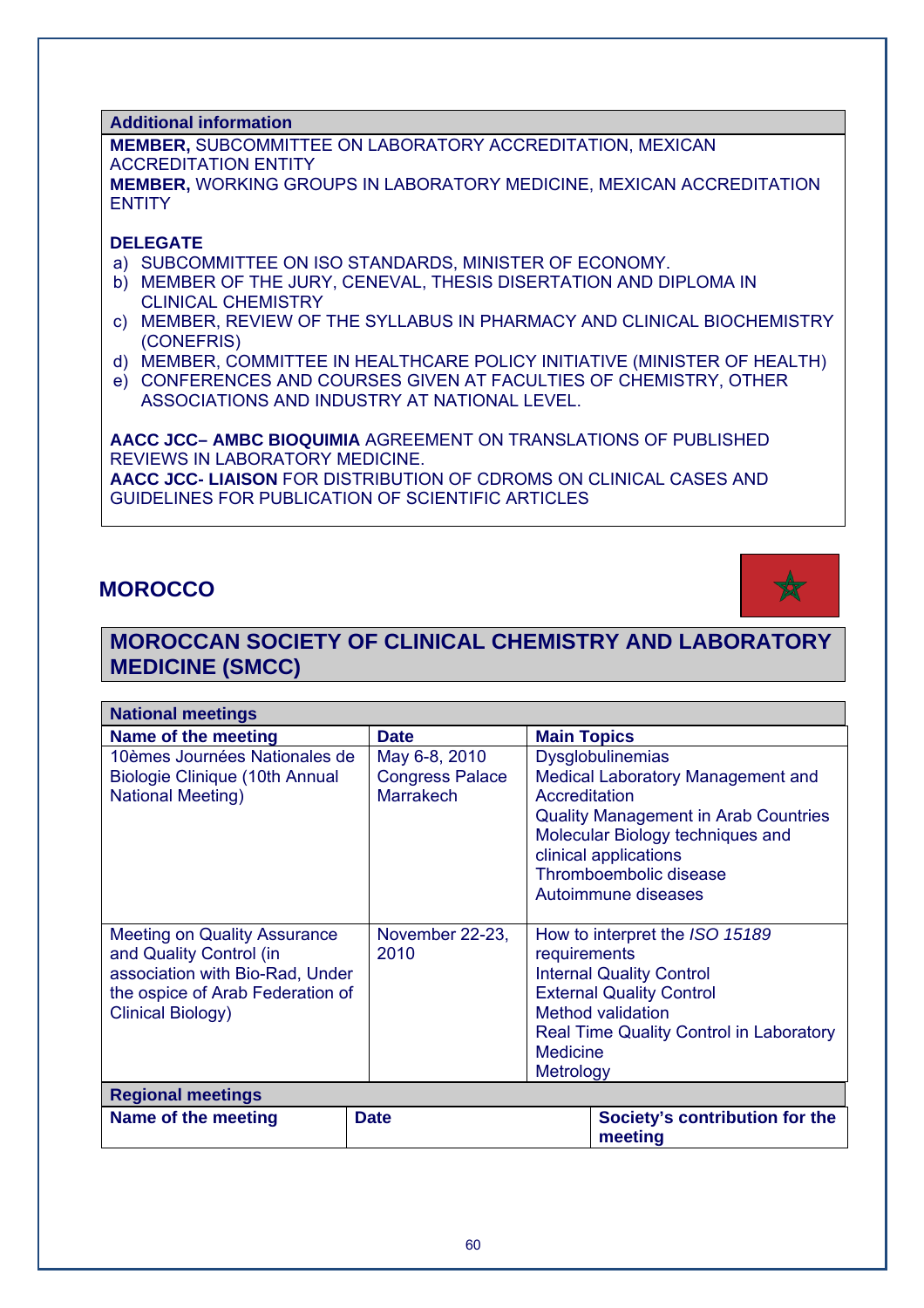| First Congress of the<br>Francophone International<br><b>Federation of Clinical Biology</b><br>(FIFBCML)                                                              | April 28 - May 1, 2010<br><b>Hammamet Tunisia</b> | Contribution to the scientific<br>program elaboration and<br>participation of Moroccan<br>speakers. |  |  |  |
|-----------------------------------------------------------------------------------------------------------------------------------------------------------------------|---------------------------------------------------|-----------------------------------------------------------------------------------------------------|--|--|--|
| 2 <sup>nd</sup> Algerian Congress of<br><b>Clinical Biology</b>                                                                                                       | May 23-24, 2010                                   | Participation of the SMCC<br>President                                                              |  |  |  |
| <b>Regional relations</b>                                                                                                                                             |                                                   |                                                                                                     |  |  |  |
| Arab Federation of Clinical Biology Meeting during the 9 <sup>th</sup> Conference of the Syrian Clinical<br>Laboratory Association in Damascus on October 23-25, 2010 |                                                   |                                                                                                     |  |  |  |
| <b>International relations</b>                                                                                                                                        |                                                   |                                                                                                     |  |  |  |
|                                                                                                                                                                       |                                                   |                                                                                                     |  |  |  |

FIFBCML Meeting during the JIB2010 in Paris on November 2-5, 2010

## **NIGERIA**



# **ASSOCIATION OF CLINICAL CHEMISTS OF NIGERIA (ACCN)**

| <b>Regional meetings</b>                                                                                                                                                                                                                                                                                                                                                                                                                                                                                                                                                                                                                                                                                                                                     |               |                                                                                            |  |  |  |
|--------------------------------------------------------------------------------------------------------------------------------------------------------------------------------------------------------------------------------------------------------------------------------------------------------------------------------------------------------------------------------------------------------------------------------------------------------------------------------------------------------------------------------------------------------------------------------------------------------------------------------------------------------------------------------------------------------------------------------------------------------------|---------------|--------------------------------------------------------------------------------------------|--|--|--|
| Name of the meeting                                                                                                                                                                                                                                                                                                                                                                                                                                                                                                                                                                                                                                                                                                                                          | <b>Date</b>   | Society's contribution for the<br>meeting                                                  |  |  |  |
| Meeting of representatives of                                                                                                                                                                                                                                                                                                                                                                                                                                                                                                                                                                                                                                                                                                                                | April 17,2010 | Three of ACCN members were                                                                 |  |  |  |
| member countries of AFCC at                                                                                                                                                                                                                                                                                                                                                                                                                                                                                                                                                                                                                                                                                                                                  |               | present and contributed to                                                                 |  |  |  |
| the 2010 IFCC General<br>Conference, Corfu, Greece                                                                                                                                                                                                                                                                                                                                                                                                                                                                                                                                                                                                                                                                                                           |               | deliberations at this meeting                                                              |  |  |  |
| <b>Regional relations</b>                                                                                                                                                                                                                                                                                                                                                                                                                                                                                                                                                                                                                                                                                                                                    |               |                                                                                            |  |  |  |
|                                                                                                                                                                                                                                                                                                                                                                                                                                                                                                                                                                                                                                                                                                                                                              |               | The ACCN has very cordial relationship with the executive of the AFCC as well as member    |  |  |  |
|                                                                                                                                                                                                                                                                                                                                                                                                                                                                                                                                                                                                                                                                                                                                                              |               | societies in Kenya and South Africa. A member of the ACCN was appointed Secretary of AFCC. |  |  |  |
| <b>International relations</b>                                                                                                                                                                                                                                                                                                                                                                                                                                                                                                                                                                                                                                                                                                                               |               |                                                                                            |  |  |  |
| ACCN was represented by 3 members at the 2010 IFCC General Conference, Corfu,<br>Greece, 16-19 April, 2010 in various capacities. One of our members was given the IFCC PSEP<br>for 3 months and has since returned to the country. Two other members were given travel<br>grants- The IFCC- Roche travel grant and the American Association of Clinical Chemistry<br>bursary award to attend the Conference of the Asian- Pacific Federation and the AACC<br>conference respectively.<br>President Prof AB Okesina presented a lecture on Lipid Metabolism to Members of Kenya<br>Association of Clinical Chemists during his visit to Universty of Nairobi as an external examiner<br>for both undergraduate and postgraduate examinations in August 2010. |               |                                                                                            |  |  |  |
| <b>Additional information</b>                                                                                                                                                                                                                                                                                                                                                                                                                                                                                                                                                                                                                                                                                                                                |               |                                                                                            |  |  |  |
| Executive board of ACCN for 2011. Members are:                                                                                                                                                                                                                                                                                                                                                                                                                                                                                                                                                                                                                                                                                                               |               |                                                                                            |  |  |  |
| Prof. A B. Okesina-President<br>Prof. J.E. Ahaneku-Vice President                                                                                                                                                                                                                                                                                                                                                                                                                                                                                                                                                                                                                                                                                            |               |                                                                                            |  |  |  |
| Dr Mabel. A. Charles-Davies-Secretary (On Sabbatical in Italy)                                                                                                                                                                                                                                                                                                                                                                                                                                                                                                                                                                                                                                                                                               |               |                                                                                            |  |  |  |
| Prof. S.A. Adebisi Ag. Secretary & National Representative                                                                                                                                                                                                                                                                                                                                                                                                                                                                                                                                                                                                                                                                                                   |               |                                                                                            |  |  |  |
| Prof. E.O. Agbedana-Treasurer                                                                                                                                                                                                                                                                                                                                                                                                                                                                                                                                                                                                                                                                                                                                |               |                                                                                            |  |  |  |
| Dr. Paul Amodu- Past President                                                                                                                                                                                                                                                                                                                                                                                                                                                                                                                                                                                                                                                                                                                               |               |                                                                                            |  |  |  |
| Zonal Representatives are:                                                                                                                                                                                                                                                                                                                                                                                                                                                                                                                                                                                                                                                                                                                                   |               |                                                                                            |  |  |  |
| Dr. Josephine A.A. Onokoya- Lagos                                                                                                                                                                                                                                                                                                                                                                                                                                                                                                                                                                                                                                                                                                                            |               |                                                                                            |  |  |  |
| Dr O.M. Akinosun-South-West                                                                                                                                                                                                                                                                                                                                                                                                                                                                                                                                                                                                                                                                                                                                  |               |                                                                                            |  |  |  |
| Prof. G. Oyeyinka- North Central                                                                                                                                                                                                                                                                                                                                                                                                                                                                                                                                                                                                                                                                                                                             | $\sim$ $\sim$ |                                                                                            |  |  |  |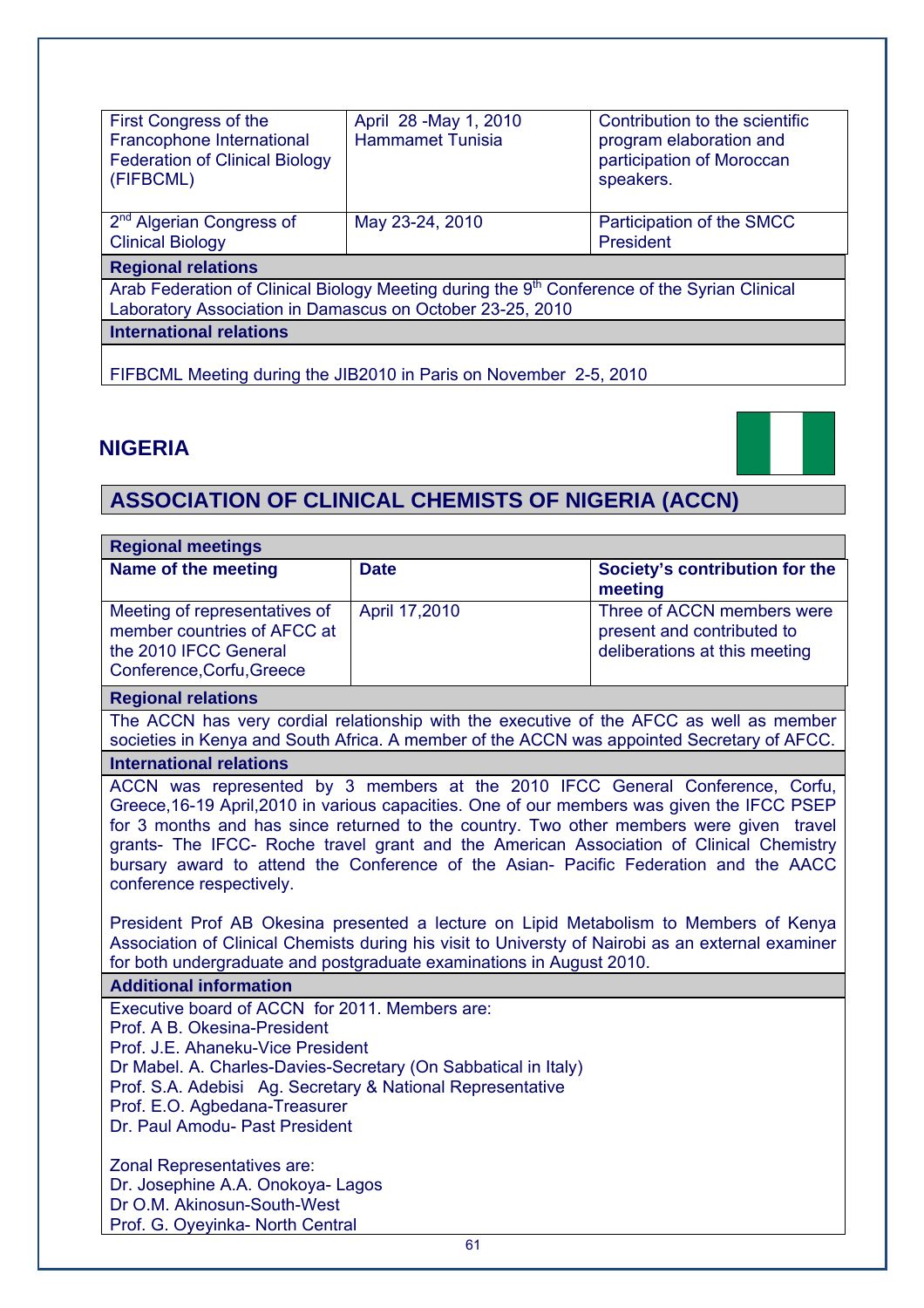Dr O.P. Anaja- North Prof. S. Meludu- South East Prof. Maisie Etukudo-South South

Members of Board of Trustees are Profs. B. O. Osotimehin, O.A. Dada, Hassan Isah and Mrs S. Akinyanju

Death: ACCN lost a rare gem- Prof. Henry Adewoye He was a member of the board of Trustees of the ACCN, faithful and committed member and 2009 ACCN awardee died in 2010

Finally, the ACCN thanks the IFCC and AFCC for their continued support and encouragement.

## **PHILIPPINES**



## **THE PHILIPPINE ASSOCIATION OF MEDICAL TECHNOLOGISTS (PAMET)**

| <b>National meetings</b> |                       |                                                                          |  |  |
|--------------------------|-----------------------|--------------------------------------------------------------------------|--|--|
| Name of the<br>meeting   | <b>Date</b>           | <b>Topics</b>                                                            |  |  |
| Mid-Year                 | April 8-9,            | "Profession, Proficiency, Passion"                                       |  |  |
| Conference               | 2010                  | 1. Caring On: The relevance of Med Techs in 21 <sup>st</sup>             |  |  |
|                          |                       | century treatment                                                        |  |  |
|                          |                       | 2. Cord Blood Banking & Stem Cell Transplantation<br>3. HIV/AIDS Update  |  |  |
|                          |                       | 4. Combining CA-125 and New Biomarker HE4 in the                         |  |  |
|                          |                       | assessment of Risk for Ovarian Cancer                                    |  |  |
|                          |                       | 5. Fluorescence Flow Cytometry and Nucleic Acid Stains                   |  |  |
|                          |                       | 6. Age appropriate persuasions for painful procedures in                 |  |  |
|                          |                       | children                                                                 |  |  |
| <b>North Luzon</b>       | July 23-24,           | 7. Medical & environmental concerns in GMO<br>"PAMETVILLE: Levelling Up" |  |  |
| Regional                 | 2010                  | 1. Giving Services the people deserve                                    |  |  |
| Conference (hosted       |                       | 2. Stress Management                                                     |  |  |
| by Pangasinan            |                       | 3. Updated guidelines in donor recruitment & selection                   |  |  |
| Chapter)                 |                       | 4. Career enhancement program                                            |  |  |
|                          |                       | 5. The role of MT in the diagnosis of childhood leukemia                 |  |  |
|                          |                       | 6. Safe Practices at work                                                |  |  |
|                          |                       | 7. Salary Standardization                                                |  |  |
| South Luzon<br>Regional  | September<br>24, 2010 | "Medical Technologists: Leadership, Professionalism,<br>Compassion"      |  |  |
| Conference (hosted       |                       | 1. Stress Management                                                     |  |  |
| by Laguna Chapter)       |                       | 2. Herbal Medicine                                                       |  |  |
|                          |                       | 3. Early detection of Zoonotic diseases                                  |  |  |
|                          |                       | 4. Coagulation studies                                                   |  |  |
| Mindanao Regional        | September 3-          | "Clinical Laboratory Professionals: Reaching New                         |  |  |
| Conference (hosted       | 4,2010                | Heights in blending Technology and Medical Care"                         |  |  |
| by Zamboanga             |                       | 1. Current trends in Hematology                                          |  |  |
| Chapter)                 |                       | 2. Laboratory Medicine in Neonatal Care<br>3. Infection Control          |  |  |
|                          |                       | 4. Updates in Blood Banking                                              |  |  |
|                          |                       | 5. Phlebotomy                                                            |  |  |
| <b>Annual Convention</b> | December 1-           | "Perpectives to New Frontiers in Medical Technology"                     |  |  |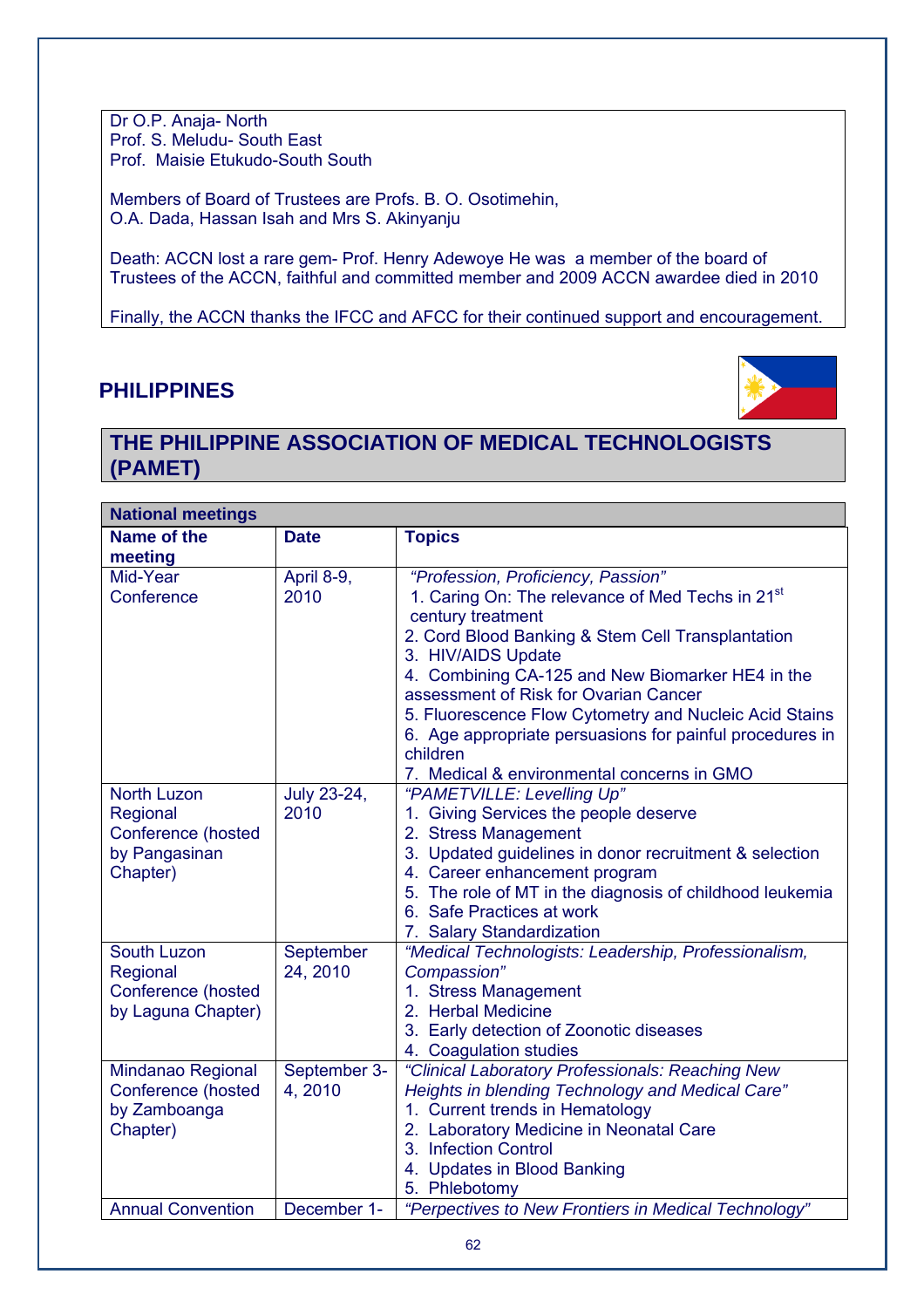|                                                                                            | 3, 2010           | Morphology         | 1. Pre-Congress Workshop: QC; Diagnostic Markers in<br>Sepsis; DSSM overview; Evaluation of Sperm<br>2. Plenary topics: Challenge of Ethical Behavior; Self<br>Empowerment; Legal Rights; Entrepreneurship; Influence<br>of Climate Change in Health Perspectives<br>3. Symposium: Proficiency in Microbiology; Companion<br>Dx; Biomarkers; Procalcitonin; Blood Bank Sterility; Urine<br>Strips for UTI; Renal Testing; Lab Informatics; FNAC;<br>Semen Analysis; ISO 15189; Lab Networking; Best<br>Practices; Beta 2-Microglobulin; Diagnostic Parasitology<br>4. Oral Paper Presentations |
|--------------------------------------------------------------------------------------------|-------------------|--------------------|------------------------------------------------------------------------------------------------------------------------------------------------------------------------------------------------------------------------------------------------------------------------------------------------------------------------------------------------------------------------------------------------------------------------------------------------------------------------------------------------------------------------------------------------------------------------------------------------|
| <b>Education</b>                                                                           |                   |                    |                                                                                                                                                                                                                                                                                                                                                                                                                                                                                                                                                                                                |
| <b>Activities</b>                                                                          | <b>Date</b>       |                    | <b>Topics</b>                                                                                                                                                                                                                                                                                                                                                                                                                                                                                                                                                                                  |
| <b>Training Workshops</b>                                                                  | June 3-4, 2010    | March 26-27, 2010  | The ABC of Malaria Parasite Identification                                                                                                                                                                                                                                                                                                                                                                                                                                                                                                                                                     |
|                                                                                            | August 27, 2010   |                    | <b>Laboratory Quality Control</b>                                                                                                                                                                                                                                                                                                                                                                                                                                                                                                                                                              |
|                                                                                            | September 27-     |                    | <b>Direct Sputum Smear Microscopy</b>                                                                                                                                                                                                                                                                                                                                                                                                                                                                                                                                                          |
|                                                                                            | October 1, 2010   |                    |                                                                                                                                                                                                                                                                                                                                                                                                                                                                                                                                                                                                |
|                                                                                            | May 15-16, 2010   |                    | <b>Sperm Morphology</b>                                                                                                                                                                                                                                                                                                                                                                                                                                                                                                                                                                        |
| <b>Seminars</b>                                                                            | March 23, 2010    |                    | Lipids: Facts, Issued and Trends                                                                                                                                                                                                                                                                                                                                                                                                                                                                                                                                                               |
|                                                                                            | August 11, 2010   |                    | Roles of Clinical Laboratorians beyond Lab<br><b>Tests</b>                                                                                                                                                                                                                                                                                                                                                                                                                                                                                                                                     |
|                                                                                            |                   | September 17, 2010 | Customer Satisfaction in the Era of<br>automation                                                                                                                                                                                                                                                                                                                                                                                                                                                                                                                                              |
| Lab Management                                                                             | March 5, 2010     |                    | <b>Quantitation of HBsAg</b>                                                                                                                                                                                                                                                                                                                                                                                                                                                                                                                                                                   |
| <b>Seminars</b>                                                                            |                   |                    | <b>Updates in Syphilis Diagnosis</b>                                                                                                                                                                                                                                                                                                                                                                                                                                                                                                                                                           |
|                                                                                            |                   | September 21, 2010 | <b>Stress Management</b>                                                                                                                                                                                                                                                                                                                                                                                                                                                                                                                                                                       |
|                                                                                            | October 29, 2010  |                    | <b>Diagnostic Product updates</b>                                                                                                                                                                                                                                                                                                                                                                                                                                                                                                                                                              |
| Professional<br>Development                                                                |                   | November 6-7, 2010 | Leadership: Unleashing the Power Within                                                                                                                                                                                                                                                                                                                                                                                                                                                                                                                                                        |
| Workshop                                                                                   | May 15-16, 2010   |                    | <b>Scientific Writing Workshop</b>                                                                                                                                                                                                                                                                                                                                                                                                                                                                                                                                                             |
| <b>Collaborative Project</b>                                                               | August 6, 2010    |                    | Semen Analysis based on WHO standards                                                                                                                                                                                                                                                                                                                                                                                                                                                                                                                                                          |
| <b>Research Forum</b>                                                                      |                   | September 14, 2010 | <b>Research Presentation</b>                                                                                                                                                                                                                                                                                                                                                                                                                                                                                                                                                                   |
| <b>Regional meetings</b>                                                                   |                   |                    |                                                                                                                                                                                                                                                                                                                                                                                                                                                                                                                                                                                                |
| Name of the meeting                                                                        | <b>Date</b>       |                    | Society's contribution for the meeting                                                                                                                                                                                                                                                                                                                                                                                                                                                                                                                                                         |
| 3 <sup>rd</sup> Asia-Pacific Forum on<br><b>Biomedical Laboratory</b><br>Sciences (Taiwan) | May 1-2, 2010     |                    | PAMET Pres. and other AAMLS board of<br>directors were invited as one of the<br>speakers;<br>PAMET Pres as board of director of<br>AAMLS - held a meeting in Taiwan to<br>finalize Constitution and to work on<br>several projects                                                                                                                                                                                                                                                                                                                                                             |
| <b>Asian and Pacific</b><br><b>Congress of Clinical</b><br><b>Biochemistry in Korea</b>    | October 3-7, 2010 |                    | <b>PAMET Pres was one of International</b><br>Advisory Committee of APCCB 2010;<br>PAMET Pres and representative attended<br>the council meeting;<br>2 other representatives from Phils were<br>oral and paper presenters in scientific<br>program                                                                                                                                                                                                                                                                                                                                             |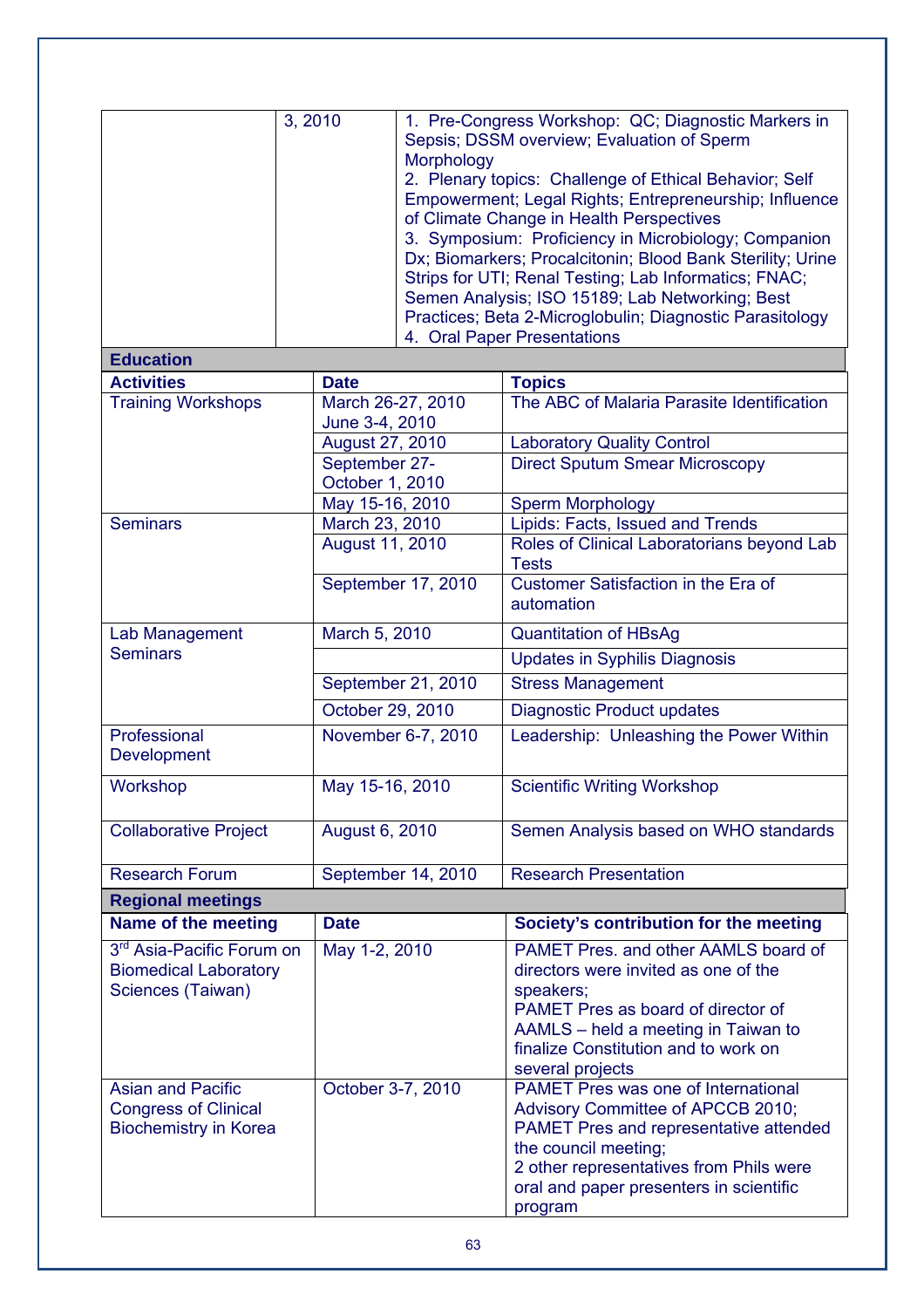| <b>ACCLS (Asean Congress)</b><br>in Clinical Laboratory<br>Sciences) in Kuala<br>Lumpur          | September 27-29,<br>2010 |                                                                                                                                                   | <b>PAMET Pres and other AACLS board</b><br>were invited as speakers; PAMET Pres<br>and representatives attended the council<br>meeting |  |
|--------------------------------------------------------------------------------------------------|--------------------------|---------------------------------------------------------------------------------------------------------------------------------------------------|----------------------------------------------------------------------------------------------------------------------------------------|--|
| <b>Regional Relations</b>                                                                        |                          |                                                                                                                                                   |                                                                                                                                        |  |
| <b>REGIONAL ORGANIZATIONS</b>                                                                    |                          | <b>RELATION</b>                                                                                                                                   |                                                                                                                                        |  |
| <b>AAMLS (Asia Association of Medical</b><br><b>Laboratory Sciences)</b>                         |                          | PAMET is one of the founding member;<br><b>PAMET President sits as Board of Director</b>                                                          |                                                                                                                                        |  |
| <b>AACLS (Asean Association of Clinical</b><br><b>Laboratory Sciences)</b>                       |                          | PAMET is one of the founding member;<br>PAMET President sits as 2 <sup>nd</sup> Vice President for<br>2009-2010; 1 <sup>st</sup> VP for 2011-2012 |                                                                                                                                        |  |
| APFCB (Asian and Pacific Federation of<br><b>Clinical Biochemistry &amp; Laboratory Medicine</b> |                          | <b>Full Member</b>                                                                                                                                |                                                                                                                                        |  |

### **POLAND**

## **POLISH SOCIETY OF LABORATORY DIAGNOSTICS**

| <b>National meetings</b>                                                                                                                                                                                                                                                                                                                    |                    |                    |                          |                                                                                |
|---------------------------------------------------------------------------------------------------------------------------------------------------------------------------------------------------------------------------------------------------------------------------------------------------------------------------------------------|--------------------|--------------------|--------------------------|--------------------------------------------------------------------------------|
| Name of the meeting                                                                                                                                                                                                                                                                                                                         |                    | <b>Date</b>        |                          | <b>Topic</b>                                                                   |
| The 17th Congress of the Polish Society                                                                                                                                                                                                                                                                                                     |                    | Sept 14 - 17, 2010 |                          |                                                                                |
| of Laboratory Diagnostics                                                                                                                                                                                                                                                                                                                   |                    |                    |                          |                                                                                |
| <b>Education</b>                                                                                                                                                                                                                                                                                                                            |                    |                    |                          |                                                                                |
| Members of Polish Society took an active part in the International Education Conference on<br>Pregraduate and Postgraduate Teaching in Laboratory Medicine and Recognition of the<br>Profession organized by Polish Chamber of Diagnosticians in cooperation with Polish Ministry of<br>Health under the IFCC auspices, held in March 2010. |                    |                    |                          |                                                                                |
| <b>Regional meetings</b>                                                                                                                                                                                                                                                                                                                    |                    |                    |                          |                                                                                |
|                                                                                                                                                                                                                                                                                                                                             |                    |                    |                          |                                                                                |
| Name of the meeting                                                                                                                                                                                                                                                                                                                         | <b>Date</b>        |                    |                          | Society's contribution for the meeting                                         |
| 5 <sup>th</sup> Conference SALMED-<br>Laboratory 2010                                                                                                                                                                                                                                                                                       | March 10-12, 2010  |                    | patient care             | The role of the diagnostic laboratory in                                       |
| <b>Gdansk &amp; Olsztyn Branch</b><br><b>Meeting</b>                                                                                                                                                                                                                                                                                        | Apr 22 -23,2010    |                    | health care institutions | Laboratory diagnostics in haematology;<br>dyslipidemias; medical laboratory in |
| <b>Kielce Branch Meeting</b>                                                                                                                                                                                                                                                                                                                | May 29, 2010       |                    | inflammation             | Haematological diagnostics of                                                  |
| <b>Rzeszow Branch Meeting</b>                                                                                                                                                                                                                                                                                                               | Oct $1 - 2$ , 2010 |                    |                          | Laboratory diagnostics in nephrology.                                          |
| <b>International relations</b>                                                                                                                                                                                                                                                                                                              |                    |                    |                          |                                                                                |

Polish Society of Laboratory Diagnostics is an active member of IFCC and EFCC. National Representative of the Society, prof. Grazyna Sypniewska has been approved for the second terrm (2010-2011.12.31) by the IFCC EB as an EB member of Communication and Publication Division and Editor-in-chief of eJournal IFCC.

 Magdalena Krintus PhD, member of the Polish Society was a member of PR Committee (Regional representative for Europe) at IFCC CPD.

 Three members of Polish Society (prof. G.Sypniewska, prof. B.Solnica, Dr M.Krintus) participated in the IFCC General Conference in Corfu.

Professor Sypniewska has been invited as a speaker during the Asian Pacific Congress of Clinical Biochemistry in Seoul (South Korea).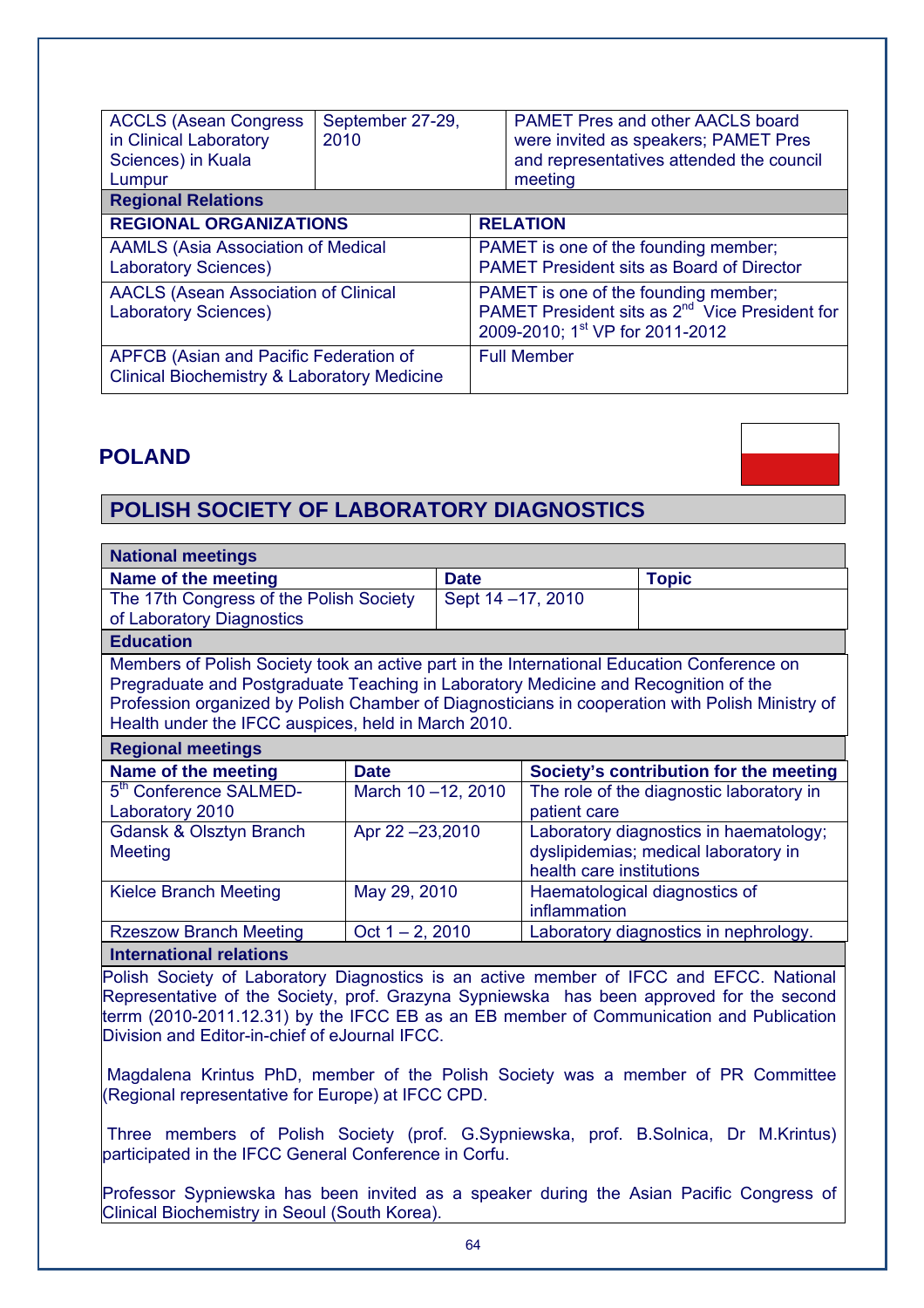National Representative of the Polish Society has been invited to join the Scientific Advisory Board of the next IFCC Congress in Berlin 2011.

**Additional information** 

From 2010 Polish Society has increased three times the annual dues that are paid to IFCC.

## **ROMANIA**



## **ROMANIAN SOCIETY OF LABORATORY MEDICINE (RSLM)**

| <b>National meetings</b>                                                               |                      |                                                       |  |  |
|----------------------------------------------------------------------------------------|----------------------|-------------------------------------------------------|--|--|
| Name of the meeting                                                                    | <b>Date</b>          | <b>Topic</b>                                          |  |  |
| 17th National Congress of the<br>Romanian Society of Laboratory<br>Medicine-Targu Jiu, | September 8-11, 2010 | Raising the performance of<br>the clinical laboratory |  |  |
| 4 th Sympozium of<br>Immunopathology, Targu Jiu,                                       | September 8-11, 2010 |                                                       |  |  |
| 5 th National Congress of<br>laboratory medical<br>technicians, Targu Jiu              | September 8-11, 2010 |                                                       |  |  |
| Financial concentration of the state of the                                            |                      |                                                       |  |  |

| <b>Regional incedition</b>               |                   |                                                  |  |  |
|------------------------------------------|-------------------|--------------------------------------------------|--|--|
| Name of the meeting                      | <b>Date</b>       | Society's contribution for the<br>meeting        |  |  |
| "Laboratory tests-guide for<br>the GP's" | <b>March 2010</b> | r Grigore Camelia, member<br><b>RSLM-speaker</b> |  |  |
| <b>Regional relations</b>                |                   |                                                  |  |  |

BCLF Meeting -Tirana,Albania

**International relations** 

EFCC Congress-Lisbon ,October 2010

## **RUSSIA**

## **RUSSIAN SCIENTIFIC SOCIETY OF CLINICAL LABORATORY DIAGNOSTICS SPECIALISTS**

| <b>National meetings</b>        |                   |                               |  |  |
|---------------------------------|-------------------|-------------------------------|--|--|
| Name of the meeting             | <b>Date</b>       | <b>Topic</b>                  |  |  |
| Scientific-practical conference | March 29-30, 2010 | Laboratory provision of       |  |  |
| (Moscow)                        |                   | healthcare standards          |  |  |
| Scientific-practical conference | May 26-27, 2010   | Laboratory technologies at    |  |  |
| (Moscow)                        |                   | healthcare organizing         |  |  |
| <b>Congress of Society</b>      | Oct 5-7, 2010     | Laboratory science $-$ to     |  |  |
| (Moscow)                        |                   | practice: first decade of XXI |  |  |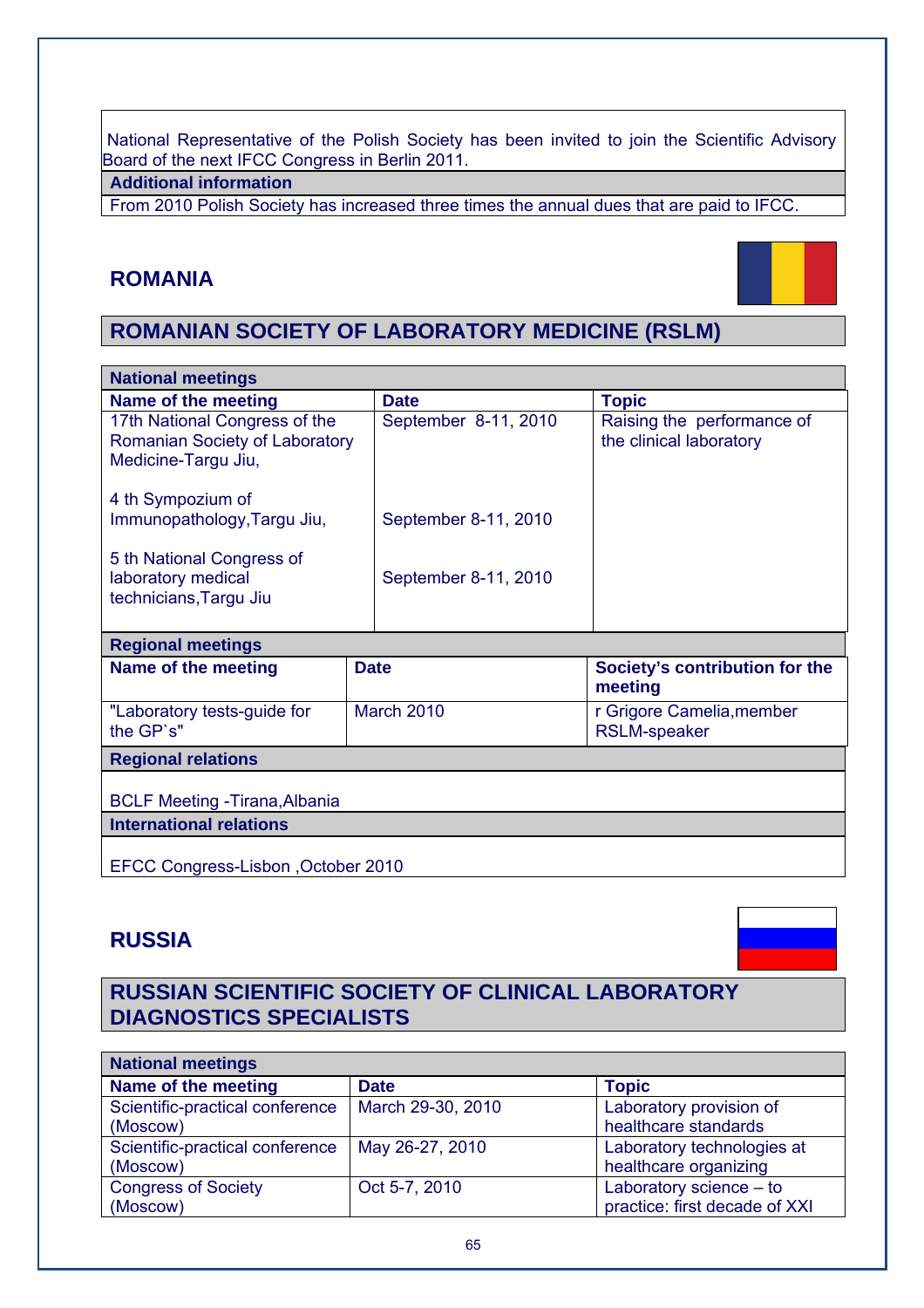|                                                               |                | century                                         |
|---------------------------------------------------------------|----------------|-------------------------------------------------|
| Congress with International<br>participation (St.-Petersburg) | June 6-9, 2010 | Molecular fundamentals for<br>clinical medicine |
| <b>Education</b>                                              |                |                                                 |

#### **Education**

The regular process of education and training in clinical laboratory diagnostics is performed by system of special chairs in medical institutions (universities or academies) in different regions of Russia. Regional organizations of our Society works together with this chairs.

Internet-conference: Results of external quality assessment in the year 2009 in laboratories of different parts of Russia (February 2010)

1<sup>st</sup> Russian School in Clinical Immunology "Immunology for Clinicians" (Pushkinskie Gory, city Pskov), Feb. 1-7, 2010.

Lecture for graduate Medical Students in Pavlov State Medical University, St.-Petersburg:- "Testing for the commonly abused drugs: A medical, social and employment issue" (April 7, 2010, Dave Berry, Guys and St Thomas' Foundation Trust, London, UK)

| <b>Regional meetings</b>                                                                                                                                 |                   |                                                                        |  |  |
|----------------------------------------------------------------------------------------------------------------------------------------------------------|-------------------|------------------------------------------------------------------------|--|--|
| Name of the meeting                                                                                                                                      | <b>Date</b>       | Society's contribution for the<br>meeting                              |  |  |
| Regular conference of<br>laboratory specialists                                                                                                          | <b>Bi-monthly</b> | Regional organizations of<br>Society are performing this<br>conference |  |  |
| <b>International relations</b>                                                                                                                           |                   |                                                                        |  |  |
| Laboratory specialists from Belorussia, England, USA, Germany, Kazakhstan, Uzbekistan,<br>Likraine, Moldova, Kirgisia are participate in our conferences |                   |                                                                        |  |  |

Ukraine, Moldova, Kirgisia are participate in our conferences Agreements between AACC and 2 Russian Laboratory Medicine Journals: "Klinicheskaya Laboratornaya Diagnostika" and "Consilium" to translate into Russian selected articles from Journal Clinical Chemistry.

## **SERBIA**



## **SOCIETY OF MEDICAL BIOCHEMISTS OF SERBIA**

| <b>National meetings</b>                       |                           |                                                                                                                                                                                                                                                    |  |  |
|------------------------------------------------|---------------------------|----------------------------------------------------------------------------------------------------------------------------------------------------------------------------------------------------------------------------------------------------|--|--|
| Name of the meeting                            | <b>Date</b>               | <b>Topic</b>                                                                                                                                                                                                                                       |  |  |
| 6th EFCC Symposium for<br><b>Balkan region</b> | Belgrade, October 7, 2010 | <b>Implementing Laboratory</b><br>Automation, Quality and<br>Efficiency; Medical errors: Pre-<br>analytical issue in patients<br>safety; Progressive automation;<br><b>Concepts for Lean and Six</b><br><b>Sigma Laboratory Efficiency</b><br>etc. |  |  |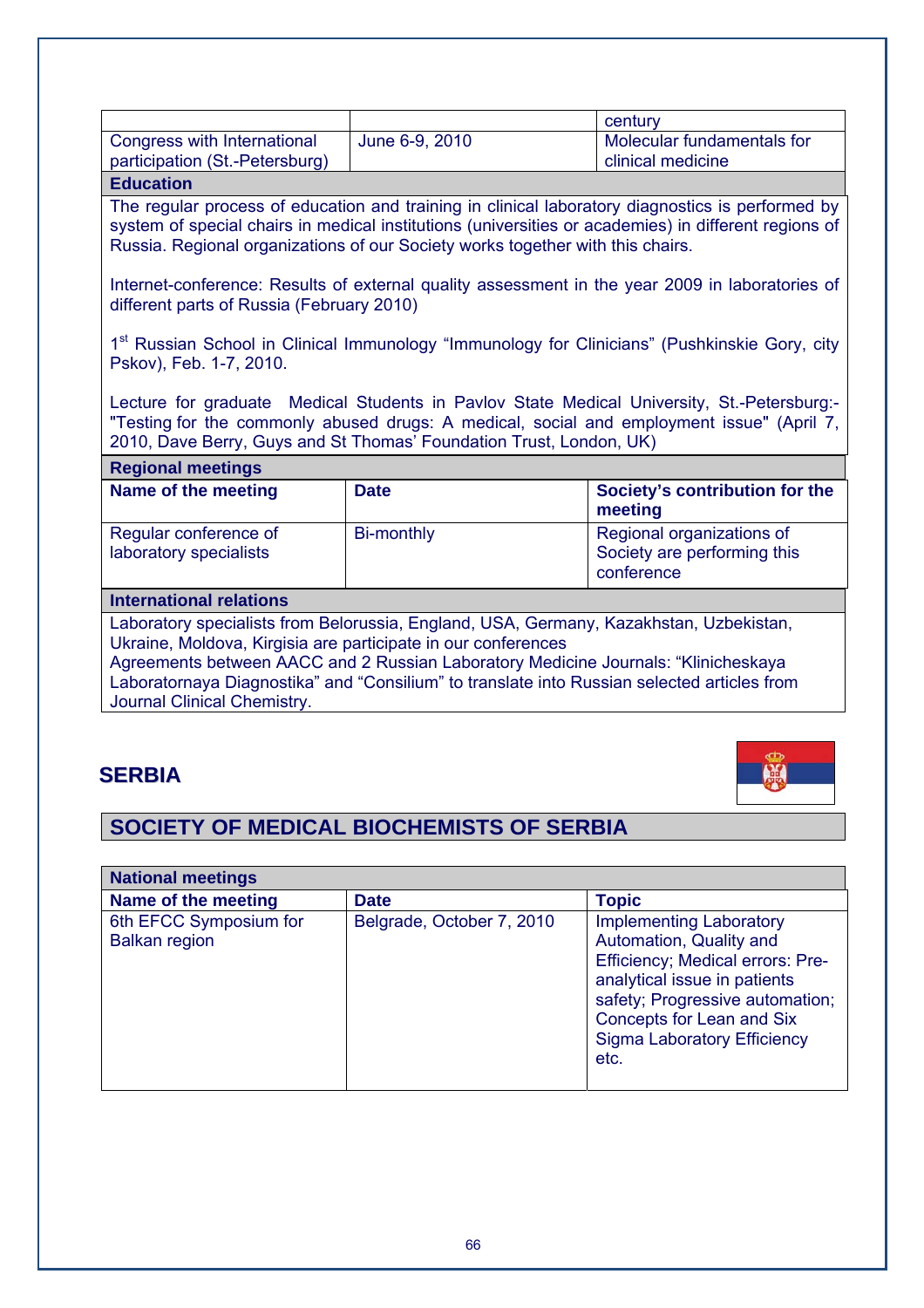| 17th Serbian Congress on<br><b>Medical Biochemuistry and</b><br><b>Laboratory Medicine</b><br><b>XIIIth Scientific Conference</b><br>"Professor Ivan Berkes"                                                                                                                                                                                                                                                                                                                                                                                              | Belgrade, October 4-9, 2010<br>Belgrade, November 16,<br>2010 | Application of biochemical<br>markers for various diseases<br>and states; Thyroid disease<br>diagnostics; clinical importance<br>of free radicals in circulation;<br>Protein analysis on the<br>molecular level; Significance of<br>genetic polymorphism, etc.<br>Lectures from Serbia, Croatia<br>and Macedonia have been<br>devoted to Professor Ivan<br>Berkes Centenary of birth<br>Anniversary |  |  |  |
|-----------------------------------------------------------------------------------------------------------------------------------------------------------------------------------------------------------------------------------------------------------------------------------------------------------------------------------------------------------------------------------------------------------------------------------------------------------------------------------------------------------------------------------------------------------|---------------------------------------------------------------|-----------------------------------------------------------------------------------------------------------------------------------------------------------------------------------------------------------------------------------------------------------------------------------------------------------------------------------------------------------------------------------------------------|--|--|--|
| <b>Education</b>                                                                                                                                                                                                                                                                                                                                                                                                                                                                                                                                          |                                                               |                                                                                                                                                                                                                                                                                                                                                                                                     |  |  |  |
| the members on the following topics:<br>1. Point-of-Care Diagnostics<br>2. Laboratory Management<br><b>Novalities in Laboratory Medicine</b><br>3.<br><b>Laboratory Health Protection</b><br>4.                                                                                                                                                                                                                                                                                                                                                           |                                                               | Society of Medical Biochemists of Serbia in 2010 organised four CME educational seminars for                                                                                                                                                                                                                                                                                                        |  |  |  |
| <b>Regional meetings</b>                                                                                                                                                                                                                                                                                                                                                                                                                                                                                                                                  |                                                               |                                                                                                                                                                                                                                                                                                                                                                                                     |  |  |  |
| Name of the meeting                                                                                                                                                                                                                                                                                                                                                                                                                                                                                                                                       | <b>Date</b>                                                   | Society's contribution for the<br>meeting                                                                                                                                                                                                                                                                                                                                                           |  |  |  |
| 18 <sup>th</sup> Meeting of Balkan<br><b>Clinical Laboratory</b><br>Federation                                                                                                                                                                                                                                                                                                                                                                                                                                                                            | September 22-25, 2010,<br><b>Tirana</b>                       | Presentation of the Plenary<br>Lectures and number of posters                                                                                                                                                                                                                                                                                                                                       |  |  |  |
| 6 <sup>th</sup> EFCC Symposium for<br><b>Balkan Region</b>                                                                                                                                                                                                                                                                                                                                                                                                                                                                                                | <b>Belgrade</b>                                               | <b>Society of Medical Biochemists</b><br>of Serbia was organiser of the<br>Symposium                                                                                                                                                                                                                                                                                                                |  |  |  |
| <b>Regional relations</b>                                                                                                                                                                                                                                                                                                                                                                                                                                                                                                                                 |                                                               |                                                                                                                                                                                                                                                                                                                                                                                                     |  |  |  |
| Cooperation with all Societies from Balkan region, members of Balkan Clinical Laboratory<br>Federation (BCLF)<br>The Society of Medical Biochemists of Serbia published Journal of Medical Biochemistry, the<br>Official Journal of the Society, in which many scientists from region published own papers.<br><b>International relations</b><br>Cooperation with other Societies members of IFCC and EFCC<br>Participation in EFCC activities<br>Participations in Meetings organised by IFCC and EFCC                                                   |                                                               |                                                                                                                                                                                                                                                                                                                                                                                                     |  |  |  |
| <b>Additional information</b>                                                                                                                                                                                                                                                                                                                                                                                                                                                                                                                             |                                                               |                                                                                                                                                                                                                                                                                                                                                                                                     |  |  |  |
| The members of the Society appointed by Ministry of Health of Serbia actively participated in<br>activities of The Chamber of Medical Biochemists of Serbia that work on all regulation of<br>medical biochemistry (Clinical Chemistry) as profession in health service of Serbia.<br>The Society of Medical Biochemists of Serbia actively participates in Accreditation Body of<br>Serbia and Agency for Accreditation of Health Institutions. Through the Accreditation<br>Commission the Society applied ISO 15189 in medical laboratories in Serbia. |                                                               |                                                                                                                                                                                                                                                                                                                                                                                                     |  |  |  |
| In cooperation with Institute for Medical Biochemistry of Clinical Centre of Serbia, the Society<br>continues the organisation of external quality control scheme - SNEQAS in all laboratories in<br>the country.                                                                                                                                                                                                                                                                                                                                         |                                                               |                                                                                                                                                                                                                                                                                                                                                                                                     |  |  |  |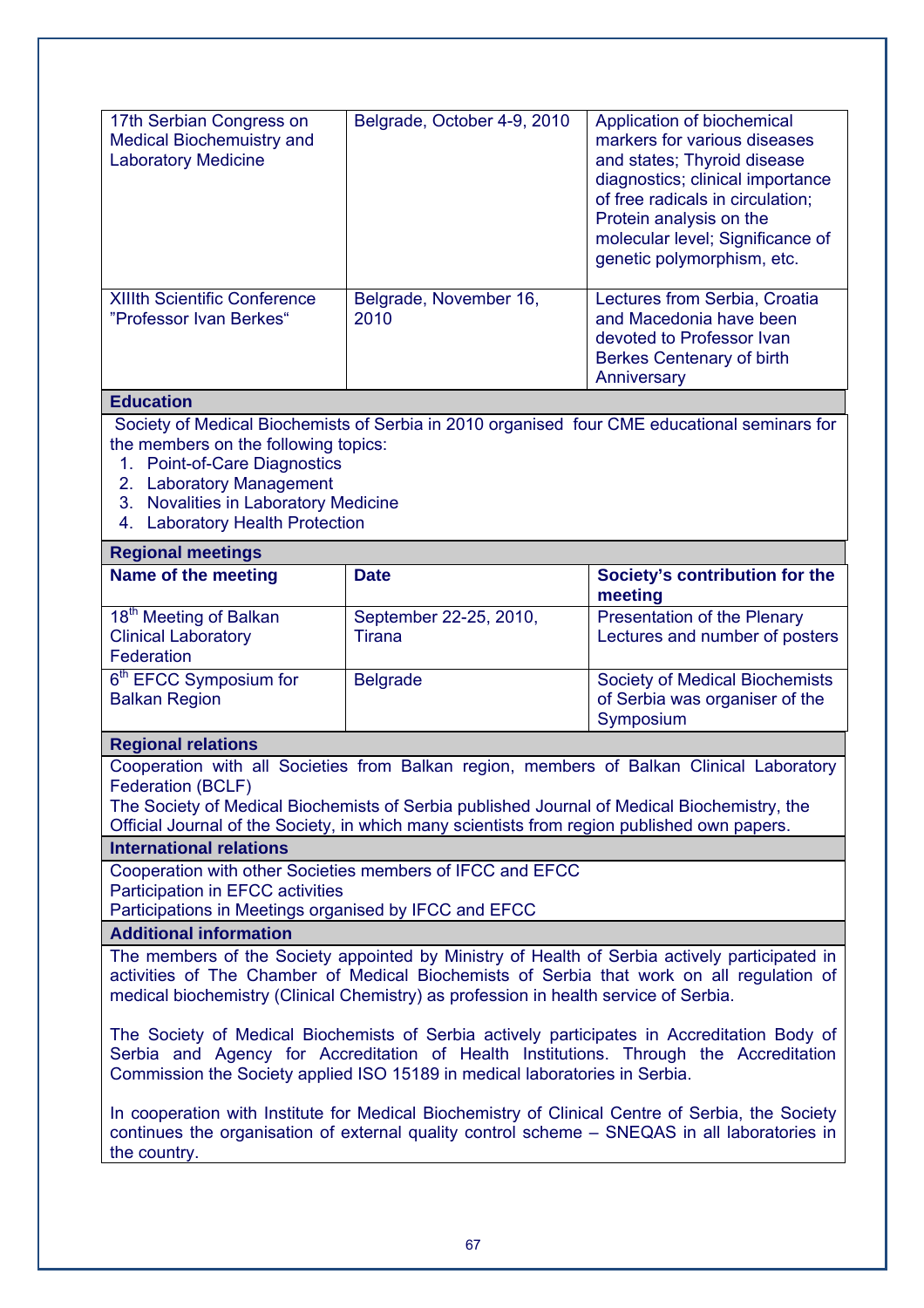## **SLOVENIA**



## **SLOVENIAN ASSOCIATION FOR CLINICAL CHEMISTRY**

| <b>National meetings</b>           |                           |                                                                      |  |  |
|------------------------------------|---------------------------|----------------------------------------------------------------------|--|--|
| Name of the meeting                | <b>Date</b>               | <b>Topic</b>                                                         |  |  |
| <b>SZKK (Slovenian Association</b> | February 11, 2010,        | Autoimmunity                                                         |  |  |
| Clinical Chemistry<br>for          | Ljubljana                 |                                                                      |  |  |
| SZKK) Symposyum                    |                           |                                                                      |  |  |
| <b>SZKK Symposium</b>              | March 18, 2010, Ljubljana | The 2009 PhD Thesis presentatioin<br>in Slovenian clinical chemistry |  |  |
| 19th Symposium of Croatian         | May 14, 2010, Zagreb,     |                                                                      |  |  |
| <b>Society of Medical</b>          | Croatia                   | Laboratory Diagnostics in                                            |  |  |
| <b>Biochemists and Slovenian</b>   |                           | <b>Transplantation Medicine</b>                                      |  |  |
| <b>Association of Clinical</b>     |                           |                                                                      |  |  |
| Chemistry                          |                           |                                                                      |  |  |
| <b>SZKK Symposyum</b>              | May 28-29, 2010, Ptuj     | Pre-analytics and statistics in                                      |  |  |
|                                    |                           | clinical chemistry                                                   |  |  |
| <b>SZKK Symposyum</b>              | October 7, 2010,          | The role of laboratory diagnostics                                   |  |  |
|                                    | Ljubljana                 | in management of oncologic                                           |  |  |
|                                    |                           | patients                                                             |  |  |
| <b>SZKK Symposyum</b>              | December 2, 2010, Celje   | The laboratory and clinical                                          |  |  |
|                                    |                           | management of patients on                                            |  |  |
|                                    |                           | dialyses                                                             |  |  |

#### **Education**

- October 23-24, 2010, Dubrovnik, Croatia – 10<sup>th</sup> EFCC Continuous Postgraduate Course: »New trends in classification, diagnosis and management of thrombophilia« (in organization of EFCC, Croatian Society of Medical Biochemists and Slovenian Association for Clinical Chemistry);

- Educational Course for Internal Assessors – ISO 15189 and Slovenian Bylaw in Laboratory Medicine (in organization of Slovenian Institute for Quality, Slovenian Association for Clinical Chemistry and Slovenian Chamber for Laboratory Medicine);

- Organization of Educational Courses for Medical Laboratory Technicians (4 different topics)

## **SOUTH AFRICA**



## **SOUTH AFRICAN SOCIETY OF CLINICAL BIOCHEMISTRY**

| <b>National meetings</b>                                                                                            |                   |                                                                                                                 |
|---------------------------------------------------------------------------------------------------------------------|-------------------|-----------------------------------------------------------------------------------------------------------------|
| Name of the meeting                                                                                                 | <b>Date</b>       | <b>Topic</b>                                                                                                    |
| <b>Pathvine Congress</b>                                                                                            | October 3-5, 2010 | Homocysteine and CVD risk<br><b>Inborn Errors of Metabolism</b><br><b>Point of Care</b><br>Obesity and genetics |
| <b>Education</b>                                                                                                    |                   |                                                                                                                 |
| SAACB Education Day - October 2, 2010, Somerset West, W Cape<br><b>Topic: Laboratory Statistics</b>                 |                   |                                                                                                                 |
| <b>Regional relations</b>                                                                                           |                   |                                                                                                                 |
| SAACB members have assisted in the formation of the College of Pathologists of East, Central<br>and Southern Africa |                   |                                                                                                                 |
| 68                                                                                                                  |                   |                                                                                                                 |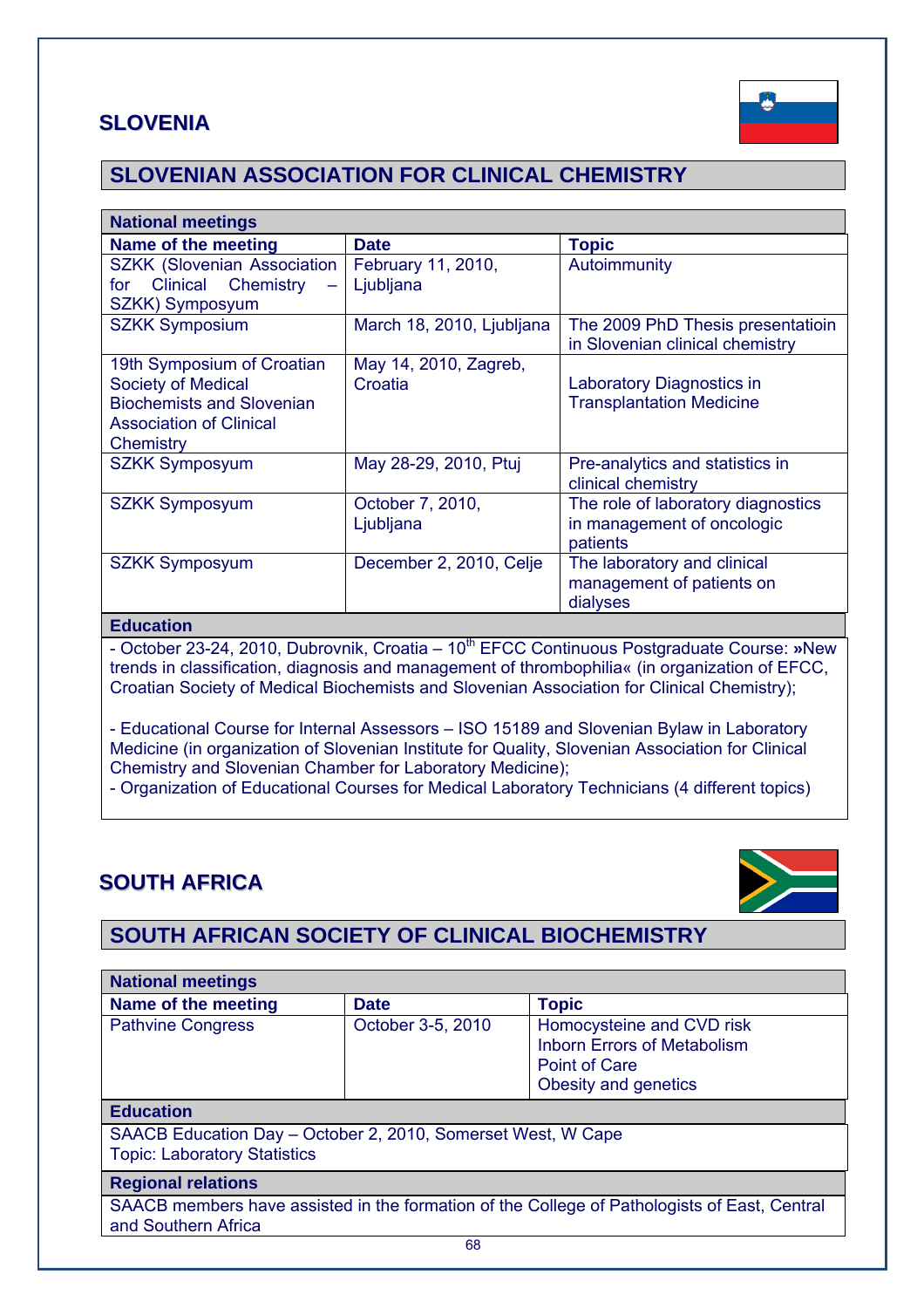SAACB member and former president is currently the president of the Africa Federation of Clinical Chemistry

#### **International relations**

Quality Symposium  $-12^{th}$  Asia Pacific Congress of Clinical Biochemistry Collaboration on project on global reference ranges Contribution to IFCC Task Force Team on Point of Care Representation on IFCC Task Team on Young Scientists Membership of Paediatric Clinical Biochemistry Representation on Editorial Board of eJIFCC Contribution to IFCC Newsletter Providing assistance in the organization of a pre congress IFCC quality management workshop in Nairobi, Kenya. Involved in developing clinical case studies with AACC **Additional information** The SAACB has bid to host the IFCC 2017 meeting in S Africa

### **SPAIN**



## **SOCIEDAD ESPAÑOLA DE BIOQUÍMICA CLÍNICA Y PATOLOGÍA MOLECULAR (SEQC)**

| <b>National meetings</b>                                                      |                         |                                                                                                                                                                                                                                                                                                                                                                                  |  |
|-------------------------------------------------------------------------------|-------------------------|----------------------------------------------------------------------------------------------------------------------------------------------------------------------------------------------------------------------------------------------------------------------------------------------------------------------------------------------------------------------------------|--|
| Name of the meeting                                                           | <b>Date</b>             | <b>Topic</b>                                                                                                                                                                                                                                                                                                                                                                     |  |
| Course, Toledo                                                                | <b>January 27, 2010</b> | Sample quality in the pre-analytical<br>step                                                                                                                                                                                                                                                                                                                                     |  |
| Course, Tarragona                                                             | February 24, 2010       | Sample quality in the pre-analytical<br>step                                                                                                                                                                                                                                                                                                                                     |  |
| Course, Madrid                                                                | March 16, 2010          | Quality guarantee: Key for the<br>clinical pratice                                                                                                                                                                                                                                                                                                                               |  |
| Course, Pontevedra                                                            | March 24, 2010          | Sample quality in the pre-analytical<br>step                                                                                                                                                                                                                                                                                                                                     |  |
| <b>Web Seminar</b>                                                            | March 25, 2010          | Screening fecal blood programme<br>for prevention of colon and rectum<br>tumours. Presentation of a regional<br>pilot programme                                                                                                                                                                                                                                                  |  |
| Course, Barcelona                                                             | April 15-16, 2010       | <b>Accreditation versus Certification</b>                                                                                                                                                                                                                                                                                                                                        |  |
| <b>Web Seminar</b>                                                            | April 30, 2010          | Clinical utility of serum light chains                                                                                                                                                                                                                                                                                                                                           |  |
| <b>Scientific</b><br>of<br><b>VIII</b><br><b>Meeting</b><br>Committee, Toledo | May 10-11, 2010         | Evaluation of risk cardiac markers<br>Laboratory utility in breast cancer<br>Genetic council and family cancer<br>Metrology: calibration, trazability and<br>uncertainty<br>New perspectives in suprarrenal<br>failure and Cushing syndrome<br>Neonatal screening of cystic fibrosis.<br>Certainty and controversies<br>Informatics: Application to the<br>laboratory management |  |
| <b>Web Seminar</b>                                                            | May 25, 2010            | HE4, a new marker for the<br>diagnostic of the ovary cancer                                                                                                                                                                                                                                                                                                                      |  |
| Course, Barcelona                                                             | May 26, 2010            | Management of laboratory waste<br>products                                                                                                                                                                                                                                                                                                                                       |  |
| International Symposium,<br>IV                                                | June 9-10, 2010         | Clinical laboratory and quality                                                                                                                                                                                                                                                                                                                                                  |  |
| 69                                                                            |                         |                                                                                                                                                                                                                                                                                                                                                                                  |  |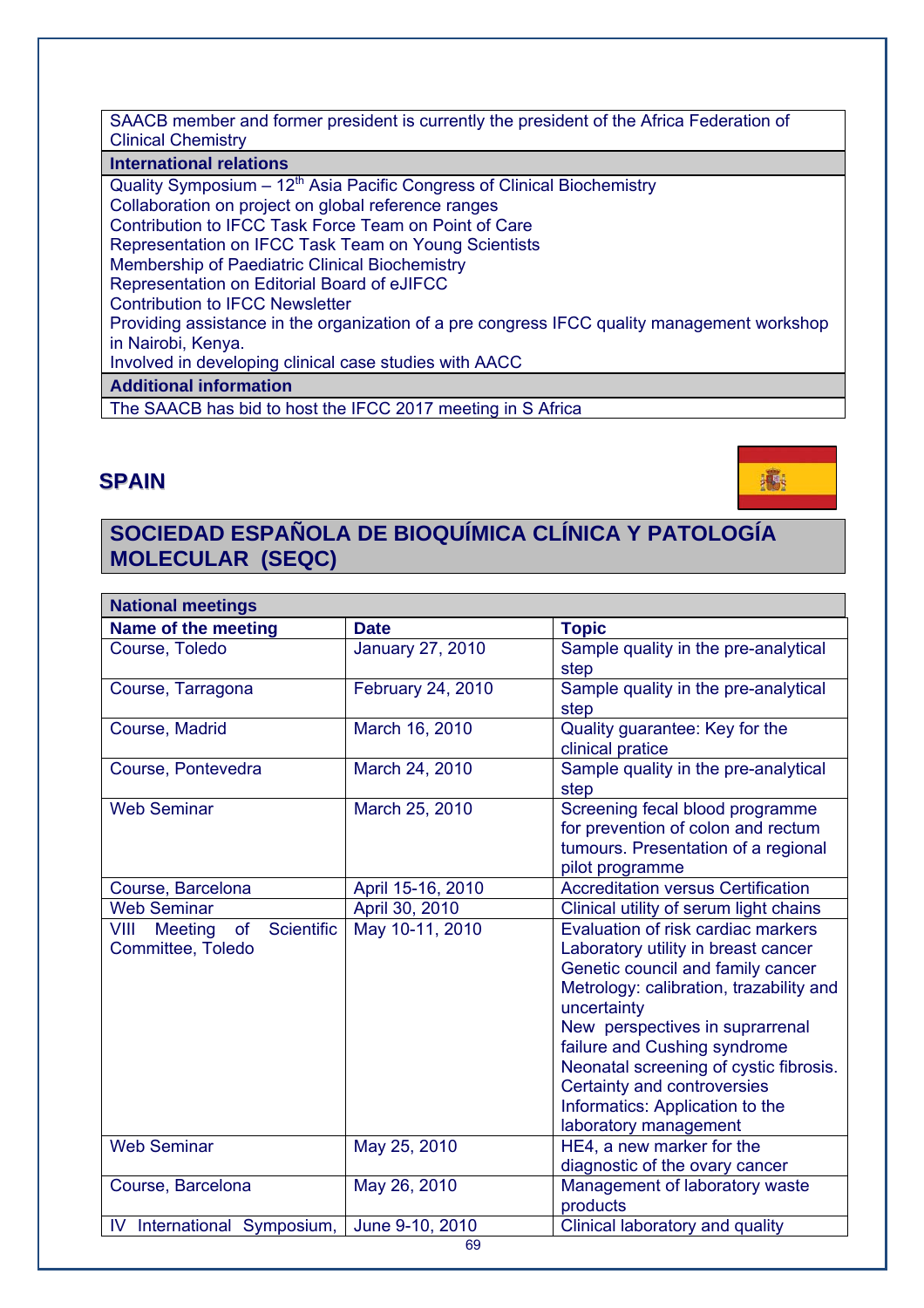| <b>Barcelona</b>                              |                      |                                                                                                                                                                                                                                                       |  |
|-----------------------------------------------|----------------------|-------------------------------------------------------------------------------------------------------------------------------------------------------------------------------------------------------------------------------------------------------|--|
| Course, Madrid                                | June 28-30, 2010     | Genetic molecular diagnostic.<br>Pactical applications in clinics                                                                                                                                                                                     |  |
| <b>Web Seminar</b>                            | September 22, 2010   | Study of the anaemic patient.<br>Updating of the erythropoyesis                                                                                                                                                                                       |  |
| Course, Barcelona                             | October 7, 2010      | Arterial hypertension. Hormone<br>regulation and biochemical study                                                                                                                                                                                    |  |
| <b>XXIX National Meeting,</b><br>Zaragoza     | October 20-22, 2010  | IV Meeting of Clinical Laboratory<br>with 1200 attendants                                                                                                                                                                                             |  |
| Course, Madrid                                | November 11-12, 2010 | <b>Accreditation versus Certification</b>                                                                                                                                                                                                             |  |
| Course, Madrid                                | November 16, 2010    | Microarrays and massive<br>sequentation. Clinical application                                                                                                                                                                                         |  |
| Meeting El laboratorio del<br>futuro, Granada | November 18-19, 2010 | Looking for the highest efficiency in<br>clinical laboratory<br>Knowledge in the clinical laboratory.<br>Inteligent programmes integrated in<br>the LIS.<br>Clinical laboratory formation. Points<br>of view of the different scientific<br>societies |  |
| Course, Barcelona                             | November 25, 2010    | Informatic tools for taking decisions<br>in the clinical laboratory                                                                                                                                                                                   |  |
| <b>Web Seminar</b>                            | November 30, 2010    | Markers for acute renal injury                                                                                                                                                                                                                        |  |
|                                               |                      |                                                                                                                                                                                                                                                       |  |

#### **Education**

Annual Education Programme, 9 Lessons and 9 Clinical cases, with 900 registrations.

#### **Regional relations**

SEQC has collaborations with all the regional associations of Clinical Chemsitry

**International relations** 

The Spanish society of clinical biochemistry and molecular pathology (SEQC) has a tight relation with IFCC, EFCC and AACC. Members of SEQC are integrated in committees and work groups of IFCC and EFCC. Our relationship with AACC is with lab tests on line.

SEQC through its foundation, José Luis Castano, gives fellowships to speakers to participate in south American countries meetings.

#### **Additional information**

Evaluation programmes of external pre-analytical quality.

Evaluation programmes of external quality of biochemistry tests: stat lab, hormones, proteins, blood gases, cardiac markers, tumour markers, autoimmunity in urine and serum specimens.

### **SRI LANKA**



## **ASSOCIATION FOR CLINICAL BIOCHEMISTRY, SRI LANKA**

| <b>National meetings</b>      |                   |                               |  |
|-------------------------------|-------------------|-------------------------------|--|
| Name of the meeting           | <b>Date</b>       | <b>Topic</b>                  |  |
| Committee meeting             | March 20, 2010    | To review the progress        |  |
| Committee meeting             | July 24, 2010     | To review the progress        |  |
| <b>Annual General Meeting</b> | September 15,2010 | To review the annual progress |  |
| <b>Education</b>              |                   |                               |  |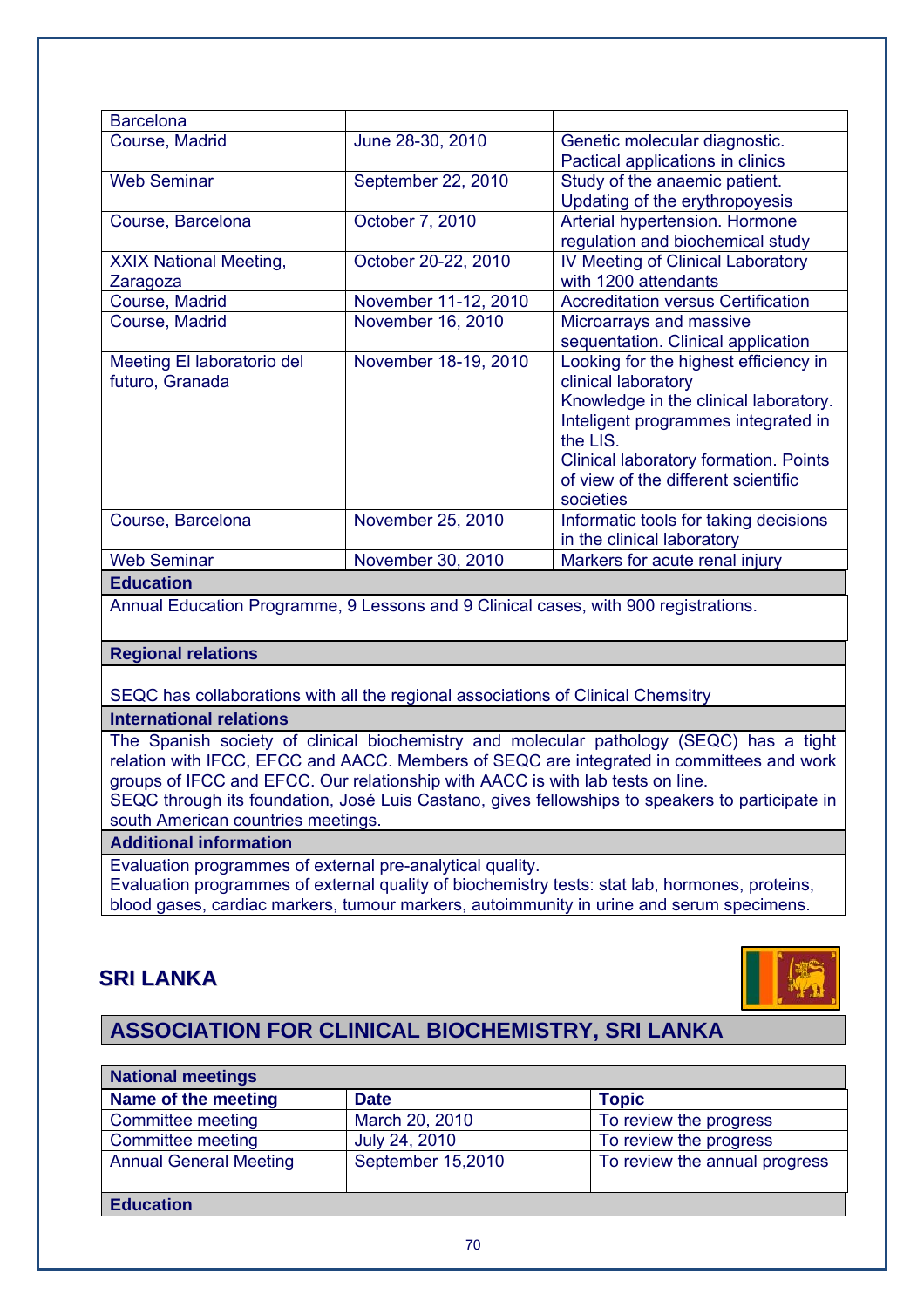Prior to the Annual General Meeting on 15th October, 2010 a lecture on 'Spot urine; a neglected sample' has been conducted by the President ACBSL, Dr Saroja Siriwardena, Chemical Pathologist, National Hospital of Sri Lanka. Colombo.

#### **Additional information**

#### **Future plan and activities**

- To conduct lectures on selected topics for the benefit of the members as well as for the other technical staff.
- To initiate the introduction of SI units in state sector hospitals.
- To conduct a workshop on laboratory quality control for the benefit of laboratories intend to accredit according to ISO 15189. Few Sri Lankan medical laboratories have developed interest to accredit according to ISO 15189, after the workshop conducted by ACBSL utilizing a panel of IFCC visiting lecturers in 1999 on quality control and accreditation.
- Organize joint activities with the other organizations such as college of pathologists

## **TAIWAN**



## **CHINESE ASSOCIATION FOR CLINICAL BIOCHEMISTRY (TW)**

| <b>National meetings</b>                                                                                                                                                                                                                                                                                                                                                                                                                                                   |                                         |                                                                          |                                                                                                                                                                   |
|----------------------------------------------------------------------------------------------------------------------------------------------------------------------------------------------------------------------------------------------------------------------------------------------------------------------------------------------------------------------------------------------------------------------------------------------------------------------------|-----------------------------------------|--------------------------------------------------------------------------|-------------------------------------------------------------------------------------------------------------------------------------------------------------------|
| Name of the meeting                                                                                                                                                                                                                                                                                                                                                                                                                                                        | <b>Date</b>                             | <b>Topic</b>                                                             |                                                                                                                                                                   |
| The 25 <sup>th</sup> Joint Annual<br>Conference<br>of Biomedical Science:<br><b>Plenary lecture</b>                                                                                                                                                                                                                                                                                                                                                                        | March 28-29, 2010                       | Prof. Parameswaran, Venkateswaran<br>Endocrinology Laboratory - A Review |                                                                                                                                                                   |
| <b>Education</b>                                                                                                                                                                                                                                                                                                                                                                                                                                                           |                                         |                                                                          |                                                                                                                                                                   |
| Symposium:<br>Nutritional Aspect in Clinical Chemistry, Including the following topics<br>Vitamin D and Chronic Diseases, Prof. Shu-Chu Shiesh<br>Chemoprevention Mechanisms of Phytochemicals in Diet, Prof. Shwu-Bin Lin<br>Intrauterine malnutrition associated with glucose intolerance and obesity, Prof. Tjin-Shing Jap<br>Monascus purpureus rice and statins in anti-inflammatory strategies for homocysteine-related<br>cardiovascular disease, Dr. Chih-Pei Lin. |                                         |                                                                          |                                                                                                                                                                   |
| <b>Regional meetings</b>                                                                                                                                                                                                                                                                                                                                                                                                                                                   |                                         |                                                                          |                                                                                                                                                                   |
| Name of the meeting                                                                                                                                                                                                                                                                                                                                                                                                                                                        | <b>Date</b>                             |                                                                          | Society's contribution for the<br>meeting                                                                                                                         |
| The 12th Asian-Pacific<br><b>Congress of Clinical</b><br><b>Biochemistry</b>                                                                                                                                                                                                                                                                                                                                                                                               | October 3~7, 2010 Coex,<br>Seoul, Korea |                                                                          | Shu-Chu Shiesh, International<br><b>Advisory Committee</b><br>Yau-Huei Wei, Pei-Jer Chen,<br>Shu-Chu Shiesh, Tjin-Shing<br>Jap, Speakers in Scientific<br>Program |
| <b>Regional relations</b>                                                                                                                                                                                                                                                                                                                                                                                                                                                  |                                         |                                                                          |                                                                                                                                                                   |
| An Agreement was signed between the Asia-Pacific Federation for Clinical Biochemistry and<br>Laboratory Medicine (APFCB) and the Chinese Association for Clinical Biochemistry (CACB,<br>Taiwan) and the national society responsible for organizing the 14 <sup>th</sup> APFCB Congress.                                                                                                                                                                                  |                                         |                                                                          |                                                                                                                                                                   |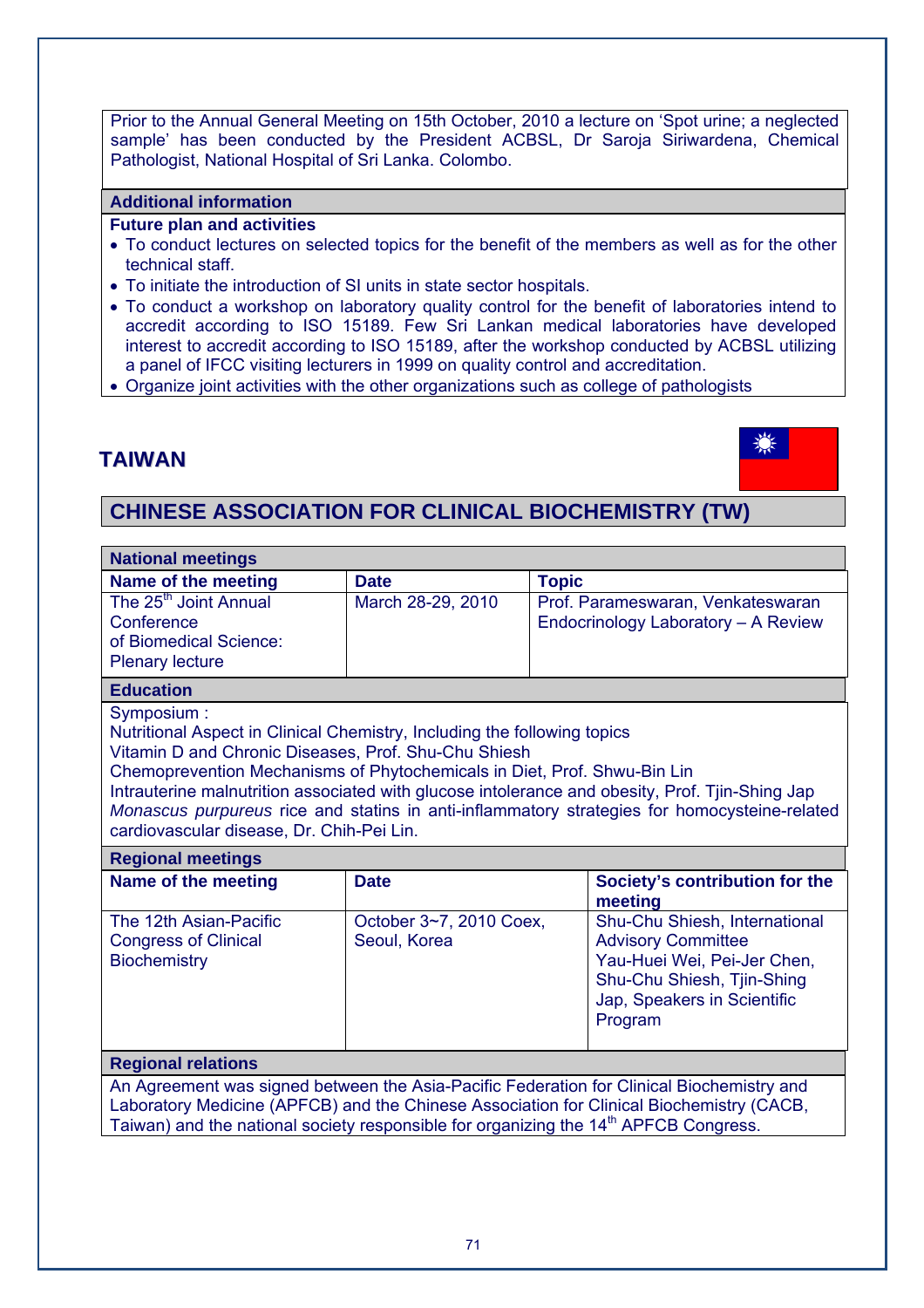## **TURKEY**



# **TURKISH BIOCHEMICAL SOCIETY (TBS)**

| <b>National meetings</b>                                                |                   |                                                                                                                                                                                                                                                                                                                                                                                                                                                                                                                                                                                                                                                                                                                                                                                                                                                                                                                                                                                                                                                                                                                                                                                                                                                                                                                                                                                                                                                                                                                                                                                                                                                                                                                                                               |  |
|-------------------------------------------------------------------------|-------------------|---------------------------------------------------------------------------------------------------------------------------------------------------------------------------------------------------------------------------------------------------------------------------------------------------------------------------------------------------------------------------------------------------------------------------------------------------------------------------------------------------------------------------------------------------------------------------------------------------------------------------------------------------------------------------------------------------------------------------------------------------------------------------------------------------------------------------------------------------------------------------------------------------------------------------------------------------------------------------------------------------------------------------------------------------------------------------------------------------------------------------------------------------------------------------------------------------------------------------------------------------------------------------------------------------------------------------------------------------------------------------------------------------------------------------------------------------------------------------------------------------------------------------------------------------------------------------------------------------------------------------------------------------------------------------------------------------------------------------------------------------------------|--|
| Name of the meeting                                                     | <b>Date</b>       | <b>Topic</b>                                                                                                                                                                                                                                                                                                                                                                                                                                                                                                                                                                                                                                                                                                                                                                                                                                                                                                                                                                                                                                                                                                                                                                                                                                                                                                                                                                                                                                                                                                                                                                                                                                                                                                                                                  |  |
| Symposium of<br><b>Information Technology</b><br>in Laboratory Medicine | <b>May 6-8</b>    | Information<br>technology in general; Information<br>technology<br>and medicine; Current<br>situation of<br>information technology in the world and Turkey;<br>network / e-medicine;<br><b>Medical</b><br>Laboratory<br>management and information technology; Information<br>technology in evidence-based laboratory medicine;<br>Laboratory information management system (LIMS):<br>yesterday, today and tomorrow; LIMS in laboratory<br>accreditation process; information technology in<br>education of laboratory specialists; LIMS problems<br>and solutions; LIMS in university, government and<br>special laboratories; Information technology<br>for<br>knowledge flow; LIMS<br>performance and<br>for<br>performance criteria of Ministry of Health; LIMS for<br>interlaboratory information flow; Minimal requirements<br>for Hospital Information Management Systems (HIMS)<br>and LIMS purchasing; Minimal technical competition<br>specifications for purchasing of LIMS; Determination                                                                                                                                                                                                                                                                                                                                                                                                                                                                                                                                                                                                                                                                                                                                                        |  |
| <b>National Congress of</b><br><b>Biochemistry</b>                      | October 27-<br>30 | of framework purchasing principles of LIMS.<br>The laboratory support of the poisoned patient;<br>Interpretation of laboratory test results and medical<br>limits; Analytical standardisation<br>decision<br>and<br>harmonisation;<br>Measurement<br>uncertainty<br>and<br>traceability; A new approach to quality control;<br>Apoptosis and angiogenesis; Characterisation of Type<br>60 histon acetyl transferase gene; Biological and<br>medical characteristics of propolis; Basic principles of<br>cell culture; Enzyme engeneering by rational design;<br>Bioinformatics in laboratory medicine;<br>Inhibiting<br>immune system cells' response via an activating<br>receptor; Xanthochromia: Its place in the diagnosis of<br>CT-negative subarachnoid haemorrhage; Clinical<br>biochemistry of body fluids; Saliva analysis and<br>laboratory medicine; Emodinine toxicity in MCF-7 and<br>MDA-231 cells; Blog use in medical education;<br>Clinical and laboratory practice guidelines; Foundation<br>and management of medical laboratories in Turkey;<br>Effects of total laboratory management on medical<br>laboratory; Cancer: resistance mechanisms<br>and<br>therapy; Molecular mechanisms of drug resistance in<br>cancer; Oxidative stress and apoptosis: importance in<br>cancer therapy; Inhibition of glutathione - S -<br>transferase<br>in<br>role<br>breast<br>cancer;<br><b>The</b><br>of<br>mycobacterium cell wall extracts in therapy of bladder<br>cancer; Natural phenolic compounds: anticancer<br>characteristics<br>interactions<br>and<br>with<br>chemotherapeutics<br>Education<br>in<br>cancer;<br>in.<br>biochemistry; Specialisation and doctoral education in<br>medicine in<br>with<br>accodance<br>European<br>Union |  |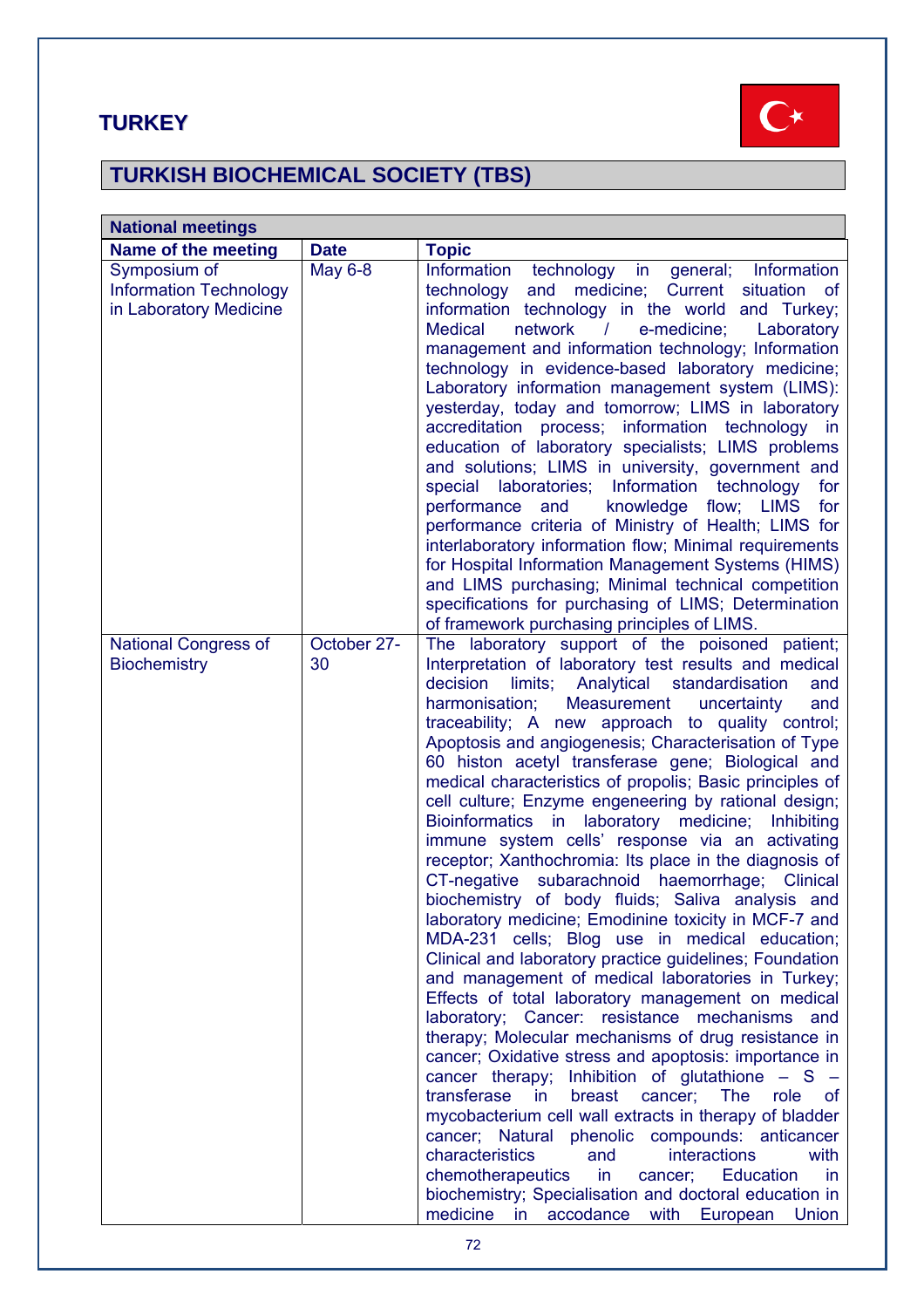Harmonisation Process; A glance to European doctoral education; The role of vitamin D in prevention and therapy of cancer; Circulating endothelial cells and laboratory medicine; Ischemia markers; Do transfatty acids cause insuline resistance?; Biological functions of sialic acids; Sialic acid in ageing process; Sialic acid in the pathogenesis of atherosclerosis; Inflammation and sialic acid; Coagulation factors and fibrinolysis, Coagulation tests in general; The clinical use of coagulation tests; Regulation of appetite and medical laboratory; Adipose tissue and adipokines; Medical laboratory for the monitoring of nutrition therapy; Nutraceuticals; Pharmacogenetics and adverse drug reactions; Molecular mechanisms of metal pollution, phytoremediation and hyperaccumulation; Exercise-stimulated signal pathways for the prevention of sarcopenia; Medical laboratory in thyroid diseases; Expectations of clinician from medical laboratory in thyroid diseases; Case presentations for laboratory use in thyroid diseases.

# **Education**

**Regional meetings** 

Course on data mining, May 6

Course on oxidative stress, DNA damage, DNA repair, and relationship to diseases; June 15-18 Course on gene transfer to eukaryotic and prokaryotic cells, October 27 Course on method validation, October 27

Course on analytical quality, December 16-17

Course on reference intervals, December 18

| negiunai meemigo                                                                             |               |                                           |  |  |
|----------------------------------------------------------------------------------------------|---------------|-------------------------------------------|--|--|
| Name of the meeting                                                                          | <b>Date</b>   | Society's contribution for the<br>meeting |  |  |
| Conference on clinical performance                                                           | January 13    | Organised and managed by Turkish          |  |  |
| of diagnostics tests and ROC                                                                 |               | <b>Biochemical Society (TBS)</b>          |  |  |
| analysis                                                                                     |               |                                           |  |  |
| Laboratory safety                                                                            | February 17   | Organised and managed by TBS              |  |  |
| A new enthusiasm in clinical and                                                             | March 17      | Organised and managed by TBS              |  |  |
| research laboratories: Mass                                                                  |               |                                           |  |  |
| spectrometry (GC-MS, ICP-MS, LC-                                                             |               |                                           |  |  |
| MS/MS)                                                                                       |               |                                           |  |  |
| Regulation of iron metabolism and                                                            | April 7       | Organised and managed by TBS              |  |  |
| current developments in diseases of                                                          |               |                                           |  |  |
| iron metabolism                                                                              |               |                                           |  |  |
| Ubiquitin proteolytic system                                                                 | <b>May 13</b> | Organised and managed by TBS              |  |  |
| Mitochondria, mitochondrial                                                                  | <b>May 26</b> | Organised and managed by TBS              |  |  |
| diseases and the laboratory                                                                  |               |                                           |  |  |
| <b>Establishment of multi-center</b>                                                         | September 1,  | Organised and managed by TBS              |  |  |
| reference intervals study and                                                                | September 3   |                                           |  |  |
| verification of reference ranges                                                             |               |                                           |  |  |
| <b>Regional relations</b>                                                                    |               |                                           |  |  |
| processes of Turkish Ministry of Health and other<br><b>Activities in decision</b><br>making |               |                                           |  |  |
| governmental issues                                                                          |               |                                           |  |  |

Studies on Regulation of Clinical Laboratories, throughout 2010 year

 Participation to studies of Scientific Advisory Committee of Clinical Laboratories, especially pricing of laboratory procedures, test and laboratory categorisation, throughout 2010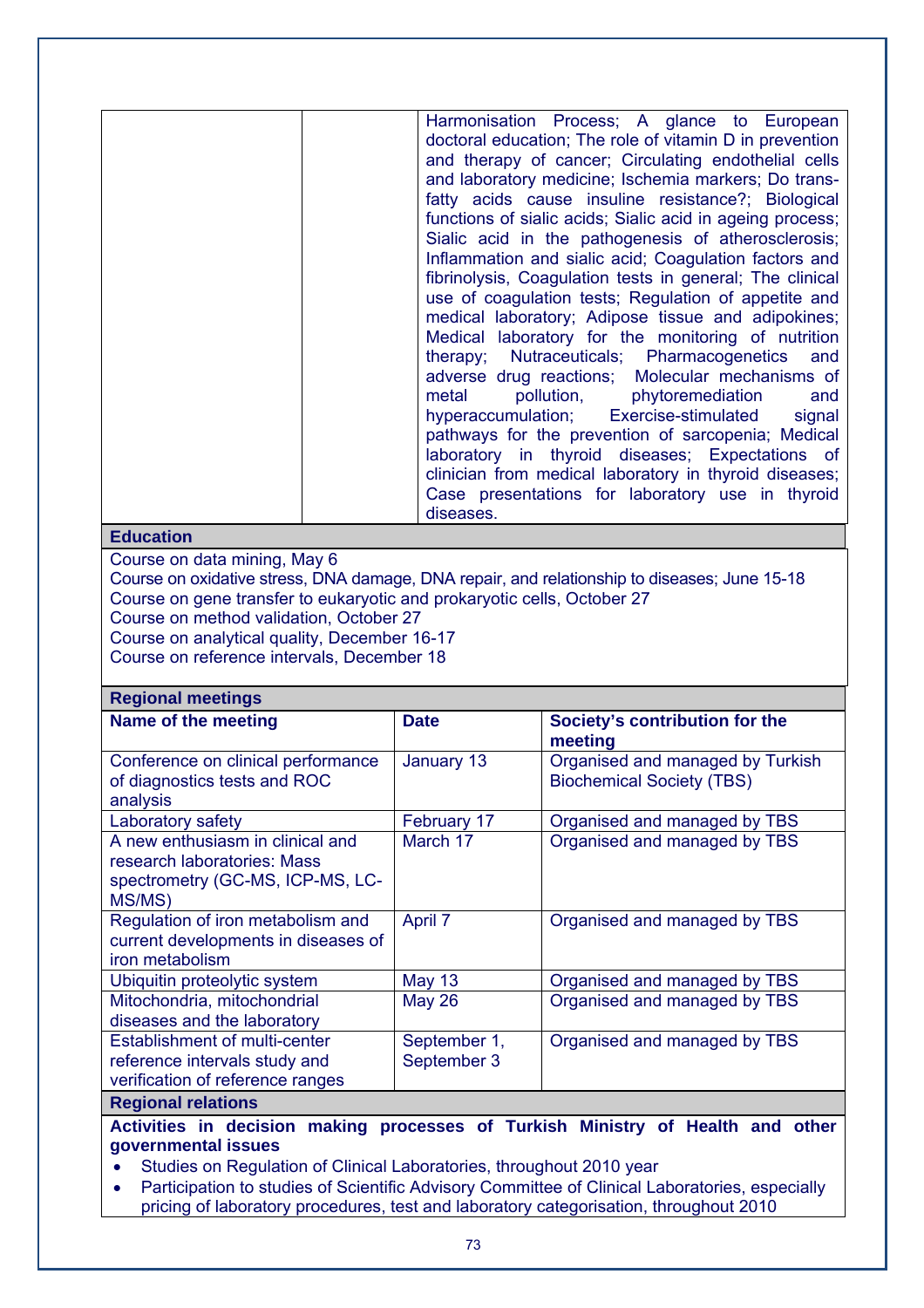- Vision of TBS on the draft of Medical Practice Service prepared by Social Security Organisation, February 22
- Participation to a meeting on Occupational Disease Project by Ministry of Labor and Social Security, November 25
- A Final Report on the results of Symposium of Information Technology in Laboratory Medicine, December 1
- Guide to purchasing principles of LIMS, December 12
- Vision of TBS on Service Quality Standards prepared by Ministry of Health, December 22

## **Relationships with Turkish Chamber of Physicians**

- Participation to a press declaration on Commissions of Board of Specialisation in Medicine, January 18
- Participation to a meeting on draft of Medical Practice Service prepared by Social Security Organisation, February 26 and March 6
- Vision of TBS on Medical Practice Service prepared by Social Security Organisation, April 21
- Vision of TBS on rotations of residents in medical biochemistry specialisation education, May 18
- Participation to National Assembly of Scientific Board of Turkish Chamber of Physicians, June 13
- Vision of TBS on the length of residency in medical biochemistry, October 10
- Workshop on preparation of continuous medical education standards, October 23
- Preparation of minimal test prices for Turkish Chamber of Physicians, November 4
- Participation to General Assembly of Medical Specialisation, December 12-13
- Survey on Scientific Board for specialisation in medicine, December 13
- Standardisation of Scientific Boards for specialisation in medicine, December 25

## **Activities in decision making processes of Social Security Organisation**

- Vision of TBS on the draft of Medical Practice Service prepared by Social Security Organisation, February 22
- Vision of TBS on pricing of laboratory procedures prepared by Social Security Organisation, April 21
- Vision of TBS on pricing of Heart-type fatty acid binding protein, molecular diagnosis tests, and thyroid tests by Social Security Organisation, April 2

## **Media**

 Vision of TBS on Education of Medical Biochemistry Specialists, Journal Cumhuriyet Bilim Teknik, April

## **Turkish Journal of Biochemistry (TJB)**

Presentation of TJB in General Assembly of Medical Specialisation, December 12

## **Education Support**

 Support of registration and accommodation to National Biochemistry Congress for 70 young scientists

## **Other**

- Preparation of Ethical Guide for Medical Laboratory Specialists
- Petition to Higher Education Organisation, to Ministry of Health, and to Medical Education General Directorship about education of specialisation in basic medical sciences, January 22 .

## **International relations**

Transmission of reports, documents, and publications of IFCC and EFCC to members of the society.

## **National representative of**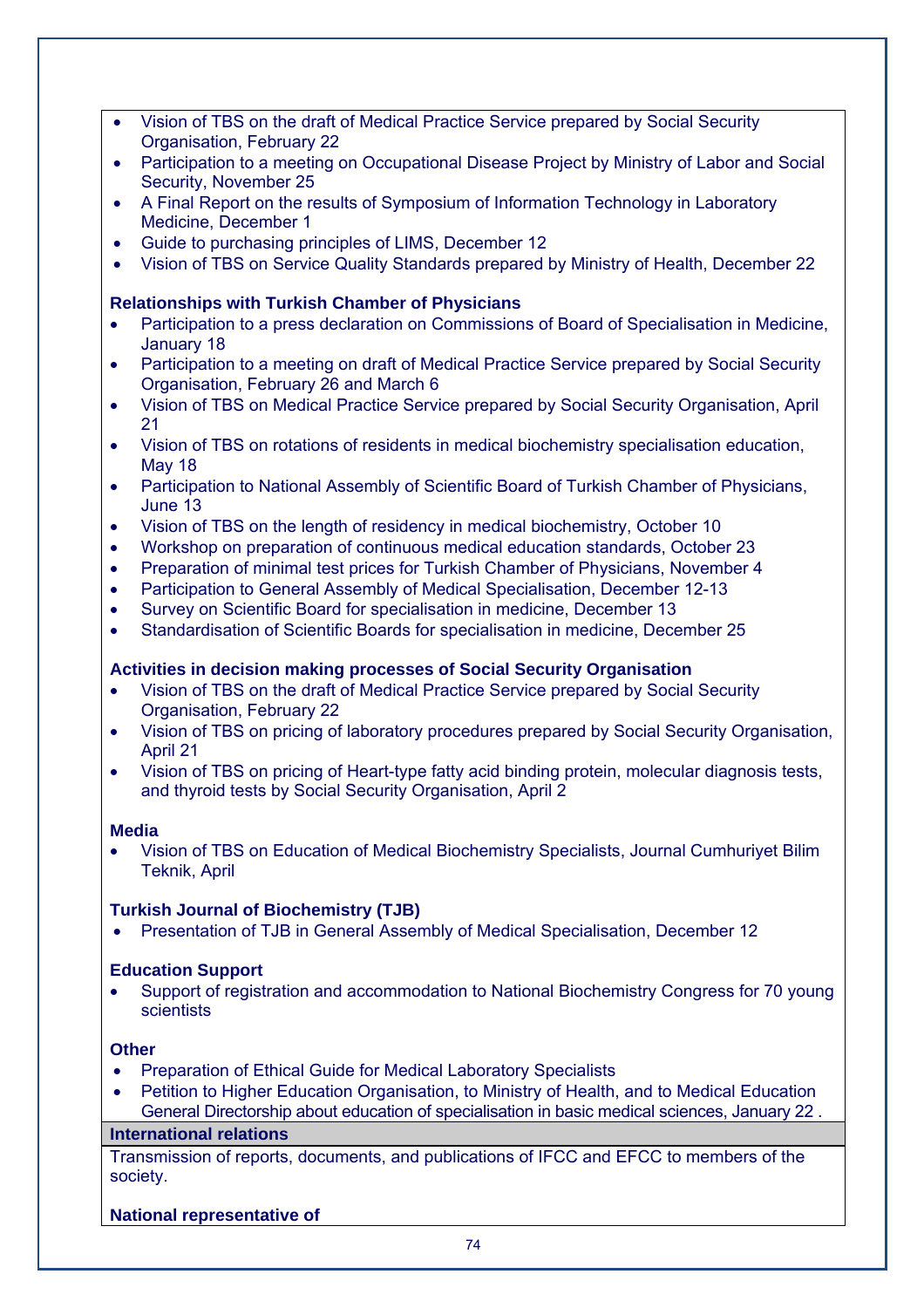- International Union of Biochemistry and Molecular Biology (IUBMB)
- Federation of European Biochemical Societies (FEBS)
- Balkan Clinical Laboratories Federation (BCLF)

## **TBS has members and corresponding members of Committees of International Organizations:**

- IFCC Congress and Conference Division
- IFCC C-EBLM
- IFCC WG-HbA1c Standardization
- IFCC C-ECD
- FEBS Educational Committee
- IFCC C-RIDL
- EFCC Finance Committee

#### **Additional information**

## **Preparation to IFCC Worldlab 2014**

- Selection of Organising Committee, International, Scientific Advisory Board, Advisory Board
- Determination of main topics of Worldlab 2014

# **UKRAINE**

# **UKRAINIAN SOCIETY OF CLINICAL LABORATORY DIAGNOSTICS (USCLD)**

| <b>National meetings</b>                                                                   |             |                                                                                                                          |  |
|--------------------------------------------------------------------------------------------|-------------|--------------------------------------------------------------------------------------------------------------------------|--|
| Name of the meeting                                                                        | <b>Date</b> | <b>Topic</b>                                                                                                             |  |
| Laboratory Maintenance of<br><b>Medical Assistance. Key</b><br>Problems and<br>Improvement | October 21  | Laboratory methods of Diagnostics of Tuberculosis                                                                        |  |
|                                                                                            |             | Herpes Virus Infection in Nervous System Disorders                                                                       |  |
|                                                                                            |             | <b>Current Status of HIV Serological Diagnostics and</b><br>its Prospects of Improvement                                 |  |
|                                                                                            |             | Factors of Immune Response and Genetic<br><b>Susceptibility in Ischemic Heart Disease</b><br>Pathogenesis                |  |
|                                                                                            |             | Laboratory Diagnostics of Some Autoimmune<br><b>Diseases</b>                                                             |  |
|                                                                                            |             | Laboratory Diagnostics of Autoimmune Reactions of<br><b>Patients with Chronic Liver Diseases</b>                         |  |
|                                                                                            |             | Classification of Myelodisplastic (Preleukemic)<br><b>Syndromes</b>                                                      |  |
|                                                                                            |             | Morphocytochemical and Immunophenotypic<br>Peculiarities of Acute Leucosis with Repeated<br><b>Cytogenetic Anomalies</b> |  |
|                                                                                            |             | Laboratory Analyses Standardization as a Ground<br>for the Evidence-Based Medicine                                       |  |
|                                                                                            |             | Review of International Activity of USCLD                                                                                |  |
|                                                                                            |             | Quality of Pre- and Post-Analytical Phase of<br>Laboratory Process in Some Countries of East                             |  |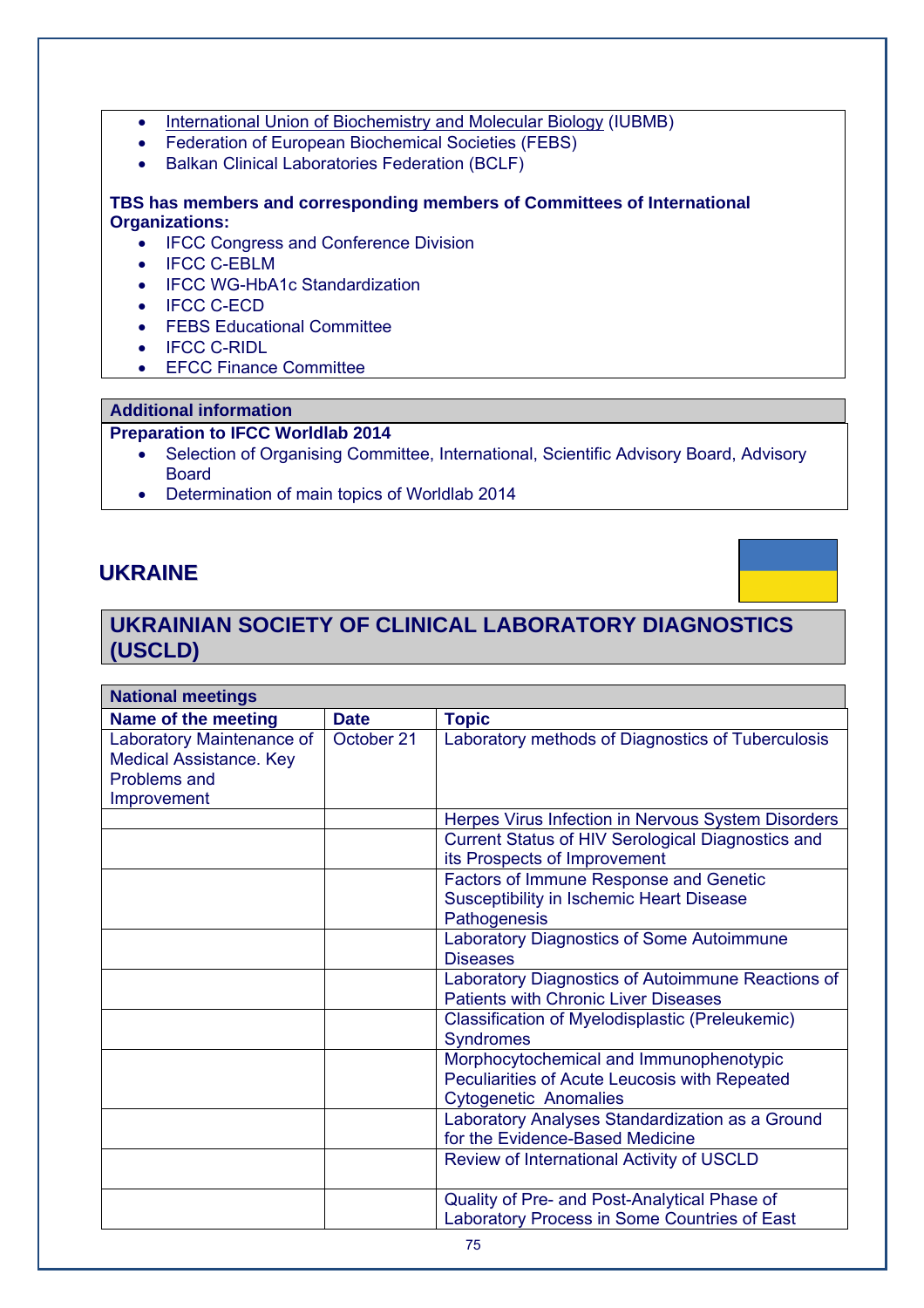|                                                                                     | <b>South Europe</b>                                                                                                     |
|-------------------------------------------------------------------------------------|-------------------------------------------------------------------------------------------------------------------------|
|                                                                                     | Centralization of Up to Date Laboratory Methods In<br>the City of Kryvyj Rig                                            |
|                                                                                     | Summaries of Quality Control Investigations in<br>Zaporizhzhya Region                                                   |
| October 22                                                                          | <b>Clinical Interpretation of Coagulation Tests</b>                                                                     |
|                                                                                     | Laboratory Diagnostics of Anti-Phospholipids'<br>Syndrome of Patients with Acute Ischemic<br>Syndrome                   |
|                                                                                     | Diagnostics, Therapy and Prophylaxis of<br><b>Thromboembolic Complications</b>                                          |
|                                                                                     | Diagnostic Importance of Functional Prothrombin<br>Activity Lowering under Therapy by Indirect Action<br>Anticoagulants |
|                                                                                     | Renal Inflammation Process and Factors of its<br>Development in Females of Reproductive Age                             |
|                                                                                     | Meaning of Cystatin C in Renal Pathology                                                                                |
|                                                                                     | "Decoy cells" in diagnostics of Renal Disorders                                                                         |
|                                                                                     | Contemporary Methods of Diagnostics of<br><b>Mucoviscidosis</b>                                                         |
|                                                                                     | New Technologies in Diagnostics of Gastric-<br><b>Intestinal Diseases</b>                                               |
|                                                                                     | Electrochemiluminescence and its Meaning in<br><b>Laboratory Practice</b>                                               |
|                                                                                     | Neutrophil Granulocyte System and Acute<br><b>Pancreatitis</b>                                                          |
| <b>Education</b><br><b>Drof</b> Bohdan Lutevk Dr. Luboy Langvotz, Dr. Jaer Michunin |                                                                                                                         |

Prof. Bohdan Lutsyk, Dr. Lubov Lapovetz, Dr. Igor Mishunin

The Guidelines of Clinical Laboratory Diagnostics Part 1. General Clinical Laboratory Diagnostics

*Publication in progress* 

| <b>Regional meetings</b>                                                       |               |                                                                            |
|--------------------------------------------------------------------------------|---------------|----------------------------------------------------------------------------|
| Name of the meeting                                                            | <b>Date</b>   | Society's contribution for the<br>meeting                                  |
| <b>USCLD Lviv Branch</b>                                                       |               |                                                                            |
| Immunoprophylaxis of<br><b>Infectious Diseases</b>                             | March 18      | Innvited speakers. Resource<br>persons from local health care<br>and USCLD |
| <b>Laboratory Diagnostics</b><br>of Parazitosises                              |               |                                                                            |
| Pathophysiological<br><b>Peculiarities of</b><br>Infectious and Viral Diseases | April 16      | Invited speakers. Resource<br>persons from local health care<br>and USCLD  |
| Up to Date Algorithms<br>of Examination of<br><b>Allergic Patients</b>         |               |                                                                            |
| <b>Laboratory Diagnostics of</b><br><b>CNS Metabolic Disorders</b>             | <b>May 20</b> | Invited speakers. Resource<br>persons from local health care               |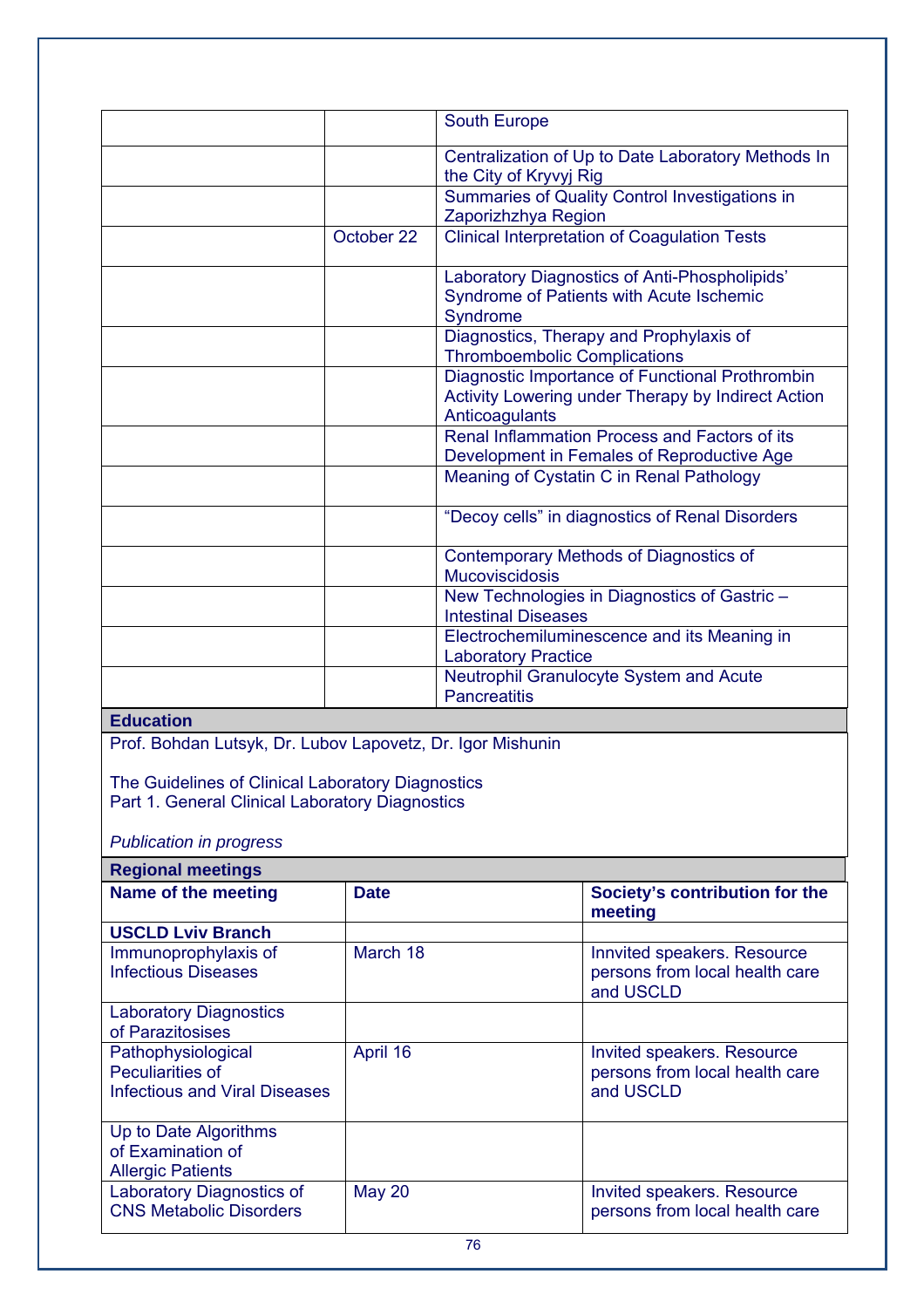|                                                                                                             |                     | Information to the Ministry of Health of Ukraine regarding current status of clinical laboratory |
|-------------------------------------------------------------------------------------------------------------|---------------------|--------------------------------------------------------------------------------------------------|
| <b>Regional relations</b>                                                                                   |                     |                                                                                                  |
| <b>Inflammation and Endogenic</b><br><b>Intoxication Syndrome</b>                                           |                     |                                                                                                  |
| Coagulant<br>Laboratory Diagnostics of                                                                      |                     | Invited speakers. Resource<br>persons from local health care<br>and USCLD                        |
| <b>Modern Diagnostic Methods</b><br>of Viral Hepatitis<br><b>Diagnostics of Lupous</b>                      | March 24<br>June 23 | Invited speakers. Resource<br>persons from local health care<br>and USCLD                        |
| <b>USCLD Donetsk Branch</b>                                                                                 |                     |                                                                                                  |
| <b>Differential Laboratory</b><br><b>Diagnostics of Acute</b><br>Megakaryoblastic Leukemia                  |                     |                                                                                                  |
| <b>General Trends of Zhitomir</b><br><b>Laboratory Service</b><br>Reforming                                 | September 07        | Invited speakers. Resource<br>persons from local health care<br>and USCLD                        |
| Diagnostics of the<br>Megaloblastic<br><b>Anemias</b>                                                       |                     |                                                                                                  |
| Modern Algorithms of<br><b>Diabetes Mellitus Diagnostics</b>                                                |                     |                                                                                                  |
| <b>Degenerative Alterations in</b><br><b>Blood Cells. Toxicogenic</b><br><b>Granulation of Neutrophills</b> | April 20            | Invited speakers. Resource<br>persons from local health care<br>and USCLD                        |
| <b>USCLD Zhitomir Branch</b>                                                                                |                     |                                                                                                  |
| <b>Electrophoresis in Laboratory</b><br><b>Diagnostics</b>                                                  | December 11         | Invited speakers. Resource<br>persons from local health care<br>and USCLD                        |
| <b>Total Principles of</b>                                                                                  | October 10          | Invited speakers. Resource<br>persons from local health care<br>and USCLD                        |
| Differentiated Diagnostics of<br><b>Icteruses by EIA &amp; PCR</b>                                          | June 17             | Invited speakers. Resource<br>persons from local health care<br>and USCLD                        |
| Up to Date Diagnostics of<br><b>Urinogenital Diseases and</b><br><b>STD</b>                                 |                     |                                                                                                  |
| with Brain Insult                                                                                           |                     | and USCLD                                                                                        |

Two members of USCLD take part in activity of some WG and Task Force of IFCC. Participation in AACC' 2010 meeting.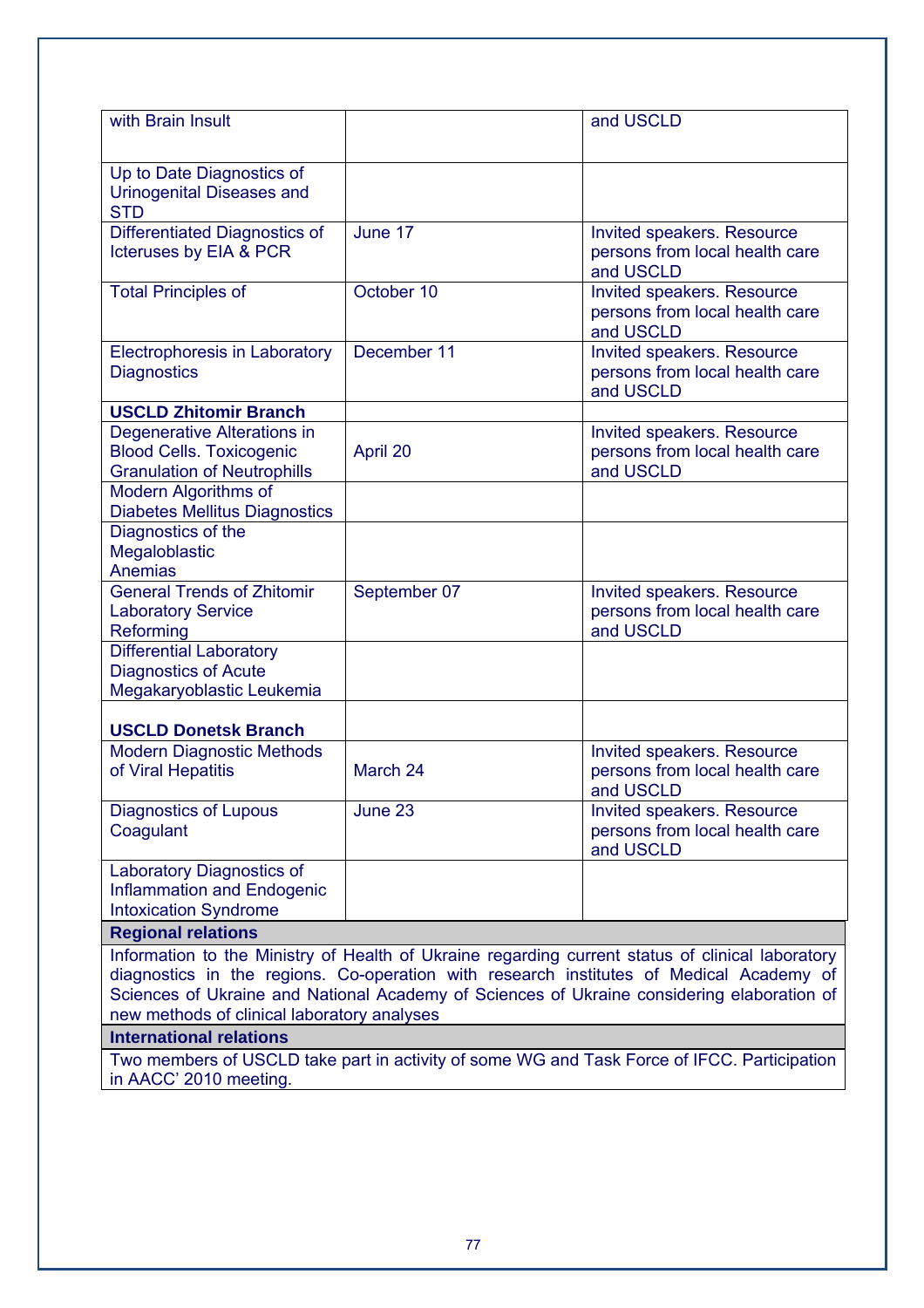# **UNITED KINGDOM**

**CREATININE** 

**Education** 



# **ASSOCIATION FOR CLINICAL BIOCHEMISTRY (ACB)**

| <b>National meetings</b>                                                                                                                                                                               |                     |                                                                                                   |  |  |  |
|--------------------------------------------------------------------------------------------------------------------------------------------------------------------------------------------------------|---------------------|---------------------------------------------------------------------------------------------------|--|--|--|
| <b>Name of the meeting</b>                                                                                                                                                                             | <b>Date</b>         | <b>Topic</b>                                                                                      |  |  |  |
| <b>Frontiers in Laboratory</b>                                                                                                                                                                         | January 26-28, 2010 | Leading edge innovations in the                                                                   |  |  |  |
| Medicine, Birmingham                                                                                                                                                                                   |                     | delivery of laboratory medicine                                                                   |  |  |  |
|                                                                                                                                                                                                        |                     | services                                                                                          |  |  |  |
| FOCUS 09, Manchester                                                                                                                                                                                   | May 10-13, 2010     | <b>Scientific and Clinical</b>                                                                    |  |  |  |
|                                                                                                                                                                                                        |                     | presentations on leading topics                                                                   |  |  |  |
|                                                                                                                                                                                                        |                     | by international experts                                                                          |  |  |  |
|                                                                                                                                                                                                        |                     |                                                                                                   |  |  |  |
| <b>Education</b>                                                                                                                                                                                       |                     |                                                                                                   |  |  |  |
|                                                                                                                                                                                                        |                     |                                                                                                   |  |  |  |
|                                                                                                                                                                                                        |                     | Two one-week Training Courses in the cycle of six courses: training day at Focus meeting          |  |  |  |
| <b>Regional meetings</b>                                                                                                                                                                               |                     |                                                                                                   |  |  |  |
| Name of the meeting                                                                                                                                                                                    | <b>Date</b>         | Society's contribution for the                                                                    |  |  |  |
|                                                                                                                                                                                                        |                     | meeting                                                                                           |  |  |  |
| All nine regions hold                                                                                                                                                                                  | various             | Organised by the ACB, some                                                                        |  |  |  |
| scientific and clinical                                                                                                                                                                                |                     | meetings are joint with other                                                                     |  |  |  |
| meetings 2-3 times per year                                                                                                                                                                            |                     | societies                                                                                         |  |  |  |
| on a wide variety of topics                                                                                                                                                                            |                     |                                                                                                   |  |  |  |
| <b>Regional relations</b>                                                                                                                                                                              |                     |                                                                                                   |  |  |  |
|                                                                                                                                                                                                        |                     | While the ACB represents the UK, the country is divided into four administrations and the ACB     |  |  |  |
| laboratory organisations on a variety of political issues.                                                                                                                                             |                     | is engaged with the devolved governments. There is also national collaboration with other         |  |  |  |
| <b>International relations</b>                                                                                                                                                                         |                     |                                                                                                   |  |  |  |
|                                                                                                                                                                                                        |                     |                                                                                                   |  |  |  |
| The ACB has engagement in a variety of positions. As an organisation we have formal relations<br>with other Clinical Biochemistry Associations, particularly in the area of publication of our journal |                     |                                                                                                   |  |  |  |
| and discounted rates for our publications to them and theirs to us. We also have reciprocal                                                                                                            |                     |                                                                                                   |  |  |  |
| arrangements for presenting prestigious lectures at our National Meetings.                                                                                                                             |                     |                                                                                                   |  |  |  |
|                                                                                                                                                                                                        |                     |                                                                                                   |  |  |  |
|                                                                                                                                                                                                        |                     | This year, the ACB has merged with the Association of Clinical Microbiologists and although       |  |  |  |
|                                                                                                                                                                                                        |                     | open to all healthcare professionals with an interest in clinical biochemistry, it now has formal |  |  |  |
| sub-sections for clinical immunology and microbiology                                                                                                                                                  |                     |                                                                                                   |  |  |  |
|                                                                                                                                                                                                        |                     |                                                                                                   |  |  |  |
|                                                                                                                                                                                                        |                     |                                                                                                   |  |  |  |
| <b>URUGUAY</b>                                                                                                                                                                                         |                     |                                                                                                   |  |  |  |
|                                                                                                                                                                                                        |                     |                                                                                                   |  |  |  |
|                                                                                                                                                                                                        |                     |                                                                                                   |  |  |  |
| <b>URUGUAYAN ASSOCIATION OF BIOCHEMISTRY</b>                                                                                                                                                           |                     |                                                                                                   |  |  |  |
|                                                                                                                                                                                                        |                     |                                                                                                   |  |  |  |
| <b>National meetings</b>                                                                                                                                                                               |                     |                                                                                                   |  |  |  |
| Name of the meeting                                                                                                                                                                                    | <b>Date</b>         | <b>Topic</b>                                                                                      |  |  |  |
| <b>ANNUAL MEETING</b>                                                                                                                                                                                  | December 10         | Review activities 2010, project for                                                               |  |  |  |
| <b>QUALITY CECC</b>                                                                                                                                                                                    |                     | 2011 and teaching                                                                                 |  |  |  |
| <b>MEETING OF</b>                                                                                                                                                                                      | December 11         | Total Review of 2010 activities and                                                               |  |  |  |
| <b>STANDARIZATION OF</b>                                                                                                                                                                               |                     | teaching                                                                                          |  |  |  |

# 78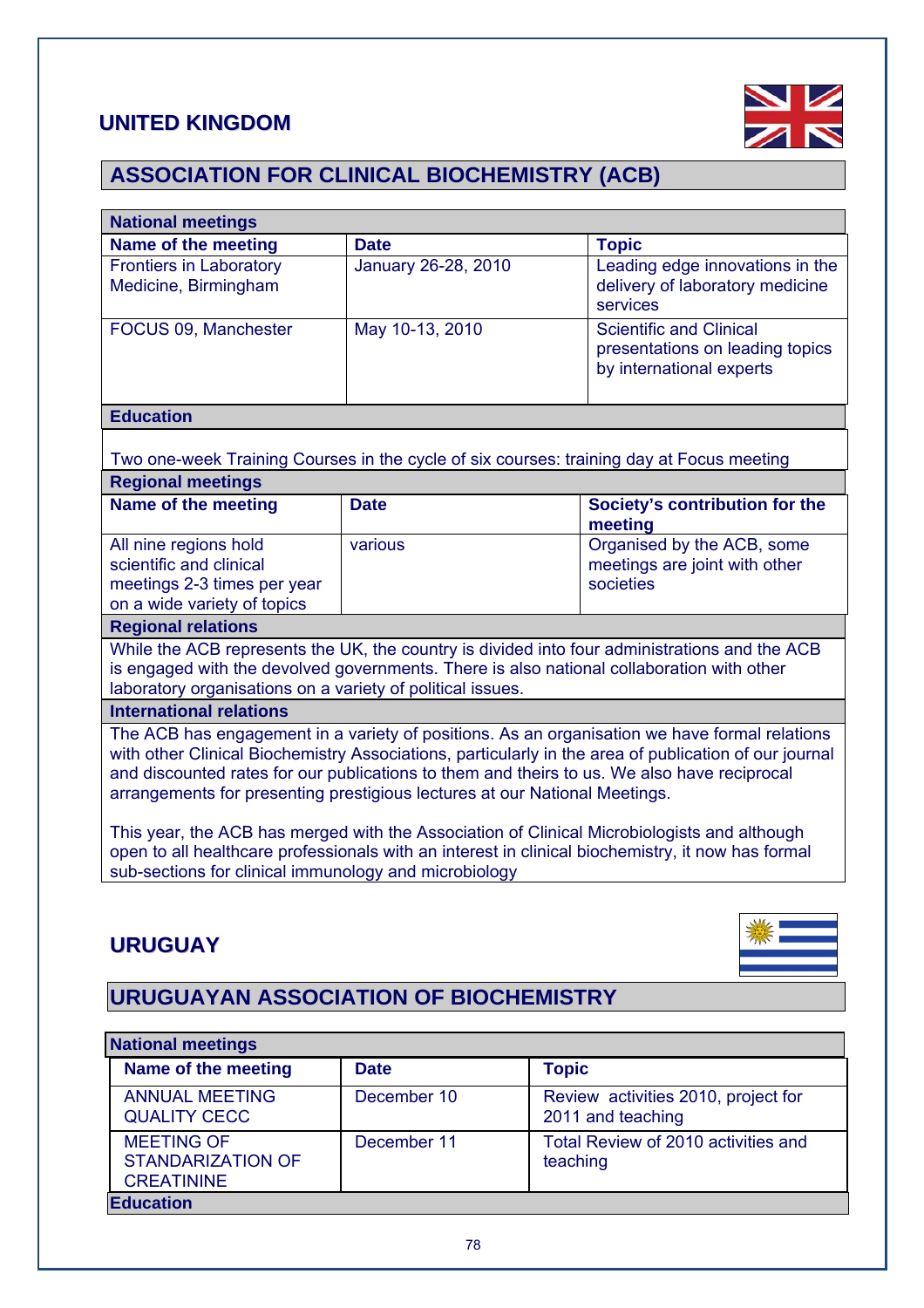#### **February 2010** -

Appointment of three Scholarship Committee members of ABU: Profs. Drs. Ana Lena Cristina Servetto and Graciela Queiruga.

#### **March 2010**

Scholarships are awarded to the following applicants:

1) BC Cecilia Queijo: scholarship of 1500 Euros for a two-month internship in Santiago de Compostela, Spain, working on Inborn Errors detected by mass spectrometry

2) BC Laura Yametti scholarship to a course of Endocrinology .lectured by theArgentinian Association of Biochemistry,

3) QF María Inés Piriz scholarship to a Quality Meeting in Cuba. 4) BC Fernando Antúnez scholarship working in the Dr. Von Mühler´s laboratory. Porto Alegre (Brazil)

#### **April 2010**

1-End of the on- line course, "Laboratory Quality Management. Model OPS-COLABIOCLI. ¨ issued in Uruguay by BC Marcelo Lucas.

2-April 16-19 Prof. Dr. Patricia Esperon (Corresponding member of C-MBC) and Prof. Dr. Stella Raymondo (NR Uruguay and EMD member) attended the EMD meeting and General Conference of IFCC in Corfu, Greece. Dr. Esperon was supported by an ABU´s grant to attend the C-MBC meeting that was held during the General Conference 3-April 20-23. Participation of Profs. Cristina Ures and Graciela Queiruga to the XIX Congress of the COLABIOCLI.

#### **June 2010**

1-June 20 - Academic Activities organized by ABU: "Experience Metabolopathies Laboratory of University Hospital of Santiago de Compostela" issued by BC Cecilia Queijo. 2- Scientific meeting organized by Dra. Graciela Queiruga in the Montevideo Social Security Bank (BPS) on "Inborn Errors Days"

#### **July 2010**

1- July 23 – Academic Activities: organized by ABU: "Process management and performance of indicators ", issued by BC Ma Inés Piriz :

2- July 25-31-.ABU members are invited to attend the " Quality Week" . Organized by the National Quality Institute (INACAL). Montevideo, Uruguay.

#### **August 2010**

August 23-24 -Course ABU-IFCC- CMBLC . "Introduction to Laboratory Medicine Based on Evidence. ABU organized with the support of the VLP of the IFCC for the coming of Dr. Wytze Oosterhuis (Netherlands) and the Wiener Foundation of Argentina cooperation to bring to Dr. Hernan Farestaie

#### **September 2010**

1-September 20, 2010 - Post grade distance learning Course (COLABIOCLI.) "Quality Management and Good Laboratory Practice "PAHO / WHO II Ed. with the participation of BC Marcelo Lucas. as an Uruguayan tutor

## **October 2010**

1- Prof. Dr, Patricia Esperon went to Germany, sponsored by the IFCC for the preparation of the course, "Fundamentals of Molecular Diagnostics"to be issued in the next months by the C-MBC IFCC.in Uruguay

2- October 23- ABU members are invited to attend the V Scientific Meeting of Alfa Laboratory of ´Paysandu "The clinical laboratory and allergy" Paysandu. Uruguay.

3-October 28 -30 ABU members are invited to attend the XIII Uruguayan Society of Clinical Patology Congress held in Montevideo Uruguay.

4- Award of the Uruguayan Society of Clinical Pathologists.(SUPAC) :

Authors: C. Queijo, Lemes A., Charlemagne P., Machado M., Gonzalez F., N. Garcia, J. Silva, Frank K., L. Corbo, J. Fernandez, C. Perez, M. Fernandez, Queiruga G. "Neonatal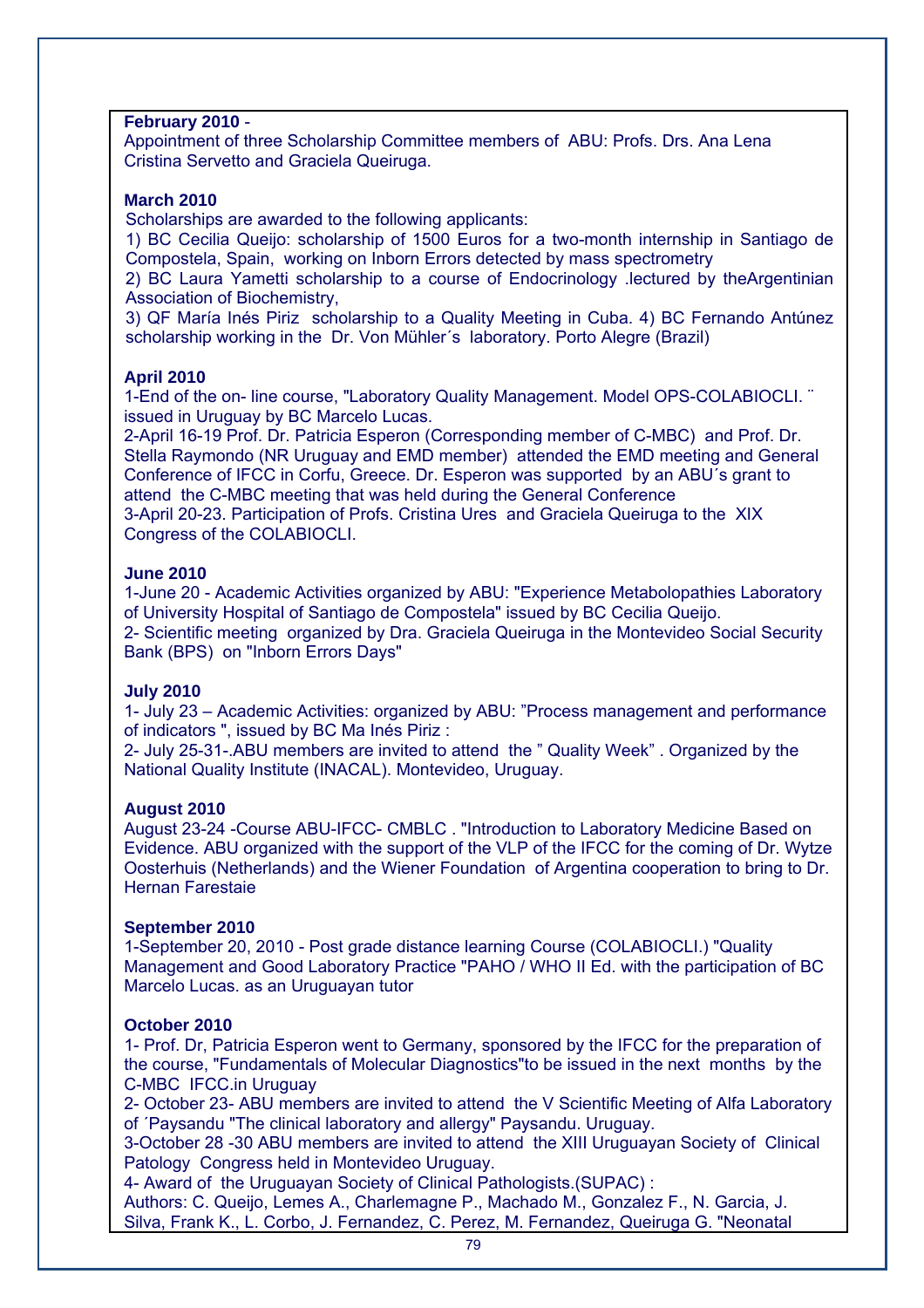Research hyperphenylalaninemias in Uruguay"

5- October 28 to November 25. ABU members are invited to attend the Course organized by UNIT "Validation of Test Methods", Montevideo, Uruguay

#### **November 2010**

1- November 3 - ABU members are invited to attend the Course "Business management and market analysis - Marketing

2- November 8 to December 6 - ABU members are invited to attend the UNSAM distance course taught by Argentine teachers' Mass Toxicological Emergencies "Argentina. 3- 15-19 November.- ABU members are invited to attend the Course organized by the

Uruguayan Technical Standards Institute (UNIT) and AENOR" Auditors Training Systems Quality Management ISO 9000". Punta del Este ,Hotel La Capilla. Uruguay -

4- November 25 - ABU members are invited to attend the Course organized by UNIT"Validation of Methods" Montevideo, Uruguay.

5- November 30 to December 5-Development Course organized by ABU- IFCC and taught by CMBC-EMD, , "Fundamentals of Molecular Diagnostics. ". Faculty of Chemistry, Montevideo, Uruguay.

## **December 2010**

1- 21 December- Academic Day- Organized by ABU Oral presentation with a briefly inform the scope of work of the Awards won in the SUPAC Congress (Uruguay) and Queen Sofia (Spain). At that time ABU organized the end of the year activities party with a with a tribute to Dr. Queiruga and his team for their outstanding scientific performance and a welcome to fellow graduates in the year.

## **Regional meetings**

| Name of the meeting        | <b>Date</b>        | Society's contribution for the<br>meeting                                                |  |
|----------------------------|--------------------|------------------------------------------------------------------------------------------|--|
| <b>COLABIOCLI Congress</b> | <b>April 20-23</b> | <b>Scientific Committee COLABIOCLI</b><br>Board and Uruguayan lecturers<br>participation |  |
| <b>CALILAB</b>             | November 3-5       | Uruguayan lecturers participation                                                        |  |

## **Regional relations**

|    | Appointment of Dr. Graciela Queiruga to integrate the International Scientific Advisory<br>Council of the XIX Congress of COLABIOCLI, Chile in April 2010.                                                      |
|----|-----------------------------------------------------------------------------------------------------------------------------------------------------------------------------------------------------------------|
|    | 2. End of line course, "Laboratory Quality Management. Model OPS-COLABIOCLI."<br>issued in Uruguay Marcelo BC Lucas.                                                                                            |
|    | 3. ABU took the 3 rd - Investigation Board Executive Committee COLABIOCLI for the<br>period 2010-2011.                                                                                                          |
|    | 4. April 20-23. Participation of Profs. Graciela Cristina Ures Queiruga and at the XIX<br>Congress of the COLABIOCLI.                                                                                           |
|    | 5. September 20, 2010 - Graduate Course "Quality Management and Good Laboratory<br>Practice"PAHO / WHO II Ed. distance mode with the participation of a guardian of<br>Uruguay, BC Marcelo Lucas. (COLABIOCLI.) |
|    | 6. November 8 to December 6 UNSAM distance course taught by Argentine teachers'<br><b>Mass Toxicological Emergencies "Argentine</b>                                                                             |
| 7. | November CALILAB Congress organized by Argentinean Biochemistry Association,<br>Participation of Dra. Stella Raymondo to a workshop in Standardization of Creatinine                                            |
| 8. | December 11- Signature of an Agreement between the Foundation Biochemistry<br>Argentina (FBA) and the Uruguayan Committee on Standardization and Quality Control<br>(CECC)                                      |
|    | <b>International relations</b>                                                                                                                                                                                  |
| 1. | January 12-16 Prof. Dr. Stella Raymondo attended the EMD-EC Meeting Birmingham.<br><b>Great Britain</b>                                                                                                         |

2. ABU accepted to propose Prof.. Stella Raymondo as Corresponding Member of the WG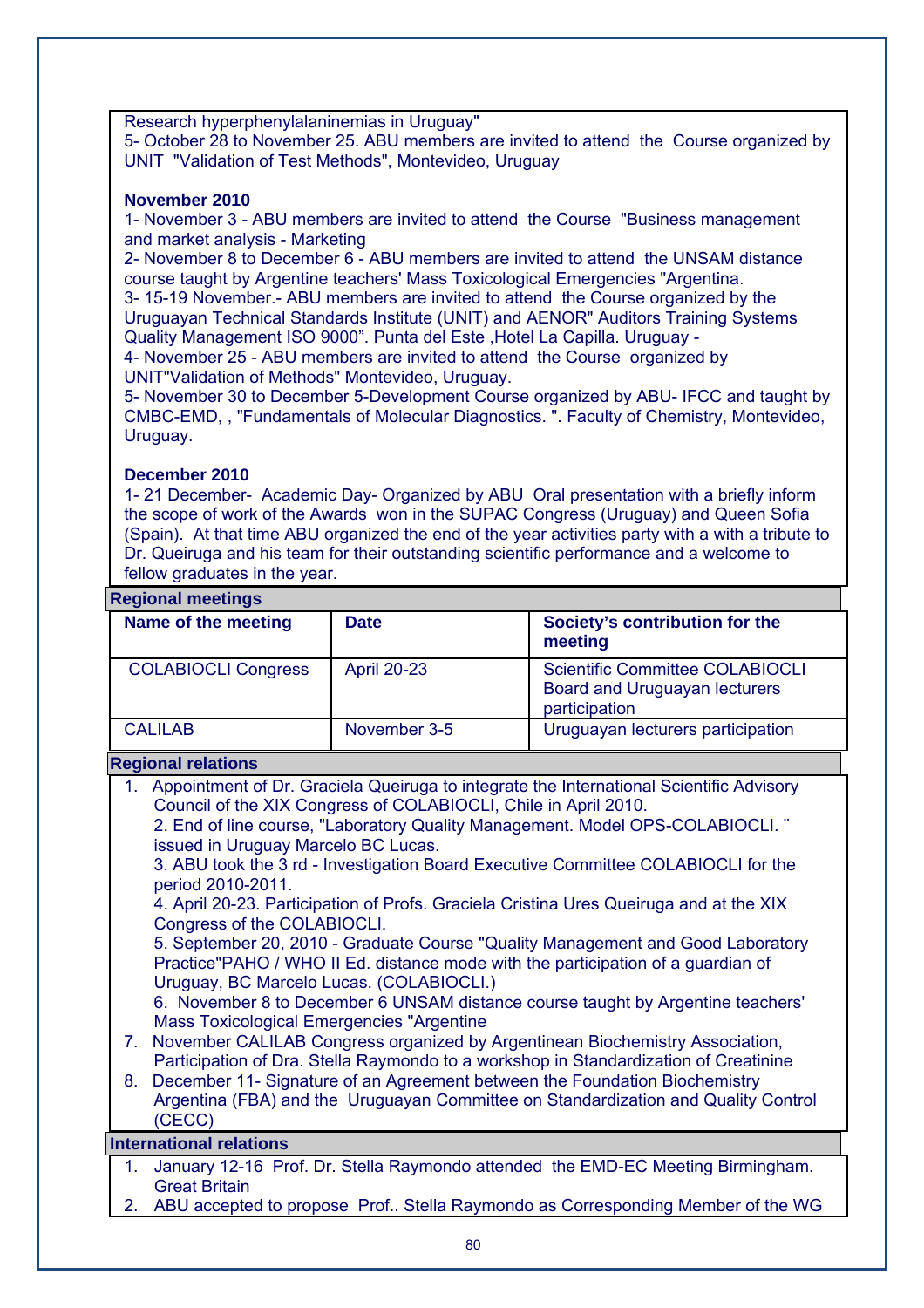on Standardization of Creatinine for the next call.

- 3. April 16-19 Prof. Dr. Patricia Esperon (CM of C-MBC) and Prof. Dr. Stella Raymondo (NR Uruguay and EMD member) EMD meeting and General Conference of IFCC.Corfu, **Greece**
- 4. April 20-23. Participation of Profs. Graciela Cristina Ures Queiruga and at the XIX Congress of the COLABIOCLI.
- 5. Prof. Dr, Patricia Esperon went to Germany, sponsored by the IFCC for the preparation of the refresher course, "Fundamentals of Molecular Diagnostics"to be issued in Uruguay in the month of November-December by the C-MBC from the IFCC.
- 6. Prof. Dr. Graciela Queiruga and his team won the "Queen Sophie" prize with the project: "NATIONAL NEWBORN SCREENING in URUGUAY.", awarded by the Royal Association for Disability in Spain for working in the prevention of mental retardation and other disabilities for more than 10 years

## Additional information

- 1. Enabling the new ABU website : http://www.asociacionbioquimicauruguaya.org
- 2. Union and professional support to colleagues from the Military Hospital, convoking and reunion with legislators.
- 3. Proposal to Prof. Stella Raymondo is suggested to represent the Association of Chemistry and Pharmacy Advisory Commission of the Ministry of Public Health linked to the exercise of Clinical Laboratories, which was accepted.
- 4. June 1- Ordinary Assembly of ABU and lists presentation for choosing the Executive Board for the period 2010-2012. Appointment of the Electoral Commission"
- 5. Annual activity report Uruguayan Institute of Technical Standards ABU delegate, Dr. Marta Grunvald.
- 6. June 22, 2006 Election of Executive Board of ABU, 2010-2012, where Dra Cristina Ures remained as President. http://www.asociacionbioquimicauruguaya.or

# **USA**



# **AMERICAN ASSOCIATION FOR CLINICAL CHEMISTRY (AACC)**

| <b>National meetings</b>                                                                               |                                                                                                                           |  |            |            |
|--------------------------------------------------------------------------------------------------------|---------------------------------------------------------------------------------------------------------------------------|--|------------|------------|
|                                                                                                        | National Meeting: AACC Annual Meeting, July 25-29, 2010, Anaheim, CA<br>AACC 2010 Meetings, Audioconferences and Webinars |  |            |            |
| <b>Laboratory Assessment</b><br>of the Maternal-Fetal<br>Unit: Healthy Women,<br><b>Healthy Babies</b> | Webinar                                                                                                                   |  | 12/09/2010 | 09/22/2010 |
| <b>Acute Kidney Injury</b>                                                                             | Webinar                                                                                                                   |  | 12/08/2010 | 06/21/2010 |
| Contemporary Issues in<br><b>Thyroid Disease</b><br>Management                                         | Webinar                                                                                                                   |  | 12/01/2010 | 07/22/2010 |
| Using Lean and Patient<br><b>Safety Principles to</b><br><b>Reduce Analytical Errors</b>               | Webinar                                                                                                                   |  | 11/30/2010 | 08/19/2010 |
| Managing the Effects of<br><b>Biological Variation in</b><br><b>Common Assays</b>                      | Webinar                                                                                                                   |  | 11/17/2010 | 08/23/2010 |
| Reimbursement and<br><b>Regulatory Update</b>                                                          | Webinar                                                                                                                   |  | 11/16/2010 | 08/26/2010 |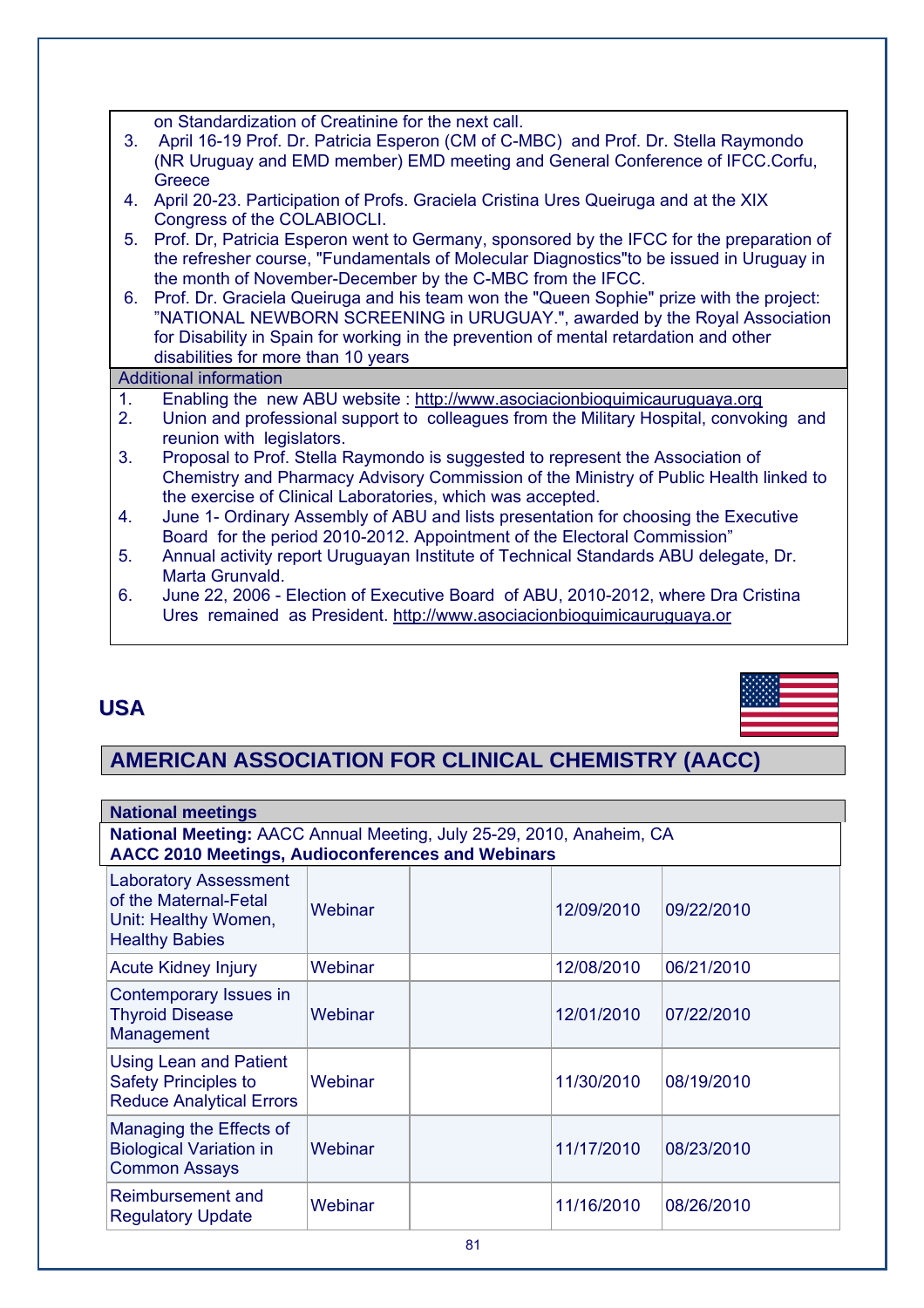| <b>Practical Applications of</b><br><b>Mass Spectrometry in</b><br>the Clinical Laboratory                                 | <b>CONF</b>  | Baltimore, MD     | 11/15/2010 | 11/15/2010 |
|----------------------------------------------------------------------------------------------------------------------------|--------------|-------------------|------------|------------|
| Flow Cytometry: A<br>Valuable Tool in the Drug<br><b>Development Pathway</b>                                               | <b>CONF</b>  | Lawrenceville, NJ | 11/05/2010 | 11/05/2010 |
| <b>Developing A Health</b><br>Care Reform Game Plan                                                                        | Webinar      |                   | 11/03/2010 | 08/16/2010 |
| <b>How Lab Leaders Can</b><br>Take Advantage of<br><b>Social Media Tools</b>                                               | Webinar      |                   | 10/28/2010 | 08/19/2010 |
| <b>Improving Clinincal</b><br><b>Laboratory Testing</b><br>through Harmonization                                           | Non-AACC     | Gaithersburg, MD  | 10/26/2010 | 10/27/2010 |
| <b>Improving Test</b><br><b>Utilization: The Clinical</b><br><b>Lab's Expanding Role</b>                                   | Webinar      |                   | 10/26/2010 | 07/12/2010 |
| <b>Laboratory Automation:</b><br><b>Practical Strategies for</b><br><b>Managing Your Workload</b>                          | <b>CONF</b>  | St. Louis, MO     | 10/14/2010 | 10/15/2010 |
| <b>POCT Competency</b><br><b>Assessment</b>                                                                                | Webinar      |                   | 10/06/2010 | 07/22/2010 |
| <b>Healthcare Reform:</b><br>Implications for the<br><b>Clinical Lab</b>                                                   | Webinar      |                   | 09/29/2010 | 08/19/2010 |
| <b>New Directions in Point-</b><br>of-Care and Critical Care<br>Testing: Innovation,<br>Controversies, and<br>Partnerships | <b>CONF</b>  | Boston, MA        | 09/22/2010 | 09/25/2010 |
| <b>Antinuclear Antibody</b><br>Testing: Issues and<br><b>Answers</b>                                                       | Webinar      |                   | 09/22/2010 |            |
| An Update on HIV<br><b>Testing: New Tools and</b><br><b>Optimized Algorithms</b>                                           | <b>Audio</b> |                   | 09/16/2010 |            |
| Lean, Mean and In<br>Control: A Case Study in<br><b>Process Analysis and</b><br><b>CQI</b>                                 | Webinar      |                   | 08/10/2010 | 06/16/2010 |
| 2010 AACC Annual<br><b>Meeting</b>                                                                                         | <b>CONF</b>  | Anaheim, CA       | 07/25/2010 | 07/29/2010 |
| 2010 AACC Annual<br><b>Meeting &amp; Clinical Lab</b><br><b>Expo</b>                                                       | <b>CONF</b>  | Anaheim, CA       | 07/25/2010 | 07/29/2010 |
| Improving the Electronic<br><b>Exchange of Lab</b><br>Information                                                          | Webinar      |                   | 06/16/2010 |            |
| <b>Maximizing your</b><br><b>Reimbursement Through</b>                                                                     | Webinar      |                   | 06/09/2010 |            |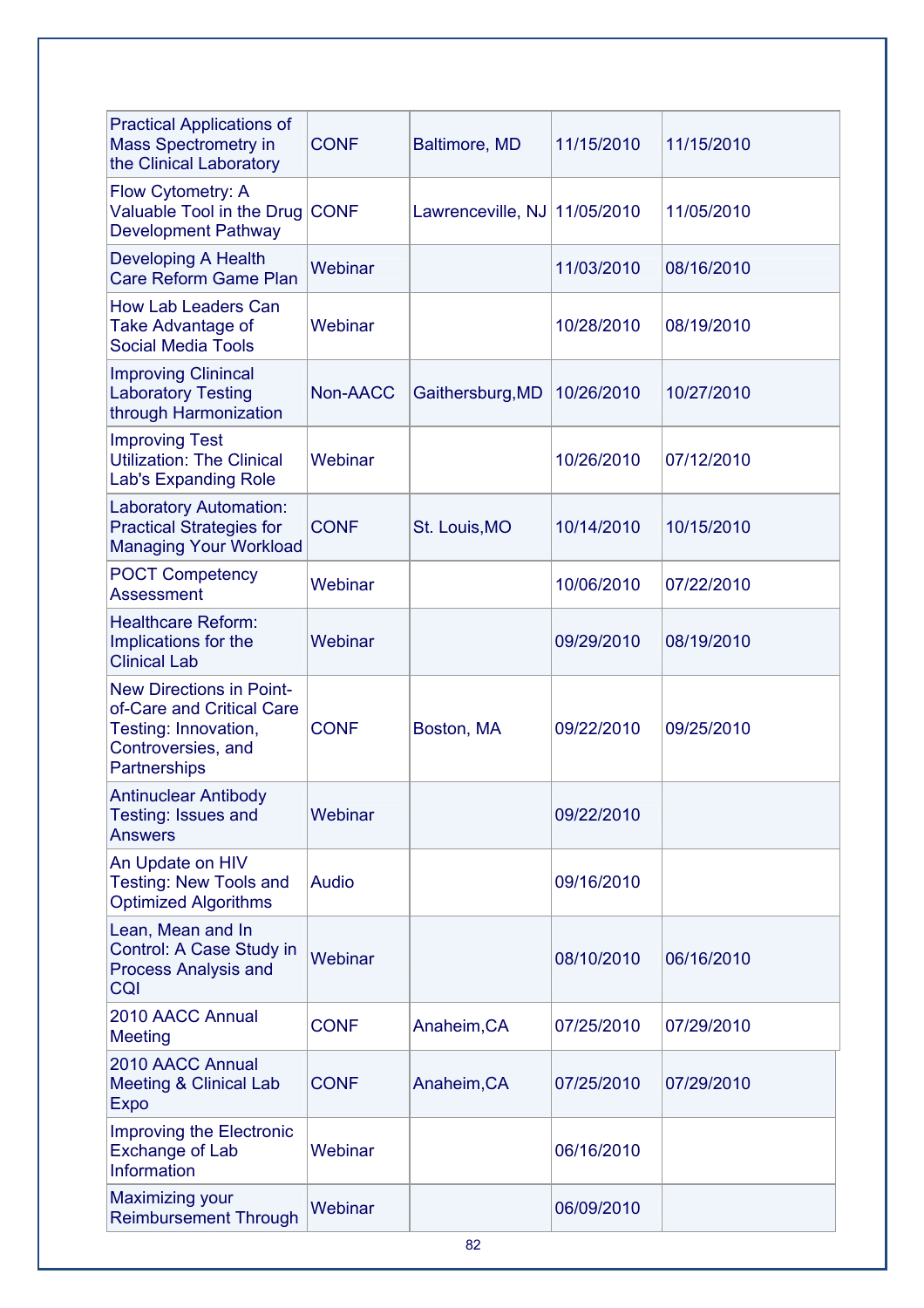| <b>Better Compliance</b>                                                                                                                                   |              |                  |            |            |
|------------------------------------------------------------------------------------------------------------------------------------------------------------|--------------|------------------|------------|------------|
| <b>Genetic Testing</b><br><b>Regulation and</b><br>Reimbursement2010                                                                                       | Webinar      |                  | 05/26/2010 |            |
| 2010 Molecular<br><b>Pathology Essentials</b><br>Course                                                                                                    | <b>CONF</b>  | Atlanta, Georgia | 05/17/2010 | 05/19/2010 |
| <b>Autoimmune Diseases</b><br>and Inflammatory States:<br><b>Emerging Research in</b><br>the Pathogenesis,<br>Detection, and<br><b>Therapeutic Options</b> | <b>CONF</b>  | Nutley, NJ       | 05/07/2010 | 05/07/2010 |
| The Future of Fetal Lung<br><b>Maturity Testing</b>                                                                                                        | Webinar      |                  | 05/05/2010 |            |
| 42nd Oak Ridge<br>Conference                                                                                                                               | <b>CONF</b>  | San Jose, Calif  | 04/22/2010 | 04/23/2010 |
| Identifying and<br><b>Eliminating Test</b><br><b>Interferences</b>                                                                                         | Webinar      |                  | 04/14/2010 |            |
| The New ADA<br><b>Guidelines: Using HbA1c</b><br>in Diabetes Screening<br>and Diagnosis                                                                    | Audio        |                  | 03/31/2010 |            |
| Mass Spec in the Clinical<br>Lab: Is Now the Time?                                                                                                         | Audio        |                  | 03/25/2010 |            |
| <b>Customizing Quality</b><br><b>Control for Improved</b><br><b>Patient Safety</b>                                                                         | Webinar      |                  | 03/05/2010 |            |
| Cardiac Troponin I<br>Sensitivity:<br>Understanding Its Role in<br><b>Patient Care</b>                                                                     | Webinar      |                  | 02/11/2010 |            |
| <b>Advances in Celiac</b><br><b>Disease Testing and</b><br><b>Treatment</b>                                                                                | <b>Audio</b> |                  | 01/20/2010 |            |

# **VIETNAM**



# **VIETNAM ASSOCIATION OF CLINICAL BIOCHEMISTRY (VACB)**

| <b>National meetings</b>             |                  |                                   |
|--------------------------------------|------------------|-----------------------------------|
| Name of the meeting                  | <b>Date</b>      | <b>Topic</b>                      |
| <b>Annual Conference of Clinical</b> | Aug 20-21, 2010  | Reports on Clinical Chemistry and |
| <b>Chemistry and Molecular</b>       |                  | <b>Molecular Biology</b>          |
| Biology of Hanoi and                 |                  |                                   |
| Northern provinces, in Tam           |                  |                                   |
| Dao, Vinh Phuc, Vietnam              |                  |                                   |
| <b>National Conference on</b>        | Sept 18-19, 2010 | Reports on Molecular Biology and  |
|                                      | 83               |                                   |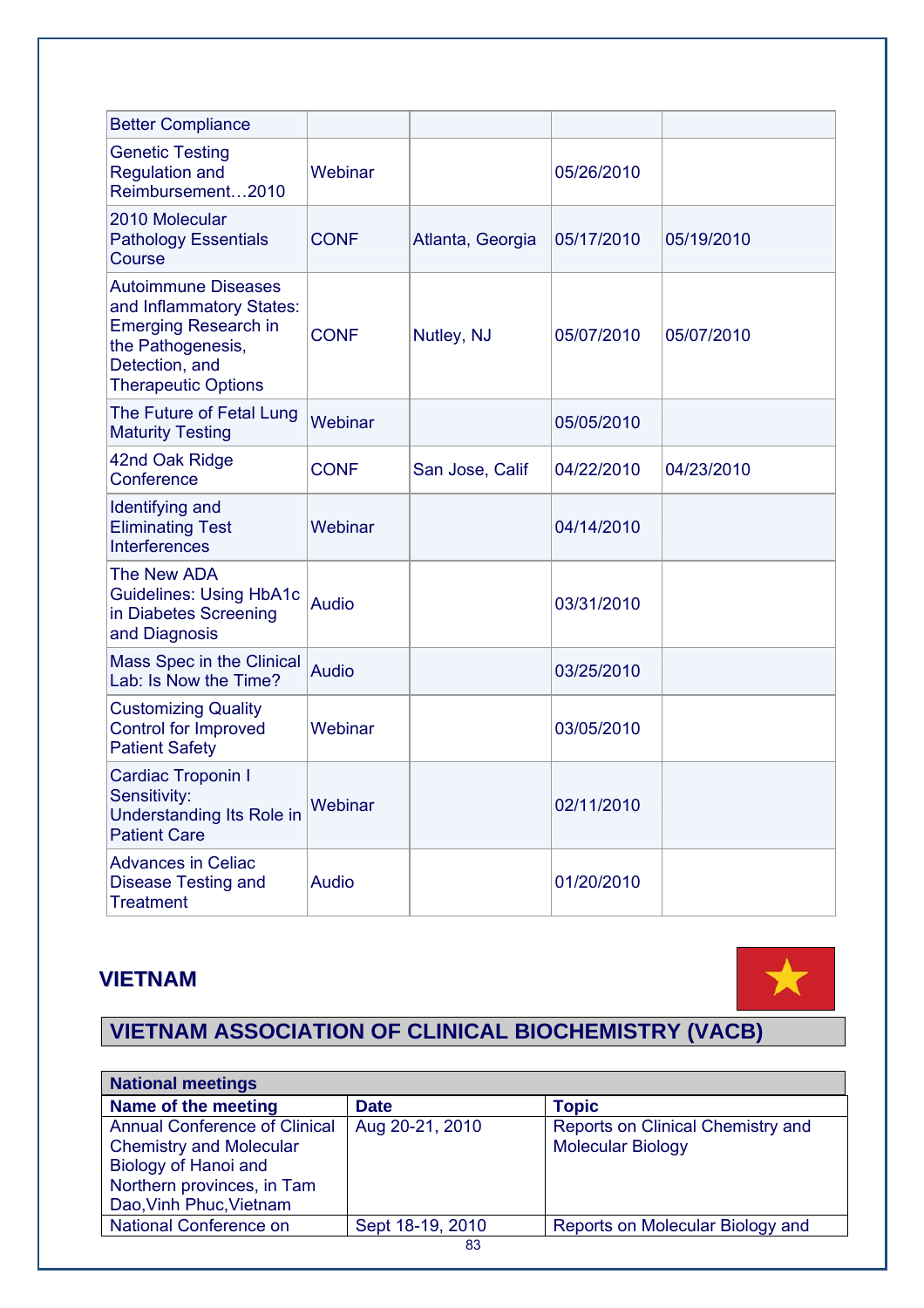| Molecular Biology and<br><b>Medical Biochemistry</b>                                                                                                    |              | <b>Medical Biochemistry</b>                                                                             |  |  |  |
|---------------------------------------------------------------------------------------------------------------------------------------------------------|--------------|---------------------------------------------------------------------------------------------------------|--|--|--|
| <b>Annual Scientific Conference</b><br>of Vietnam Association of<br><b>Clinical Biochemistry of</b><br>HoChiMinh city and Southern<br>provinces         | Dec 11, 2010 | Reports on application of new,<br>advance techniques in Clinical<br>Biochemistry and Molecular Biology. |  |  |  |
| <b>Additional information</b>                                                                                                                           |              |                                                                                                         |  |  |  |
| The Ministry of Health - Vietnam Government, has established the National Centre for Medical<br>Laboratory Quality Control and the Reference Laboratory |              |                                                                                                         |  |  |  |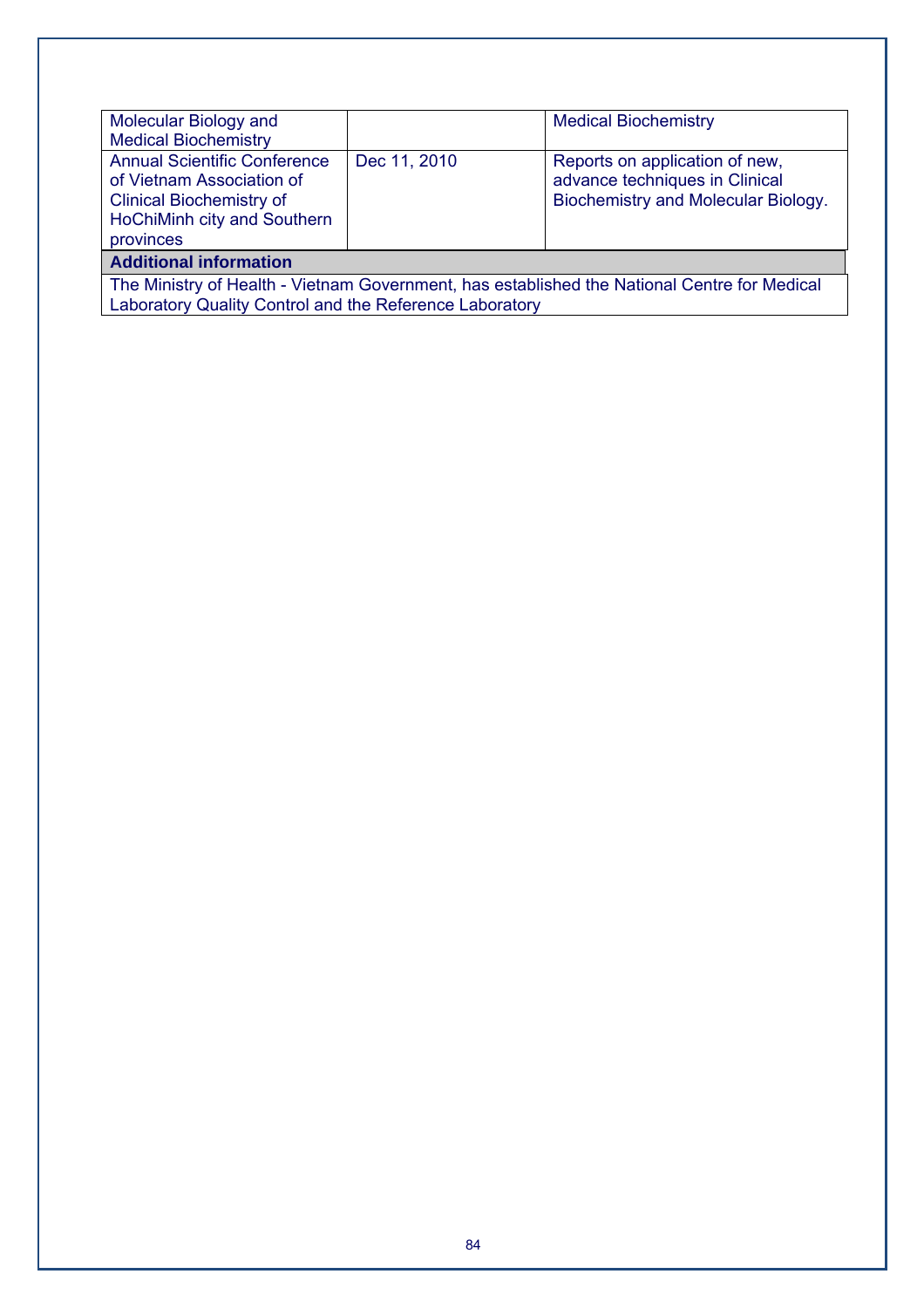# **AFFILIATE MEMBER SOCIETIES**

# **Brazilian Society of Clinical Pathology / Laboratory Medicine**



| <b>National meetings</b>                                                       |                                                                               |                                   |  |  |  |
|--------------------------------------------------------------------------------|-------------------------------------------------------------------------------|-----------------------------------|--|--|--|
| Name of the meeting                                                            | <b>Date</b>                                                                   | <b>Topic</b>                      |  |  |  |
| 44° CBPC/ML - Brazilian                                                        | September, 14th - 17th                                                        | Laboratory medicine, from         |  |  |  |
| <b>Congress of Clinical</b>                                                    |                                                                               | conception to old age             |  |  |  |
| Pathology                                                                      |                                                                               |                                   |  |  |  |
| / Laboratory Medicine                                                          |                                                                               |                                   |  |  |  |
| Course - External Auditors in                                                  | November, 29th untill                                                         |                                   |  |  |  |
| <b>Accreditation Program in</b>                                                | December, 3rd                                                                 |                                   |  |  |  |
| <b>Clinical Laboratory</b>                                                     |                                                                               |                                   |  |  |  |
| <b>Education</b>                                                               |                                                                               |                                   |  |  |  |
| Distance learning:                                                             |                                                                               |                                   |  |  |  |
|                                                                                | Speaking of quality - comparability of Laboratory Methods - April, 28th       |                                   |  |  |  |
| Challenging Cases in viral hepatitis - May, 26th                               |                                                                               |                                   |  |  |  |
|                                                                                | What's new in diagnosis and monitoring of Diabetes Mellitus - October, 27th   |                                   |  |  |  |
|                                                                                | Microbiological evaluation of urine in children and adults - November, 24th   |                                   |  |  |  |
| <b>Regional meetings</b>                                                       |                                                                               |                                   |  |  |  |
| Name of the meeting                                                            | <b>Date</b>                                                                   | <b>Society's contribution for</b> |  |  |  |
|                                                                                |                                                                               | the meeting                       |  |  |  |
| Scientific Journey - São José                                                  | May, 28th - 29th                                                              | organized by SBPC/ML              |  |  |  |
| dos Campos                                                                     |                                                                               |                                   |  |  |  |
|                                                                                |                                                                               |                                   |  |  |  |
| Scientific Journey - Belém                                                     | November 2nd                                                                  | organized by SBPC/ML              |  |  |  |
| Course - Internal Auditors in                                                  | May, 27th - 29th                                                              | organized by SBPC/ML              |  |  |  |
| <b>Accreditation Program in</b>                                                |                                                                               |                                   |  |  |  |
| Clinical Laboratory - São                                                      |                                                                               |                                   |  |  |  |
| José                                                                           |                                                                               |                                   |  |  |  |
| dos Campos                                                                     |                                                                               |                                   |  |  |  |
| Course - Internal Auditors in                                                  | August, 11th - 13th                                                           | organized by SBPC/ML              |  |  |  |
| <b>Accreditation Program in</b>                                                |                                                                               |                                   |  |  |  |
| <b>Clinical Laboratory -</b>                                                   |                                                                               |                                   |  |  |  |
| Campinas                                                                       |                                                                               |                                   |  |  |  |
| Course - Internal Auditors in                                                  | October 31st until November,                                                  | organized by SBPC/ML              |  |  |  |
| <b>Accreditation Program in</b>                                                | 2nd                                                                           |                                   |  |  |  |
| Clinical Laboratory - Belém                                                    |                                                                               |                                   |  |  |  |
| <b>Regional relations</b>                                                      |                                                                               |                                   |  |  |  |
|                                                                                |                                                                               |                                   |  |  |  |
| <b>International relations</b>                                                 |                                                                               |                                   |  |  |  |
| Labtest online with AACC in portuguese (in progress)                           |                                                                               |                                   |  |  |  |
| <b>Additional information</b>                                                  |                                                                               |                                   |  |  |  |
| <b>2010 Launch:</b>                                                            |                                                                               |                                   |  |  |  |
| – Book – Gestão da Fase Pré-analítica - Recomendações da SBPC/ML - 1st Edition |                                                                               |                                   |  |  |  |
| implemented:                                                                   |                                                                               |                                   |  |  |  |
| - Digital library                                                              |                                                                               |                                   |  |  |  |
| - Monthly Newspaper "Notícias Medicina Laboratorial"                           |                                                                               |                                   |  |  |  |
| - ISO 9001 Certification in december 2009 by Det Norske Veritas (DNV)          |                                                                               |                                   |  |  |  |
|                                                                                | - Voting Member in Committee of Brazilian Health Agency - Agência Nacional de |                                   |  |  |  |
| Saúde Suplementar(ANS)                                                         |                                                                               |                                   |  |  |  |
|                                                                                |                                                                               |                                   |  |  |  |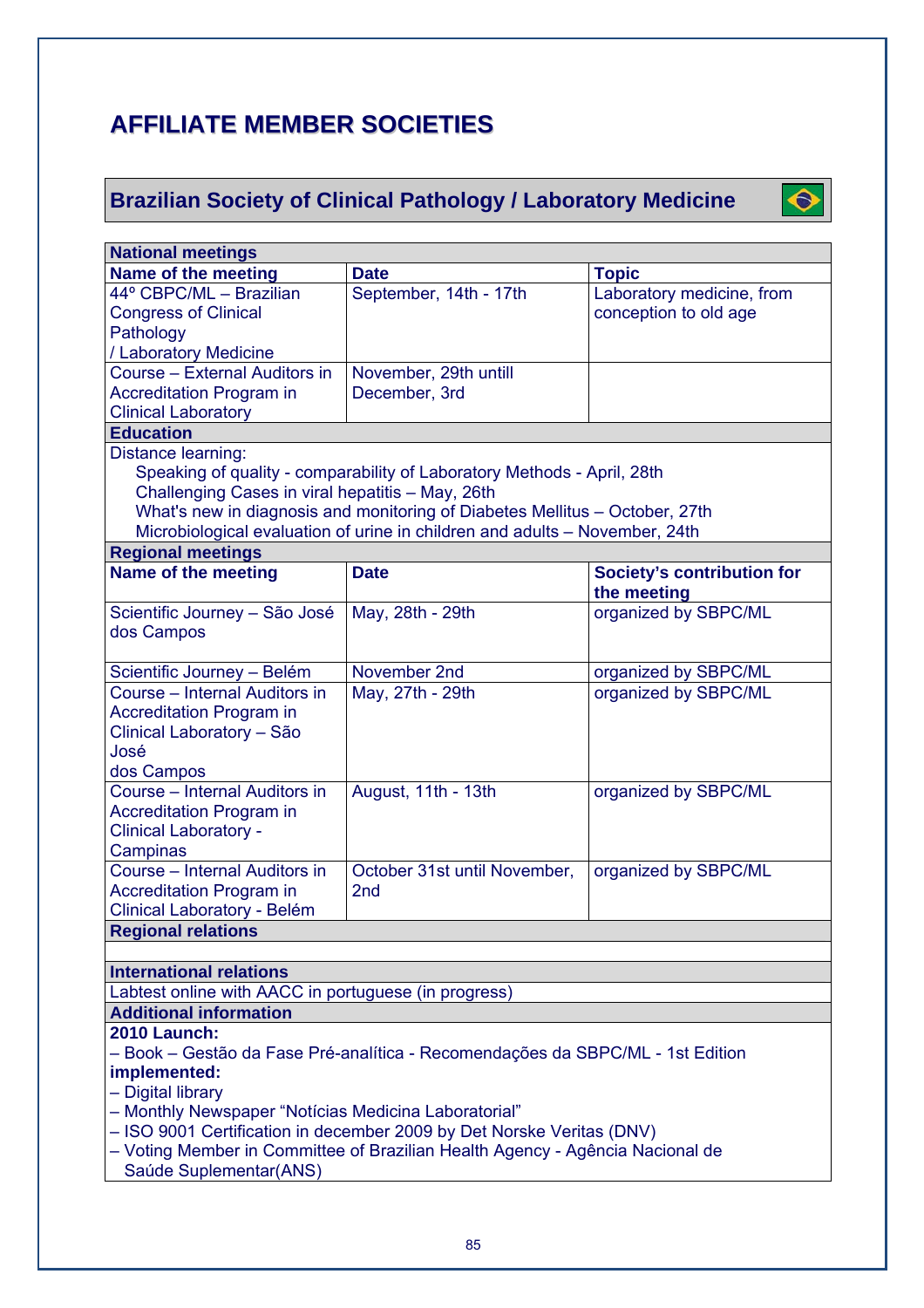# **Philippine Council for Quality Assurance in Clinical Laboratories (PCQACL)**



| <b>National meetings</b>                                                                |                         |                                        |  |  |  |  |
|-----------------------------------------------------------------------------------------|-------------------------|----------------------------------------|--|--|--|--|
| Name of the meeting                                                                     | <b>Date</b>             | <b>Topic</b>                           |  |  |  |  |
| <b>7th Annual Convention</b>                                                            | September 29-October 1, | <b>Quality Management: Raising the</b> |  |  |  |  |
|                                                                                         | 2010                    | <b>Bar in Laboratory Medicine</b>      |  |  |  |  |
| <b>Education</b>                                                                        |                         |                                        |  |  |  |  |
| <b>Effective Quality Manual Writing Seminar Workshop</b>                                |                         | - March 4-5, 2010                      |  |  |  |  |
| <b>Identification of Intestinal Parasites Seminar Workshop</b>                          |                         | - June 4, 2010                         |  |  |  |  |
| Preparation of Antibiogram Seminar Workshop                                             |                         | - June 5, 2010                         |  |  |  |  |
| <b>Regional meetings</b>                                                                |                         |                                        |  |  |  |  |
| Name of the meeting                                                                     | <b>Date</b>             | Society's contribution for the         |  |  |  |  |
|                                                                                         |                         | meeting                                |  |  |  |  |
| <b>ANCLS</b>                                                                            | September 28, 2010      | The Philippines Journey to             |  |  |  |  |
|                                                                                         |                         | Performance Excellence - a             |  |  |  |  |
|                                                                                         |                         | PCQACL Status Report by Grace J.       |  |  |  |  |
|                                                                                         |                         | de la Calzada, MD, FPSP                |  |  |  |  |
| <b>Regional relations</b>                                                               |                         |                                        |  |  |  |  |
|                                                                                         |                         |                                        |  |  |  |  |
| Member of Asian Network for Clinical Laboratory Standardization & Harmonization (ANCLS) |                         |                                        |  |  |  |  |
| <b>International relations</b>                                                          |                         |                                        |  |  |  |  |
| Digital PT International EQA Collaboration Membership - January 1, 2011                 |                         |                                        |  |  |  |  |
| <b>IFCC Affiliation Membership</b>                                                      | - October 13, 2010      |                                        |  |  |  |  |

# **Romanian Association of Medical Laboratories**

| <b>National meetings</b>                                                                                                                                                       |                     |                                                                                                                                                                                                                                                                                                                                                                                                                                                                                                                             |  |  |
|--------------------------------------------------------------------------------------------------------------------------------------------------------------------------------|---------------------|-----------------------------------------------------------------------------------------------------------------------------------------------------------------------------------------------------------------------------------------------------------------------------------------------------------------------------------------------------------------------------------------------------------------------------------------------------------------------------------------------------------------------------|--|--|
| Name of the<br>meeting                                                                                                                                                         | <b>Date</b>         | <b>Topic</b>                                                                                                                                                                                                                                                                                                                                                                                                                                                                                                                |  |  |
| <b>5th Conference of</b><br>the RAML with<br><b>International</b><br><b>Participation</b>                                                                                      | June 16-19,<br>2010 | Progress in diagnosis and monitoring of acute leukemia<br>Thromboembolism and Cancer; Laboratory diagnosis of<br>thrombophylias<br>Atherothrombosis and diabetes<br>Metabolic syndrome and inflammation<br>Laboratory evaluation of<br>immunopatogenetic<br>mechanisms in inflammatory diseases and tumors<br>Molecular diagnosis in genetic abnormalities and cancer<br>Food toxi-infections: requirements of etiological<br>diagnosis<br>News in microbiological diagnosis of mucocutaneous<br><i>infections</i><br>Varia |  |  |
| <b>Education</b>                                                                                                                                                               |                     |                                                                                                                                                                                                                                                                                                                                                                                                                                                                                                                             |  |  |
| A Master in laboratory medicine for chemists, biologists and biochemists has been initiated<br>٠<br>in collaboration with the University of Medicine and Pharmacy Tirgu Mures. |                     |                                                                                                                                                                                                                                                                                                                                                                                                                                                                                                                             |  |  |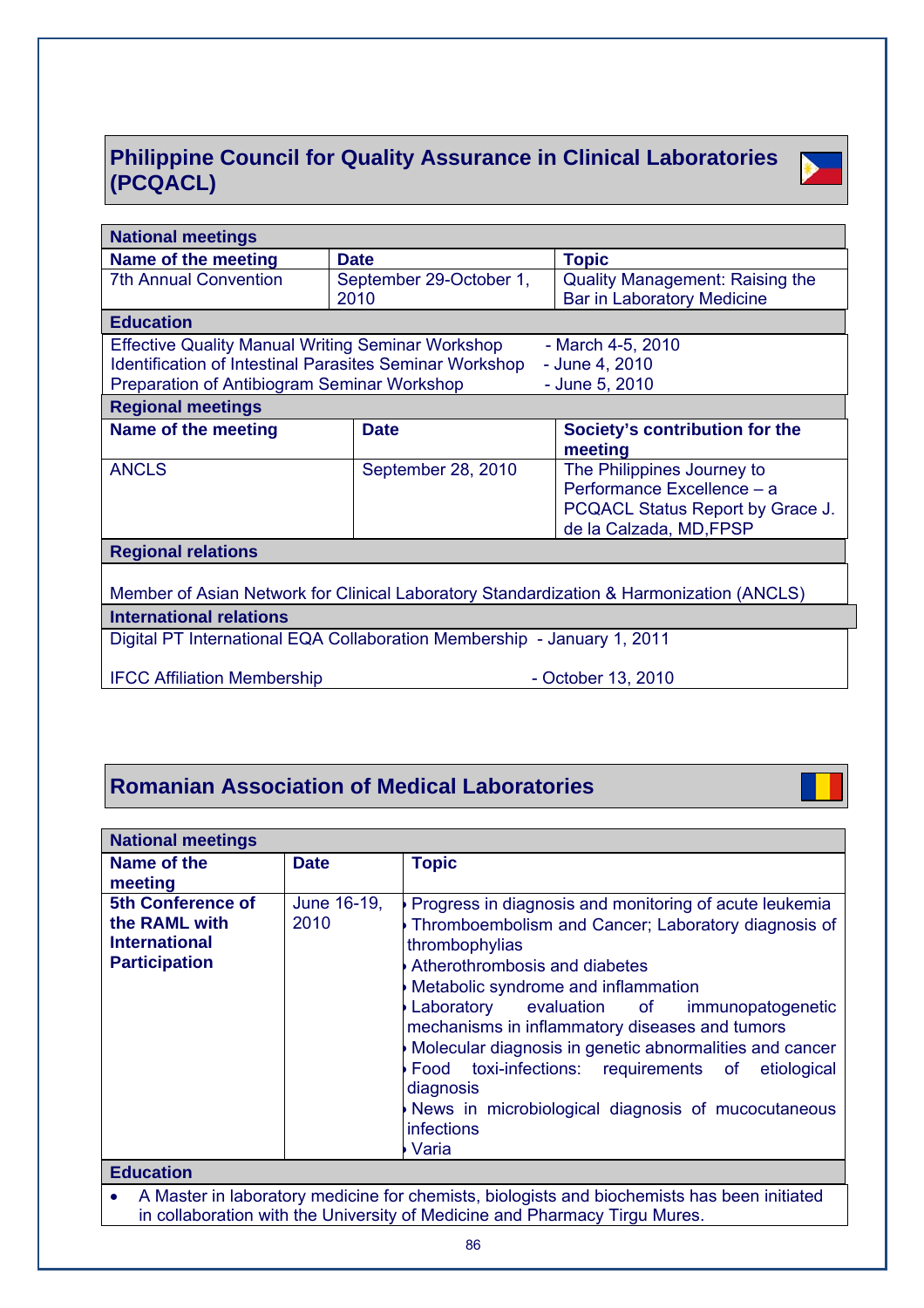- In collaboration with other national professional societies (Microbiology, Hematology and Immunology) we worked for harmonization of training curricula in laboratory medicine to European standards and time of training was reduced to four years.
- Under the auspices of RAML a textbook was edited: Clinical Biochemistry with practical aspects.
- Educational Division of RAML collaborated with the Romanian Society of Immunology in a POSDRU educational project for Immunologists working in Medical Laboratories.
- One student participated to the EFCC Intensive Course in Dubrovnik, October 2010.

#### **Regional relations**

There are traditional collaborations with National Societies from Croatia, Hungary and Moldavia. Invited speakers from mentioned countries participated with scientific sessions in RAML 2010 Conference.

#### **International relations**

As in previous years, IFCC sent representatives in Conference ALMR – in 2010 Prof. Maurizio Ferrari from Milan, participated in ALMR conference.

Publication Division of RAML has colaborations with Croatian Review Biochemia Medica.

# **Additional information**

Romanian Review of Laboratory Medicine (Official publication of RAML) has been indexed in ISI Web of Knowledge - Web of Science - Science Citation Index Expanded (Thomson Reuters Scientific), in SCOPUS and EMCARE (Elsevier Bibliographic Databases).

RAML sites – www.rrml.ro, www.raml-conference.ro, www.almr.ro

# **Asociación Española de Farmacéuticos Analistas (AEFA)**

(参)

| <b>National meetings</b>                            |                |             |                                           |                 |  |  |  |
|-----------------------------------------------------|----------------|-------------|-------------------------------------------|-----------------|--|--|--|
| Name of the meeting                                 | <b>Date</b>    |             | <b>Topic</b>                              |                 |  |  |  |
| IV Congreso Nacional del                            | October, 14-16 |             | <b>Annual Meeting &amp; Clinical</b>      |                 |  |  |  |
| Laboratorio Clínico                                 | Valencia       |             | Lab Expo                                  |                 |  |  |  |
| (XXV Annual meeting of the                          |                |             |                                           |                 |  |  |  |
| society AEFA)                                       |                |             |                                           |                 |  |  |  |
| <b>Education</b>                                    |                |             |                                           |                 |  |  |  |
| <b>Topic</b>                                        |                | <b>Type</b> | <b>City</b>                               | <b>Date</b>     |  |  |  |
| The clinical laboratory and clinical practice       |                | elearning   |                                           | February, $1 -$ |  |  |  |
| guidelines                                          |                |             |                                           | December, 31    |  |  |  |
| Patient Safety in the Clinical Laboratory           |                | Course      | <b>Sevilla</b>                            | March, 19       |  |  |  |
| Patient Safety in the Clinical Laboratory           |                | Course      | <b>Bilbao</b>                             | October, 1      |  |  |  |
| Learning to communicate                             |                | Course      | Zaragoza                                  | October, 20     |  |  |  |
| (in collaboration with AEBM y SEQC)                 |                |             |                                           |                 |  |  |  |
| Functional study of the adrenal cortex (in          |                | Course      | Zaragoza                                  | October, 20     |  |  |  |
| collaboration with AEBM y SEQC)                     |                |             |                                           |                 |  |  |  |
| Method evaluation and validity of diagnostics tests |                | Course      | Zaragoza                                  | October, 20     |  |  |  |
| (in collaboration with AEBM y SEQC)                 |                |             |                                           |                 |  |  |  |
| Genetic study of couples with reproductive          |                | Course      | Zaragoza                                  | October, 20     |  |  |  |
| disorders (in collaboration with AEBM y SEQC)       |                |             |                                           |                 |  |  |  |
| <b>Regional meetings</b>                            |                |             |                                           |                 |  |  |  |
| Name of the meeting                                 | <b>Date</b>    |             | Society's contribution for the<br>meeting |                 |  |  |  |
| <b>Updated on Celiac Disease</b>                    | November 13    |             | Organization                              |                 |  |  |  |
| <b>Regional relations</b>                           |                |             |                                           |                 |  |  |  |